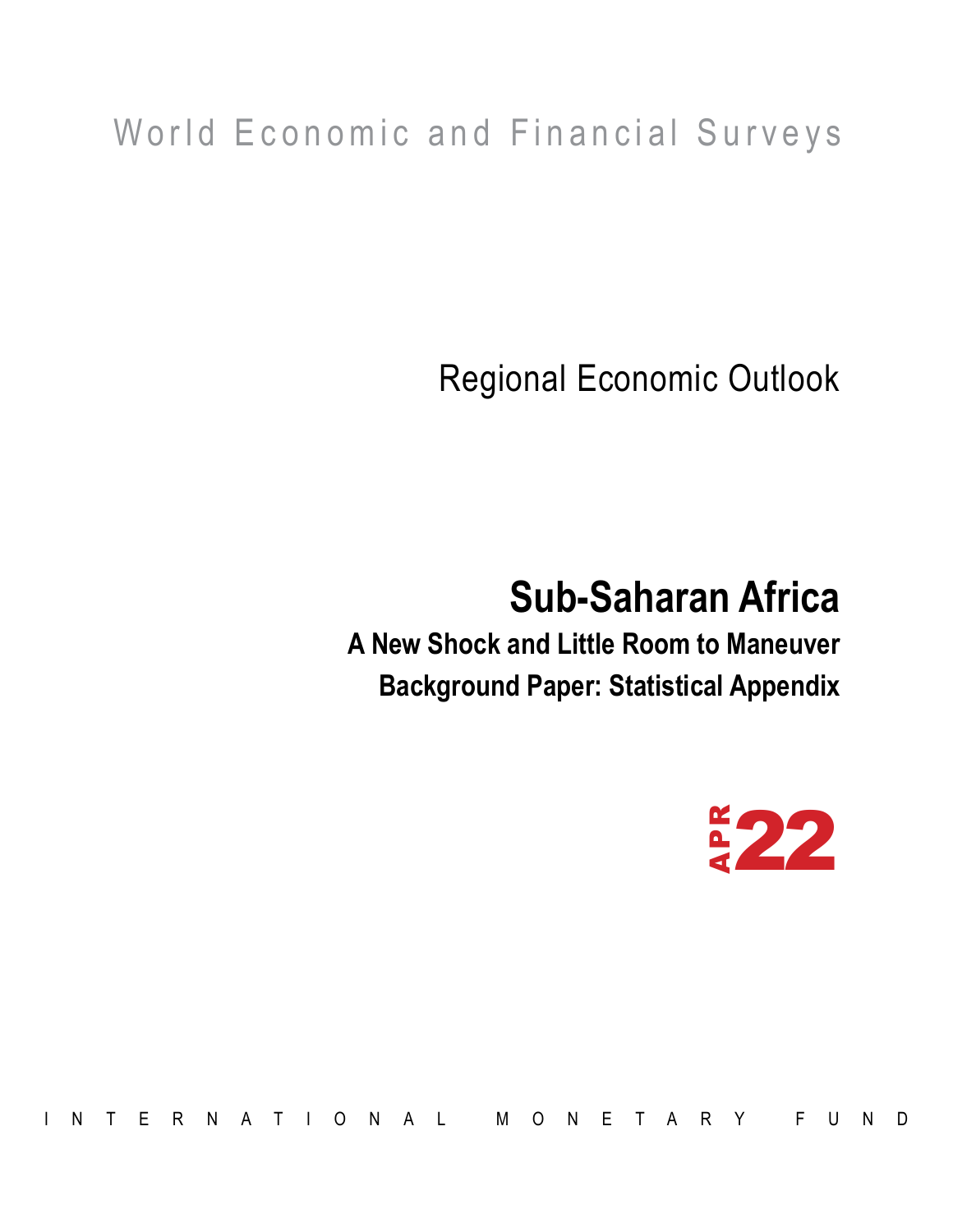## ©2022 Cataloging-in-Publication Data

## IMF Library

Names: International Monetary Fund, publisher.

Title: Regional economic outlook. Sub-Saharan Africa : a new shock and little room to maneuver.

Other titles: Sub-Saharan Africa : a new shock and little room to maneuver. | World economic and financial surveys.

Description: Washington, DC : International Monetary Fund, 2022. | World economic and financial surveys. | Apr. 2022. | Includes bibliographical references.

Identifiers: ISBN 9798400208294 (English Paper)

 9798400208430 (ePub) 9798400208454 (Web PDF)

Subjects: LCSH: Africa, Sub-Saharan -- Economic conditions. | Economic forecasting -- Africa, Sub-Saharan. | Economic development -- Africa, Sub-Saharan. | Africa, Sub-Saharan -- Economic policy.

Classification: LCC HC800.R445 2022

The *Regional Economic Outlook: Sub-Saharan Africa* is published twice a year, in the spring and fall, to review developments in sub-Saharan Africa. Both projections and policy considerations are those of the IMF staff and do not necessarily represent the views of the IMF, its Executive Board, or IMF Management.

Publication orders may be placed online, by fax, or through the mail: International Monetary Fund, Publication Services P.O. Box 92780, Washington, DC 20090 (USA)

> Tel.: (202) 623-7430 Fax: (202) 623-7201 Email: publications@imf.org www.imf.org www.elibrary.imf.org

**See all published** *Regional Economic Outlook: Sub-Saharan Africa:*  https://www.imf.org/en/Publications/REO/SSA

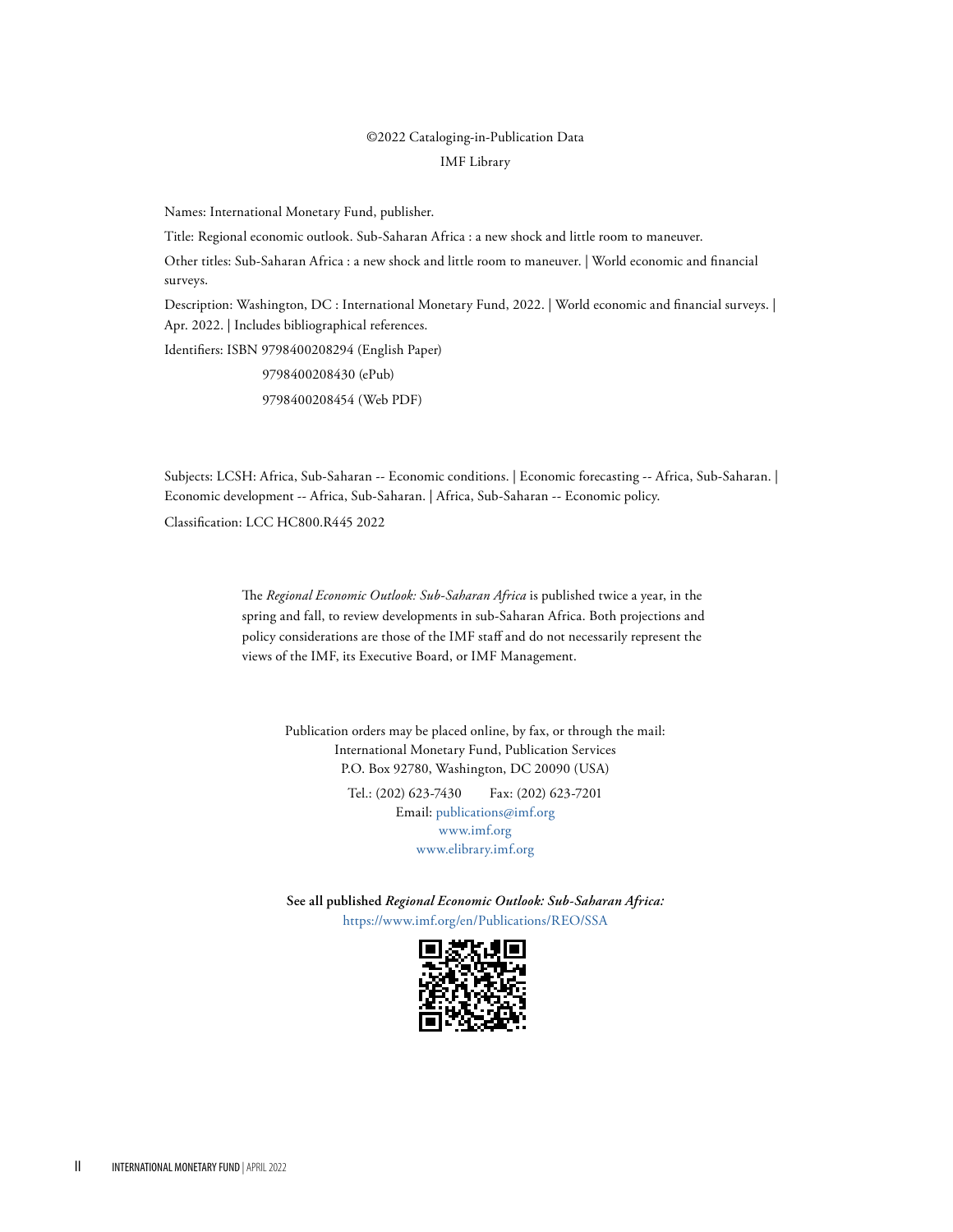## **Statistical Appendix**

Unless otherwise noted, data and projections presented in this *Regional Economic Outlook* are IMF staff estimates as of April 8, 2022, consistent with the projections underlying the April 2022 *World Economic Outlook.*

The data and projections cover 45 sub-Saharan African countries in the IMF's African Department. Data definitions follow established international statistical methodologies to the extent possible. However, in some cases, data limitations limit comparability across countries.

## **Country Groupings**

Countries are aggregated into three (nonoverlapping) groups: oil exporters, other resource-intensive countries, and non-resource-intensive countries (see table on page 26 for the country groupings).

- The oil exporters are countries where net oil exports make up 30 percent or more of total exports.
- The other resource-intensive countries are those where nonrenewable natural resources represent 25 percent or more of total exports.
- The non-resource-intensive countries refer to those that are not classified as either oil exporters or other resource-intensive countries.

Countries are also aggregated into four (overlapping) groups: oil exporters, middle-income, low-income, and countries in fragile situations (see table on page 26 for the country groupings).

The membership of these groups reflects the most recent data on per capita gross national income (averaged over three years) and the World Bank, Country Policy and Institutional Assessment score (averaged over three years).

The middle-income countries had per capita gross national income in the years 2018–20 of more than \$1,045.00 (World Bank, using the Atlas method).

- The low-income countries had average per capita gross national income in the years 2018–20 equal to or lower than \$1,045.00 (World Bank, Atlas method).
- The countries in fragile situations had average Country Policy and Institutional Assessment scores of 3.2 or less in the years 2016–18 and/ or had the presence of a peacekeeping or peacebuilding mission within the last three years.

The membership of sub-Saharan African countries in the major regional cooperation bodies is shown on page 26: CFA franc zone, comprising the West African Economic and Monetary Union (WAEMU) and CEMAC; the Common Market for Eastern and Southern Africa (COMESA); the East Africa Community (EAC-5); the Economic Community of West African States (ECOWAS); the Southern African Development Community (SADC); and the Southern African Customs Union (SACU). EAC-5 aggregates include data for Rwanda and Burundi, which joined the group only in 2007.

## **Methods of Aggregation**

In Tables SA1–SA3, SA6–SA7, SA13, SA15–SA16,and SA22–SA23, country group composites are calculated as the arithmetic average of data for individual countries, weighted by GDP valued at purchasing power parity as a share of total group GDP. The source of purchasing power parity weights is the World Economic Outlook (WEO) database.

## In Tables SA8–SA12, SA17–SA21, and SA24–A26,

country group composites are calculated as the arithmetic average of data for individual countries, weighted by GDP in U.S. dollars at market exchange rates as a share of total group GDP.

In Tables SA4–SA5 and SA14, country group composites are calculated as the geometric average of data for individual countries, weighted by GDP valued at purchasing power parity as a share of total group GDP. The source of purchasing power parity weights is the WEO database.

In Tables SA27–SA28, country group composites are calculated as the unweighted arithmetic average of data for individual countries.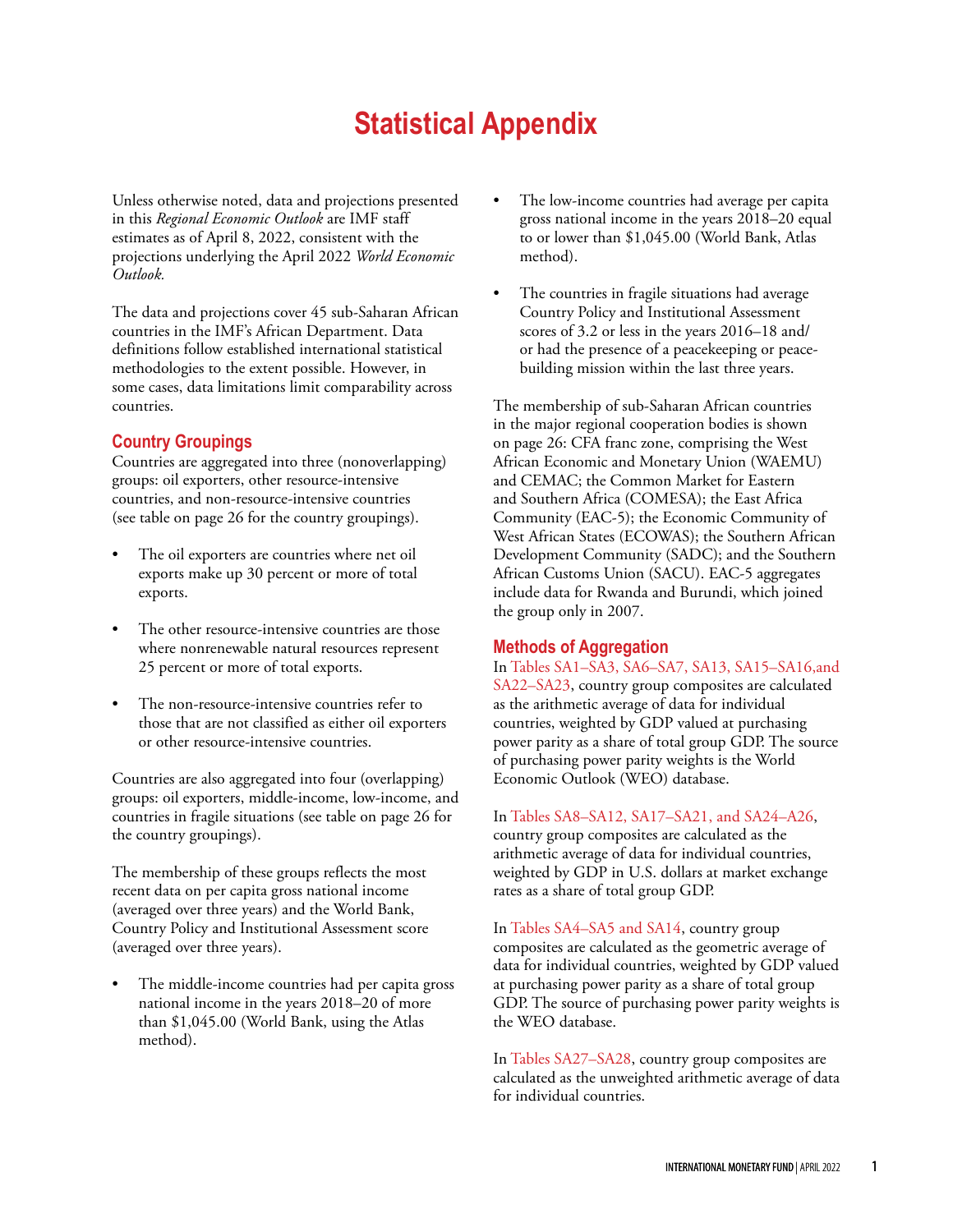## **Sub-Saharan Africa: Member Countries of Groupings**

| Oil Exporters                                                                                                   | Other Resource-                                                                                                                                                                                                          | Non-Resource-                                                                                                                                                                                                                                                                             | Middle-Income                                                                                                                                                                                                                                                                                                      | Low-Income                                                                                                                                                                                                                                                                                                                          | <b>Countries in Fragile</b>                                                                                                                                                                                                                                                                                       |
|-----------------------------------------------------------------------------------------------------------------|--------------------------------------------------------------------------------------------------------------------------------------------------------------------------------------------------------------------------|-------------------------------------------------------------------------------------------------------------------------------------------------------------------------------------------------------------------------------------------------------------------------------------------|--------------------------------------------------------------------------------------------------------------------------------------------------------------------------------------------------------------------------------------------------------------------------------------------------------------------|-------------------------------------------------------------------------------------------------------------------------------------------------------------------------------------------------------------------------------------------------------------------------------------------------------------------------------------|-------------------------------------------------------------------------------------------------------------------------------------------------------------------------------------------------------------------------------------------------------------------------------------------------------------------|
|                                                                                                                 | <b>Intensive Countries</b>                                                                                                                                                                                               | Intensive Countries                                                                                                                                                                                                                                                                       | Countries                                                                                                                                                                                                                                                                                                          | Countries                                                                                                                                                                                                                                                                                                                           | Situations                                                                                                                                                                                                                                                                                                        |
| Angola<br>Cameroon<br>Chad<br>Congo, Republic of<br><b>Equatorial Guinea</b><br>Gabon<br>Nigeria<br>South Sudan | Botswana<br>Burkina Faso<br>Central African Republic<br>Congo, Democratic<br>Republic of the<br>Ghana<br>Guinea<br>Liberia<br>Mali<br>Namibia<br>Niger<br>Sierra Leone<br>South Africa<br>Tanzania<br>Zambia<br>Zimbabwe | Benin<br>Burundi<br>Cabo Verde<br>Comoros<br>Côte d'Ivoire<br>Eritrea<br>Eswatini<br>Ethiopia<br>Gambia, The<br>Guinea-Bissau<br>Kenya<br>Lesotho<br>Madagascar<br>Malawi<br><b>Mauritius</b><br>Mozambique<br>Rwanda<br>São Tomé and Príncipe<br>Senegal<br>Seychelles<br>Togo<br>Uganda | Angola<br><b>Benin</b><br>Botswana<br>Cabo Verde<br>Cameroon<br>Comoros<br>Congo, Republic of<br>Côte d'Ivoire<br><b>Equatorial Guinea</b><br>Eswatini<br>Gabon<br>Ghana<br>Kenya<br>Lesotho<br><b>Mauritius</b><br>Namibia<br>Nigeria<br>São Tomé and Príncipe<br>Senegal<br>Seychelles<br>South Africa<br>Zambia | <b>Burkina Faso</b><br>Burundi<br>Central African<br>Republic<br>Chad<br>Congo, Democratic<br>Republic of the<br>Eritrea<br>Ethiopia<br>Gambia, The<br>Guinea<br>Guinea-Bissau<br>Liberia<br>Madagascar<br>Malawi<br>Mali<br>Mozambique<br>Niger<br>Rwanda<br>Sierra Leone<br>South Sudan<br>Tanzania<br>Togo<br>Uganda<br>Zimbabwe | Burundi<br>Central African Republic<br>Chad<br>Comoros<br>Congo, Democratic<br>Republic of the<br>Congo, Republic of<br>Côte d'Ivoire<br>Eritrea<br>Gambia, The<br>Guinea<br>Guinea-Bissau<br>Liberia<br>Madagascar<br>Malawi<br>Mali<br>São Tomé and Príncipe<br>Sierra Leone<br>South Sudan<br>Togo<br>Zimbabwe |

## **Sub-Saharan Africa: Member Countries of Regional Groupings**

| The West African<br>Economic and<br><b>Monetary Union</b><br>(WAEMU)                               | Economic and<br>Monetary Community<br>of Central African<br>States (CEMAC)                              | Common Market<br>for Eastern and<br>Southern Africa<br>(COMESA)                                                                                                                                     | East African<br>Community<br>(*EAC-5)                                | Southern African<br>Development<br>Community<br>(SADC)                                                                                                                                                                            | Southern<br>African<br>Customs Union<br>(SACU)             | Economic<br>Community of West<br>African States<br>(ECOWAS)                                                                                                                              |
|----------------------------------------------------------------------------------------------------|---------------------------------------------------------------------------------------------------------|-----------------------------------------------------------------------------------------------------------------------------------------------------------------------------------------------------|----------------------------------------------------------------------|-----------------------------------------------------------------------------------------------------------------------------------------------------------------------------------------------------------------------------------|------------------------------------------------------------|------------------------------------------------------------------------------------------------------------------------------------------------------------------------------------------|
| <b>Benin</b><br>Burkina Faso<br>Côte d'Ivoire<br>Guinea-Bissau<br>Mali<br>Niger<br>Senegal<br>Togo | Cameroon<br>Central African Republic<br>Chad<br>Congo, Republic of<br><b>Equatorial Guinea</b><br>Gabon | Burundi<br>Comoros<br>Congo, Democratic<br>Republic of the<br>Eritrea<br>Eswatini<br>Ethiopia<br>Kenya<br>Madagascar<br>Malawi<br>Mauritius<br>Rwanda<br>Seychelles<br>Uganda<br>Zambia<br>Zimbabwe | *Burundi<br>*Kenya<br>*Rwanda<br>South Sudan<br>*Tanzania<br>*Uganda | Angola<br>Botswana<br>Comoros<br>Congo, Democratic<br>Republic of the<br>Eswatini<br>Lesotho<br>Madagascar<br>Malawi<br><b>Mauritius</b><br>Mozambique<br>Namibia<br>Seychelles<br>South Africa<br>Tanzania<br>Zambia<br>Zimbabwe | Botswana<br>Eswatini<br>Lesotho<br>Namibia<br>South Africa | <b>Benin</b><br>Burkina Faso<br>Cabo Verde<br>Côte d'Ivoire<br>Gambia, The<br>Ghana<br>Guinea<br>Guinea-Bissau<br>Liberia<br>Mali<br>Niger<br>Nigeria<br>Senegal<br>Sierra Leone<br>Togo |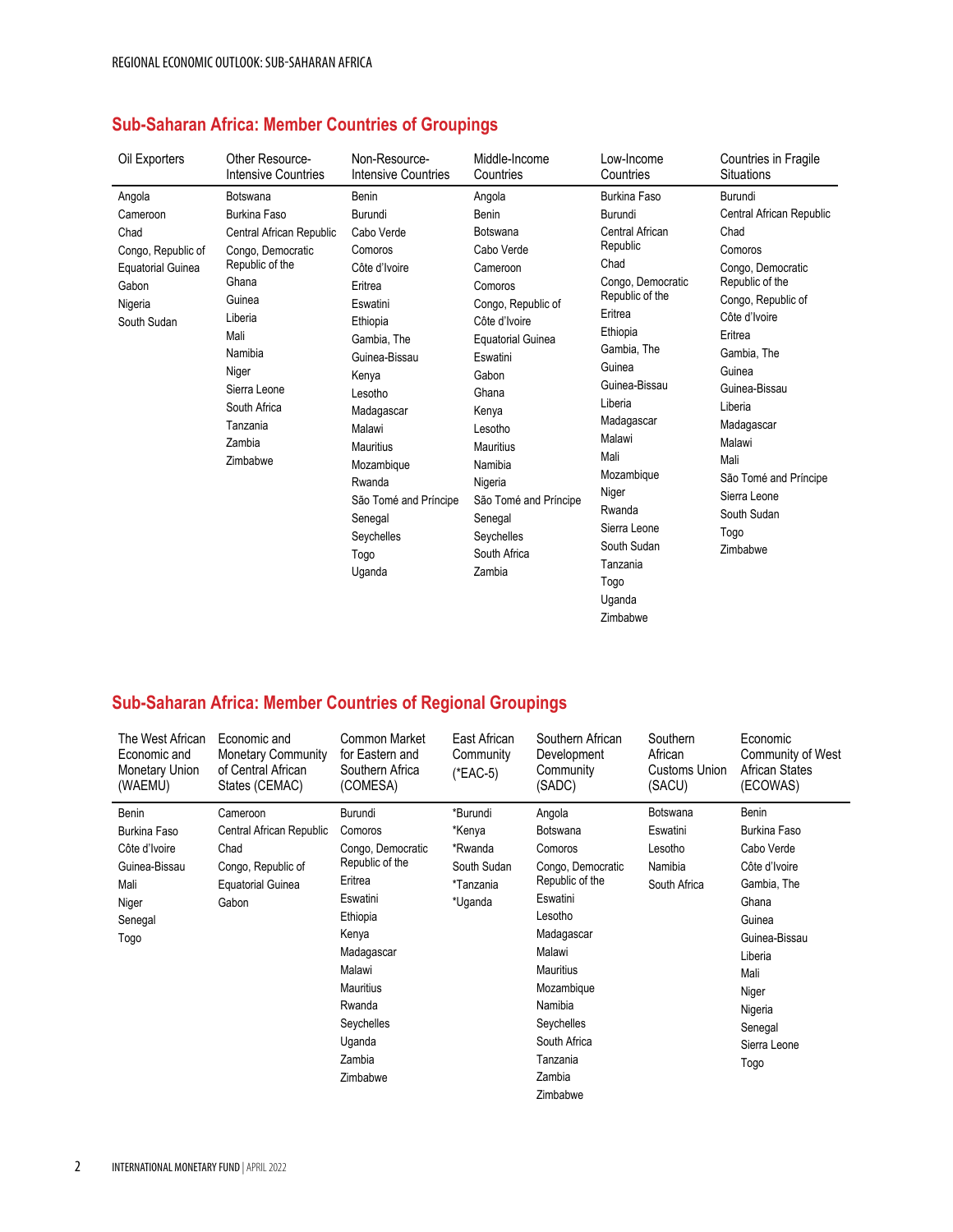## **Statistical Tables Online**

| SA <sub>1</sub> . |  |
|-------------------|--|
| SA <sub>2</sub> . |  |
| SA <sub>3</sub> . |  |
| SA4.              |  |
| SA <sub>5</sub>   |  |
| SA6.              |  |
| SA7.              |  |
| SA <sub>8</sub>   |  |
| SA9.              |  |
|                   |  |
|                   |  |
|                   |  |
|                   |  |
|                   |  |
|                   |  |
|                   |  |
|                   |  |
|                   |  |
|                   |  |
|                   |  |
|                   |  |
|                   |  |
|                   |  |
|                   |  |
|                   |  |
|                   |  |
|                   |  |
|                   |  |
|                   |  |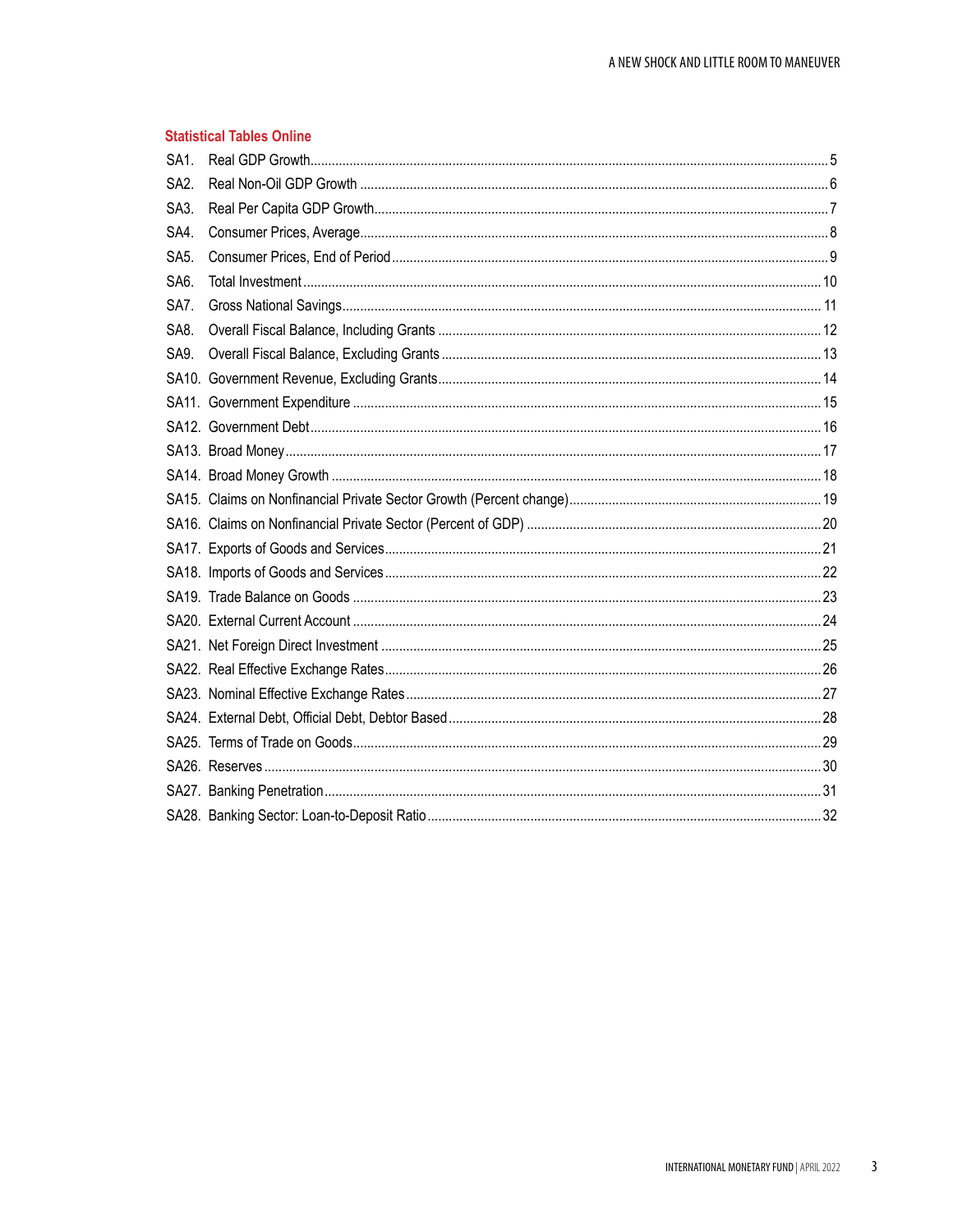## **Sources and Footnotes for Statistical Appendix Tables**

## **Tables SA1–SA3, SA6–SA11, SA13–19, SA21, SA25**

Sources: IMF, Common Surveillance database; and IMF, World Economic Outlook database, April 2022.

1 Fiscal year data.

<sup>2</sup> In 2019 Zimbabwe authorities introduced the real-time gross settlement (RTGS) dollar, later renamed the Zimbabwe dollar, and are in the process of redenominating their national accounts statistics. Current data are subject to revision. The Zimbabwe dollar previously ceased circulating in 2009, and between 2009–19, Zimbabwe operated under a multicurrency regime with the US dollar as the unit of account.

Note: "..." denotes data not available.

### **Tables SA4–SA5**

Source: IMF, World Economic Outlook database, April 2022. 1 Fiscal year data.

<sup>2</sup> In 2019 Zimbabwe authorities introduced the real-time gross settlement (RTGS) dollar, later renamed the Zimbabwe dollar, and are in the process of redenominating their national accounts statistics. Current data are subject to revision. The Zimbabwe dollar previously ceased circulating in 2009, and between 2009–19, Zimbabwe operated under a multicurrency regime with the US dollar as the unit of account.

Note: "..." denotes data not available.

#### **Table SA12**

Sources: IMF, World Economic Outlook database, April 2022.

1 Fiscal year data.

2 For Zambia, public debt projections for 2022–23 are omitted due to ongoing debt restructuring.

<sup>3</sup> In 2019 Zimbabwe authorities introduced the real-time gross settlement (RTGS) dollar, later renamed the Zimbabwe dollar, and are in the process of redenominating their national accounts statistics. Current data are subject to revision. The Zimbabwe dollar previously ceased circulating in 2009, and between 2009–19, Zimbabwe operated under a multicurrency regime with the US dollar as the unit of account.

Note: "..." denotes data not available.

#### **Table SA20**

Source: IMF, World Economic Outlook database, April 2022. <sup>1</sup> Including grants.

- 
- 2 Fiscal year data.
- 3 In 2019 Zimbabwe authorities introduced the real-time

gross settlement (RTGS) dollar, later renamed the Zimbabwe dollar, and are in the process of redenominating their national accounts statistics. Current data are subject to revision. The Zimbabwe dollar previously ceased circulating in 2009, and between 2009–19, Zimbabwe operated under a multicurrency regime with the US dollar as the unit of account.

Note: "..." denotes data not available.

#### **Tables SA22–SA23**

Source: IMF, Information Notice System.

<sup>1</sup> An increase indicates appreciation. Note: "..." denotes data not available.

## **Table SA24**

Sources: IMF, World Economic Outlook database, April 2022.

1 Fiscal year data.

2 For Zambia, external debt projections for 2022–23 are omitted due to ongoing debt restructuring.

<sup>3</sup> In 2019 Zimbabwe authorities introduced the real-time gross settlement (RTGS) dollar, later renamed the Zimbabwe dollar, and are in the process of redenominating their national accounts statistics. Current data are subject to revision. The Zimbabwe dollar previously ceased circulating in 2009, and between 2009–19, Zimbabwe operated under a multicurrency regime with the US dollar as the unit of account.

Note: "..." denotes data not available.

### **Table SA26**

Sources: IMF, Common Surveillance database, and IMF, World Economic Outlook database, April 2022.

<sup>1</sup> As a member of the West African Economic and Monetary Union (WAEMU), see WAEMU aggregate for reserves data.

<sup>2</sup> As a member of the Central African Economic and Monetary Community (CEMAC), see CEMAC aggregate for reserves data. 3 Fiscal year data.

4 In 2019 Zimbabwe authorities introduced the real-time gross settlement (RTGS) dollar, later renamed the Zimbabwe dollar, and are in the process of redenominating their national accounts statistics. Current data are subject to revision. The Zimbabwe dollar previously ceased circulating in 2009, and between 2009–19, Zimbabwe operated under a multicurrency regime with the US dollar as the unit of account.

Note: "..." denotes data not available.

#### **Table SA27**

Source: IMF, International Financial Statistics.

1 Includes offshore banking assets. Note: "..." denotes data not available.

## **Table SA28**

Source: IMF, International Financial Statistics.

<sup>1</sup> Loan-to-deposit ratio includes deposits and loans of commercial banks to the public sector.

Note: "..." denotes data not available.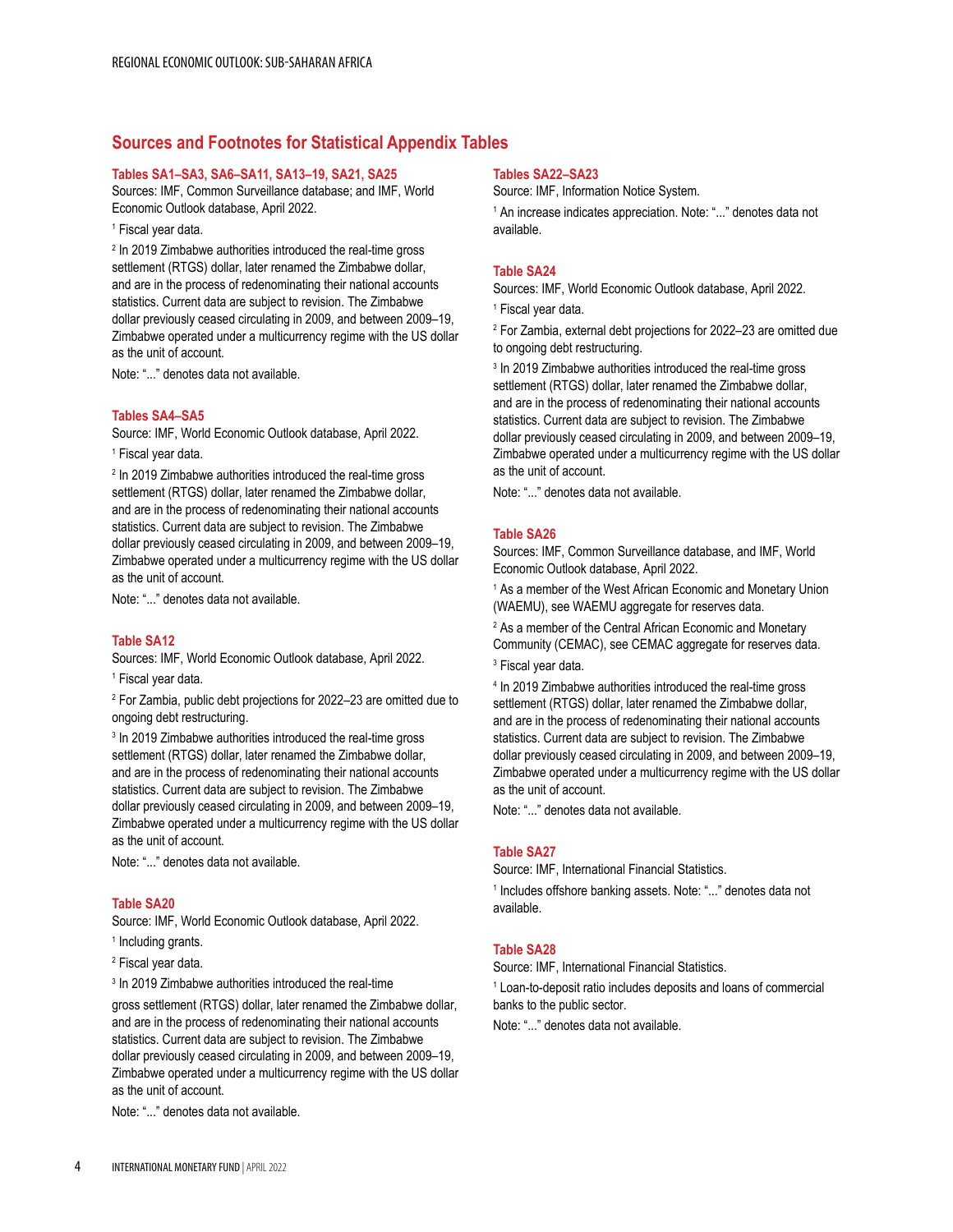## <span id="page-6-0"></span>**Table SA1. Real GDP Growth**

*(Percent)*

|                                                      | 2004-08    | 2009           | 2010        | 2011          | 2012          | 2013          | 2014       | 2015          | 2016           | 2017          | 2018          | 2019          | 2020             | 2021          | 2022       | 2023       |
|------------------------------------------------------|------------|----------------|-------------|---------------|---------------|---------------|------------|---------------|----------------|---------------|---------------|---------------|------------------|---------------|------------|------------|
| Angola                                               | 12.5       | 0.9            | 4.9         | 3.5           | 8.5           | 5.0           | 4.8        | 0.9           | $-2.6$         | $-0.2$        | $-2.0$        | $-0.7$        | $-5.6$           | 0.7           | 3.0        | 3.3        |
| Benin                                                | 4.2        | 2.3            | 2.1         | 3.0           | 4.8           | 7.2           | 6.4        | 1.8           | 3.3            | 5.7           | 6.7           | 6.9           | 3.8              | 6.6           | 5.9        | 6.1        |
| <b>Botswana</b><br><b>Burkina Faso</b>               | 4.3<br>5.9 | $-14.1$<br>3.0 | 10.1<br>8.4 | 6.8<br>6.6    | $-0.2$<br>6.5 | 11.1<br>5.8   | 5.7<br>4.3 | $-4.9$<br>3.9 | 7.2<br>6.0     | 4.1<br>6.2    | 4.2<br>6.7    | 3.0<br>5.7    | $-8.7$<br>1.9    | 12.5<br>6.9   | 4.3<br>4.7 | 4.2<br>5.0 |
| <b>Burundi</b>                                       | 4.4        | 3.8            | 5.1         | 4.0           | 4.4           | 4.9           | 4.2        | $-3.9$        | $-0.6$         | 0.5           | 1.6           | 1.8           | 0.3              | 2.4           | 3.6        | 4.6        |
| Cabo Verde                                           | 7.1        | $-1.3$         | 1.5         | 4.0           | 1.1           | 0.8           | 0.6        | 1.0           | 4.7            | 3.7           | 4.5           | 5.7           | $-14.8$          | 6.9           | 5.2        | 5.8        |
| Cameroon                                             | 3.7        | 2.6            | 2.9         | 3.5           | 4.5           | 5.0           | 5.8        | 5.6           | 4.5            | 3.5           | 4.0           | 3.5           | 0.5              | 3.5           | 4.3        | 4.9        |
| Central African Rep.                                 | 2.8        | 2.8            | 4.6         | 4.2           | 5.1           | $-36.4$       | 0.1        | 4.3           | 4.7            | 4.5           | 3.8           | 3.0           | 1.0              | 1.0           | 3.5        | 3.7        |
| Chad                                                 | 9.8        | 4.1            | 13.6        | 0.1           | 8.8           | 5.8           | 6.9        | 1.8           | $-5.6$         | $-2.4$        | 2.4           | 3.4           | $-2.2$           | $-1.1$        | 3.3        | 3.5        |
| Comoros                                              | 2.4        | 3.2            | 3.8         | 4.1           | 3.2           | 4.5           | 2.1        | 1.3           | 3.5            | 4.2           | 3.6           | 1.8           | $-0.3$           | 2.2           | 3.5        | 3.7        |
| Congo, Dem. Rep. of                                  | 6.1        | 2.9            | 7.1         | 6.9           | 7.1           | 8.5           | 9.5        | 6.9           | 2.4            | 3.7<br>$-4.4$ | 5.8           | 4.4           | 1.7              | 5.7           | 6.4        | 6.9        |
| Congo, Rep. of<br>Côte d'Ivoire                      | 3.3<br>1.8 | 11.6<br>3.3    | 9.9<br>2.0  | 2.2<br>$-4.9$ | 9.9<br>10.9   | $-0.7$<br>9.3 | 6.7<br>8.8 | $-3.6$<br>8.8 | $-10.7$<br>7.2 | 7.4           | $-4.8$<br>6.9 | $-0.4$<br>6.2 | $-8.1$<br>2.0    | $-0.2$<br>6.5 | 2.4<br>6.0 | 2.7<br>6.7 |
| <b>Equatorial Guinea</b>                             | 15.6       | 1.3            | $-8.9$      | 6.5           | 8.3           | $-4.1$        | 0.4        | $-9.1$        | $-8.8$         | $-5.7$        | $-6.2$        | -6.0          | $-4.9$           | $-3.5$        | 6.1        | $-2.9$     |
| Eritrea                                              | $-3.0$     | 12.2           | 10.9        | 25.7          | 1.9           | $-10.5$       | 30.9       | $-20.6$       | 7.4            | $-10.0$       | 13.0          | 3.8           | $-0.6$           | 2.9           | 4.7        | 3.6        |
| Eswatini                                             | 4.2        | 1.6            | 3.8         | 2.2           | 5.4           | 3.9           | 0.9        | 2.2           | 1.1            | 2.0           | 2.4           | 2.6           | $-1.9$           | 3.1           | 2.1        | 1.8        |
| Ethiopia                                             | 11.8       | 10.0           | 10.6        | 11.4          | 8.7           | 9.9           | 10.3       | 10.4          | 8.0            | 10.2          | 7.7           | 9.0           | 6.1              | 6.3           | 3.8        | 5.7        |
| Gabon                                                | 1.3        | $-2.3$         | 6.3         | 7.1           | 5.3           | 5.5           | 4.4        | 3.9           | 2.1            | 0.5           | 0.8           | 3.9           | $-1.9$           | 0.9           | 2.7        | 3.4        |
| Gambia, The                                          | 2.7<br>6.1 | 6.7<br>5.7     | 5.9<br>7.8  | $-8.1$        | 5.2<br>8.4    | 2.9<br>7.2    | $-1.4$     | 4.1<br>2.1    | 1.9<br>3.4     | 4.8<br>8.1    | 7.2           | 6.2           | $-0.2$<br>0.4    | 5.6<br>4.2    | 5.6<br>5.2 | 6.2<br>5.1 |
| Ghana<br>Guinea                                      | 3.7        | $-1.5$         | 4.2         | 13.9<br>5.6   | 5.9           | 3.9           | 2.9<br>3.7 | 3.8           | 10.8           | 10.3          | 6.2<br>6.4    | 6.5<br>5.6    | 6.4              | 4.2           | 4.8        | 5.8        |
| Guinea-Bissau                                        | 3.5        | 2.4            | 5.6         | 8.1           | $-1.7$        | 3.3           | 1.0        | 6.1           | 5.3            | 4.8           | 3.4           | 4.5           | 1.5              | 3.8           | 3.8        | 4.5        |
| Kenya                                                | 4.6        | 3.6            | 8.1         | 5.1           | 4.6           | 3.8           | 5.0        | 5.0           | 4.2            | 3.8           | 5.6           | 5.0           | $-0.3$           | 7.2           | 5.7        | 5.3        |
| Lesotho                                              | 3.7        | 0.4            | 5.1         | 5.1           | 5.1           | 1.8           | 2.1        | 3.3           | 1.9            | $-2.7$        | $-0.3$        | 0.0           | $-6.0$           | 2.1           | 3.1        | 1.6        |
| Liberia                                              | 7.5        | 5.2            | 6.4         | 7.7           | 8.4           | 8.8           | 0.7        | 0.0           | $-1.6$         | 2.5           | 1.2           | $-2.5$        | $-3.0$           | 4.2           | 4.5        | 5.5        |
| Madagascar                                           | 5.6        | $-4.0$         | 0.6         | 1.6           | 3.0           | 2.3           | 3.3        | 3.1           | 4.0            | 3.9           | 3.2           | 4.4           | $-7.1$           | 3.5           | 5.1        | 5.2        |
| Malawi<br>Mali                                       | 6.1<br>4.2 | 8.3<br>4.7     | 6.9<br>5.4  | 4.9<br>3.2    | 1.9<br>$-0.8$ | 5.2<br>2.3    | 5.7<br>7.1 | 3.0<br>6.2    | 2.3<br>5.9     | 4.0<br>5.3    | 4.4<br>4.7    | 5.4<br>4.8    | 0.9<br>$-1.2$    | 2.2<br>3.1    | 2.7<br>2.0 | 4.3<br>5.3 |
| <b>Mauritius</b>                                     | 4.3        | 3.3            | 4.4         | 4.1           | 3.5           | 3.4           | 3.7        | 3.6           | 3.8            | 3.8           | 3.8           | 3.0           | $-14.9$          | 3.9           | 6.1        | 5.6        |
| Mozambique                                           | 7.9        | 6.3            | 6.5         | 7.4           | 7.3           | 7.0           | 7.4        | 6.7           | 3.8            | 3.7           | 3.4           | 2.3           | $-1.2$           | 2.2           | 3.8        | 5.0        |
| Namibia                                              | 4.3        | 0.3            | 6.0         | 5.1           | 5.1           | 5.6           | 6.1        | 4.3           | 0.0            | $-1.0$        | 1.1           | $-0.9$        | $-8.5$           | 0.9           | 2.8        | 3.7        |
| Niger                                                | 4.9        | 2.0            | 8.6         | 2.4           | 10.5          | 5.3           | 6.6        | 4.4           | 5.7            | 5.0           | 7.2           | 5.9           | 3.6              | 1.3           | 6.9        | 7.2        |
| Nigeria                                              | 7.7        | 8.4            | 11.3        | 4.9           | 4.3           | 5.4           | 6.3        | 2.7           | $-1.6$         | 0.8           | 1.9           | 2.2           | $-1.8$           | 3.6           | 3.4        | 3.1        |
| Rwanda                                               | 9.0        | 6.2            | 7.3         | 8.0           | 8.6           | 4.7           | 6.2        | 8.9           | 6.0            | 4.0           | 8.6           | 9.5           | $-3.4$           | 10.2          | 6.4        | 7.4        |
| São Tomé & Príncipe<br>Senegal                       | 6.3<br>3.6 | 2.4<br>2.8     | 6.7<br>3.4  | 4.4<br>1.3    | 3.1<br>4.0    | 4.8<br>2.4    | 6.5<br>6.2 | 3.8<br>6.4    | 4.2<br>6.4     | 3.9<br>7.4    | 3.0<br>6.2    | 2.2<br>4.6    | 3.0<br>1.3       | 1.8<br>6.1    | 1.6<br>5.0 | 2.8<br>9.2 |
| Seychelles                                           | 4.8        | $-1.1$         | 6.3         | 5.7           | 3.8           | 6.4           | 4.7        | 5.6           | 5.4            | 4.5           | 3.2           | 3.1           | $-7.7$           | 8.0           | 4.6        | 5.6        |
| Sierra Leone                                         | 5.8        | 3.2            | 5.3         | 6.3           | 15.2          | 20.7          | 4.6        | $-20.5$       | 6.4            | 3.8           | 3.5           | 5.3           | $-2.0$           | 3.2           | 3.4        | 4.3        |
| South Africa                                         | 4.8        | $-1.5$         | 3.0         | 3.2           | 2.4           | 2.5           | 1.4        | 1.3           | 0.7            | 1.2           | 1.5           | 0.1           | $-6.4$           | 4.9           | 1.9        | 1.4        |
| South Sudan                                          |            | $\ddotsc$      | $\ddotsc$   |               | $-52.4$       | 29.3          | 2.9        | $-0.2$        | $-13.5$        | $-5.8$        | $-1.9$        | 0.9           | $-6.6$           | 5.3           | 6.5        | 5.6        |
| Tanzania                                             | 6.8        | 5.4            | 6.4         | 7.9           | 5.1           | 6.8           | 6.7        | 6.2           | 6.9            | 6.8           | 7.0           | 7.0           | 4.8              | 4.9           | 4.8        | 5.2        |
| Togo                                                 | $-0.0$     | 5.5            | 6.1         | 6.4           | 6.5           | 6.1           | 5.9        | 5.7           | 5.6            | 4.3           | 5.0           | 5.5           | 1.8              | 5.1           | 5.6        | 6.2        |
| Uganda<br>Zambia                                     | 8.3<br>7.7 | 8.1<br>9.2     | 7.5<br>10.3 | 7.7<br>5.6    | 2.3<br>7.6    | 3.9<br>5.1    | 5.7<br>4.7 | 8.0<br>2.9    | 0.2<br>3.8     | 6.8<br>3.5    | 5.6<br>4.0    | 7.7<br>1.4    | $-1.4$<br>$-2.8$ | 5.1<br>4.3    | 4.9<br>3.1 | 6.5<br>3.6 |
| Zimbabwe <sup>2</sup>                                | $-7.4$     | 7.4            | 19.7        | 14.2          | 16.7          | 2.0           | 2.4        | 1.8           | 0.5            | 5.0           | 4.7           | $-6.1$        | $-5.3$           | 6.3           | 3.5        | 3.0        |
| Sub-Saharan Africa                                   | 6.3        | 3.7            | 6.9         | 5.0           | 4.8           | 4.9           | 5.0        | 3.2           | 1.5            | 3.0           | 3.3           | 3.1           | -1.7             | 4.5           | 3.8        | 4.0        |
| Median                                               | 4.7        | 3.2            | 6.2         | 5.1           | 5.1           | 5.0           | 4.8        | 3.6           | 3.8            | 3.9           | 4.0           | 3.8           | $-1.2$           | 3.9           | 4.3        | 5.0        |
| Excluding Nigeria and South Africa                   | 6.3        | 3.8            | 6.4         | 5.9           | 6.1           | 5.7           | 5.8        | 4.2           | 3.4            | 4.7           | 4.6           | 4.6           | 0.0              | 4.8           | 4.6        | 5.2        |
| Oil-exporting countries                              | 8.2        | 6.4            | 9.2         | 4.6           | 4.6           | 5.2           | 5.8        | 2.2           | -1.7           | 0.5           | 1.2           | 1.7           | -2.3             | 2.9           | 3.5        | 3.2        |
| <b>Excluding Nigeria</b>                             | 9.3        | 2.0            | 4.2         | 3.8           | 5.4           | 4.9           | 4.7        | 1.1           | $-2.1$         | $-0.2$        | $-0.6$        | 0.6           | $-3.7$           | 1.1           | 3.6        | 3.4        |
| Oil-importing countries                              | 5.1        | 2.0            | 5.4         | 5.3           | 4.8           | 4.7           | 4.4        | 3.8           | 3.4            | 4.4           | 4.5           | 3.9           | $-1.3$           | 5.4           | 4.0        | 4.5        |
| <b>Excluding South Africa</b>                        | 5.4        | 4.4            | 7.0         | 6.6           | 6.3           | 6.0           | 6.1        | 5.1           | 4.8            | 6.0           | 5.9           | 5.6           | 0.9              | 5.5           | 4.9        | 5.6        |
| Middle-income countries                              | 6.2        | 3.2            | 6.7         | 4.4           | 4.7           | 4.5           | 4.5        | 2.4           | 0.6            | 2.0           | 2.4           | 2.1           | $-3.0$           | 4.3           | 3.6        | 3.4        |
| Excluding Nigeria and South Africa                   | 6.3        | 2.6            | 5.3         | 4.9           | 6.9           | 5.1           | 4.9        | 3.1           | 2.5            | 3.5           | 3.4           | 3.4           | $-1.7$           | 4.5           | 4.7        | 4.9        |
| Low-income countries                                 | 6.3        | 5.4            | 7.8         | 7.3           | 5.0           | 6.6           | 6.9        | 5.8           | 4.5            | 6.1           | 6.0           | 6.0           | 2.0              | 5.0           | 4.6        | 5.6        |
| Excluding low-income countries in fragile situations | 8.0        | 5.9            | 7.4         | 7.8           | 6.2           | 6.9           | 7.2        | 6.9           | 5.7            | 7.3           | 6.6           | 7.3           | 2.8              | 5.4           | 4.6        | 5.7        |
| <b>Countries in fragile situations</b>               | 3.0        | 4.7            | 7.0         | 3.4           | 5.5           | 6.7           | 6.9        | 3.8           | 3.0            | 4.2           | 4.9           | 3.9           | 0.4              | 4.6           | 4.8        | 5.7        |
| CFA franc zone                                       | 4.5        | 3.1            | 3.9         | 2.2           | 6.8           | 4.3           | 6.1        | 4.4           | 3.6            | 4.1           | 4.4           | 4.4           | 0.6              | 4.2           | 4.8        | 5.6        |
| <b>CEMAC</b>                                         | 6.3        | 3.0            | 3.6         | 4.0           | 6.8           | 1.7           | 4.7        | 1.5           | $-0.6$         | 0.2           | 1.0           | 2.0           | $-1.6$           | 1.4           | 3.9        | 3.4        |
| <b>WAEMU</b>                                         | 3.2        | 3.2            | 4.2         | 0.8           | 6.8           | 6.2           | 7.0        | 6.3           | 6.1            | 6.4           | 6.4           | 5.7           | 1.8              | 5.6           | 5.3        | 6.7        |
| COMESA (SSA members)                                 | 6.1        | 5.8            | 8.3         | 7.3           | 6.1           | 5.4           | 6.6        | 6.0           | 4.2            | 5.7           | 5.9           | 5.7           | 0.5              | 5.9           | 4.8        | 5.5        |
| EAC-5                                                | 6.4        | 5.4            | 7.3         | 6.7           | 4.4           | 4.8           | 5.7        | 6.0           | 4.2            | 5.2           | 6.1           | 6.3           | 0.9              | 6.2           | 5.3        | 5.6        |
| <b>ECOWAS</b>                                        | 6.5        | 6.8            | 9.4         | 5.0           | 5.3           | 5.8           | 6.0        | 3.2           | 0.8            | 3.0           | 3.5           | 3.5           | $-0.6$           | 4.2           | 4.1        | 4.3        |
| <b>SACU</b><br><b>SADC</b>                           | 4.8<br>5.8 | $-1.9$<br>0.1  | 3.4<br>4.6  | 3.4<br>4.3    | 2.4<br>4.4    | 2.9<br>3.9    | 1.7<br>3.3 | 1.2<br>2.2    | 0.9<br>1.4     | 1.2<br>2.0    | 1.6<br>2.2    | 0.2<br>$1.2$  | $-6.5$<br>$-4.4$ | 5.1<br>4.4    | 2.1<br>3.1 | 1.6<br>3.0 |
|                                                      |            |                |             |               |               |               |            |               |                |               |               |               |                  |               |            |            |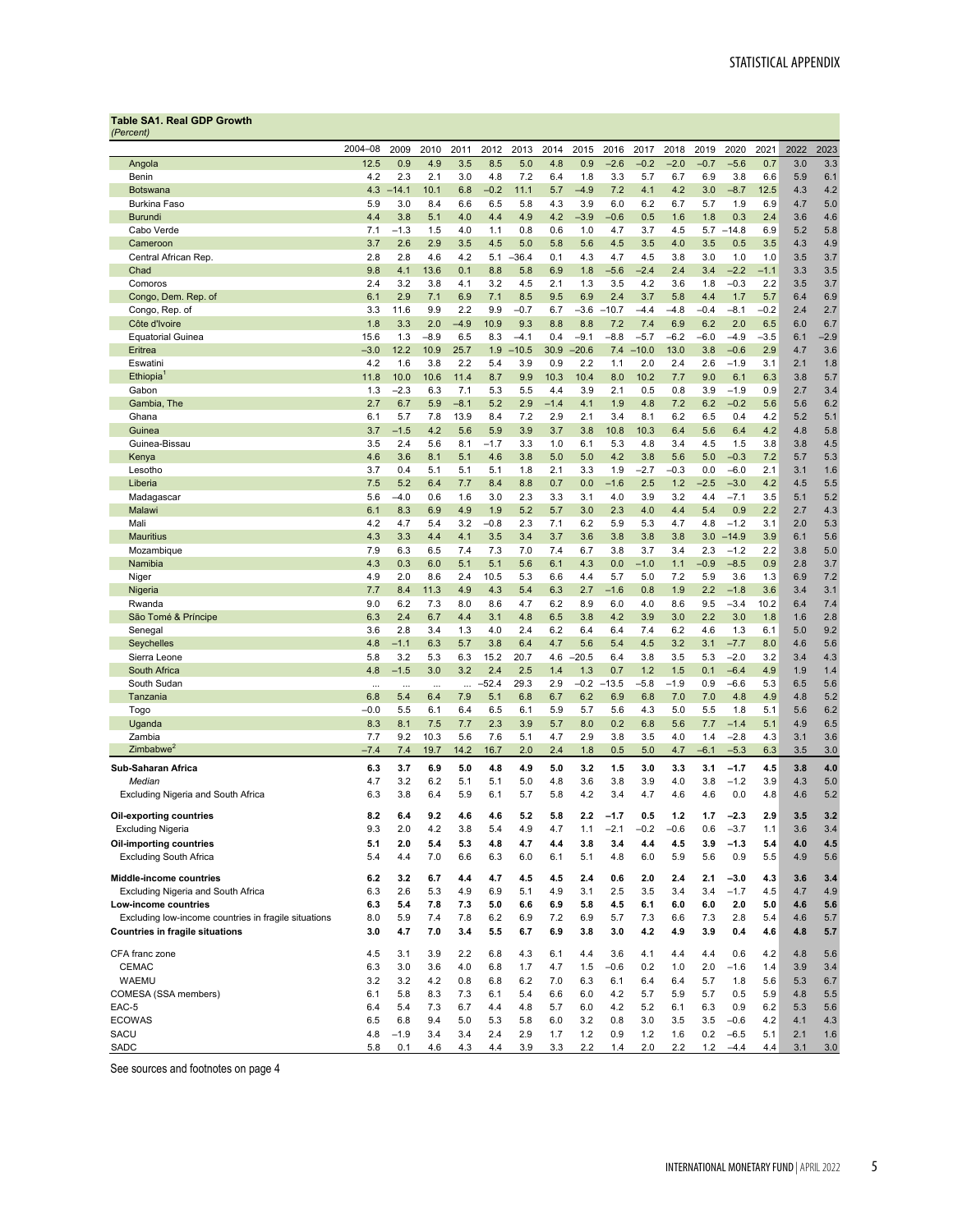## <span id="page-7-0"></span>**Table SA2. Real Non-Oil GDP Growth**

| 2004-08<br>2023<br>2009<br>2010<br>2011<br>2012<br>2013<br>2014<br>2015<br>2016<br>2017<br>2018<br>2019<br>2020<br>2021<br>2022<br>9.3<br>7.9<br>9.0<br>$-3.0$<br>$-2.5$<br>1.2<br>$-5.0$<br>3.6<br>4.7<br>7.6<br>8.7<br>8.6<br>8.9<br>$-0.1$<br>1.8<br>5.0<br>Angola<br>4.2<br>2.3<br>2.1<br>3.0<br>6.4<br>3.3<br>5.9<br>6.1<br>Benin<br>4.8<br>7.2<br>1.8<br>5.7<br>6.7<br>6.9<br>3.8<br>6.6<br>4.3<br>4.2<br>Botswana<br>4.3<br>$-14.1$<br>10.1<br>6.8<br>$-0.2$<br>11.1<br>5.7<br>$-4.9$<br>7.2<br>4.1<br>4.2<br>3.0<br>$-8.7$<br>12.5<br>3.9<br>6.2<br>5.0<br><b>Burkina Faso</b><br>5.9<br>3.0<br>8.4<br>6.6<br>6.5<br>5.8<br>4.3<br>6.0<br>6.7<br>5.7<br>1.9<br>6.9<br>4.7<br>3.8<br>4.9<br>4.2<br>4.6<br><b>Burundi</b><br>4.4<br>5.1<br>4.0<br>4.4<br>$-3.9$<br>$-0.6$<br>0.5<br>1.6<br>1.8<br>0.3<br>2.4<br>3.6<br>5.2<br>5.8<br>Cabo Verde<br>7.1<br>$-1.3$<br>1.5<br>4.0<br>1.1<br>0.8<br>0.6<br>1.0<br>4.7<br>3.7<br>4.5<br>5.7<br>$-14.8$<br>6.9<br>3.7<br>5.2<br>5.1<br>4.4<br>4.3<br>6.2<br>4.4<br>5.4<br>6.3<br>4.8<br>4.3<br>4.2<br>3.3<br>0.5<br>3.6<br>4.4<br>Cameroon<br>2.8<br>2.8<br>4.6<br>4.2<br>5.1<br>$-36.4$<br>4.3<br>4.5<br>1.0<br>3.7<br>Central African Rep.<br>0.1<br>4.7<br>3.8<br>3.0<br>1.0<br>3.5<br>6.3<br>17.3<br>0.2<br>11.5<br>8.1<br>7.1<br>$-2.9$<br>$-6.0$<br>2.0<br>$-1.8$<br>0.2<br>2.8<br>3.0<br>Chad<br>6.3<br>$-0.5$<br>0.3<br>2.4<br>3.7<br>Comoros<br>3.2<br>3.8<br>4.1<br>3.2<br>4.5<br>2.1<br>1.3<br>3.5<br>4.2<br>3.6<br>1.8<br>$-0.3$<br>2.2<br>3.5<br>6.5<br>7.0<br>Congo, Dem. Rep. of<br>5.9<br>2.8<br>7.2<br>7.0<br>7.2<br>8.6<br>9.6<br>7.0<br>2.4<br>3.8<br>5.7<br>1.7<br>5.8<br>4.5<br>7.6<br>9.7<br>19.7<br>7.5<br>9.9<br>$-0.2$<br>$-8.6$<br>$-9.4$<br>$-8.0$<br>3.3<br>3.9<br>Congo, Rep. of<br>6.8<br>6.8<br>$-11.3$<br>$-1.7$<br>0.9<br>1.8<br>2.1<br>$-5.5$<br>13.3<br>9.0<br>9.4<br>8.4<br>5.9<br>2.1<br>6.7<br>Côte d'Ivoire<br>2.6<br>8.1<br>7.3<br>6.2<br>6.5<br>6.0<br>18.2<br>$-0.5$<br>29.0<br>$-10.2$<br>15.9<br>6.8<br>1.5<br>$-9.7$<br>$-4.7$<br>0.8<br>$-2.7$<br>-6.0<br>$-7.0$<br>2.8<br>8.6<br>0.1<br><b>Equatorial Guinea</b><br>$-3.0$<br>12.2<br>25.7<br>1.9<br>30.9<br>$-20.6$<br>13.0<br>3.6<br>Eritrea<br>10.9<br>10.5<br>7.4<br>10.0<br>3.8<br>$-0.6$<br>2.9<br>4.7<br>4.2<br>3.8<br>2.2<br>5.4<br>3.9<br>0.9<br>2.2<br>2.0<br>3.1<br>2.1<br>1.8<br>Eswatini<br>1.6<br>1.1<br>2.4<br>2.6<br>$-1.9$<br>Ethiopia<br>11.8<br>10.0<br>10.6<br>11.4<br>8.7<br>9.9<br>10.3<br>10.4<br>10.2<br>7.7<br>9.0<br>6.1<br>6.3<br>3.8<br>5.7<br>8.0<br>7.1<br>7.7<br>5.1<br>2.1<br>2.3<br>5.0<br>$-3.3$<br>13.1<br>10.5<br>3.8<br>3.3<br>2.5<br>1.5<br>3.3<br>$-1.8$<br>4.1<br>Gabon<br>2.7<br>$-8.1$<br>2.9<br>6.2<br>Gambia, The<br>6.7<br>5.9<br>5.2<br>$-1.4$<br>4.1<br>1.9<br>4.8<br>7.2<br>6.2<br>$-0.2$<br>5.6<br>5.6<br>5.7<br>9.3<br>7.8<br>2.5<br>2.1<br>5.9<br>5.6<br>Ghana<br>6.1<br>7.5<br>6.7<br>4.5<br>4.6<br>6.1<br>5.8<br>0.9<br>5.9<br>$-1.5$<br>5.6<br>Guinea<br>3.7<br>4.2<br>5.9<br>3.9<br>3.7<br>3.8<br>10.8<br>10.3<br>6.4<br>5.6<br>6.4<br>4.2<br>4.8<br>5.8<br>2.4<br>5.6<br>8.1<br>$-1.7$<br>3.3<br>1.0<br>5.3<br>4.8<br>4.5<br>1.5<br>3.8<br>4.5<br>Guinea-Bissau<br>3.5<br>6.1<br>3.4<br>3.8<br>4.6<br>3.6<br>4.6<br>3.8<br>5.0<br>5.0<br>4.2<br>3.8<br>5.6<br>5.0<br>$-0.3$<br>7.2<br>5.7<br>5.3<br>8.1<br>5.1<br>Kenya<br>Lesotho<br>3.7<br>0.4<br>5.1<br>5.1<br>5.1<br>1.8<br>2.1<br>3.3<br>1.9<br>-2.7<br>-0.3<br>0.0<br>$-6.0$<br>2.1<br>3.1<br>1.6<br>5.2<br>5.5<br>7.5<br>6.4<br>7.7<br>8.4<br>8.8<br>0.7<br>0.0<br>$-1.6$<br>2.5<br>1.2<br>$-2.5$<br>$-3.0$<br>4.2<br>4.5<br>Liberia<br>5.6<br>2.3<br>3.1<br>$-7.1$<br>5.2<br>$-4.0$<br>0.6<br>1.6<br>3.0<br>3.3<br>4.0<br>3.9<br>3.2<br>4.4<br>3.5<br>5.1<br>Madagascar<br>4.9<br>5.2<br>3.0<br>4.3<br>Malawi<br>6.1<br>8.3<br>6.9<br>1.9<br>5.7<br>2.3<br>4.0<br>4.4<br>5.4<br>0.9<br>2.2<br>2.7<br>3.2<br>$-0.8$<br>2.3<br>7.1<br>5.3<br>Mali<br>4.2<br>4.7<br>5.4<br>6.2<br>5.9<br>5.3<br>4.7<br>4.8<br>$-1.2$<br>3.1<br>2.0<br><b>Mauritius</b><br>4.3<br>3.4<br>3.7<br>3.6<br>5.6<br>3.3<br>4.4<br>4.1<br>3.5<br>3.8<br>3.8<br>3.8<br>3.0<br>$-14.9$<br>3.9<br>6.1<br>7.9<br>7.4<br>7.3<br>7.0<br>7.4<br>6.7<br>2.3<br>$-1.2$<br>2.2<br>5.0<br>6.3<br>6.5<br>3.8<br>3.7<br>3.4<br>3.8<br>Mozambique<br>2.8<br>Namibia<br>4.3<br>0.3<br>6.0<br>5.1<br>5.1<br>5.6<br>6.1<br>4.3<br>0.0<br>$-1.0$<br>$-0.9$<br>$-8.5$<br>0.9<br>3.7<br>1.1<br>4.9<br>6.7<br>4.2<br>5.0<br>1.3<br>7.2<br>6.5<br>2.0<br>8.6<br>1.8<br>7.3<br>5.7<br>4.5<br>7.5<br>6.3<br>3.8<br>Niger<br>10.8<br>12.4<br>5.9<br>8.3<br>4.7<br>3.4<br>3.1<br>10.0<br>5.3<br>7.3<br>3.6<br>$-0.3$<br>0.5<br>2.0<br>2.0<br>$-1.1$<br>Nigeria<br>8.0<br>$-3.4$<br>9.0<br>6.2<br>7.3<br>8.6<br>4.7<br>6.2<br>8.9<br>6.0<br>4.0<br>8.6<br>9.5<br>10.2<br>6.4<br>7.4<br>Rwanda<br>2.8<br>São Tomé & Príncipe<br>6.3<br>2.4<br>6.7<br>4.4<br>3.1<br>4.8<br>6.5<br>3.8<br>4.2<br>3.9<br>3.0<br>2.2<br>3.0<br>1.8<br>1.6<br>3.6<br>2.8<br>1.3<br>4.0<br>2.4<br>6.2<br>6.4<br>6.2<br>4.6<br>1.3<br>6.1<br>5.0<br>5.9<br>Senegal<br>3.4<br>6.4<br>7.4<br>4.8<br>$-1.1$<br>5.7<br>3.8<br>6.4<br>4.7<br>5.6<br>4.5<br>3.2<br>$-7.7$<br>4.6<br>5.6<br>Seychelles<br>6.3<br>5.4<br>3.1<br>8.0<br>5.8<br>3.2<br>$-20.5$<br>$-2.0$<br>4.3<br>Sierra Leone<br>5.3<br>6.3<br>15.2<br>20.7<br>4.6<br>6.4<br>3.8<br>3.5<br>5.3<br>3.2<br>3.4<br>1.4<br>1.9<br>4.8<br>$-1.5$<br>3.0<br>3.2<br>2.4<br>2.5<br>1.3<br>0.7<br>1.2<br>1.5<br>$-6.4$<br>4.9<br>1.4<br>South Africa<br>0.1<br>$-17.5$<br>$-1.2$<br>$-5.9$<br>7.9<br>6.5<br>South Sudan<br>$-0.8$<br>$-10.2$<br>-6.3<br>0.6<br>$-4.8$<br>5.4<br>4.1<br>$\ddotsc$<br>$\ddotsc$<br>$\ddots$<br>$\ddots$<br>6.2<br>5.2<br>Tanzania<br>6.8<br>5.4<br>6.4<br>7.9<br>5.1<br>6.8<br>6.7<br>6.9<br>6.8<br>7.0<br>7.0<br>4.8<br>4.9<br>4.8<br>6.2<br>Togo<br>$-0.0$<br>5.5<br>6.1<br>6.4<br>6.5<br>6.1<br>5.9<br>5.7<br>5.6<br>4.3<br>5.0<br>5.5<br>1.8<br>5.1<br>5.6<br>2.3<br>3.9<br>5.7<br>4.9<br>6.5<br>Uganda<br>8.3<br>8.1<br>7.5<br>7.7<br>8.0<br>0.2<br>6.8<br>5.6<br>7.7<br>$-1.4$<br>5.1<br>3.6<br>Zambia<br>7.7<br>9.2<br>10.3<br>5.6<br>7.6<br>5.1<br>4.7<br>2.9<br>3.8<br>3.5<br>4.0<br>1.4<br>$-2.8$<br>4.3<br>3.1<br>Zimbabwe <sup>®</sup><br><br>$\ddotsc$<br>$\ddotsc$<br><br><br>$\cdots$<br><br>$\cdots$<br>$\ddotsc$<br>$\ddotsc$<br>$\ddotsc$<br>$\ddotsc$<br>$\ldots$<br>4.1<br>Sub-Saharan Africa<br>7.2<br>7.4<br>5.4<br>5.4<br>6.0<br>5.5<br>3.2<br>2.0<br>2.9<br>3.2<br>5.1<br>3.9<br>4.7<br>3.3<br>$-1.4$<br>5.6<br>3.7<br>5.0<br>4.9<br>3.3<br>6.3<br>5.1<br>5.0<br>5.4<br>3.9<br>3.9<br>3.9<br>3.6<br>$-1.2$<br>4.2<br>4.5<br>Median<br>6.7<br>5.0<br>6.6<br>6.5<br>6.6<br>6.3<br>6.2<br>3.8<br>3.7<br>4.7<br>4.7<br>4.9<br>0.2<br>5.3<br>4.8<br>5.4<br>Excluding Nigeria and South Africa<br><b>Oil-exporting countries</b><br>10.5<br>10.6<br>6.3<br>6.6<br>7.9<br>7.0<br>2.2<br>$-0.6$<br>0.7<br>1.5<br>$-1.8$<br>4.5<br>3.6<br>3.5<br>9.2<br>1.9<br>8.6<br>8.2<br>$-3.5$<br>3.9<br><b>Excluding Nigeria</b><br>4.9<br>7.3<br>6.3<br>7.2<br>6.3<br>1.1<br>0.3<br>1.6<br>4.0<br>4.4<br>1.1<br>1.6<br>Oil-importing countries<br>5.3<br>1.8<br>5.2<br>4.8<br>4.7<br>4.7<br>3.8<br>3.6<br>4.2<br>4.5<br>4.4<br>4.0<br>$-1.2$<br>5.4<br>4.1<br>4.4<br>4.2<br>6.7<br>5.8<br>6.1<br>6.0<br>6.2<br>5.2<br>5.1<br>5.7<br>5.8<br>5.8<br>5.7<br>4.9<br>5.6<br><b>Excluding South Africa</b><br>5.7<br>1.0<br>Middle-income countries<br>7.3<br>4.5<br>7.3<br>5.0<br>5.4<br>5.9<br>5.2<br>2.5<br>1.2<br>1.8<br>2.5<br>2.2<br>$-2.7$<br>5.1<br>3.7<br>3.5<br>4.7<br>6.2<br>5.9<br>2.3<br>2.9<br>3.7<br>4.9<br>Excluding Nigeria and South Africa<br>6.6<br>6.0<br>7.3<br>6.4<br>3.5<br>3.7<br>$-1.6$<br>5.7<br>5.1<br>5.7<br>Low-income countries<br>6.9<br>5.4<br>7.5<br>7.0<br>5.6<br>6.2<br>6.7<br>5.8<br>4.7<br>6.2<br>5.9<br>6.4<br>2.2<br>5.0<br>4.6<br>7.8<br>2.8<br>5.7<br>Excluding low-income countries in fragile situations<br>8.0<br>5.9<br>7.4<br>6.1<br>6.9<br>7.2<br>7.0<br>5.7<br>7.3<br>6.6<br>7.4<br>5.4<br>4.6<br>2.8<br>5.9<br><b>Countries in fragile situations</b><br>4.0<br>3.9<br>6.2<br>8.6<br>6.7<br>6.8<br>3.7<br>3.5<br>4.0<br>4.2<br>4.5<br>0.9<br>4.6<br>5.0<br>CFA franc zone<br>4.2<br>4.9<br>6.1<br>4.5<br>4.7<br>4.0<br>7.8<br>5.5<br>6.5<br>4.1<br>4.1<br>4.6<br>4.2<br>0.6<br>4.6<br>5.4<br><b>CEMAC</b><br>4.0<br>9.9<br>6.6<br>5.0<br>8.4<br>8.5<br>4.8<br>5.3<br>1.0<br>0.2<br>1.6<br>1.0<br>1.5<br>$-1.8$<br>2.6<br>4.2<br>WAEMU<br>3.2<br>2.8<br>4.4<br>0.5<br>7.3<br>6.0<br>7.3<br>6.2<br>6.5<br>6.4<br>6.0<br>5.7<br>1.9<br>5.6<br>5.3<br>6.1<br>COMESA (SSA members)<br>6.9<br>6.9<br>5.5<br>5.6<br>6.9<br>5.9<br>5.9<br>4.8<br>5.7<br>7.7<br>6.2<br>4.4<br>5.7<br>6.1<br>0.7<br>5.6<br>EAC-5<br>0.9<br>6.4<br>5.4<br>7.3<br>6.7<br>4.4<br>4.8<br>5.7<br>6.0<br>4.2<br>5.2<br>6.1<br>6.3<br>6.2<br>5.3<br>5.6<br><b>ECOWAS</b><br>7.7<br>4.2<br>4.2<br>8.5<br>7.9<br>10.2<br>4.8<br>6.4<br>6.6<br>3.8<br>1.8<br>2.4<br>3.4<br>3.3<br>$-0.1$<br>5.0<br><b>SACU</b><br>3.4<br>2.4<br>2.9<br>0.2<br>5.1<br>2.1<br>1.6<br>4.8<br>$-1.9$<br>3.4<br>1.7<br>1.2<br>0.9<br>1.2<br>1.6<br>$-6.5$ | (Percent) |  |  |  |  |  |  |  |  |
|------------------------------------------------------------------------------------------------------------------------------------------------------------------------------------------------------------------------------------------------------------------------------------------------------------------------------------------------------------------------------------------------------------------------------------------------------------------------------------------------------------------------------------------------------------------------------------------------------------------------------------------------------------------------------------------------------------------------------------------------------------------------------------------------------------------------------------------------------------------------------------------------------------------------------------------------------------------------------------------------------------------------------------------------------------------------------------------------------------------------------------------------------------------------------------------------------------------------------------------------------------------------------------------------------------------------------------------------------------------------------------------------------------------------------------------------------------------------------------------------------------------------------------------------------------------------------------------------------------------------------------------------------------------------------------------------------------------------------------------------------------------------------------------------------------------------------------------------------------------------------------------------------------------------------------------------------------------------------------------------------------------------------------------------------------------------------------------------------------------------------------------------------------------------------------------------------------------------------------------------------------------------------------------------------------------------------------------------------------------------------------------------------------------------------------------------------------------------------------------------------------------------------------------------------------------------------------------------------------------------------------------------------------------------------------------------------------------------------------------------------------------------------------------------------------------------------------------------------------------------------------------------------------------------------------------------------------------------------------------------------------------------------------------------------------------------------------------------------------------------------------------------------------------------------------------------------------------------------------------------------------------------------------------------------------------------------------------------------------------------------------------------------------------------------------------------------------------------------------------------------------------------------------------------------------------------------------------------------------------------------------------------------------------------------------------------------------------------------------------------------------------------------------------------------------------------------------------------------------------------------------------------------------------------------------------------------------------------------------------------------------------------------------------------------------------------------------------------------------------------------------------------------------------------------------------------------------------------------------------------------------------------------------------------------------------------------------------------------------------------------------------------------------------------------------------------------------------------------------------------------------------------------------------------------------------------------------------------------------------------------------------------------------------------------------------------------------------------------------------------------------------------------------------------------------------------------------------------------------------------------------------------------------------------------------------------------------------------------------------------------------------------------------------------------------------------------------------------------------------------------------------------------------------------------------------------------------------------------------------------------------------------------------------------------------------------------------------------------------------------------------------------------------------------------------------------------------------------------------------------------------------------------------------------------------------------------------------------------------------------------------------------------------------------------------------------------------------------------------------------------------------------------------------------------------------------------------------------------------------------------------------------------------------------------------------------------------------------------------------------------------------------------------------------------------------------------------------------------------------------------------------------------------------------------------------------------------------------------------------------------------------------------------------------------------------------------------------------------------------------------------------------------------------------------------------------------------------------------------------------------------------------------------------------------------------------------------------------------------------------------------------------------------------------------------------------------------------------------------------------------------------------------------------------------------------------------------------------------------------------------------------------------------------------------------------------------------------------------------------------------------------------------------------------------------------------------------------------------------------------------------------------------------------------------------------------------------------------------------------------------------------------------------------------------------------------------------------------------------------------------------------------------------------------------------------------------------------------------------------------------------------------------------------------------------------------------------------------------------------------------------------------------------------------------------------------------------------------------------------------------------------------------------------------------------------------------------------------------------------------------------------------------------------------------------------------------------------------------------------------------------------------------------------------------------------------------------------------------------------------------------------------------------------------------------------------------------------------------------------------------------------------------------------------------------------------------------------------------------------------------------------------------------------------------------------------------------------------------------------------------------------------------------------------------------------------------------------------------------------------------------------------------------------------------------------------------------------------------------------------------------------------------------------------------------------------------------------------------------------------------------------------------------------------------------------------------------------------------------------------------------------------------------------------------------------------------------------------------------------|-----------|--|--|--|--|--|--|--|--|
|                                                                                                                                                                                                                                                                                                                                                                                                                                                                                                                                                                                                                                                                                                                                                                                                                                                                                                                                                                                                                                                                                                                                                                                                                                                                                                                                                                                                                                                                                                                                                                                                                                                                                                                                                                                                                                                                                                                                                                                                                                                                                                                                                                                                                                                                                                                                                                                                                                                                                                                                                                                                                                                                                                                                                                                                                                                                                                                                                                                                                                                                                                                                                                                                                                                                                                                                                                                                                                                                                                                                                                                                                                                                                                                                                                                                                                                                                                                                                                                                                                                                                                                                                                                                                                                                                                                                                                                                                                                                                                                                                                                                                                                                                                                                                                                                                                                                                                                                                                                                                                                                                                                                                                                                                                                                                                                                                                                                                                                                                                                                                                                                                                                                                                                                                                                                                                                                                                                                                                                                                                                                                                                                                                                                                                                                                                                                                                                                                                                                                                                                                                                                                                                                                                                                                                                                                                                                                                                                                                                                                                                                                                                                                                                                                                                                                                                                                                                                                                                                                                                                                                                                                                                                                                                                                                                                                                                                                                                                                                                                                                                                                                                                                                                                                                                                                                                                                                                                                                                                                                                                                                                                                                                                                                                                                                                                                                                                                                                                                                                                                                                                                                                  |           |  |  |  |  |  |  |  |  |
|                                                                                                                                                                                                                                                                                                                                                                                                                                                                                                                                                                                                                                                                                                                                                                                                                                                                                                                                                                                                                                                                                                                                                                                                                                                                                                                                                                                                                                                                                                                                                                                                                                                                                                                                                                                                                                                                                                                                                                                                                                                                                                                                                                                                                                                                                                                                                                                                                                                                                                                                                                                                                                                                                                                                                                                                                                                                                                                                                                                                                                                                                                                                                                                                                                                                                                                                                                                                                                                                                                                                                                                                                                                                                                                                                                                                                                                                                                                                                                                                                                                                                                                                                                                                                                                                                                                                                                                                                                                                                                                                                                                                                                                                                                                                                                                                                                                                                                                                                                                                                                                                                                                                                                                                                                                                                                                                                                                                                                                                                                                                                                                                                                                                                                                                                                                                                                                                                                                                                                                                                                                                                                                                                                                                                                                                                                                                                                                                                                                                                                                                                                                                                                                                                                                                                                                                                                                                                                                                                                                                                                                                                                                                                                                                                                                                                                                                                                                                                                                                                                                                                                                                                                                                                                                                                                                                                                                                                                                                                                                                                                                                                                                                                                                                                                                                                                                                                                                                                                                                                                                                                                                                                                                                                                                                                                                                                                                                                                                                                                                                                                                                                                                  |           |  |  |  |  |  |  |  |  |
|                                                                                                                                                                                                                                                                                                                                                                                                                                                                                                                                                                                                                                                                                                                                                                                                                                                                                                                                                                                                                                                                                                                                                                                                                                                                                                                                                                                                                                                                                                                                                                                                                                                                                                                                                                                                                                                                                                                                                                                                                                                                                                                                                                                                                                                                                                                                                                                                                                                                                                                                                                                                                                                                                                                                                                                                                                                                                                                                                                                                                                                                                                                                                                                                                                                                                                                                                                                                                                                                                                                                                                                                                                                                                                                                                                                                                                                                                                                                                                                                                                                                                                                                                                                                                                                                                                                                                                                                                                                                                                                                                                                                                                                                                                                                                                                                                                                                                                                                                                                                                                                                                                                                                                                                                                                                                                                                                                                                                                                                                                                                                                                                                                                                                                                                                                                                                                                                                                                                                                                                                                                                                                                                                                                                                                                                                                                                                                                                                                                                                                                                                                                                                                                                                                                                                                                                                                                                                                                                                                                                                                                                                                                                                                                                                                                                                                                                                                                                                                                                                                                                                                                                                                                                                                                                                                                                                                                                                                                                                                                                                                                                                                                                                                                                                                                                                                                                                                                                                                                                                                                                                                                                                                                                                                                                                                                                                                                                                                                                                                                                                                                                                                                  |           |  |  |  |  |  |  |  |  |
|                                                                                                                                                                                                                                                                                                                                                                                                                                                                                                                                                                                                                                                                                                                                                                                                                                                                                                                                                                                                                                                                                                                                                                                                                                                                                                                                                                                                                                                                                                                                                                                                                                                                                                                                                                                                                                                                                                                                                                                                                                                                                                                                                                                                                                                                                                                                                                                                                                                                                                                                                                                                                                                                                                                                                                                                                                                                                                                                                                                                                                                                                                                                                                                                                                                                                                                                                                                                                                                                                                                                                                                                                                                                                                                                                                                                                                                                                                                                                                                                                                                                                                                                                                                                                                                                                                                                                                                                                                                                                                                                                                                                                                                                                                                                                                                                                                                                                                                                                                                                                                                                                                                                                                                                                                                                                                                                                                                                                                                                                                                                                                                                                                                                                                                                                                                                                                                                                                                                                                                                                                                                                                                                                                                                                                                                                                                                                                                                                                                                                                                                                                                                                                                                                                                                                                                                                                                                                                                                                                                                                                                                                                                                                                                                                                                                                                                                                                                                                                                                                                                                                                                                                                                                                                                                                                                                                                                                                                                                                                                                                                                                                                                                                                                                                                                                                                                                                                                                                                                                                                                                                                                                                                                                                                                                                                                                                                                                                                                                                                                                                                                                                                                  |           |  |  |  |  |  |  |  |  |
|                                                                                                                                                                                                                                                                                                                                                                                                                                                                                                                                                                                                                                                                                                                                                                                                                                                                                                                                                                                                                                                                                                                                                                                                                                                                                                                                                                                                                                                                                                                                                                                                                                                                                                                                                                                                                                                                                                                                                                                                                                                                                                                                                                                                                                                                                                                                                                                                                                                                                                                                                                                                                                                                                                                                                                                                                                                                                                                                                                                                                                                                                                                                                                                                                                                                                                                                                                                                                                                                                                                                                                                                                                                                                                                                                                                                                                                                                                                                                                                                                                                                                                                                                                                                                                                                                                                                                                                                                                                                                                                                                                                                                                                                                                                                                                                                                                                                                                                                                                                                                                                                                                                                                                                                                                                                                                                                                                                                                                                                                                                                                                                                                                                                                                                                                                                                                                                                                                                                                                                                                                                                                                                                                                                                                                                                                                                                                                                                                                                                                                                                                                                                                                                                                                                                                                                                                                                                                                                                                                                                                                                                                                                                                                                                                                                                                                                                                                                                                                                                                                                                                                                                                                                                                                                                                                                                                                                                                                                                                                                                                                                                                                                                                                                                                                                                                                                                                                                                                                                                                                                                                                                                                                                                                                                                                                                                                                                                                                                                                                                                                                                                                                                  |           |  |  |  |  |  |  |  |  |
|                                                                                                                                                                                                                                                                                                                                                                                                                                                                                                                                                                                                                                                                                                                                                                                                                                                                                                                                                                                                                                                                                                                                                                                                                                                                                                                                                                                                                                                                                                                                                                                                                                                                                                                                                                                                                                                                                                                                                                                                                                                                                                                                                                                                                                                                                                                                                                                                                                                                                                                                                                                                                                                                                                                                                                                                                                                                                                                                                                                                                                                                                                                                                                                                                                                                                                                                                                                                                                                                                                                                                                                                                                                                                                                                                                                                                                                                                                                                                                                                                                                                                                                                                                                                                                                                                                                                                                                                                                                                                                                                                                                                                                                                                                                                                                                                                                                                                                                                                                                                                                                                                                                                                                                                                                                                                                                                                                                                                                                                                                                                                                                                                                                                                                                                                                                                                                                                                                                                                                                                                                                                                                                                                                                                                                                                                                                                                                                                                                                                                                                                                                                                                                                                                                                                                                                                                                                                                                                                                                                                                                                                                                                                                                                                                                                                                                                                                                                                                                                                                                                                                                                                                                                                                                                                                                                                                                                                                                                                                                                                                                                                                                                                                                                                                                                                                                                                                                                                                                                                                                                                                                                                                                                                                                                                                                                                                                                                                                                                                                                                                                                                                                                  |           |  |  |  |  |  |  |  |  |
|                                                                                                                                                                                                                                                                                                                                                                                                                                                                                                                                                                                                                                                                                                                                                                                                                                                                                                                                                                                                                                                                                                                                                                                                                                                                                                                                                                                                                                                                                                                                                                                                                                                                                                                                                                                                                                                                                                                                                                                                                                                                                                                                                                                                                                                                                                                                                                                                                                                                                                                                                                                                                                                                                                                                                                                                                                                                                                                                                                                                                                                                                                                                                                                                                                                                                                                                                                                                                                                                                                                                                                                                                                                                                                                                                                                                                                                                                                                                                                                                                                                                                                                                                                                                                                                                                                                                                                                                                                                                                                                                                                                                                                                                                                                                                                                                                                                                                                                                                                                                                                                                                                                                                                                                                                                                                                                                                                                                                                                                                                                                                                                                                                                                                                                                                                                                                                                                                                                                                                                                                                                                                                                                                                                                                                                                                                                                                                                                                                                                                                                                                                                                                                                                                                                                                                                                                                                                                                                                                                                                                                                                                                                                                                                                                                                                                                                                                                                                                                                                                                                                                                                                                                                                                                                                                                                                                                                                                                                                                                                                                                                                                                                                                                                                                                                                                                                                                                                                                                                                                                                                                                                                                                                                                                                                                                                                                                                                                                                                                                                                                                                                                                                  |           |  |  |  |  |  |  |  |  |
|                                                                                                                                                                                                                                                                                                                                                                                                                                                                                                                                                                                                                                                                                                                                                                                                                                                                                                                                                                                                                                                                                                                                                                                                                                                                                                                                                                                                                                                                                                                                                                                                                                                                                                                                                                                                                                                                                                                                                                                                                                                                                                                                                                                                                                                                                                                                                                                                                                                                                                                                                                                                                                                                                                                                                                                                                                                                                                                                                                                                                                                                                                                                                                                                                                                                                                                                                                                                                                                                                                                                                                                                                                                                                                                                                                                                                                                                                                                                                                                                                                                                                                                                                                                                                                                                                                                                                                                                                                                                                                                                                                                                                                                                                                                                                                                                                                                                                                                                                                                                                                                                                                                                                                                                                                                                                                                                                                                                                                                                                                                                                                                                                                                                                                                                                                                                                                                                                                                                                                                                                                                                                                                                                                                                                                                                                                                                                                                                                                                                                                                                                                                                                                                                                                                                                                                                                                                                                                                                                                                                                                                                                                                                                                                                                                                                                                                                                                                                                                                                                                                                                                                                                                                                                                                                                                                                                                                                                                                                                                                                                                                                                                                                                                                                                                                                                                                                                                                                                                                                                                                                                                                                                                                                                                                                                                                                                                                                                                                                                                                                                                                                                                                  |           |  |  |  |  |  |  |  |  |
|                                                                                                                                                                                                                                                                                                                                                                                                                                                                                                                                                                                                                                                                                                                                                                                                                                                                                                                                                                                                                                                                                                                                                                                                                                                                                                                                                                                                                                                                                                                                                                                                                                                                                                                                                                                                                                                                                                                                                                                                                                                                                                                                                                                                                                                                                                                                                                                                                                                                                                                                                                                                                                                                                                                                                                                                                                                                                                                                                                                                                                                                                                                                                                                                                                                                                                                                                                                                                                                                                                                                                                                                                                                                                                                                                                                                                                                                                                                                                                                                                                                                                                                                                                                                                                                                                                                                                                                                                                                                                                                                                                                                                                                                                                                                                                                                                                                                                                                                                                                                                                                                                                                                                                                                                                                                                                                                                                                                                                                                                                                                                                                                                                                                                                                                                                                                                                                                                                                                                                                                                                                                                                                                                                                                                                                                                                                                                                                                                                                                                                                                                                                                                                                                                                                                                                                                                                                                                                                                                                                                                                                                                                                                                                                                                                                                                                                                                                                                                                                                                                                                                                                                                                                                                                                                                                                                                                                                                                                                                                                                                                                                                                                                                                                                                                                                                                                                                                                                                                                                                                                                                                                                                                                                                                                                                                                                                                                                                                                                                                                                                                                                                                                  |           |  |  |  |  |  |  |  |  |
|                                                                                                                                                                                                                                                                                                                                                                                                                                                                                                                                                                                                                                                                                                                                                                                                                                                                                                                                                                                                                                                                                                                                                                                                                                                                                                                                                                                                                                                                                                                                                                                                                                                                                                                                                                                                                                                                                                                                                                                                                                                                                                                                                                                                                                                                                                                                                                                                                                                                                                                                                                                                                                                                                                                                                                                                                                                                                                                                                                                                                                                                                                                                                                                                                                                                                                                                                                                                                                                                                                                                                                                                                                                                                                                                                                                                                                                                                                                                                                                                                                                                                                                                                                                                                                                                                                                                                                                                                                                                                                                                                                                                                                                                                                                                                                                                                                                                                                                                                                                                                                                                                                                                                                                                                                                                                                                                                                                                                                                                                                                                                                                                                                                                                                                                                                                                                                                                                                                                                                                                                                                                                                                                                                                                                                                                                                                                                                                                                                                                                                                                                                                                                                                                                                                                                                                                                                                                                                                                                                                                                                                                                                                                                                                                                                                                                                                                                                                                                                                                                                                                                                                                                                                                                                                                                                                                                                                                                                                                                                                                                                                                                                                                                                                                                                                                                                                                                                                                                                                                                                                                                                                                                                                                                                                                                                                                                                                                                                                                                                                                                                                                                                                  |           |  |  |  |  |  |  |  |  |
|                                                                                                                                                                                                                                                                                                                                                                                                                                                                                                                                                                                                                                                                                                                                                                                                                                                                                                                                                                                                                                                                                                                                                                                                                                                                                                                                                                                                                                                                                                                                                                                                                                                                                                                                                                                                                                                                                                                                                                                                                                                                                                                                                                                                                                                                                                                                                                                                                                                                                                                                                                                                                                                                                                                                                                                                                                                                                                                                                                                                                                                                                                                                                                                                                                                                                                                                                                                                                                                                                                                                                                                                                                                                                                                                                                                                                                                                                                                                                                                                                                                                                                                                                                                                                                                                                                                                                                                                                                                                                                                                                                                                                                                                                                                                                                                                                                                                                                                                                                                                                                                                                                                                                                                                                                                                                                                                                                                                                                                                                                                                                                                                                                                                                                                                                                                                                                                                                                                                                                                                                                                                                                                                                                                                                                                                                                                                                                                                                                                                                                                                                                                                                                                                                                                                                                                                                                                                                                                                                                                                                                                                                                                                                                                                                                                                                                                                                                                                                                                                                                                                                                                                                                                                                                                                                                                                                                                                                                                                                                                                                                                                                                                                                                                                                                                                                                                                                                                                                                                                                                                                                                                                                                                                                                                                                                                                                                                                                                                                                                                                                                                                                                                  |           |  |  |  |  |  |  |  |  |
|                                                                                                                                                                                                                                                                                                                                                                                                                                                                                                                                                                                                                                                                                                                                                                                                                                                                                                                                                                                                                                                                                                                                                                                                                                                                                                                                                                                                                                                                                                                                                                                                                                                                                                                                                                                                                                                                                                                                                                                                                                                                                                                                                                                                                                                                                                                                                                                                                                                                                                                                                                                                                                                                                                                                                                                                                                                                                                                                                                                                                                                                                                                                                                                                                                                                                                                                                                                                                                                                                                                                                                                                                                                                                                                                                                                                                                                                                                                                                                                                                                                                                                                                                                                                                                                                                                                                                                                                                                                                                                                                                                                                                                                                                                                                                                                                                                                                                                                                                                                                                                                                                                                                                                                                                                                                                                                                                                                                                                                                                                                                                                                                                                                                                                                                                                                                                                                                                                                                                                                                                                                                                                                                                                                                                                                                                                                                                                                                                                                                                                                                                                                                                                                                                                                                                                                                                                                                                                                                                                                                                                                                                                                                                                                                                                                                                                                                                                                                                                                                                                                                                                                                                                                                                                                                                                                                                                                                                                                                                                                                                                                                                                                                                                                                                                                                                                                                                                                                                                                                                                                                                                                                                                                                                                                                                                                                                                                                                                                                                                                                                                                                                                                  |           |  |  |  |  |  |  |  |  |
|                                                                                                                                                                                                                                                                                                                                                                                                                                                                                                                                                                                                                                                                                                                                                                                                                                                                                                                                                                                                                                                                                                                                                                                                                                                                                                                                                                                                                                                                                                                                                                                                                                                                                                                                                                                                                                                                                                                                                                                                                                                                                                                                                                                                                                                                                                                                                                                                                                                                                                                                                                                                                                                                                                                                                                                                                                                                                                                                                                                                                                                                                                                                                                                                                                                                                                                                                                                                                                                                                                                                                                                                                                                                                                                                                                                                                                                                                                                                                                                                                                                                                                                                                                                                                                                                                                                                                                                                                                                                                                                                                                                                                                                                                                                                                                                                                                                                                                                                                                                                                                                                                                                                                                                                                                                                                                                                                                                                                                                                                                                                                                                                                                                                                                                                                                                                                                                                                                                                                                                                                                                                                                                                                                                                                                                                                                                                                                                                                                                                                                                                                                                                                                                                                                                                                                                                                                                                                                                                                                                                                                                                                                                                                                                                                                                                                                                                                                                                                                                                                                                                                                                                                                                                                                                                                                                                                                                                                                                                                                                                                                                                                                                                                                                                                                                                                                                                                                                                                                                                                                                                                                                                                                                                                                                                                                                                                                                                                                                                                                                                                                                                                                                  |           |  |  |  |  |  |  |  |  |
|                                                                                                                                                                                                                                                                                                                                                                                                                                                                                                                                                                                                                                                                                                                                                                                                                                                                                                                                                                                                                                                                                                                                                                                                                                                                                                                                                                                                                                                                                                                                                                                                                                                                                                                                                                                                                                                                                                                                                                                                                                                                                                                                                                                                                                                                                                                                                                                                                                                                                                                                                                                                                                                                                                                                                                                                                                                                                                                                                                                                                                                                                                                                                                                                                                                                                                                                                                                                                                                                                                                                                                                                                                                                                                                                                                                                                                                                                                                                                                                                                                                                                                                                                                                                                                                                                                                                                                                                                                                                                                                                                                                                                                                                                                                                                                                                                                                                                                                                                                                                                                                                                                                                                                                                                                                                                                                                                                                                                                                                                                                                                                                                                                                                                                                                                                                                                                                                                                                                                                                                                                                                                                                                                                                                                                                                                                                                                                                                                                                                                                                                                                                                                                                                                                                                                                                                                                                                                                                                                                                                                                                                                                                                                                                                                                                                                                                                                                                                                                                                                                                                                                                                                                                                                                                                                                                                                                                                                                                                                                                                                                                                                                                                                                                                                                                                                                                                                                                                                                                                                                                                                                                                                                                                                                                                                                                                                                                                                                                                                                                                                                                                                                                  |           |  |  |  |  |  |  |  |  |
|                                                                                                                                                                                                                                                                                                                                                                                                                                                                                                                                                                                                                                                                                                                                                                                                                                                                                                                                                                                                                                                                                                                                                                                                                                                                                                                                                                                                                                                                                                                                                                                                                                                                                                                                                                                                                                                                                                                                                                                                                                                                                                                                                                                                                                                                                                                                                                                                                                                                                                                                                                                                                                                                                                                                                                                                                                                                                                                                                                                                                                                                                                                                                                                                                                                                                                                                                                                                                                                                                                                                                                                                                                                                                                                                                                                                                                                                                                                                                                                                                                                                                                                                                                                                                                                                                                                                                                                                                                                                                                                                                                                                                                                                                                                                                                                                                                                                                                                                                                                                                                                                                                                                                                                                                                                                                                                                                                                                                                                                                                                                                                                                                                                                                                                                                                                                                                                                                                                                                                                                                                                                                                                                                                                                                                                                                                                                                                                                                                                                                                                                                                                                                                                                                                                                                                                                                                                                                                                                                                                                                                                                                                                                                                                                                                                                                                                                                                                                                                                                                                                                                                                                                                                                                                                                                                                                                                                                                                                                                                                                                                                                                                                                                                                                                                                                                                                                                                                                                                                                                                                                                                                                                                                                                                                                                                                                                                                                                                                                                                                                                                                                                                                  |           |  |  |  |  |  |  |  |  |
|                                                                                                                                                                                                                                                                                                                                                                                                                                                                                                                                                                                                                                                                                                                                                                                                                                                                                                                                                                                                                                                                                                                                                                                                                                                                                                                                                                                                                                                                                                                                                                                                                                                                                                                                                                                                                                                                                                                                                                                                                                                                                                                                                                                                                                                                                                                                                                                                                                                                                                                                                                                                                                                                                                                                                                                                                                                                                                                                                                                                                                                                                                                                                                                                                                                                                                                                                                                                                                                                                                                                                                                                                                                                                                                                                                                                                                                                                                                                                                                                                                                                                                                                                                                                                                                                                                                                                                                                                                                                                                                                                                                                                                                                                                                                                                                                                                                                                                                                                                                                                                                                                                                                                                                                                                                                                                                                                                                                                                                                                                                                                                                                                                                                                                                                                                                                                                                                                                                                                                                                                                                                                                                                                                                                                                                                                                                                                                                                                                                                                                                                                                                                                                                                                                                                                                                                                                                                                                                                                                                                                                                                                                                                                                                                                                                                                                                                                                                                                                                                                                                                                                                                                                                                                                                                                                                                                                                                                                                                                                                                                                                                                                                                                                                                                                                                                                                                                                                                                                                                                                                                                                                                                                                                                                                                                                                                                                                                                                                                                                                                                                                                                                                  |           |  |  |  |  |  |  |  |  |
|                                                                                                                                                                                                                                                                                                                                                                                                                                                                                                                                                                                                                                                                                                                                                                                                                                                                                                                                                                                                                                                                                                                                                                                                                                                                                                                                                                                                                                                                                                                                                                                                                                                                                                                                                                                                                                                                                                                                                                                                                                                                                                                                                                                                                                                                                                                                                                                                                                                                                                                                                                                                                                                                                                                                                                                                                                                                                                                                                                                                                                                                                                                                                                                                                                                                                                                                                                                                                                                                                                                                                                                                                                                                                                                                                                                                                                                                                                                                                                                                                                                                                                                                                                                                                                                                                                                                                                                                                                                                                                                                                                                                                                                                                                                                                                                                                                                                                                                                                                                                                                                                                                                                                                                                                                                                                                                                                                                                                                                                                                                                                                                                                                                                                                                                                                                                                                                                                                                                                                                                                                                                                                                                                                                                                                                                                                                                                                                                                                                                                                                                                                                                                                                                                                                                                                                                                                                                                                                                                                                                                                                                                                                                                                                                                                                                                                                                                                                                                                                                                                                                                                                                                                                                                                                                                                                                                                                                                                                                                                                                                                                                                                                                                                                                                                                                                                                                                                                                                                                                                                                                                                                                                                                                                                                                                                                                                                                                                                                                                                                                                                                                                                                  |           |  |  |  |  |  |  |  |  |
|                                                                                                                                                                                                                                                                                                                                                                                                                                                                                                                                                                                                                                                                                                                                                                                                                                                                                                                                                                                                                                                                                                                                                                                                                                                                                                                                                                                                                                                                                                                                                                                                                                                                                                                                                                                                                                                                                                                                                                                                                                                                                                                                                                                                                                                                                                                                                                                                                                                                                                                                                                                                                                                                                                                                                                                                                                                                                                                                                                                                                                                                                                                                                                                                                                                                                                                                                                                                                                                                                                                                                                                                                                                                                                                                                                                                                                                                                                                                                                                                                                                                                                                                                                                                                                                                                                                                                                                                                                                                                                                                                                                                                                                                                                                                                                                                                                                                                                                                                                                                                                                                                                                                                                                                                                                                                                                                                                                                                                                                                                                                                                                                                                                                                                                                                                                                                                                                                                                                                                                                                                                                                                                                                                                                                                                                                                                                                                                                                                                                                                                                                                                                                                                                                                                                                                                                                                                                                                                                                                                                                                                                                                                                                                                                                                                                                                                                                                                                                                                                                                                                                                                                                                                                                                                                                                                                                                                                                                                                                                                                                                                                                                                                                                                                                                                                                                                                                                                                                                                                                                                                                                                                                                                                                                                                                                                                                                                                                                                                                                                                                                                                                                                  |           |  |  |  |  |  |  |  |  |
|                                                                                                                                                                                                                                                                                                                                                                                                                                                                                                                                                                                                                                                                                                                                                                                                                                                                                                                                                                                                                                                                                                                                                                                                                                                                                                                                                                                                                                                                                                                                                                                                                                                                                                                                                                                                                                                                                                                                                                                                                                                                                                                                                                                                                                                                                                                                                                                                                                                                                                                                                                                                                                                                                                                                                                                                                                                                                                                                                                                                                                                                                                                                                                                                                                                                                                                                                                                                                                                                                                                                                                                                                                                                                                                                                                                                                                                                                                                                                                                                                                                                                                                                                                                                                                                                                                                                                                                                                                                                                                                                                                                                                                                                                                                                                                                                                                                                                                                                                                                                                                                                                                                                                                                                                                                                                                                                                                                                                                                                                                                                                                                                                                                                                                                                                                                                                                                                                                                                                                                                                                                                                                                                                                                                                                                                                                                                                                                                                                                                                                                                                                                                                                                                                                                                                                                                                                                                                                                                                                                                                                                                                                                                                                                                                                                                                                                                                                                                                                                                                                                                                                                                                                                                                                                                                                                                                                                                                                                                                                                                                                                                                                                                                                                                                                                                                                                                                                                                                                                                                                                                                                                                                                                                                                                                                                                                                                                                                                                                                                                                                                                                                                                  |           |  |  |  |  |  |  |  |  |
|                                                                                                                                                                                                                                                                                                                                                                                                                                                                                                                                                                                                                                                                                                                                                                                                                                                                                                                                                                                                                                                                                                                                                                                                                                                                                                                                                                                                                                                                                                                                                                                                                                                                                                                                                                                                                                                                                                                                                                                                                                                                                                                                                                                                                                                                                                                                                                                                                                                                                                                                                                                                                                                                                                                                                                                                                                                                                                                                                                                                                                                                                                                                                                                                                                                                                                                                                                                                                                                                                                                                                                                                                                                                                                                                                                                                                                                                                                                                                                                                                                                                                                                                                                                                                                                                                                                                                                                                                                                                                                                                                                                                                                                                                                                                                                                                                                                                                                                                                                                                                                                                                                                                                                                                                                                                                                                                                                                                                                                                                                                                                                                                                                                                                                                                                                                                                                                                                                                                                                                                                                                                                                                                                                                                                                                                                                                                                                                                                                                                                                                                                                                                                                                                                                                                                                                                                                                                                                                                                                                                                                                                                                                                                                                                                                                                                                                                                                                                                                                                                                                                                                                                                                                                                                                                                                                                                                                                                                                                                                                                                                                                                                                                                                                                                                                                                                                                                                                                                                                                                                                                                                                                                                                                                                                                                                                                                                                                                                                                                                                                                                                                                                                  |           |  |  |  |  |  |  |  |  |
|                                                                                                                                                                                                                                                                                                                                                                                                                                                                                                                                                                                                                                                                                                                                                                                                                                                                                                                                                                                                                                                                                                                                                                                                                                                                                                                                                                                                                                                                                                                                                                                                                                                                                                                                                                                                                                                                                                                                                                                                                                                                                                                                                                                                                                                                                                                                                                                                                                                                                                                                                                                                                                                                                                                                                                                                                                                                                                                                                                                                                                                                                                                                                                                                                                                                                                                                                                                                                                                                                                                                                                                                                                                                                                                                                                                                                                                                                                                                                                                                                                                                                                                                                                                                                                                                                                                                                                                                                                                                                                                                                                                                                                                                                                                                                                                                                                                                                                                                                                                                                                                                                                                                                                                                                                                                                                                                                                                                                                                                                                                                                                                                                                                                                                                                                                                                                                                                                                                                                                                                                                                                                                                                                                                                                                                                                                                                                                                                                                                                                                                                                                                                                                                                                                                                                                                                                                                                                                                                                                                                                                                                                                                                                                                                                                                                                                                                                                                                                                                                                                                                                                                                                                                                                                                                                                                                                                                                                                                                                                                                                                                                                                                                                                                                                                                                                                                                                                                                                                                                                                                                                                                                                                                                                                                                                                                                                                                                                                                                                                                                                                                                                                                  |           |  |  |  |  |  |  |  |  |
|                                                                                                                                                                                                                                                                                                                                                                                                                                                                                                                                                                                                                                                                                                                                                                                                                                                                                                                                                                                                                                                                                                                                                                                                                                                                                                                                                                                                                                                                                                                                                                                                                                                                                                                                                                                                                                                                                                                                                                                                                                                                                                                                                                                                                                                                                                                                                                                                                                                                                                                                                                                                                                                                                                                                                                                                                                                                                                                                                                                                                                                                                                                                                                                                                                                                                                                                                                                                                                                                                                                                                                                                                                                                                                                                                                                                                                                                                                                                                                                                                                                                                                                                                                                                                                                                                                                                                                                                                                                                                                                                                                                                                                                                                                                                                                                                                                                                                                                                                                                                                                                                                                                                                                                                                                                                                                                                                                                                                                                                                                                                                                                                                                                                                                                                                                                                                                                                                                                                                                                                                                                                                                                                                                                                                                                                                                                                                                                                                                                                                                                                                                                                                                                                                                                                                                                                                                                                                                                                                                                                                                                                                                                                                                                                                                                                                                                                                                                                                                                                                                                                                                                                                                                                                                                                                                                                                                                                                                                                                                                                                                                                                                                                                                                                                                                                                                                                                                                                                                                                                                                                                                                                                                                                                                                                                                                                                                                                                                                                                                                                                                                                                                                  |           |  |  |  |  |  |  |  |  |
|                                                                                                                                                                                                                                                                                                                                                                                                                                                                                                                                                                                                                                                                                                                                                                                                                                                                                                                                                                                                                                                                                                                                                                                                                                                                                                                                                                                                                                                                                                                                                                                                                                                                                                                                                                                                                                                                                                                                                                                                                                                                                                                                                                                                                                                                                                                                                                                                                                                                                                                                                                                                                                                                                                                                                                                                                                                                                                                                                                                                                                                                                                                                                                                                                                                                                                                                                                                                                                                                                                                                                                                                                                                                                                                                                                                                                                                                                                                                                                                                                                                                                                                                                                                                                                                                                                                                                                                                                                                                                                                                                                                                                                                                                                                                                                                                                                                                                                                                                                                                                                                                                                                                                                                                                                                                                                                                                                                                                                                                                                                                                                                                                                                                                                                                                                                                                                                                                                                                                                                                                                                                                                                                                                                                                                                                                                                                                                                                                                                                                                                                                                                                                                                                                                                                                                                                                                                                                                                                                                                                                                                                                                                                                                                                                                                                                                                                                                                                                                                                                                                                                                                                                                                                                                                                                                                                                                                                                                                                                                                                                                                                                                                                                                                                                                                                                                                                                                                                                                                                                                                                                                                                                                                                                                                                                                                                                                                                                                                                                                                                                                                                                                                  |           |  |  |  |  |  |  |  |  |
|                                                                                                                                                                                                                                                                                                                                                                                                                                                                                                                                                                                                                                                                                                                                                                                                                                                                                                                                                                                                                                                                                                                                                                                                                                                                                                                                                                                                                                                                                                                                                                                                                                                                                                                                                                                                                                                                                                                                                                                                                                                                                                                                                                                                                                                                                                                                                                                                                                                                                                                                                                                                                                                                                                                                                                                                                                                                                                                                                                                                                                                                                                                                                                                                                                                                                                                                                                                                                                                                                                                                                                                                                                                                                                                                                                                                                                                                                                                                                                                                                                                                                                                                                                                                                                                                                                                                                                                                                                                                                                                                                                                                                                                                                                                                                                                                                                                                                                                                                                                                                                                                                                                                                                                                                                                                                                                                                                                                                                                                                                                                                                                                                                                                                                                                                                                                                                                                                                                                                                                                                                                                                                                                                                                                                                                                                                                                                                                                                                                                                                                                                                                                                                                                                                                                                                                                                                                                                                                                                                                                                                                                                                                                                                                                                                                                                                                                                                                                                                                                                                                                                                                                                                                                                                                                                                                                                                                                                                                                                                                                                                                                                                                                                                                                                                                                                                                                                                                                                                                                                                                                                                                                                                                                                                                                                                                                                                                                                                                                                                                                                                                                                                                  |           |  |  |  |  |  |  |  |  |
|                                                                                                                                                                                                                                                                                                                                                                                                                                                                                                                                                                                                                                                                                                                                                                                                                                                                                                                                                                                                                                                                                                                                                                                                                                                                                                                                                                                                                                                                                                                                                                                                                                                                                                                                                                                                                                                                                                                                                                                                                                                                                                                                                                                                                                                                                                                                                                                                                                                                                                                                                                                                                                                                                                                                                                                                                                                                                                                                                                                                                                                                                                                                                                                                                                                                                                                                                                                                                                                                                                                                                                                                                                                                                                                                                                                                                                                                                                                                                                                                                                                                                                                                                                                                                                                                                                                                                                                                                                                                                                                                                                                                                                                                                                                                                                                                                                                                                                                                                                                                                                                                                                                                                                                                                                                                                                                                                                                                                                                                                                                                                                                                                                                                                                                                                                                                                                                                                                                                                                                                                                                                                                                                                                                                                                                                                                                                                                                                                                                                                                                                                                                                                                                                                                                                                                                                                                                                                                                                                                                                                                                                                                                                                                                                                                                                                                                                                                                                                                                                                                                                                                                                                                                                                                                                                                                                                                                                                                                                                                                                                                                                                                                                                                                                                                                                                                                                                                                                                                                                                                                                                                                                                                                                                                                                                                                                                                                                                                                                                                                                                                                                                                                  |           |  |  |  |  |  |  |  |  |
|                                                                                                                                                                                                                                                                                                                                                                                                                                                                                                                                                                                                                                                                                                                                                                                                                                                                                                                                                                                                                                                                                                                                                                                                                                                                                                                                                                                                                                                                                                                                                                                                                                                                                                                                                                                                                                                                                                                                                                                                                                                                                                                                                                                                                                                                                                                                                                                                                                                                                                                                                                                                                                                                                                                                                                                                                                                                                                                                                                                                                                                                                                                                                                                                                                                                                                                                                                                                                                                                                                                                                                                                                                                                                                                                                                                                                                                                                                                                                                                                                                                                                                                                                                                                                                                                                                                                                                                                                                                                                                                                                                                                                                                                                                                                                                                                                                                                                                                                                                                                                                                                                                                                                                                                                                                                                                                                                                                                                                                                                                                                                                                                                                                                                                                                                                                                                                                                                                                                                                                                                                                                                                                                                                                                                                                                                                                                                                                                                                                                                                                                                                                                                                                                                                                                                                                                                                                                                                                                                                                                                                                                                                                                                                                                                                                                                                                                                                                                                                                                                                                                                                                                                                                                                                                                                                                                                                                                                                                                                                                                                                                                                                                                                                                                                                                                                                                                                                                                                                                                                                                                                                                                                                                                                                                                                                                                                                                                                                                                                                                                                                                                                                                  |           |  |  |  |  |  |  |  |  |
|                                                                                                                                                                                                                                                                                                                                                                                                                                                                                                                                                                                                                                                                                                                                                                                                                                                                                                                                                                                                                                                                                                                                                                                                                                                                                                                                                                                                                                                                                                                                                                                                                                                                                                                                                                                                                                                                                                                                                                                                                                                                                                                                                                                                                                                                                                                                                                                                                                                                                                                                                                                                                                                                                                                                                                                                                                                                                                                                                                                                                                                                                                                                                                                                                                                                                                                                                                                                                                                                                                                                                                                                                                                                                                                                                                                                                                                                                                                                                                                                                                                                                                                                                                                                                                                                                                                                                                                                                                                                                                                                                                                                                                                                                                                                                                                                                                                                                                                                                                                                                                                                                                                                                                                                                                                                                                                                                                                                                                                                                                                                                                                                                                                                                                                                                                                                                                                                                                                                                                                                                                                                                                                                                                                                                                                                                                                                                                                                                                                                                                                                                                                                                                                                                                                                                                                                                                                                                                                                                                                                                                                                                                                                                                                                                                                                                                                                                                                                                                                                                                                                                                                                                                                                                                                                                                                                                                                                                                                                                                                                                                                                                                                                                                                                                                                                                                                                                                                                                                                                                                                                                                                                                                                                                                                                                                                                                                                                                                                                                                                                                                                                                                                  |           |  |  |  |  |  |  |  |  |
|                                                                                                                                                                                                                                                                                                                                                                                                                                                                                                                                                                                                                                                                                                                                                                                                                                                                                                                                                                                                                                                                                                                                                                                                                                                                                                                                                                                                                                                                                                                                                                                                                                                                                                                                                                                                                                                                                                                                                                                                                                                                                                                                                                                                                                                                                                                                                                                                                                                                                                                                                                                                                                                                                                                                                                                                                                                                                                                                                                                                                                                                                                                                                                                                                                                                                                                                                                                                                                                                                                                                                                                                                                                                                                                                                                                                                                                                                                                                                                                                                                                                                                                                                                                                                                                                                                                                                                                                                                                                                                                                                                                                                                                                                                                                                                                                                                                                                                                                                                                                                                                                                                                                                                                                                                                                                                                                                                                                                                                                                                                                                                                                                                                                                                                                                                                                                                                                                                                                                                                                                                                                                                                                                                                                                                                                                                                                                                                                                                                                                                                                                                                                                                                                                                                                                                                                                                                                                                                                                                                                                                                                                                                                                                                                                                                                                                                                                                                                                                                                                                                                                                                                                                                                                                                                                                                                                                                                                                                                                                                                                                                                                                                                                                                                                                                                                                                                                                                                                                                                                                                                                                                                                                                                                                                                                                                                                                                                                                                                                                                                                                                                                                                  |           |  |  |  |  |  |  |  |  |
|                                                                                                                                                                                                                                                                                                                                                                                                                                                                                                                                                                                                                                                                                                                                                                                                                                                                                                                                                                                                                                                                                                                                                                                                                                                                                                                                                                                                                                                                                                                                                                                                                                                                                                                                                                                                                                                                                                                                                                                                                                                                                                                                                                                                                                                                                                                                                                                                                                                                                                                                                                                                                                                                                                                                                                                                                                                                                                                                                                                                                                                                                                                                                                                                                                                                                                                                                                                                                                                                                                                                                                                                                                                                                                                                                                                                                                                                                                                                                                                                                                                                                                                                                                                                                                                                                                                                                                                                                                                                                                                                                                                                                                                                                                                                                                                                                                                                                                                                                                                                                                                                                                                                                                                                                                                                                                                                                                                                                                                                                                                                                                                                                                                                                                                                                                                                                                                                                                                                                                                                                                                                                                                                                                                                                                                                                                                                                                                                                                                                                                                                                                                                                                                                                                                                                                                                                                                                                                                                                                                                                                                                                                                                                                                                                                                                                                                                                                                                                                                                                                                                                                                                                                                                                                                                                                                                                                                                                                                                                                                                                                                                                                                                                                                                                                                                                                                                                                                                                                                                                                                                                                                                                                                                                                                                                                                                                                                                                                                                                                                                                                                                                                                  |           |  |  |  |  |  |  |  |  |
|                                                                                                                                                                                                                                                                                                                                                                                                                                                                                                                                                                                                                                                                                                                                                                                                                                                                                                                                                                                                                                                                                                                                                                                                                                                                                                                                                                                                                                                                                                                                                                                                                                                                                                                                                                                                                                                                                                                                                                                                                                                                                                                                                                                                                                                                                                                                                                                                                                                                                                                                                                                                                                                                                                                                                                                                                                                                                                                                                                                                                                                                                                                                                                                                                                                                                                                                                                                                                                                                                                                                                                                                                                                                                                                                                                                                                                                                                                                                                                                                                                                                                                                                                                                                                                                                                                                                                                                                                                                                                                                                                                                                                                                                                                                                                                                                                                                                                                                                                                                                                                                                                                                                                                                                                                                                                                                                                                                                                                                                                                                                                                                                                                                                                                                                                                                                                                                                                                                                                                                                                                                                                                                                                                                                                                                                                                                                                                                                                                                                                                                                                                                                                                                                                                                                                                                                                                                                                                                                                                                                                                                                                                                                                                                                                                                                                                                                                                                                                                                                                                                                                                                                                                                                                                                                                                                                                                                                                                                                                                                                                                                                                                                                                                                                                                                                                                                                                                                                                                                                                                                                                                                                                                                                                                                                                                                                                                                                                                                                                                                                                                                                                                                  |           |  |  |  |  |  |  |  |  |
|                                                                                                                                                                                                                                                                                                                                                                                                                                                                                                                                                                                                                                                                                                                                                                                                                                                                                                                                                                                                                                                                                                                                                                                                                                                                                                                                                                                                                                                                                                                                                                                                                                                                                                                                                                                                                                                                                                                                                                                                                                                                                                                                                                                                                                                                                                                                                                                                                                                                                                                                                                                                                                                                                                                                                                                                                                                                                                                                                                                                                                                                                                                                                                                                                                                                                                                                                                                                                                                                                                                                                                                                                                                                                                                                                                                                                                                                                                                                                                                                                                                                                                                                                                                                                                                                                                                                                                                                                                                                                                                                                                                                                                                                                                                                                                                                                                                                                                                                                                                                                                                                                                                                                                                                                                                                                                                                                                                                                                                                                                                                                                                                                                                                                                                                                                                                                                                                                                                                                                                                                                                                                                                                                                                                                                                                                                                                                                                                                                                                                                                                                                                                                                                                                                                                                                                                                                                                                                                                                                                                                                                                                                                                                                                                                                                                                                                                                                                                                                                                                                                                                                                                                                                                                                                                                                                                                                                                                                                                                                                                                                                                                                                                                                                                                                                                                                                                                                                                                                                                                                                                                                                                                                                                                                                                                                                                                                                                                                                                                                                                                                                                                                                  |           |  |  |  |  |  |  |  |  |
|                                                                                                                                                                                                                                                                                                                                                                                                                                                                                                                                                                                                                                                                                                                                                                                                                                                                                                                                                                                                                                                                                                                                                                                                                                                                                                                                                                                                                                                                                                                                                                                                                                                                                                                                                                                                                                                                                                                                                                                                                                                                                                                                                                                                                                                                                                                                                                                                                                                                                                                                                                                                                                                                                                                                                                                                                                                                                                                                                                                                                                                                                                                                                                                                                                                                                                                                                                                                                                                                                                                                                                                                                                                                                                                                                                                                                                                                                                                                                                                                                                                                                                                                                                                                                                                                                                                                                                                                                                                                                                                                                                                                                                                                                                                                                                                                                                                                                                                                                                                                                                                                                                                                                                                                                                                                                                                                                                                                                                                                                                                                                                                                                                                                                                                                                                                                                                                                                                                                                                                                                                                                                                                                                                                                                                                                                                                                                                                                                                                                                                                                                                                                                                                                                                                                                                                                                                                                                                                                                                                                                                                                                                                                                                                                                                                                                                                                                                                                                                                                                                                                                                                                                                                                                                                                                                                                                                                                                                                                                                                                                                                                                                                                                                                                                                                                                                                                                                                                                                                                                                                                                                                                                                                                                                                                                                                                                                                                                                                                                                                                                                                                                                                  |           |  |  |  |  |  |  |  |  |
|                                                                                                                                                                                                                                                                                                                                                                                                                                                                                                                                                                                                                                                                                                                                                                                                                                                                                                                                                                                                                                                                                                                                                                                                                                                                                                                                                                                                                                                                                                                                                                                                                                                                                                                                                                                                                                                                                                                                                                                                                                                                                                                                                                                                                                                                                                                                                                                                                                                                                                                                                                                                                                                                                                                                                                                                                                                                                                                                                                                                                                                                                                                                                                                                                                                                                                                                                                                                                                                                                                                                                                                                                                                                                                                                                                                                                                                                                                                                                                                                                                                                                                                                                                                                                                                                                                                                                                                                                                                                                                                                                                                                                                                                                                                                                                                                                                                                                                                                                                                                                                                                                                                                                                                                                                                                                                                                                                                                                                                                                                                                                                                                                                                                                                                                                                                                                                                                                                                                                                                                                                                                                                                                                                                                                                                                                                                                                                                                                                                                                                                                                                                                                                                                                                                                                                                                                                                                                                                                                                                                                                                                                                                                                                                                                                                                                                                                                                                                                                                                                                                                                                                                                                                                                                                                                                                                                                                                                                                                                                                                                                                                                                                                                                                                                                                                                                                                                                                                                                                                                                                                                                                                                                                                                                                                                                                                                                                                                                                                                                                                                                                                                                                  |           |  |  |  |  |  |  |  |  |
|                                                                                                                                                                                                                                                                                                                                                                                                                                                                                                                                                                                                                                                                                                                                                                                                                                                                                                                                                                                                                                                                                                                                                                                                                                                                                                                                                                                                                                                                                                                                                                                                                                                                                                                                                                                                                                                                                                                                                                                                                                                                                                                                                                                                                                                                                                                                                                                                                                                                                                                                                                                                                                                                                                                                                                                                                                                                                                                                                                                                                                                                                                                                                                                                                                                                                                                                                                                                                                                                                                                                                                                                                                                                                                                                                                                                                                                                                                                                                                                                                                                                                                                                                                                                                                                                                                                                                                                                                                                                                                                                                                                                                                                                                                                                                                                                                                                                                                                                                                                                                                                                                                                                                                                                                                                                                                                                                                                                                                                                                                                                                                                                                                                                                                                                                                                                                                                                                                                                                                                                                                                                                                                                                                                                                                                                                                                                                                                                                                                                                                                                                                                                                                                                                                                                                                                                                                                                                                                                                                                                                                                                                                                                                                                                                                                                                                                                                                                                                                                                                                                                                                                                                                                                                                                                                                                                                                                                                                                                                                                                                                                                                                                                                                                                                                                                                                                                                                                                                                                                                                                                                                                                                                                                                                                                                                                                                                                                                                                                                                                                                                                                                                                  |           |  |  |  |  |  |  |  |  |
|                                                                                                                                                                                                                                                                                                                                                                                                                                                                                                                                                                                                                                                                                                                                                                                                                                                                                                                                                                                                                                                                                                                                                                                                                                                                                                                                                                                                                                                                                                                                                                                                                                                                                                                                                                                                                                                                                                                                                                                                                                                                                                                                                                                                                                                                                                                                                                                                                                                                                                                                                                                                                                                                                                                                                                                                                                                                                                                                                                                                                                                                                                                                                                                                                                                                                                                                                                                                                                                                                                                                                                                                                                                                                                                                                                                                                                                                                                                                                                                                                                                                                                                                                                                                                                                                                                                                                                                                                                                                                                                                                                                                                                                                                                                                                                                                                                                                                                                                                                                                                                                                                                                                                                                                                                                                                                                                                                                                                                                                                                                                                                                                                                                                                                                                                                                                                                                                                                                                                                                                                                                                                                                                                                                                                                                                                                                                                                                                                                                                                                                                                                                                                                                                                                                                                                                                                                                                                                                                                                                                                                                                                                                                                                                                                                                                                                                                                                                                                                                                                                                                                                                                                                                                                                                                                                                                                                                                                                                                                                                                                                                                                                                                                                                                                                                                                                                                                                                                                                                                                                                                                                                                                                                                                                                                                                                                                                                                                                                                                                                                                                                                                                                  |           |  |  |  |  |  |  |  |  |
|                                                                                                                                                                                                                                                                                                                                                                                                                                                                                                                                                                                                                                                                                                                                                                                                                                                                                                                                                                                                                                                                                                                                                                                                                                                                                                                                                                                                                                                                                                                                                                                                                                                                                                                                                                                                                                                                                                                                                                                                                                                                                                                                                                                                                                                                                                                                                                                                                                                                                                                                                                                                                                                                                                                                                                                                                                                                                                                                                                                                                                                                                                                                                                                                                                                                                                                                                                                                                                                                                                                                                                                                                                                                                                                                                                                                                                                                                                                                                                                                                                                                                                                                                                                                                                                                                                                                                                                                                                                                                                                                                                                                                                                                                                                                                                                                                                                                                                                                                                                                                                                                                                                                                                                                                                                                                                                                                                                                                                                                                                                                                                                                                                                                                                                                                                                                                                                                                                                                                                                                                                                                                                                                                                                                                                                                                                                                                                                                                                                                                                                                                                                                                                                                                                                                                                                                                                                                                                                                                                                                                                                                                                                                                                                                                                                                                                                                                                                                                                                                                                                                                                                                                                                                                                                                                                                                                                                                                                                                                                                                                                                                                                                                                                                                                                                                                                                                                                                                                                                                                                                                                                                                                                                                                                                                                                                                                                                                                                                                                                                                                                                                                                                  |           |  |  |  |  |  |  |  |  |
|                                                                                                                                                                                                                                                                                                                                                                                                                                                                                                                                                                                                                                                                                                                                                                                                                                                                                                                                                                                                                                                                                                                                                                                                                                                                                                                                                                                                                                                                                                                                                                                                                                                                                                                                                                                                                                                                                                                                                                                                                                                                                                                                                                                                                                                                                                                                                                                                                                                                                                                                                                                                                                                                                                                                                                                                                                                                                                                                                                                                                                                                                                                                                                                                                                                                                                                                                                                                                                                                                                                                                                                                                                                                                                                                                                                                                                                                                                                                                                                                                                                                                                                                                                                                                                                                                                                                                                                                                                                                                                                                                                                                                                                                                                                                                                                                                                                                                                                                                                                                                                                                                                                                                                                                                                                                                                                                                                                                                                                                                                                                                                                                                                                                                                                                                                                                                                                                                                                                                                                                                                                                                                                                                                                                                                                                                                                                                                                                                                                                                                                                                                                                                                                                                                                                                                                                                                                                                                                                                                                                                                                                                                                                                                                                                                                                                                                                                                                                                                                                                                                                                                                                                                                                                                                                                                                                                                                                                                                                                                                                                                                                                                                                                                                                                                                                                                                                                                                                                                                                                                                                                                                                                                                                                                                                                                                                                                                                                                                                                                                                                                                                                                                  |           |  |  |  |  |  |  |  |  |
|                                                                                                                                                                                                                                                                                                                                                                                                                                                                                                                                                                                                                                                                                                                                                                                                                                                                                                                                                                                                                                                                                                                                                                                                                                                                                                                                                                                                                                                                                                                                                                                                                                                                                                                                                                                                                                                                                                                                                                                                                                                                                                                                                                                                                                                                                                                                                                                                                                                                                                                                                                                                                                                                                                                                                                                                                                                                                                                                                                                                                                                                                                                                                                                                                                                                                                                                                                                                                                                                                                                                                                                                                                                                                                                                                                                                                                                                                                                                                                                                                                                                                                                                                                                                                                                                                                                                                                                                                                                                                                                                                                                                                                                                                                                                                                                                                                                                                                                                                                                                                                                                                                                                                                                                                                                                                                                                                                                                                                                                                                                                                                                                                                                                                                                                                                                                                                                                                                                                                                                                                                                                                                                                                                                                                                                                                                                                                                                                                                                                                                                                                                                                                                                                                                                                                                                                                                                                                                                                                                                                                                                                                                                                                                                                                                                                                                                                                                                                                                                                                                                                                                                                                                                                                                                                                                                                                                                                                                                                                                                                                                                                                                                                                                                                                                                                                                                                                                                                                                                                                                                                                                                                                                                                                                                                                                                                                                                                                                                                                                                                                                                                                                                  |           |  |  |  |  |  |  |  |  |
|                                                                                                                                                                                                                                                                                                                                                                                                                                                                                                                                                                                                                                                                                                                                                                                                                                                                                                                                                                                                                                                                                                                                                                                                                                                                                                                                                                                                                                                                                                                                                                                                                                                                                                                                                                                                                                                                                                                                                                                                                                                                                                                                                                                                                                                                                                                                                                                                                                                                                                                                                                                                                                                                                                                                                                                                                                                                                                                                                                                                                                                                                                                                                                                                                                                                                                                                                                                                                                                                                                                                                                                                                                                                                                                                                                                                                                                                                                                                                                                                                                                                                                                                                                                                                                                                                                                                                                                                                                                                                                                                                                                                                                                                                                                                                                                                                                                                                                                                                                                                                                                                                                                                                                                                                                                                                                                                                                                                                                                                                                                                                                                                                                                                                                                                                                                                                                                                                                                                                                                                                                                                                                                                                                                                                                                                                                                                                                                                                                                                                                                                                                                                                                                                                                                                                                                                                                                                                                                                                                                                                                                                                                                                                                                                                                                                                                                                                                                                                                                                                                                                                                                                                                                                                                                                                                                                                                                                                                                                                                                                                                                                                                                                                                                                                                                                                                                                                                                                                                                                                                                                                                                                                                                                                                                                                                                                                                                                                                                                                                                                                                                                                                                  |           |  |  |  |  |  |  |  |  |
|                                                                                                                                                                                                                                                                                                                                                                                                                                                                                                                                                                                                                                                                                                                                                                                                                                                                                                                                                                                                                                                                                                                                                                                                                                                                                                                                                                                                                                                                                                                                                                                                                                                                                                                                                                                                                                                                                                                                                                                                                                                                                                                                                                                                                                                                                                                                                                                                                                                                                                                                                                                                                                                                                                                                                                                                                                                                                                                                                                                                                                                                                                                                                                                                                                                                                                                                                                                                                                                                                                                                                                                                                                                                                                                                                                                                                                                                                                                                                                                                                                                                                                                                                                                                                                                                                                                                                                                                                                                                                                                                                                                                                                                                                                                                                                                                                                                                                                                                                                                                                                                                                                                                                                                                                                                                                                                                                                                                                                                                                                                                                                                                                                                                                                                                                                                                                                                                                                                                                                                                                                                                                                                                                                                                                                                                                                                                                                                                                                                                                                                                                                                                                                                                                                                                                                                                                                                                                                                                                                                                                                                                                                                                                                                                                                                                                                                                                                                                                                                                                                                                                                                                                                                                                                                                                                                                                                                                                                                                                                                                                                                                                                                                                                                                                                                                                                                                                                                                                                                                                                                                                                                                                                                                                                                                                                                                                                                                                                                                                                                                                                                                                                                  |           |  |  |  |  |  |  |  |  |
|                                                                                                                                                                                                                                                                                                                                                                                                                                                                                                                                                                                                                                                                                                                                                                                                                                                                                                                                                                                                                                                                                                                                                                                                                                                                                                                                                                                                                                                                                                                                                                                                                                                                                                                                                                                                                                                                                                                                                                                                                                                                                                                                                                                                                                                                                                                                                                                                                                                                                                                                                                                                                                                                                                                                                                                                                                                                                                                                                                                                                                                                                                                                                                                                                                                                                                                                                                                                                                                                                                                                                                                                                                                                                                                                                                                                                                                                                                                                                                                                                                                                                                                                                                                                                                                                                                                                                                                                                                                                                                                                                                                                                                                                                                                                                                                                                                                                                                                                                                                                                                                                                                                                                                                                                                                                                                                                                                                                                                                                                                                                                                                                                                                                                                                                                                                                                                                                                                                                                                                                                                                                                                                                                                                                                                                                                                                                                                                                                                                                                                                                                                                                                                                                                                                                                                                                                                                                                                                                                                                                                                                                                                                                                                                                                                                                                                                                                                                                                                                                                                                                                                                                                                                                                                                                                                                                                                                                                                                                                                                                                                                                                                                                                                                                                                                                                                                                                                                                                                                                                                                                                                                                                                                                                                                                                                                                                                                                                                                                                                                                                                                                                                                  |           |  |  |  |  |  |  |  |  |
|                                                                                                                                                                                                                                                                                                                                                                                                                                                                                                                                                                                                                                                                                                                                                                                                                                                                                                                                                                                                                                                                                                                                                                                                                                                                                                                                                                                                                                                                                                                                                                                                                                                                                                                                                                                                                                                                                                                                                                                                                                                                                                                                                                                                                                                                                                                                                                                                                                                                                                                                                                                                                                                                                                                                                                                                                                                                                                                                                                                                                                                                                                                                                                                                                                                                                                                                                                                                                                                                                                                                                                                                                                                                                                                                                                                                                                                                                                                                                                                                                                                                                                                                                                                                                                                                                                                                                                                                                                                                                                                                                                                                                                                                                                                                                                                                                                                                                                                                                                                                                                                                                                                                                                                                                                                                                                                                                                                                                                                                                                                                                                                                                                                                                                                                                                                                                                                                                                                                                                                                                                                                                                                                                                                                                                                                                                                                                                                                                                                                                                                                                                                                                                                                                                                                                                                                                                                                                                                                                                                                                                                                                                                                                                                                                                                                                                                                                                                                                                                                                                                                                                                                                                                                                                                                                                                                                                                                                                                                                                                                                                                                                                                                                                                                                                                                                                                                                                                                                                                                                                                                                                                                                                                                                                                                                                                                                                                                                                                                                                                                                                                                                                                  |           |  |  |  |  |  |  |  |  |
|                                                                                                                                                                                                                                                                                                                                                                                                                                                                                                                                                                                                                                                                                                                                                                                                                                                                                                                                                                                                                                                                                                                                                                                                                                                                                                                                                                                                                                                                                                                                                                                                                                                                                                                                                                                                                                                                                                                                                                                                                                                                                                                                                                                                                                                                                                                                                                                                                                                                                                                                                                                                                                                                                                                                                                                                                                                                                                                                                                                                                                                                                                                                                                                                                                                                                                                                                                                                                                                                                                                                                                                                                                                                                                                                                                                                                                                                                                                                                                                                                                                                                                                                                                                                                                                                                                                                                                                                                                                                                                                                                                                                                                                                                                                                                                                                                                                                                                                                                                                                                                                                                                                                                                                                                                                                                                                                                                                                                                                                                                                                                                                                                                                                                                                                                                                                                                                                                                                                                                                                                                                                                                                                                                                                                                                                                                                                                                                                                                                                                                                                                                                                                                                                                                                                                                                                                                                                                                                                                                                                                                                                                                                                                                                                                                                                                                                                                                                                                                                                                                                                                                                                                                                                                                                                                                                                                                                                                                                                                                                                                                                                                                                                                                                                                                                                                                                                                                                                                                                                                                                                                                                                                                                                                                                                                                                                                                                                                                                                                                                                                                                                                                                  |           |  |  |  |  |  |  |  |  |
|                                                                                                                                                                                                                                                                                                                                                                                                                                                                                                                                                                                                                                                                                                                                                                                                                                                                                                                                                                                                                                                                                                                                                                                                                                                                                                                                                                                                                                                                                                                                                                                                                                                                                                                                                                                                                                                                                                                                                                                                                                                                                                                                                                                                                                                                                                                                                                                                                                                                                                                                                                                                                                                                                                                                                                                                                                                                                                                                                                                                                                                                                                                                                                                                                                                                                                                                                                                                                                                                                                                                                                                                                                                                                                                                                                                                                                                                                                                                                                                                                                                                                                                                                                                                                                                                                                                                                                                                                                                                                                                                                                                                                                                                                                                                                                                                                                                                                                                                                                                                                                                                                                                                                                                                                                                                                                                                                                                                                                                                                                                                                                                                                                                                                                                                                                                                                                                                                                                                                                                                                                                                                                                                                                                                                                                                                                                                                                                                                                                                                                                                                                                                                                                                                                                                                                                                                                                                                                                                                                                                                                                                                                                                                                                                                                                                                                                                                                                                                                                                                                                                                                                                                                                                                                                                                                                                                                                                                                                                                                                                                                                                                                                                                                                                                                                                                                                                                                                                                                                                                                                                                                                                                                                                                                                                                                                                                                                                                                                                                                                                                                                                                                                  |           |  |  |  |  |  |  |  |  |
|                                                                                                                                                                                                                                                                                                                                                                                                                                                                                                                                                                                                                                                                                                                                                                                                                                                                                                                                                                                                                                                                                                                                                                                                                                                                                                                                                                                                                                                                                                                                                                                                                                                                                                                                                                                                                                                                                                                                                                                                                                                                                                                                                                                                                                                                                                                                                                                                                                                                                                                                                                                                                                                                                                                                                                                                                                                                                                                                                                                                                                                                                                                                                                                                                                                                                                                                                                                                                                                                                                                                                                                                                                                                                                                                                                                                                                                                                                                                                                                                                                                                                                                                                                                                                                                                                                                                                                                                                                                                                                                                                                                                                                                                                                                                                                                                                                                                                                                                                                                                                                                                                                                                                                                                                                                                                                                                                                                                                                                                                                                                                                                                                                                                                                                                                                                                                                                                                                                                                                                                                                                                                                                                                                                                                                                                                                                                                                                                                                                                                                                                                                                                                                                                                                                                                                                                                                                                                                                                                                                                                                                                                                                                                                                                                                                                                                                                                                                                                                                                                                                                                                                                                                                                                                                                                                                                                                                                                                                                                                                                                                                                                                                                                                                                                                                                                                                                                                                                                                                                                                                                                                                                                                                                                                                                                                                                                                                                                                                                                                                                                                                                                                                  |           |  |  |  |  |  |  |  |  |
|                                                                                                                                                                                                                                                                                                                                                                                                                                                                                                                                                                                                                                                                                                                                                                                                                                                                                                                                                                                                                                                                                                                                                                                                                                                                                                                                                                                                                                                                                                                                                                                                                                                                                                                                                                                                                                                                                                                                                                                                                                                                                                                                                                                                                                                                                                                                                                                                                                                                                                                                                                                                                                                                                                                                                                                                                                                                                                                                                                                                                                                                                                                                                                                                                                                                                                                                                                                                                                                                                                                                                                                                                                                                                                                                                                                                                                                                                                                                                                                                                                                                                                                                                                                                                                                                                                                                                                                                                                                                                                                                                                                                                                                                                                                                                                                                                                                                                                                                                                                                                                                                                                                                                                                                                                                                                                                                                                                                                                                                                                                                                                                                                                                                                                                                                                                                                                                                                                                                                                                                                                                                                                                                                                                                                                                                                                                                                                                                                                                                                                                                                                                                                                                                                                                                                                                                                                                                                                                                                                                                                                                                                                                                                                                                                                                                                                                                                                                                                                                                                                                                                                                                                                                                                                                                                                                                                                                                                                                                                                                                                                                                                                                                                                                                                                                                                                                                                                                                                                                                                                                                                                                                                                                                                                                                                                                                                                                                                                                                                                                                                                                                                                                  |           |  |  |  |  |  |  |  |  |
|                                                                                                                                                                                                                                                                                                                                                                                                                                                                                                                                                                                                                                                                                                                                                                                                                                                                                                                                                                                                                                                                                                                                                                                                                                                                                                                                                                                                                                                                                                                                                                                                                                                                                                                                                                                                                                                                                                                                                                                                                                                                                                                                                                                                                                                                                                                                                                                                                                                                                                                                                                                                                                                                                                                                                                                                                                                                                                                                                                                                                                                                                                                                                                                                                                                                                                                                                                                                                                                                                                                                                                                                                                                                                                                                                                                                                                                                                                                                                                                                                                                                                                                                                                                                                                                                                                                                                                                                                                                                                                                                                                                                                                                                                                                                                                                                                                                                                                                                                                                                                                                                                                                                                                                                                                                                                                                                                                                                                                                                                                                                                                                                                                                                                                                                                                                                                                                                                                                                                                                                                                                                                                                                                                                                                                                                                                                                                                                                                                                                                                                                                                                                                                                                                                                                                                                                                                                                                                                                                                                                                                                                                                                                                                                                                                                                                                                                                                                                                                                                                                                                                                                                                                                                                                                                                                                                                                                                                                                                                                                                                                                                                                                                                                                                                                                                                                                                                                                                                                                                                                                                                                                                                                                                                                                                                                                                                                                                                                                                                                                                                                                                                                                  |           |  |  |  |  |  |  |  |  |
|                                                                                                                                                                                                                                                                                                                                                                                                                                                                                                                                                                                                                                                                                                                                                                                                                                                                                                                                                                                                                                                                                                                                                                                                                                                                                                                                                                                                                                                                                                                                                                                                                                                                                                                                                                                                                                                                                                                                                                                                                                                                                                                                                                                                                                                                                                                                                                                                                                                                                                                                                                                                                                                                                                                                                                                                                                                                                                                                                                                                                                                                                                                                                                                                                                                                                                                                                                                                                                                                                                                                                                                                                                                                                                                                                                                                                                                                                                                                                                                                                                                                                                                                                                                                                                                                                                                                                                                                                                                                                                                                                                                                                                                                                                                                                                                                                                                                                                                                                                                                                                                                                                                                                                                                                                                                                                                                                                                                                                                                                                                                                                                                                                                                                                                                                                                                                                                                                                                                                                                                                                                                                                                                                                                                                                                                                                                                                                                                                                                                                                                                                                                                                                                                                                                                                                                                                                                                                                                                                                                                                                                                                                                                                                                                                                                                                                                                                                                                                                                                                                                                                                                                                                                                                                                                                                                                                                                                                                                                                                                                                                                                                                                                                                                                                                                                                                                                                                                                                                                                                                                                                                                                                                                                                                                                                                                                                                                                                                                                                                                                                                                                                                                  |           |  |  |  |  |  |  |  |  |
|                                                                                                                                                                                                                                                                                                                                                                                                                                                                                                                                                                                                                                                                                                                                                                                                                                                                                                                                                                                                                                                                                                                                                                                                                                                                                                                                                                                                                                                                                                                                                                                                                                                                                                                                                                                                                                                                                                                                                                                                                                                                                                                                                                                                                                                                                                                                                                                                                                                                                                                                                                                                                                                                                                                                                                                                                                                                                                                                                                                                                                                                                                                                                                                                                                                                                                                                                                                                                                                                                                                                                                                                                                                                                                                                                                                                                                                                                                                                                                                                                                                                                                                                                                                                                                                                                                                                                                                                                                                                                                                                                                                                                                                                                                                                                                                                                                                                                                                                                                                                                                                                                                                                                                                                                                                                                                                                                                                                                                                                                                                                                                                                                                                                                                                                                                                                                                                                                                                                                                                                                                                                                                                                                                                                                                                                                                                                                                                                                                                                                                                                                                                                                                                                                                                                                                                                                                                                                                                                                                                                                                                                                                                                                                                                                                                                                                                                                                                                                                                                                                                                                                                                                                                                                                                                                                                                                                                                                                                                                                                                                                                                                                                                                                                                                                                                                                                                                                                                                                                                                                                                                                                                                                                                                                                                                                                                                                                                                                                                                                                                                                                                                                                  |           |  |  |  |  |  |  |  |  |
|                                                                                                                                                                                                                                                                                                                                                                                                                                                                                                                                                                                                                                                                                                                                                                                                                                                                                                                                                                                                                                                                                                                                                                                                                                                                                                                                                                                                                                                                                                                                                                                                                                                                                                                                                                                                                                                                                                                                                                                                                                                                                                                                                                                                                                                                                                                                                                                                                                                                                                                                                                                                                                                                                                                                                                                                                                                                                                                                                                                                                                                                                                                                                                                                                                                                                                                                                                                                                                                                                                                                                                                                                                                                                                                                                                                                                                                                                                                                                                                                                                                                                                                                                                                                                                                                                                                                                                                                                                                                                                                                                                                                                                                                                                                                                                                                                                                                                                                                                                                                                                                                                                                                                                                                                                                                                                                                                                                                                                                                                                                                                                                                                                                                                                                                                                                                                                                                                                                                                                                                                                                                                                                                                                                                                                                                                                                                                                                                                                                                                                                                                                                                                                                                                                                                                                                                                                                                                                                                                                                                                                                                                                                                                                                                                                                                                                                                                                                                                                                                                                                                                                                                                                                                                                                                                                                                                                                                                                                                                                                                                                                                                                                                                                                                                                                                                                                                                                                                                                                                                                                                                                                                                                                                                                                                                                                                                                                                                                                                                                                                                                                                                                                  |           |  |  |  |  |  |  |  |  |
|                                                                                                                                                                                                                                                                                                                                                                                                                                                                                                                                                                                                                                                                                                                                                                                                                                                                                                                                                                                                                                                                                                                                                                                                                                                                                                                                                                                                                                                                                                                                                                                                                                                                                                                                                                                                                                                                                                                                                                                                                                                                                                                                                                                                                                                                                                                                                                                                                                                                                                                                                                                                                                                                                                                                                                                                                                                                                                                                                                                                                                                                                                                                                                                                                                                                                                                                                                                                                                                                                                                                                                                                                                                                                                                                                                                                                                                                                                                                                                                                                                                                                                                                                                                                                                                                                                                                                                                                                                                                                                                                                                                                                                                                                                                                                                                                                                                                                                                                                                                                                                                                                                                                                                                                                                                                                                                                                                                                                                                                                                                                                                                                                                                                                                                                                                                                                                                                                                                                                                                                                                                                                                                                                                                                                                                                                                                                                                                                                                                                                                                                                                                                                                                                                                                                                                                                                                                                                                                                                                                                                                                                                                                                                                                                                                                                                                                                                                                                                                                                                                                                                                                                                                                                                                                                                                                                                                                                                                                                                                                                                                                                                                                                                                                                                                                                                                                                                                                                                                                                                                                                                                                                                                                                                                                                                                                                                                                                                                                                                                                                                                                                                                                  |           |  |  |  |  |  |  |  |  |
|                                                                                                                                                                                                                                                                                                                                                                                                                                                                                                                                                                                                                                                                                                                                                                                                                                                                                                                                                                                                                                                                                                                                                                                                                                                                                                                                                                                                                                                                                                                                                                                                                                                                                                                                                                                                                                                                                                                                                                                                                                                                                                                                                                                                                                                                                                                                                                                                                                                                                                                                                                                                                                                                                                                                                                                                                                                                                                                                                                                                                                                                                                                                                                                                                                                                                                                                                                                                                                                                                                                                                                                                                                                                                                                                                                                                                                                                                                                                                                                                                                                                                                                                                                                                                                                                                                                                                                                                                                                                                                                                                                                                                                                                                                                                                                                                                                                                                                                                                                                                                                                                                                                                                                                                                                                                                                                                                                                                                                                                                                                                                                                                                                                                                                                                                                                                                                                                                                                                                                                                                                                                                                                                                                                                                                                                                                                                                                                                                                                                                                                                                                                                                                                                                                                                                                                                                                                                                                                                                                                                                                                                                                                                                                                                                                                                                                                                                                                                                                                                                                                                                                                                                                                                                                                                                                                                                                                                                                                                                                                                                                                                                                                                                                                                                                                                                                                                                                                                                                                                                                                                                                                                                                                                                                                                                                                                                                                                                                                                                                                                                                                                                                                  |           |  |  |  |  |  |  |  |  |
|                                                                                                                                                                                                                                                                                                                                                                                                                                                                                                                                                                                                                                                                                                                                                                                                                                                                                                                                                                                                                                                                                                                                                                                                                                                                                                                                                                                                                                                                                                                                                                                                                                                                                                                                                                                                                                                                                                                                                                                                                                                                                                                                                                                                                                                                                                                                                                                                                                                                                                                                                                                                                                                                                                                                                                                                                                                                                                                                                                                                                                                                                                                                                                                                                                                                                                                                                                                                                                                                                                                                                                                                                                                                                                                                                                                                                                                                                                                                                                                                                                                                                                                                                                                                                                                                                                                                                                                                                                                                                                                                                                                                                                                                                                                                                                                                                                                                                                                                                                                                                                                                                                                                                                                                                                                                                                                                                                                                                                                                                                                                                                                                                                                                                                                                                                                                                                                                                                                                                                                                                                                                                                                                                                                                                                                                                                                                                                                                                                                                                                                                                                                                                                                                                                                                                                                                                                                                                                                                                                                                                                                                                                                                                                                                                                                                                                                                                                                                                                                                                                                                                                                                                                                                                                                                                                                                                                                                                                                                                                                                                                                                                                                                                                                                                                                                                                                                                                                                                                                                                                                                                                                                                                                                                                                                                                                                                                                                                                                                                                                                                                                                                                                  |           |  |  |  |  |  |  |  |  |
|                                                                                                                                                                                                                                                                                                                                                                                                                                                                                                                                                                                                                                                                                                                                                                                                                                                                                                                                                                                                                                                                                                                                                                                                                                                                                                                                                                                                                                                                                                                                                                                                                                                                                                                                                                                                                                                                                                                                                                                                                                                                                                                                                                                                                                                                                                                                                                                                                                                                                                                                                                                                                                                                                                                                                                                                                                                                                                                                                                                                                                                                                                                                                                                                                                                                                                                                                                                                                                                                                                                                                                                                                                                                                                                                                                                                                                                                                                                                                                                                                                                                                                                                                                                                                                                                                                                                                                                                                                                                                                                                                                                                                                                                                                                                                                                                                                                                                                                                                                                                                                                                                                                                                                                                                                                                                                                                                                                                                                                                                                                                                                                                                                                                                                                                                                                                                                                                                                                                                                                                                                                                                                                                                                                                                                                                                                                                                                                                                                                                                                                                                                                                                                                                                                                                                                                                                                                                                                                                                                                                                                                                                                                                                                                                                                                                                                                                                                                                                                                                                                                                                                                                                                                                                                                                                                                                                                                                                                                                                                                                                                                                                                                                                                                                                                                                                                                                                                                                                                                                                                                                                                                                                                                                                                                                                                                                                                                                                                                                                                                                                                                                                                                  |           |  |  |  |  |  |  |  |  |
|                                                                                                                                                                                                                                                                                                                                                                                                                                                                                                                                                                                                                                                                                                                                                                                                                                                                                                                                                                                                                                                                                                                                                                                                                                                                                                                                                                                                                                                                                                                                                                                                                                                                                                                                                                                                                                                                                                                                                                                                                                                                                                                                                                                                                                                                                                                                                                                                                                                                                                                                                                                                                                                                                                                                                                                                                                                                                                                                                                                                                                                                                                                                                                                                                                                                                                                                                                                                                                                                                                                                                                                                                                                                                                                                                                                                                                                                                                                                                                                                                                                                                                                                                                                                                                                                                                                                                                                                                                                                                                                                                                                                                                                                                                                                                                                                                                                                                                                                                                                                                                                                                                                                                                                                                                                                                                                                                                                                                                                                                                                                                                                                                                                                                                                                                                                                                                                                                                                                                                                                                                                                                                                                                                                                                                                                                                                                                                                                                                                                                                                                                                                                                                                                                                                                                                                                                                                                                                                                                                                                                                                                                                                                                                                                                                                                                                                                                                                                                                                                                                                                                                                                                                                                                                                                                                                                                                                                                                                                                                                                                                                                                                                                                                                                                                                                                                                                                                                                                                                                                                                                                                                                                                                                                                                                                                                                                                                                                                                                                                                                                                                                                                                  |           |  |  |  |  |  |  |  |  |
|                                                                                                                                                                                                                                                                                                                                                                                                                                                                                                                                                                                                                                                                                                                                                                                                                                                                                                                                                                                                                                                                                                                                                                                                                                                                                                                                                                                                                                                                                                                                                                                                                                                                                                                                                                                                                                                                                                                                                                                                                                                                                                                                                                                                                                                                                                                                                                                                                                                                                                                                                                                                                                                                                                                                                                                                                                                                                                                                                                                                                                                                                                                                                                                                                                                                                                                                                                                                                                                                                                                                                                                                                                                                                                                                                                                                                                                                                                                                                                                                                                                                                                                                                                                                                                                                                                                                                                                                                                                                                                                                                                                                                                                                                                                                                                                                                                                                                                                                                                                                                                                                                                                                                                                                                                                                                                                                                                                                                                                                                                                                                                                                                                                                                                                                                                                                                                                                                                                                                                                                                                                                                                                                                                                                                                                                                                                                                                                                                                                                                                                                                                                                                                                                                                                                                                                                                                                                                                                                                                                                                                                                                                                                                                                                                                                                                                                                                                                                                                                                                                                                                                                                                                                                                                                                                                                                                                                                                                                                                                                                                                                                                                                                                                                                                                                                                                                                                                                                                                                                                                                                                                                                                                                                                                                                                                                                                                                                                                                                                                                                                                                                                                                  |           |  |  |  |  |  |  |  |  |
|                                                                                                                                                                                                                                                                                                                                                                                                                                                                                                                                                                                                                                                                                                                                                                                                                                                                                                                                                                                                                                                                                                                                                                                                                                                                                                                                                                                                                                                                                                                                                                                                                                                                                                                                                                                                                                                                                                                                                                                                                                                                                                                                                                                                                                                                                                                                                                                                                                                                                                                                                                                                                                                                                                                                                                                                                                                                                                                                                                                                                                                                                                                                                                                                                                                                                                                                                                                                                                                                                                                                                                                                                                                                                                                                                                                                                                                                                                                                                                                                                                                                                                                                                                                                                                                                                                                                                                                                                                                                                                                                                                                                                                                                                                                                                                                                                                                                                                                                                                                                                                                                                                                                                                                                                                                                                                                                                                                                                                                                                                                                                                                                                                                                                                                                                                                                                                                                                                                                                                                                                                                                                                                                                                                                                                                                                                                                                                                                                                                                                                                                                                                                                                                                                                                                                                                                                                                                                                                                                                                                                                                                                                                                                                                                                                                                                                                                                                                                                                                                                                                                                                                                                                                                                                                                                                                                                                                                                                                                                                                                                                                                                                                                                                                                                                                                                                                                                                                                                                                                                                                                                                                                                                                                                                                                                                                                                                                                                                                                                                                                                                                                                                                  |           |  |  |  |  |  |  |  |  |
|                                                                                                                                                                                                                                                                                                                                                                                                                                                                                                                                                                                                                                                                                                                                                                                                                                                                                                                                                                                                                                                                                                                                                                                                                                                                                                                                                                                                                                                                                                                                                                                                                                                                                                                                                                                                                                                                                                                                                                                                                                                                                                                                                                                                                                                                                                                                                                                                                                                                                                                                                                                                                                                                                                                                                                                                                                                                                                                                                                                                                                                                                                                                                                                                                                                                                                                                                                                                                                                                                                                                                                                                                                                                                                                                                                                                                                                                                                                                                                                                                                                                                                                                                                                                                                                                                                                                                                                                                                                                                                                                                                                                                                                                                                                                                                                                                                                                                                                                                                                                                                                                                                                                                                                                                                                                                                                                                                                                                                                                                                                                                                                                                                                                                                                                                                                                                                                                                                                                                                                                                                                                                                                                                                                                                                                                                                                                                                                                                                                                                                                                                                                                                                                                                                                                                                                                                                                                                                                                                                                                                                                                                                                                                                                                                                                                                                                                                                                                                                                                                                                                                                                                                                                                                                                                                                                                                                                                                                                                                                                                                                                                                                                                                                                                                                                                                                                                                                                                                                                                                                                                                                                                                                                                                                                                                                                                                                                                                                                                                                                                                                                                                                                  |           |  |  |  |  |  |  |  |  |
|                                                                                                                                                                                                                                                                                                                                                                                                                                                                                                                                                                                                                                                                                                                                                                                                                                                                                                                                                                                                                                                                                                                                                                                                                                                                                                                                                                                                                                                                                                                                                                                                                                                                                                                                                                                                                                                                                                                                                                                                                                                                                                                                                                                                                                                                                                                                                                                                                                                                                                                                                                                                                                                                                                                                                                                                                                                                                                                                                                                                                                                                                                                                                                                                                                                                                                                                                                                                                                                                                                                                                                                                                                                                                                                                                                                                                                                                                                                                                                                                                                                                                                                                                                                                                                                                                                                                                                                                                                                                                                                                                                                                                                                                                                                                                                                                                                                                                                                                                                                                                                                                                                                                                                                                                                                                                                                                                                                                                                                                                                                                                                                                                                                                                                                                                                                                                                                                                                                                                                                                                                                                                                                                                                                                                                                                                                                                                                                                                                                                                                                                                                                                                                                                                                                                                                                                                                                                                                                                                                                                                                                                                                                                                                                                                                                                                                                                                                                                                                                                                                                                                                                                                                                                                                                                                                                                                                                                                                                                                                                                                                                                                                                                                                                                                                                                                                                                                                                                                                                                                                                                                                                                                                                                                                                                                                                                                                                                                                                                                                                                                                                                                                                  |           |  |  |  |  |  |  |  |  |
|                                                                                                                                                                                                                                                                                                                                                                                                                                                                                                                                                                                                                                                                                                                                                                                                                                                                                                                                                                                                                                                                                                                                                                                                                                                                                                                                                                                                                                                                                                                                                                                                                                                                                                                                                                                                                                                                                                                                                                                                                                                                                                                                                                                                                                                                                                                                                                                                                                                                                                                                                                                                                                                                                                                                                                                                                                                                                                                                                                                                                                                                                                                                                                                                                                                                                                                                                                                                                                                                                                                                                                                                                                                                                                                                                                                                                                                                                                                                                                                                                                                                                                                                                                                                                                                                                                                                                                                                                                                                                                                                                                                                                                                                                                                                                                                                                                                                                                                                                                                                                                                                                                                                                                                                                                                                                                                                                                                                                                                                                                                                                                                                                                                                                                                                                                                                                                                                                                                                                                                                                                                                                                                                                                                                                                                                                                                                                                                                                                                                                                                                                                                                                                                                                                                                                                                                                                                                                                                                                                                                                                                                                                                                                                                                                                                                                                                                                                                                                                                                                                                                                                                                                                                                                                                                                                                                                                                                                                                                                                                                                                                                                                                                                                                                                                                                                                                                                                                                                                                                                                                                                                                                                                                                                                                                                                                                                                                                                                                                                                                                                                                                                                                  |           |  |  |  |  |  |  |  |  |
|                                                                                                                                                                                                                                                                                                                                                                                                                                                                                                                                                                                                                                                                                                                                                                                                                                                                                                                                                                                                                                                                                                                                                                                                                                                                                                                                                                                                                                                                                                                                                                                                                                                                                                                                                                                                                                                                                                                                                                                                                                                                                                                                                                                                                                                                                                                                                                                                                                                                                                                                                                                                                                                                                                                                                                                                                                                                                                                                                                                                                                                                                                                                                                                                                                                                                                                                                                                                                                                                                                                                                                                                                                                                                                                                                                                                                                                                                                                                                                                                                                                                                                                                                                                                                                                                                                                                                                                                                                                                                                                                                                                                                                                                                                                                                                                                                                                                                                                                                                                                                                                                                                                                                                                                                                                                                                                                                                                                                                                                                                                                                                                                                                                                                                                                                                                                                                                                                                                                                                                                                                                                                                                                                                                                                                                                                                                                                                                                                                                                                                                                                                                                                                                                                                                                                                                                                                                                                                                                                                                                                                                                                                                                                                                                                                                                                                                                                                                                                                                                                                                                                                                                                                                                                                                                                                                                                                                                                                                                                                                                                                                                                                                                                                                                                                                                                                                                                                                                                                                                                                                                                                                                                                                                                                                                                                                                                                                                                                                                                                                                                                                                                                                  |           |  |  |  |  |  |  |  |  |
|                                                                                                                                                                                                                                                                                                                                                                                                                                                                                                                                                                                                                                                                                                                                                                                                                                                                                                                                                                                                                                                                                                                                                                                                                                                                                                                                                                                                                                                                                                                                                                                                                                                                                                                                                                                                                                                                                                                                                                                                                                                                                                                                                                                                                                                                                                                                                                                                                                                                                                                                                                                                                                                                                                                                                                                                                                                                                                                                                                                                                                                                                                                                                                                                                                                                                                                                                                                                                                                                                                                                                                                                                                                                                                                                                                                                                                                                                                                                                                                                                                                                                                                                                                                                                                                                                                                                                                                                                                                                                                                                                                                                                                                                                                                                                                                                                                                                                                                                                                                                                                                                                                                                                                                                                                                                                                                                                                                                                                                                                                                                                                                                                                                                                                                                                                                                                                                                                                                                                                                                                                                                                                                                                                                                                                                                                                                                                                                                                                                                                                                                                                                                                                                                                                                                                                                                                                                                                                                                                                                                                                                                                                                                                                                                                                                                                                                                                                                                                                                                                                                                                                                                                                                                                                                                                                                                                                                                                                                                                                                                                                                                                                                                                                                                                                                                                                                                                                                                                                                                                                                                                                                                                                                                                                                                                                                                                                                                                                                                                                                                                                                                                                                  |           |  |  |  |  |  |  |  |  |
|                                                                                                                                                                                                                                                                                                                                                                                                                                                                                                                                                                                                                                                                                                                                                                                                                                                                                                                                                                                                                                                                                                                                                                                                                                                                                                                                                                                                                                                                                                                                                                                                                                                                                                                                                                                                                                                                                                                                                                                                                                                                                                                                                                                                                                                                                                                                                                                                                                                                                                                                                                                                                                                                                                                                                                                                                                                                                                                                                                                                                                                                                                                                                                                                                                                                                                                                                                                                                                                                                                                                                                                                                                                                                                                                                                                                                                                                                                                                                                                                                                                                                                                                                                                                                                                                                                                                                                                                                                                                                                                                                                                                                                                                                                                                                                                                                                                                                                                                                                                                                                                                                                                                                                                                                                                                                                                                                                                                                                                                                                                                                                                                                                                                                                                                                                                                                                                                                                                                                                                                                                                                                                                                                                                                                                                                                                                                                                                                                                                                                                                                                                                                                                                                                                                                                                                                                                                                                                                                                                                                                                                                                                                                                                                                                                                                                                                                                                                                                                                                                                                                                                                                                                                                                                                                                                                                                                                                                                                                                                                                                                                                                                                                                                                                                                                                                                                                                                                                                                                                                                                                                                                                                                                                                                                                                                                                                                                                                                                                                                                                                                                                                                                  |           |  |  |  |  |  |  |  |  |
|                                                                                                                                                                                                                                                                                                                                                                                                                                                                                                                                                                                                                                                                                                                                                                                                                                                                                                                                                                                                                                                                                                                                                                                                                                                                                                                                                                                                                                                                                                                                                                                                                                                                                                                                                                                                                                                                                                                                                                                                                                                                                                                                                                                                                                                                                                                                                                                                                                                                                                                                                                                                                                                                                                                                                                                                                                                                                                                                                                                                                                                                                                                                                                                                                                                                                                                                                                                                                                                                                                                                                                                                                                                                                                                                                                                                                                                                                                                                                                                                                                                                                                                                                                                                                                                                                                                                                                                                                                                                                                                                                                                                                                                                                                                                                                                                                                                                                                                                                                                                                                                                                                                                                                                                                                                                                                                                                                                                                                                                                                                                                                                                                                                                                                                                                                                                                                                                                                                                                                                                                                                                                                                                                                                                                                                                                                                                                                                                                                                                                                                                                                                                                                                                                                                                                                                                                                                                                                                                                                                                                                                                                                                                                                                                                                                                                                                                                                                                                                                                                                                                                                                                                                                                                                                                                                                                                                                                                                                                                                                                                                                                                                                                                                                                                                                                                                                                                                                                                                                                                                                                                                                                                                                                                                                                                                                                                                                                                                                                                                                                                                                                                                                  |           |  |  |  |  |  |  |  |  |
|                                                                                                                                                                                                                                                                                                                                                                                                                                                                                                                                                                                                                                                                                                                                                                                                                                                                                                                                                                                                                                                                                                                                                                                                                                                                                                                                                                                                                                                                                                                                                                                                                                                                                                                                                                                                                                                                                                                                                                                                                                                                                                                                                                                                                                                                                                                                                                                                                                                                                                                                                                                                                                                                                                                                                                                                                                                                                                                                                                                                                                                                                                                                                                                                                                                                                                                                                                                                                                                                                                                                                                                                                                                                                                                                                                                                                                                                                                                                                                                                                                                                                                                                                                                                                                                                                                                                                                                                                                                                                                                                                                                                                                                                                                                                                                                                                                                                                                                                                                                                                                                                                                                                                                                                                                                                                                                                                                                                                                                                                                                                                                                                                                                                                                                                                                                                                                                                                                                                                                                                                                                                                                                                                                                                                                                                                                                                                                                                                                                                                                                                                                                                                                                                                                                                                                                                                                                                                                                                                                                                                                                                                                                                                                                                                                                                                                                                                                                                                                                                                                                                                                                                                                                                                                                                                                                                                                                                                                                                                                                                                                                                                                                                                                                                                                                                                                                                                                                                                                                                                                                                                                                                                                                                                                                                                                                                                                                                                                                                                                                                                                                                                                                  |           |  |  |  |  |  |  |  |  |
| <b>SADC</b><br>0.9<br>4.7<br>4.0<br>1.6<br>1.4<br>2.2<br>2.4<br>1.7<br>4.9<br>3.2<br>5.7<br>4.7<br>4.1<br>4.6<br>$-4.3$<br>3.1                                                                                                                                                                                                                                                                                                                                                                                                                                                                                                                                                                                                                                                                                                                                                                                                                                                                                                                                                                                                                                                                                                                                                                                                                                                                                                                                                                                                                                                                                                                                                                                                                                                                                                                                                                                                                                                                                                                                                                                                                                                                                                                                                                                                                                                                                                                                                                                                                                                                                                                                                                                                                                                                                                                                                                                                                                                                                                                                                                                                                                                                                                                                                                                                                                                                                                                                                                                                                                                                                                                                                                                                                                                                                                                                                                                                                                                                                                                                                                                                                                                                                                                                                                                                                                                                                                                                                                                                                                                                                                                                                                                                                                                                                                                                                                                                                                                                                                                                                                                                                                                                                                                                                                                                                                                                                                                                                                                                                                                                                                                                                                                                                                                                                                                                                                                                                                                                                                                                                                                                                                                                                                                                                                                                                                                                                                                                                                                                                                                                                                                                                                                                                                                                                                                                                                                                                                                                                                                                                                                                                                                                                                                                                                                                                                                                                                                                                                                                                                                                                                                                                                                                                                                                                                                                                                                                                                                                                                                                                                                                                                                                                                                                                                                                                                                                                                                                                                                                                                                                                                                                                                                                                                                                                                                                                                                                                                                                                                                                                                                   |           |  |  |  |  |  |  |  |  |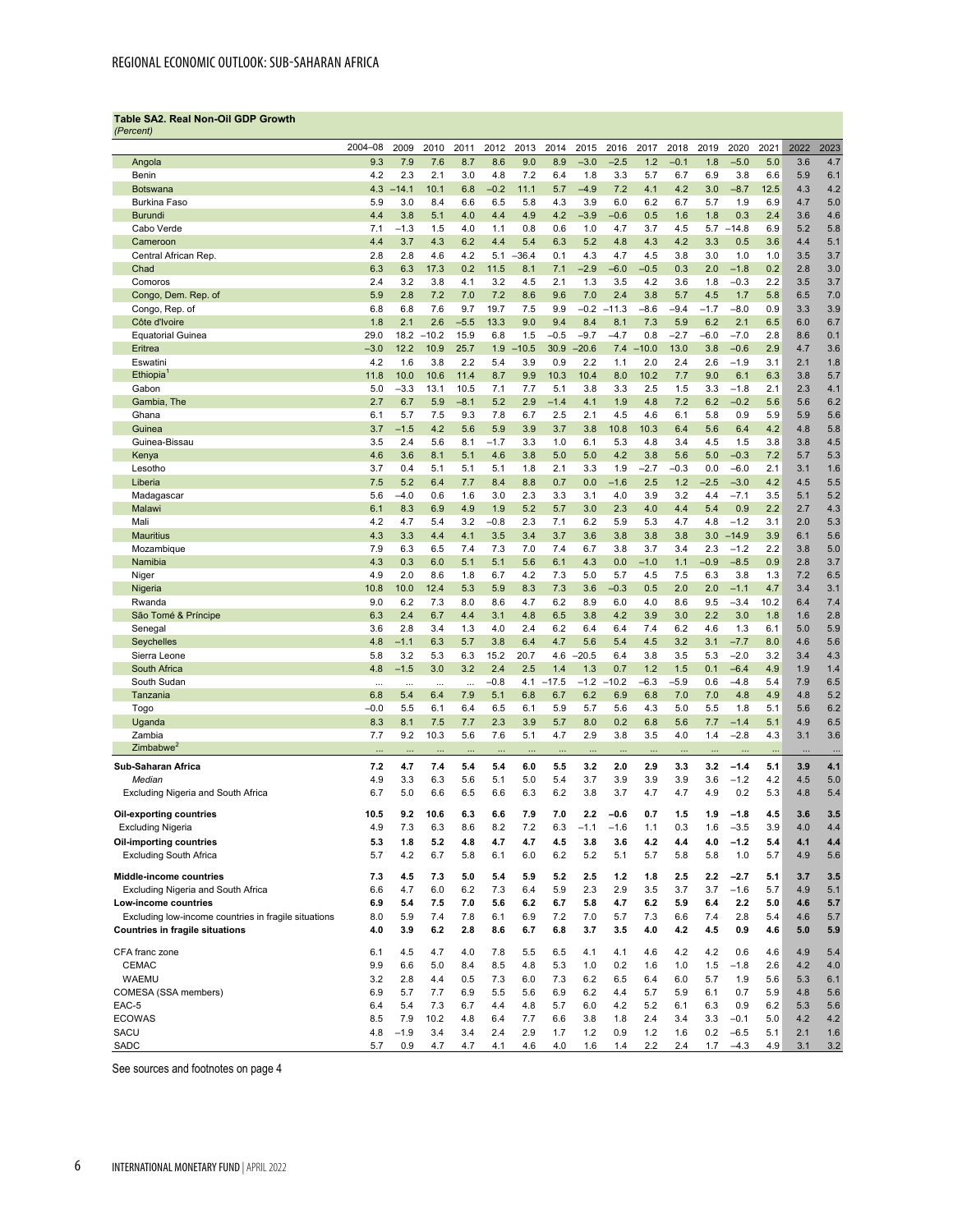## <span id="page-8-0"></span>**Table SA3. Real Per Capita GDP Growth**

| (Percent) |  |  |
|-----------|--|--|

|                                                               | 2004-08       | 2009             | 2010       | 2011          | 2012          | 2013          | 2014          | 2015              | 2016             | 2017          | 2018          | 2019          | 2020              | 2021          | 2022          | 2023          |
|---------------------------------------------------------------|---------------|------------------|------------|---------------|---------------|---------------|---------------|-------------------|------------------|---------------|---------------|---------------|-------------------|---------------|---------------|---------------|
| Angola                                                        | 9.3           | $-2.1$           | 1.8        | 0.5           | 5.4           | 1.9           | 1.8           | $-2.0$            | $-5.5$           | $-3.2$        | $-4.9$        | $-3.6$        | $-8.3$            | $-2.3$        | $-0.0$        | 0.3           |
| Benin                                                         | 1.2           | $-0.5$           | $-0.7$     | 0.1           | 1.9           | 4.2           | 3.4           | $-1.0$            | 0.5              | 2.8           | 3.8           | 3.9           | 1.0               | 3.7           | 3.0           | 3.3           |
| <b>Botswana</b>                                               | 2.2           | $-15.8$          | 8.3        | 5.3           | $-1.4$        | 9.9           | 4.4           | $-6.3$            | 5.3              | 2.0           | 1.9           | 0.8           | $-10.6$           | 10.2          | 2.2           | 2.1           |
| <b>Burkina Faso</b>                                           | 2.8           | $-0.1$           | 5.2        | 3.5           | 3.3           | 2.7           | 1.3           | 0.9               | 2.9              | 3.2           | 3.7           | 2.7           | $-1.0$            | 3.9           | 1.8           | 2.0           |
| <b>Burundi</b>                                                | 1.8           | 0.5              | 1.9        | 0.9           | 1.3           | 1.8           | 1.2           | $-6.7$            | $-3.7$           | $-2.6$        | $-1.3$        | $-1.1$        | $-2.6$            | $-0.5$        | 0.6           | 1.5           |
| Cabo Verde<br>Cameroon                                        | 5.7<br>0.9    | $-2.3$<br>$-0.2$ | 0.4<br>0.1 | 2.8<br>0.7    | $-0.1$<br>1.7 | $-0.4$<br>2.2 | $-0.6$<br>3.0 | $-0.2$<br>2.8     | 3.4<br>1.7       | 2.4<br>0.8    | 5.0<br>1.3    | 4.4<br>0.8    | $-15.8$<br>$-2.0$ | 5.6<br>1.0    | 4.0<br>1.7    | 4.5<br>2.4    |
| Central African Rep.                                          | 1.0           | 0.9              | 2.6        | 2.6           | 4.6           | $-36.6$       | $-0.3$        | 3.7               | 3.7              | 3.2           | 2.3           | 1.3           | $-0.8$            | $-0.9$        | 1.5           | 1.7           |
| Chad                                                          | 6.0           | 0.8              | 9.9        | $-3.2$        | 5.2           | 2.3           | 3.4           | $-1.5$            | $-8.5$           | $-5.3$        | $-0.7$        | 0.4           | $-5.0$            | $-4.0$        | 0.4           | 0.6           |
| Comoros                                                       | $-0.2$        | 0.6              | 1.1        | 1.4           | 0.5           | 1.7           | $-0.6$        | $-1.4$            | 0.7              | 1.4           | 0.9           | $-0.9$        | $-3.0$            | $-0.4$        | $-0.1$        | $-0.0$        |
| Congo, Dem. Rep. of                                           | 2.8           | $-0.4$           | 3.7        | 3.5           | 3.7           | 5.1           | 6.1           | 3.6               | $-0.9$           | 0.4           | 2.5           | 1.1           | $-1.5$            | 2.4           | 3.1           | 3.6           |
| Congo, Rep. of                                                | 0.8           | 8.9              | 7.3        | $-0.3$        | 7.3           | $-3.1$        | 4.1           | $-5.9$            | $-12.9$          | $-6.7$        | $-7.2$        | $-2.9$        | $-10.4$           | $-2.6$        | $-0.1$        | 0.2           |
| Côte d'Ivoire                                                 | $-0.8$        | 0.6              | $-0.6$     | $-7.3$        | 8.1           | 6.5           | 6.0           | 6.1               | 4.5              | 4.6           | 4.2           | 3.5           | $-0.6$            | 3.8           | 3.3           | 4.0           |
| <b>Equatorial Guinea</b>                                      | 10.6          | $-3.2$           | $-12.9$    | 1.9           | 3.7           | $-8.1$        | $-3.6$        | $-12.7$           | $-12.3$          | $-9.1$        | $-9.5$        | $-9.2$        | $-8.0$            | -6.6          | 2.9           | $-5.8$        |
| Eritrea                                                       | $-6.2$        | 10.1             | 9.1        | 24.0          | 0.8           | $-11.3$       | 29.7          | $-21.4$           | 6.3              | $-11.0$       | 11.7          | 2.5           | $-2.0$            | 1.3           | 2.9           | 1.8           |
| Eswatini                                                      | 3.3           | 0.8              | 3.0        | 1.5           | 4.7           | 3.1           | 0.2           | 1.5               | 0.4              | 1.3           | 1.4           | 1.6           | $-2.9$            | 2.1           | 1.0           | 0.7           |
| <b>Ethiopia</b><br>Gabon                                      | 9.1<br>$-1.5$ | 8.3<br>$-5.9$    | 8.9<br>2.4 | 9.6<br>3.2    | 7.0<br>1.4    | 8.2<br>1.5    | 8.6<br>0.8    | 8.7<br>0.6        | 6.3<br>$-0.5$    | 8.5<br>$-1.8$ | 6.0<br>$-0.5$ | 7.3<br>2.5    | 4.4<br>$-3.1$     | 3.6<br>$-0.4$ | 2.2<br>1.5    | 4.1<br>2.1    |
| Gambia, The                                                   | $-0.4$        | 3.5              | 2.8        | $-10.9$       | 2.1           | $-0.2$        | $-4.3$        | 1.0               | $-1.1$           | 1.8           | 4.1           | 3.1           | $-3.1$            | 2.5           | 2.5           | 3.1           |
| Ghana                                                         | 3.7           | 3.4              | 2.3        | 11.2          | 5.9           | 4.8           | 0.5           | $-0.1$            | 1.1              | 5.8           | 4.0           | 4.3           | $-1.6$            | 2.6           | 2.6           | 2.5           |
| Guinea                                                        | 1.4           | $-4.1$           | 1.5        | 2.9           | 3.2           | 1.3           | 1.1           | 1.3               | 8.1              | 7.6           | 3.8           | 3.1           | 3.8               | 1.7           | 2.2           | 3.2           |
| Guinea-Bissau                                                 | 1.3           | 0.2              | 4.8        | 5.8           | $-3.8$        | 1.0           | $-1.2$        | 3.8               | 3.0              | 2.5           | 1.1           | 2.3           | $-0.7$            | 1.5           | 1.5           | 2.3           |
| Kenya                                                         | 1.8           | 0.9              | 5.5        | 2.7           | 2.2           | 1.3           | 2.5           | 2.8               | 1.9              | 1.3           | 3.1           | 2.6           | $-2.6$            | 4.8           | 3.3           | 3.0           |
| Lesotho                                                       | 3.4           | $-0.3$           | 4.4        | 4.4           | 4.4           | 1.1           | 1.4           | 2.6               | 1.2              | $-3.4$        | $-0.9$        | $-0.7$        | $-6.6$            | 0.9           | 1.8           | 0.4           |
| Liberia                                                       | 4.1           | 1.1              | 2.7        | 4.5           | 5.5           | 6.2           | $-1.7$        | $-2.4$            | $-4.1$           | $-0.1$        | $-1.3$        | $-4.9$        | $-5.4$            | 1.7           | 2.0           | 3.0           |
| Madagascar                                                    | 2.5           | $-6.7$           | $-2.2$     | $-1.2$        | 0.2           | $-0.4$        | 0.6           | 0.4               | 1.3              | 1.3           | $-0.7$        | 0.6           | $-10.4$           | 4.5           | 2.6           | 2.7           |
| Malawi                                                        | 3.5           | 5.3              | 3.9        | 1.9           | $-1.0$        | 2.3           | 2.7           | 0.1               | $-0.6$           | 1.1           | 1.5           | 2.5           | $-1.9$            | $-0.7$        | $-0.2$        | 1.4           |
| Mali<br><b>Mauritius</b>                                      | 0.8<br>3.8    | 1.3<br>3.0       | 2.1<br>4.1 | 0.1<br>3.9    | $-3.7$<br>3.2 | -0.6<br>3.1   | 4.0<br>3.5    | 3.1<br>3.4        | 2.7<br>3.8       | 2.2<br>3.7    | 1.6<br>3.7    | 1.7<br>2.9    | $-4.1$<br>$-14.9$ | 0.0<br>3.9    | $-1.0$<br>6.2 | 2.2<br>5.6    |
| Mozambique                                                    | 4.8           | 3.4              | 3.6        | 4.5           | 4.3           | 4.0           | 4.4           | 3.7               | 0.9              | 0.8           | 0.5           | $-0.6$        | $-4.0$            | $-0.7$        | 0.9           | 2.0           |
| Namibia                                                       | 2.9           | $-1.2$           | 4.5        | 3.5           | 3.1           | 3.7           | 4.1           | 2.3               | $-1.8$           | $-2.9$        | $-0.8$        | $-2.7$        | $-10.2$           | $-0.9$        | 1.0           | 1.9           |
| Niger                                                         | 1.0           | $-1.8$           | 4.5        | $-1.5$        | 6.3           | 1.3           | 2.6           | 0.4               | 1.7              | 1.0           | 3.2           | 2.0           | $-0.2$            | $-2.4$        | 3.0           | 3.3           |
| Nigeria                                                       | 5.0           | 5.5              | 8.3        | 2.1           | 1.5           | 2.6           | 3.5           | $-0.0$            | $-4.2$           | $-1.8$        | $-0.7$        | $-0.4$        | $-4.3$            | 1.1           | 0.9           | 0.6           |
| Rwanda                                                        | 6.1           | 4.0              | 4.1        | 5.9           | 5.5           | 2.8           | 3.3           | 6.0               | 4.1              | 1.3           | 5.9           | 6.8           | $-5.4$            | 7.7           | 4.0           | 5.0           |
| São Tomé & Príncipe                                           | 3.7           | 0.0              | 4.2        | 2.1           | 0.9           | 2.6           | 4.3           | 1.2               | 2.1              | 1.8           | 0.6           | 0.3           | 0.6               | $-0.5$        | $-0.2$        | 0.6           |
| Senegal                                                       | 0.9           | $-0.0$           | 0.6        | $-1.4$        | 1.1           | $-0.4$        | 3.3           | 3.4               | 3.4              | 4.4           | 3.3           | 1.8           | $-1.4$            | 3.2           | 2.2           | 6.3           |
| Seychelles                                                    | 3.8           | $-1.5$           | 3.4        | 8.5           | 2.8           | 4.5           | 3.1           | 3.6               | 4.6              | 3.8           | 2.1           | 2.1           | $-8.5$            | 7.0           | 3.7           | 4.7           |
| Sierra Leone<br>South Africa                                  | 2.3<br>3.5    | 0.9<br>$-3.0$    | 3.0<br>1.5 | 3.9<br>1.6    | 12.6<br>0.8   | 18.1<br>0.9   | 2.3<br>$-0.1$ | $-22.2$<br>$-0.2$ | 4.1<br>$-0.8$    | 1.6<br>$-0.3$ | 1.3<br>0.0    | 3.1<br>$-1.3$ | $-4.0$<br>$-7.8$  | 1.1<br>4.0    | 1.3<br>0.4    | 2.2<br>$-0.1$ |
| South Sudan                                                   | $\ddotsc$     | $\ddotsc$        | $\ddotsc$  | $\ddotsc$     | $-54.1$       | 25.2          | $-0.2$        | $-3.1$            | $-15.9$          | $-8.4$        | $-4.9$        | $-2.2$        | $-9.3$            | 2.4           | 3.5           | 2.6           |
| Tanzania                                                      | 3.8           | 2.4              | 3.3        | 4.8           | 2.1           | 3.6           | 3.6           | 3.0               | 3.7              | 3.6           | 3.8           | 3.9           | 1.8               | 1.9           | 1.8           | 2.2           |
| Togo                                                          | $-2.6$        | 2.7              | 3.3        | 3.6           | 3.7           | 3.3           | 3.2           | 3.1               | 3.0              | 1.8           | 2.4           | 2.9           | $-0.7$            | 2.6           | 3.0           | 3.6           |
| Uganda                                                        | 4.7           | 4.5              | 4.1        | 4.2           | $-0.8$        | 1.0           | 2.8           | 4.9               | $-2.8$           | 3.6           | 2.5           | 5.0           | $-4.8$            | 2.0           | 1.8           | 3.4           |
| Zambia                                                        | 4.7           | 6.0              | 7.1        | 2.4           | 4.4           | 1.9           | 1.5           | $-0.2$            | 0.6              | 0.4           | 0.9           | $-1.6$        | $-5.7$            | 1.2           | 0.1           | 0.6           |
| Zimbabwe <sup>2</sup>                                         | $-8.1$        | 6.4              | 18.6       | 13.1          | 11.3          | $-0.8$        | $-0.2$        | 0.1               | $-1.1$           | 3.5           | 3.3           | $-7.8$        | $-7.1$            | 4.3           | 1.3           | 0.8           |
| <b>Sub-Saharan Africa</b>                                     | 3.9           | 1.2              | 4.3        | 2.5           | 2.3           | 2.4           | 2.5           | 0.8               | -0.8             | 0.6           | 0.9           | 0.8           | -3.9              | 2.3           | 1.5           | 1.6           |
| Median                                                        | 2.8           | 0.7              | 3.4        | 2.8           | 3.1           | 2.2           | 2.6           | 0.9               | 1.2              | 1.3           | 1.6           | 1.7           | $-3.1$            | 1.7           | 1.8           | 2.2           |
| Excluding Nigeria and South Africa                            | 3.5           | 1.1              | 3.4        | 3.2           | 3.3           | 3.0           | 3.1           | 1.7               | 0.8              | 2.1           | 2.0           | 2.1           | $-2.4$            | 2.2           | 2.1           | 2.7           |
| Oil-exporting countries                                       | 5.3           | 3.5              | 6.2        | 1.7           | 1.7           | 2.3           | 2.9           | -0.6              | -4.4             | $-2.2$        | -1.5          | -0.9          | -4.8              | 0.3           | 0.9           | 0.6           |
| <b>Excluding Nigeria</b>                                      | 6.0           | $-1.2$           | 1.0        | 0.6           | 2.2           | 1.7           | 1.6           | $-1.9$            | $-4.9$           | $-3.1$        | $-3.4$        | $-2.1$        | $-6.3$            | $-1.6$        | 0.8           | 0.7           |
| Oil-importing countries                                       | 3.0           | $-0.2$           | 3.1        | 3.1           | 2.6           | 2.5           | 2.2           | 1.7               | 1.3              | 2.2           | 2.3           | 1.7           | $-3.4$            | 3.3           | 1.8           | 2.2           |
| <b>Excluding South Africa</b>                                 | 2.7           | 1.8              | 4.1        | 4.0           | 3.7           | 3.4           | 3.6           | 2.7               | 2.3              | 3.4           | 3.3           | 3.1           | $-1.6$            | 3.0           | 2.3           | 3.1           |
|                                                               |               |                  |            |               |               |               |               |                   |                  |               |               |               |                   |               |               |               |
| Middle-income countries<br>Excluding Nigeria and South Africa | 4.0<br>3.5    | 0.9<br>$-0.0$    | 4.1<br>2.2 | 2.0<br>2.2    | 2.3<br>4.2    | 2.1<br>2.4    | 2.1<br>2.3    | 0.1<br>0.5        | $-1.7$<br>$-0.0$ | $-0.3$<br>0.9 | 0.1<br>0.9    | -0.1<br>1.0   | $-5.1$<br>$-4.1$  | 2.2<br>2.1    | 1.3<br>2.2    | 1.1<br>2.4    |
| Low-income countries                                          | 3.4           | 2.6              | 5.0        | 4.5           | 2.1           | 3.8           | 4.2           | 3.1               | 1.9              | 3.5           | 3.3           | 3.4           | $-0.6$            | 2.3           | 2.0           | 3.0           |
| Excluding low-income countries in fragile situations          | 4.9           | 3.1              | 4.5        | 5.0           | 3.5           | 4.3           | 4.5           | 4.3               | 3.2              | 4.7           | 3.9           | 4.8           | 0.2               | 2.7           | 2.1           | 3.2           |
| <b>Countries in fragile situations</b>                        | 0.3           | 1.9              | 4.3        | 0.7           | 2.5           | 3.8           | 4.1           | 1.1               | 0.3              | 1.5           | 2.1           | 1.2           | $-2.3$            | 1.8           | 2.0           | 2.8           |
|                                                               |               |                  |            |               |               |               |               |                   |                  |               |               |               |                   |               |               |               |
| CFA franc zone                                                | 1.5           | 0.0              | 0.9        | $-0.8$        | 3.6           | 1.2           | 3.0           | 1.5               | 0.8              | 1.2           | 1.6           | 1.6           | $-2.1$            | 1.4           | 2.1           | 2.8           |
| <b>CEMAC</b><br><b>WAEMU</b>                                  | 3.0           | $-0.3$<br>0.3    | 0.3        | 0.7<br>$-2.1$ | 3.4           | $-1.5$<br>3.2 | 1.5           | $-1.5$<br>3.4     | $-3.3$<br>3.2    | $-2.5$        | $-1.5$        | $-0.5$<br>2.8 | $-4.0$            | $-1.1$<br>2.7 | 1.5<br>2.4    | 1.0           |
| COMESA (SSA members)                                          | 0.3<br>3.4    | 3.2              | 1.3<br>5.8 | 4.9           | 3.8<br>3.5    | 2.9           | 4.1<br>4.2    | 3.7               | 1.9              | 3.5<br>3.3    | 3.4<br>3.4    | 3.3           | $-1.0$<br>$-1.8$  | 3.5           | 2.5           | 3.7<br>3.2    |
| EAC-5                                                         | 3.3           | 2.4              | 4.3        | 3.8           | 1.6           | 2.0           | 2.9           | 3.3               | 1.5              | 2.4           | 3.3           | 3.6           | $-1.8$            | 3.5           | 2.6           | 2.9           |
| <b>ECOWAS</b>                                                 | 3.7           | 4.0              | 6.2        | 2.2           | 2.5           | 3.1           | 3.2           | 0.5               | $-1.8$           | 0.3           | 0.8           | 0.9           | $-3.1$            | 1.6           | 1.5           | 1.6           |
| SACU                                                          | 3.4           | $-3.3$           | 1.8        | 1.8           | 0.9           | 1.3           | 0.2           | $-0.3$            | $-0.6$           | $-0.3$        | 0.1           | $-1.2$        | $-7.9$            | 4.1           | 0.5           | 0.0           |
| SADC                                                          | 3.9           | $-1.8$           | 2.5        | 2.2           | 2.2           | 1.8           | 1.2           | 0.1               | $-0.7$           | $-0.1$        | 0.1           | $-0.8$        | $-6.4$            | 2.6           | 0.9           | 0.9           |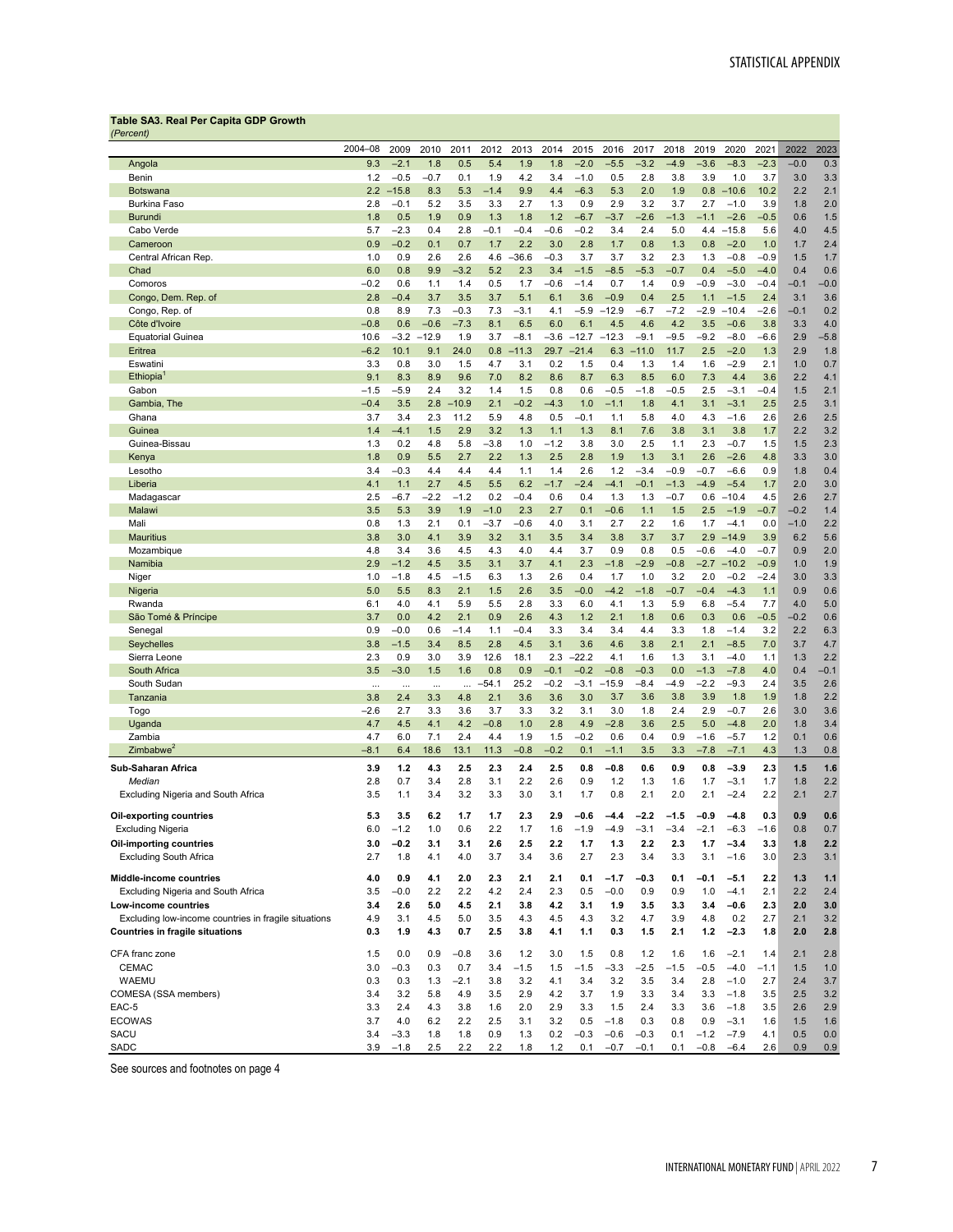## <span id="page-9-0"></span>**Table SA4. Consumer Prices**

|  |  | (Annual average, percent change) |  |  |  |  |
|--|--|----------------------------------|--|--|--|--|

|                                                      | 2004-08      | 2009           | 2010        | 2011        | 2012        | 2013       | 2014          | 2015           | 2016           | 2017        | 2018          | 2019             | 2020          | 2021         | 2022         | 2023        |
|------------------------------------------------------|--------------|----------------|-------------|-------------|-------------|------------|---------------|----------------|----------------|-------------|---------------|------------------|---------------|--------------|--------------|-------------|
| Angola                                               | 20.9         | 13.7           | 14.5        | 13.5        | 10.3        | 8.8        | 7.3           | 9.2            | 30.7           | 29.8        | 19.6          | 17.1             | 22.3          | 25.8         | 23.9         | 13.2        |
| Benin                                                | 4.0          | 0.4            | 2.2         | 2.7         | 6.7         | 1.0        | $-1.1$        | 0.2            | $-0.8$         | 1.8         | 0.8           | $-0.9$           | 3.0           | 1.7          | 4.6          | 1.8         |
| <b>Botswana</b>                                      | 9.4          | 8.1            | 6.9         | 8.5         | 7.5         | 5.9        | 4.4           | 3.1            | 2.8            | 3.3         | 3.2           | 2.7              | 1.9           | 6.7          | 8.9          | 4.5         |
| <b>Burkina Faso</b>                                  | 3.8          | 0.9            | $-0.6$      | 2.8         | 3.8<br>18.2 | 0.5<br>7.9 | $-0.3$        | 1.7            | 0.4            | 1.5         | 2.0<br>$-4.0$ | $-3.2$<br>$-0.7$ | 1.9           | 3.9          | 6.0<br>9.2   | 2.0         |
| Burundi<br>Cabo Verde                                | 11.4<br>2.9  | 10.6<br>1.0    | 6.5<br>2.1  | 9.6<br>4.5  | 2.5         | 1.5        | 4.4<br>$-0.2$ | 5.6<br>0.1     | 5.5<br>$-1.4$  | 1.6<br>0.8  | 1.3           | 1.1              | 7.3<br>0.6    | 8.3<br>1.9   | 2.3          | 6.5<br>2.0  |
| Cameroon                                             | 2.7          | 3.0            | 1.3         | 2.9         | 2.4         | 2.1        | 1.9           | 2.7            | 0.9            | 0.6         | 1.1           | 2.5              | 2.5           | 2.3          | 2.9          | 2.3         |
| Central African Rep.                                 | 3.5          | 3.6            | 1.5         | 1.2         | 5.9         | 4.0        | 17.8          | 1.4            | 4.9            | 4.2         | 1.6           | 2.8              | 0.9           | 4.3          | 4.0          | 3.6         |
| Chad                                                 | 2.0          | 10.1           | $-2.1$      | 2.0         | 7.5         | 0.2        | 1.7           | 4.8            | $-1.6$         | $-0.9$      | 4.0           | $-1.0$           | 4.5           | $-0.8$       | 4.1          | 3.1         |
| Comoros                                              | 4.0          | 4.8            | 3.9         | 2.2         | 5.9         | 0.4        | $-0.0$        | 0.9            | 0.8            | 0.1         | 1.7           | 3.7              | 0.8           | 1.5          | 5.0          | 1.5         |
| Congo, Dem. Rep. of                                  | 14.6         | 46.1           | 23.5        | 14.9        | 0.9         | 0.9        | 1.2           | 0.7            | 3.2            | 35.7        | 29.3          | 4.7              | 11.4          | 9.0          | 6.4          | 6.1         |
| Congo, Rep. of                                       | 3.9          | 4.3            | 0.4         | 1.8         | 5.0         | 4.6        | 0.9           | 3.2            | 3.2            | 0.4         | 1.2           | 0.4              | 1.4           | 2.0          | 2.7          | 3.0         |
| Côte d'Ivoire                                        | 2.3          | 0.5            | 1.8         | 4.9         | 1.3         | 2.6        | 0.5           | 1.2            | 0.6            | 0.6         | 0.6           | 0.8              | 2.4           | 4.2          | 5.5          | 2.3         |
| <b>Equatorial Guinea</b>                             | 4.4          | 5.7            | 5.3         | 4.8         | 3.4         | 3.2        | 4.3           | 1.7            | 1.4            | 0.7         | 1.3           | 1.2              | 4.8           | $-0.1$       | 4.0          | 3.9         |
| Eritrea<br>Eswatini                                  | 16.9<br>6.9  | 33.9<br>7.4    | 10.3<br>4.5 | 5.9<br>6.1  | 4.8<br>8.9  | 5.9<br>5.6 | 10.0<br>5.7   | 28.5<br>5.0    | $-5.6$<br>7.8  | 13.3<br>6.2 | 14.4<br>4.8   | $-16.4$<br>2.6   | 4.8<br>3.9    | 4.5<br>3.7   | 6.2<br>4.8   | 3.5<br>4.2  |
| Ethiopia                                             | 18.0         | 8.5            | 8.1         | 33.2        | 24.1        | 8.1        | 7.4           | 9.6            | 6.6            | 10.7        | 13.8          | 15.8             | 20.4          | 26.8         | 34.5         | 30.5        |
| Gabon                                                | 0.9          | 1.9            | 1.4         | 1.3         | 2.7         | 0.5        | 4.5           | $-0.1$         | 2.1            | 2.7         | 4.8           | 2.0              | 1.3           | 1.1          | 2.9          | 2.6         |
| Gambia, The                                          | 6.2          | 4.6            | 5.0         | 4.8         | 4.6         | 5.2        | 6.3           | 6.8            | 7.2            | 8.0         | 6.5           | 7.1              | 5.9           | 7.4          | 8.0          | 8.0         |
| Ghana                                                | 13.3         | 13.1           | 6.7         | 7.7         | 7.1         | 11.7       | 15.5          | 17.2           | 17.5           | 12.4        | 9.8           | 7.1              | 9.9           | 10.0         | 16.3         | 13.0        |
| Guinea                                               | 25.0         | 4.7            | 15.5        | 21.4        | 15.2        | 11.9       | 9.7           | 8.2            | 8.2            | 8.9         | 9.8           | 9.5              | 10.6          | 12.6         | 12.7         | 12.3        |
| Guinea-Bissau                                        | 4.2          | $-1.6$         | 1.1         | 5.1         | 2.1         | 0.8        | $-1.0$        | 1.5            | 2.7            | $-0.2$      | 0.4           | 0.3              | 1.5           | 3.3          | 4.0          | 3.0         |
| Kenya                                                | 8.3          | 10.6           | 4.3         | 14.0        | 9.4         | 5.7        | 6.9           | 6.6            | 6.3            | 8.0         | 4.7           | 5.2              | 5.3           | 6.1          | 7.2          | 7.1         |
| Lesotho                                              | 6.7          | 7.4            | 3.5         | 5.0<br>8.5  | 6.1         | 4.9<br>7.6 | 5.4<br>9.9    | 3.2            | 6.6            | 4.4<br>12.4 | 4.8           | 5.2<br>27.0      | 5.0           | 6.0          | 6.1<br>8.2   | 5.6         |
| Liberia<br>Madagascar                                | 9.8<br>12.5  | 7.4<br>9.0     | 7.3<br>9.2  | 9.5         | 6.8<br>5.7  | 5.8        | 6.1           | 7.7<br>7.4     | 8.8<br>6.1     | 8.6         | 23.5<br>8.6   | 5.6              | 17.0<br>4.2   | 7.8<br>5.8   | 8.8          | 6.9<br>6.8  |
| Malawi                                               | 8.3          | 8.4            | 7.4         | 7.6         | 21.3        | 28.3       | 23.8          | 21.9           | 21.7           | 11.5        | 9.2           | 9.4              | 8.6           | 9.3          | 10.7         | 7.1         |
| Mali                                                 | 3.1          | 2.2            | 1.3         | 3.1         | 5.3         | $-2.4$     | 2.7           | 1.4            | $-1.8$         | 1.8         | 1.7           | $-2.9$           | 0.5           | 4.0          | 8.0          | 3.0         |
| <b>Mauritius</b>                                     | 7.4          | 2.5            | 2.9         | 6.5         | 3.9         | 3.5        | 3.2           | 1.3            | 1.0            | 3.7         | 3.2           | 0.5              | 2.5           | 4.0          | 8.4          | 5.7         |
| Mozambique                                           | 11.4         | 3.8            | 12.4        | 11.2        | 2.6         | 4.3        | 2.6           | 3.6            | 17.4           | 15.1        | 3.9           | 2.8              | 3.1           | 5.7          | 8.5          | 7.7         |
| Namibia                                              | 5.4          | 9.5            | 4.9         | 5.0         | 6.7         | 5.6        | 5.3           | 3.4            | 6.7            | 6.1         | 4.3           | 3.7              | 2.2           | 3.6          | 5.5          | 4.6         |
| Niger                                                | 3.9          | 0.5            | 0.9         | 2.9         | 0.5         | 2.3        | $-0.9$        | 1.0            | 0.2            | 0.2         | 2.8           | $-2.5$           | 2.9           | 3.8          | 5.0          | 3.0         |
| Nigeria                                              | 11.6         | 12.5           | 13.7        | 10.8        | 12.2        | 8.5        | 8.0           | 9.0            | 15.7           | 16.5        | 12.1          | 11.4             | 13.2          | 17.0         | 16.1         | 13.1        |
| Rwanda                                               | 10.9         | 10.3           | 2.3         | 5.7         | 6.3         | 4.2        | 1.8           | 2.5            | 5.7            | 4.8         | 1.4           | 2.4              | 7.7           | 0.8          | 8.0          | 7.0         |
| São Tomé & Príncipe<br>Senegal                       | 20.8<br>3.3  | 17.0<br>$-2.2$ | 13.3<br>1.2 | 14.3<br>3.4 | 10.6<br>1.4 | 8.1<br>0.7 | 7.0<br>$-1.1$ | 6.1<br>0.9     | 5.4<br>1.2     | 5.7<br>1.1  | 7.9<br>0.5    | 7.7<br>1.0       | 9.8<br>2.5    | 8.1<br>2.2   | 14.5<br>3.0  | 9.2<br>2.2  |
| Seychelles                                           | 9.0          | 31.8           | $-2.4$      | 2.6         | 7.1         | 4.3        | 1.4           | 4.0            | $-1.0$         | 2.9         | 3.7           | 1.8              | 1.2           | 9.8          | 5.6          | 1.6         |
| Sierra Leone                                         | 12.5         | 7.5            | 7.2         | 6.8         | 6.6         | 5.5        | 4.6           | 6.7            | 10.9           | 18.2        | 16.0          | 14.8             | 13.4          | 11.9         | 17.3         | 14.5        |
| South Africa                                         | 5.5          | 7.2            | 4.2         | 5.0         | 5.6         | 5.7        | 6.1           | 4.6            | 6.3            | 5.3         | 4.6           | 4.1              | 3.3           | 4.5          | 5.7          | 4.6         |
| South Sudan                                          | $\ddotsc$    | $\ddotsc$      | $\ddotsc$   | Ω.          | 45.1        | $-0.0$     | 1.7           | 52.8           | 379.8          | 187.9       | 83.5          | 51.2             | 24.0          | 5.3          | 16.0         | 15.0        |
| Tanzania                                             | 6.6          | 12.1           | 7.2         | 12.7        | 16.0        | 7.9        | 6.1           | 5.6            | 5.2            | 5.3         | 3.5           | 3.4              | 3.3           | 3.7          | 4.4          | 5.4         |
| Togo                                                 | 3.0          | 4.1            | 0.2         | 3.6         | 2.6         | 1.8        | 0.2           | 1.8            | 0.9            | $-0.2$      | 0.9           | 0.7              | 1.8           | 4.3          | 4.6          | 2.0         |
| Uganda                                               | 7.5          | 13.0           | 4.0         | 18.7        | 14.0        | 5.5        | 4.3           | 3.7            | 5.2            | 5.6         | 2.6           | 2.3              | 2.8           | 2.2          | 6.1          | 4.1         |
| Zambia<br>Zimbabwe <sup>4</sup>                      | 13.7<br>39.9 | 13.4<br>6.2    | 8.5<br>3.0  | 8.7<br>3.5  | 6.6<br>3.7  | 7.0<br>1.6 | 7.8<br>$-0.2$ | 10.1<br>$-2.4$ | 17.9<br>$-1.6$ | 6.6<br>0.9  | 7.0<br>10.6   | 9.2<br>255.3     | 15.7<br>557.2 | 20.5<br>98.5 | 15.7<br>86.7 | 9.2<br>46.5 |
|                                                      |              |                |             |             |             |            |               |                |                |             |               |                  |               |              |              |             |
| Sub-Saharan Africa<br>Median                         | 8.8          | 9.6<br>7.4     | 7.8<br>4.3  | 9.3<br>5.4  | 9.0         | 6.5        | 6.4           | 6.7<br>3.6     | 10.3<br>5.2    | 10.6<br>4.4 | 8.3           | 8.1<br>2.8       | 10.2<br>3.9   | 11.0         | 12.2<br>6.2  | 9.6         |
| <b>Excluding Nigeria and South Africa</b>            | 7.1<br>9.3   | 9.2            | 6.4         | 10.6        | 6.1<br>8.8  | 4.6<br>5.8 | 4.4<br>5.6    | 6.4            | 9.2            | 10.0        | 3.9<br>8.0    | 8.1              | 11.2          | 4.5<br>10.6  | 12.6         | 4.6<br>9.7  |
|                                                      |              |                |             |             |             |            |               |                |                |             |               |                  |               |              |              |             |
| <b>Oil-exporting countries</b>                       | 11.2         | 11.4           | 12.0        | 10.0        | 11.0        | 7.5        | 7.1           | 8.6            | 17.2           | 16.9        | 12.2          | 11.0             | 13.0          | 15.8         | 15.3         | 11.6        |
| <b>Excluding Nigeria</b>                             | 10.3         | 8.9            | 7.7         | 7.9         | 8.2         | 5.3        | 4.9           | 7.5            | 21.1           | 18.0        | 12.3          | 10.2             | 12.4          | 12.8         | 13.2         | 8.0         |
| Oil-importing countries                              | 7.5          | 8.4            | 5.3         | 8.9         | 7.7         | 5.9        | 5.9           | 5.6            | 6.3            | 7.1         | 6.2           | 6.5              | 8.7           | 8.5          | 10.5         | 8.5         |
| <b>Excluding South Africa</b>                        | 9.0          | 9.3            | 6.0         | 11.4        | 9.0         | 6.0        | 5.8           | 6.1            | 6.3            | 7.9         | 6.9           | 7.6              | 11.0          | 10.2         | 12.5         | 10.0        |
| Middle-income countries                              | 8.5          | 9.2            | 8.1         | 8.1         | 8.2         | 6.8        | 6.8           | 6.9            | 11.1           | 10.7        | 8.0           | 7.3              | 8.5           | 10.5         | 11.1         | 8.5         |
| Excluding Nigeria and South Africa                   | 8.9          | 8.0            | 6.0         | 8.2         | 6.5         | 6.0        | 6.1           | 6.6            | 10.6           | 9.6         | 6.8           | 6.0              | 7.9           | 9.0          | 10.3         | 7.1         |
| Low-income countries                                 | 9.8          | 10.9           | 6.9         | 13.9        | 12.1        | 5.6        | 4.9           | 6.2            | 7.5            | 10.4        | 9.4           | 10.6             | 15.0          | 12.4         | 15.3         | 12.6        |
| Excluding low-income countries in fragile situations | 10.0         | 9.2            | 6.3         | 16.8        | 13.8        | 6.2        | 5.0           | 6.0            | 6.1            | 7.7         | 7.3           | 7.1              | 9.5           | 11.8         | 16.0         | 14.0        |
| <b>Countries in fragile situations</b>               | 7.1          | 9.6            | 5.8         | 6.8         | 6.8         | 4.1        | 3.3           | 5.0            | 7.5            | 11.1        | 9.8           | 12.6             | 19.0          | 10.4         | 11.0         | 7.2         |
| CFA franc zone                                       | 2.9          | 2.2            | 1.3         | 3.3         | 3.2         | 1.6        | 1.2           | 1.6            | 0.6            | 0.9         | 1.4           | 0.2              | 2.4           | 2.8          | 4.5          | 2.4         |
| <b>CEMAC</b>                                         | 2.8          | 4.5            | 1.5         | 2.7         | 3.7         | 2.3        | 2.8           | 2.4            | 1.1            | 0.8         | 2.1           | 1.6              | 2.7           | 1.5          | 3.2          | 2.7         |
| <b>WAEMU</b>                                         | 3.1          | 0.4            | 1.2         | 3.7         | 2.7         | 1.2        | 0.1           | 1.1            | 0.2            | 1.0         | 1.1           | $-0.6$           | 2.2           | 3.5          | 5.3          | 2.3         |
| COMESA (SSA members)                                 | 11.2         | 12.8           | 7.2         | 15.7        | 11.4        | 6.3        | 6.0           | 6.4            | 6.5            | 10.2        | 9.4           | 12.2             | 17.3          | 14.6         | 17.0         | 13.9        |
| EAC-5                                                | 7.8          | 11.6           | 5.0         | 14.3        | 12.5        | 6.3        | 5.8           | 5.5            | 5.7            | 6.5         | 3.6           | 3.9              | 4.4           | 4.4          | 6.2          | 6.0         |
| <b>ECOWAS</b>                                        | 10.0         | 9.8            | 10.5        | 9.3         | 9.8         | 7.4        | 7.3           | 8.1            | 12.2           | 12.4        | 9.3           | 8.2              | 10.2          | 12.7         | 13.3         | 10.3        |
| SACU<br>SADC                                         | 5.7<br>8.1   | 7.3            | 4.3         | 5.1         | 5.8<br>7.1  | 5.7        | 6.0<br>6.1    | 4.5            | 6.2<br>9.7     | 5.2         | 4.5           | 4.0              | 3.2           | 4.6<br>9.5   | 5.9          | 4.6         |
|                                                      |              | 9.8            | 6.9         | 7.5         |             | 6.4        |               | 5.3            |                | 10.3        | 8.1           | 8.6              | 10.8          |              | 9.9          | 7.0         |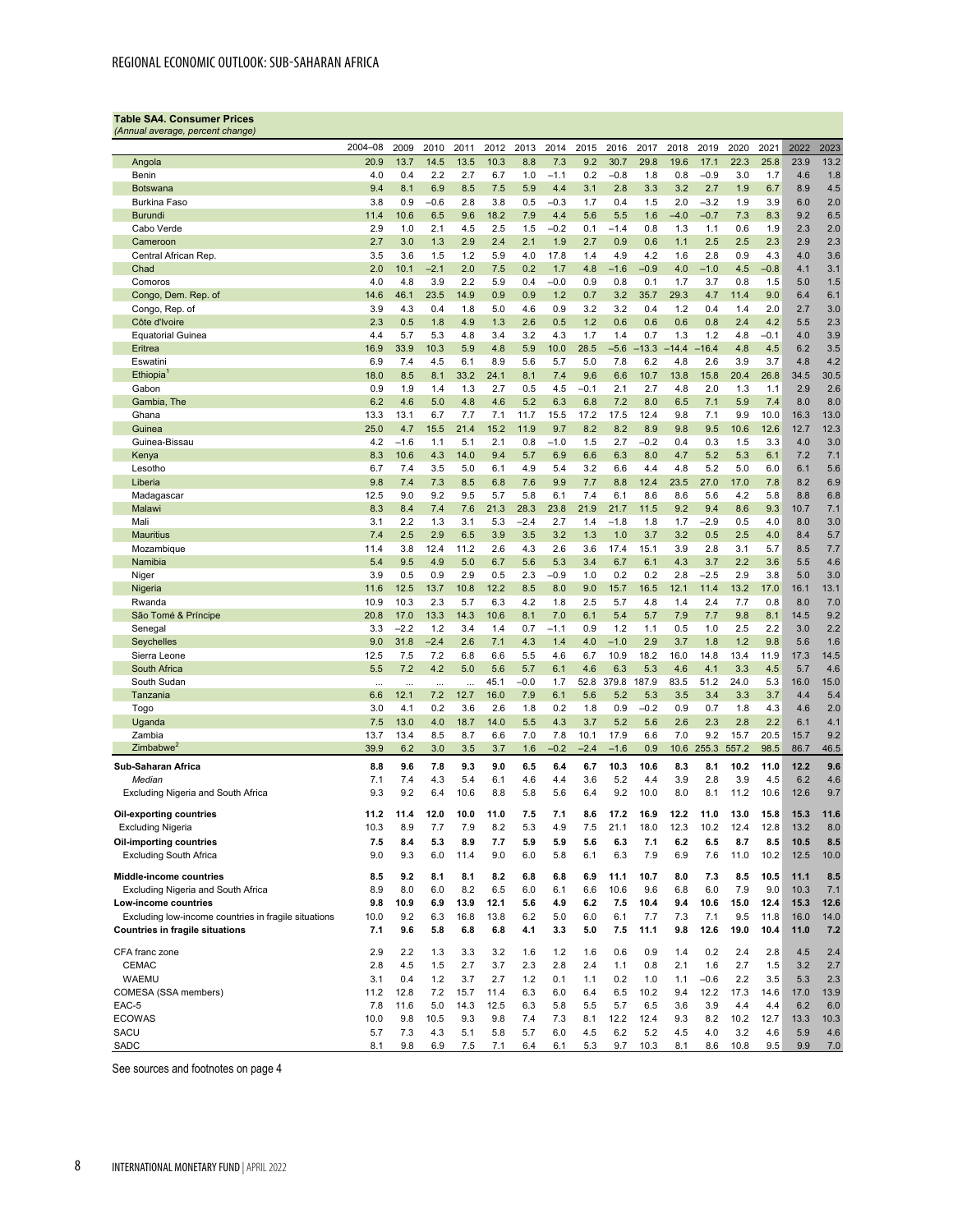## <span id="page-10-0"></span>**Table SA5. Consumer Prices**

| (End of period, percent change,                      |             |               |            |             |             |            |               |                |               |               |               |               |               |              |              |             |
|------------------------------------------------------|-------------|---------------|------------|-------------|-------------|------------|---------------|----------------|---------------|---------------|---------------|---------------|---------------|--------------|--------------|-------------|
|                                                      | 2004-08     | 2009          | 2010       | 2011        | 2012        | 2013       | 2014          | 2015           | 2016          | 2017          | 2018          | 2019          | 2020          | 2021         | 2022         | 2023        |
| Angola                                               | 17.3        | 14.0          | 15.3       | 11.4        | 9.0         | 7.7        | 7.5           | 12.1           | 41.1          | 23.7          | 18.6          | 16.9          | 25.1          | 27.0         | 18.0         | 12.0        |
| Benin                                                | 4.2         | $-0.5$        | 4.0        | 1.8         | 6.8         | $-1.8$     | $-0.8$        | 2.3            | $-2.8$        | 3.0           | $-0.1$        | 0.3           | 1.2           | 1.7          | 4.6          | 1.8         |
| <b>Botswana</b>                                      | 9.9         | 5.8           | 7.4        | 9.2         | 7.4         | 4.1        | 3.8           | 3.1            | 3.0           | 3.2           | 3.5           | 2.2           | 2.2           | 8.7          | 8.9          | 4.5         |
| Burkina Faso                                         | 4.1<br>12.5 | $-1.8$        | -0.3       | 5.1         | 1.7         | 0.1        | $-0.1$<br>3.7 | 2.9            | $-0.3$        | 1.6           | 0.3<br>$-5.9$ | $-2.6$        | 2.3           | 8.0          | 4.0          | 2.0         |
| <b>Burundi</b><br>Cabo Verde                         | 3.5         | 4.6<br>$-0.3$ | 4.1<br>3.4 | 14.9<br>3.5 | 11.8<br>4.1 | 9.0<br>0.1 | $-0.3$        | 7.1<br>$-0.5$  | 9.5<br>$-0.3$ | $-4.9$<br>0.3 | 1.0           | 5.1<br>1.9    | 7.5<br>$-0.9$ | 10.1<br>5.4  | 7.1<br>2.5   | 6.0<br>2.0  |
| Cameroon                                             | 3.1         | 0.9           | 2.6        | 2.7         | 2.5         | 1.7        | 2.6           | 1.5            | 0.3           | 0.8           | 2.0           | 2.4           | 2.1           | 2.1          | 2.7          | 2.0         |
| Central African Rep.                                 | 4.5         | $-1.2$        | 2.3        | 4.3         | 5.9         | 2.6        | 14.0          | 10.7           | $-4.5$        | 7.2           | 4.6           | $-2.0$        | 1.8           | 2.7          | 5.4          | 2.4         |
| Chad                                                 | 4.1         | 4.7           | $-2.2$     | 10.7        | 2.1         | 0.9        | 3.7           | 2.2            | $-5.0$        | 3.1           | 4.4           | $-1.7$        | 3.0           | 1.0          | 3.8          | 3.1         |
| Comoros                                              | 4.4         | 2.2           | 6.7        | 4.9         | 1.0         | 2.2        | -0.9          | 2.7            | $-1.4$        | 1.4           | 0.6           | 6.3           | -4.8          | 11.3         | 0.2          | 1.1         |
| Congo, Dem. Rep. of                                  | 17.2        | 53.4          | 9.8        | 8.7         | 2.8         | 1.1        | 1.0           | 0.8            | 11.2          | 54.7          | 7.2           | 4.6           | 15.8          | 5.3          | 6.4          | 5.8         |
| Congo, Rep. of                                       | 6.0         | $-1.8$        | 2.6        | 1.8         | 7.5         | 2.1        | 0.5           | 4.1            | $-0.0$        | 1.8           | 0.9           | 1.4           | 0.6           | 1.5          | 3.0          | 3.0         |
| Côte d'Ivoire                                        | 2.6         | $-0.1$        | 5.1        | 2.0         | 3.4         | 0.4        | 0.9           | 1.0            | 0.7           | 0.8           | 0.6           | 1.6           | 2.3           | 5.6          | 4.2          | 1.7         |
| <b>Equatorial Guinea</b>                             | 4.3         | 5.0           | 5.4        | 4.9         | 2.6         | 4.9        | 2.6           | 1.6            | 2.0           | $-0.2$        | 2.6           | 4.1           | $-0.5$        | 2.9          | 4.9          | 3.0         |
| Eritrea                                              | 19.2        | 19.0          | 4.7        | 7.7         | 6.6         | 9.9        | 1.3           | 50.8           | $-22.0$       | 18.2          | $-29.3$       | 27.2          | 4.0           | 4.0          | 4.0          | 2.0         |
| Eswatini                                             | 7.7         | 4.5           | 4.5        | 7.8         | 8.3         | 4.4        | 6.2           | 4.9            | 8.7           | 4.7           | 5.2           | 2.0           | 4.6           | 3.5          | 4.8          | 4.2         |
| Ethiopia                                             | 19.3        | 7.1           | 14.6       | 35.9        | 15.0        | 7.7        | 7.1           | 9.4            | 6.2           | 16.5          | 10.6          | 19.5          | 18.2          | 35.1         | 33.4         | 28.1        |
| Gabon<br>Gambia, The                                 | 1.1<br>5.2  | 0.9<br>2.7    | 0.7<br>5.8 | 2.3<br>4.4  | 2.2<br>4.9  | 3.3<br>5.6 | 1.7<br>6.9    | $-1.2$<br>6.7  | 4.1<br>7.9    | 1.1<br>6.9    | 6.3<br>6.4    | 1.0<br>7.7    | 1.6<br>5.7    | 1.7<br>7.6   | 3.6<br>8.5   | 1.7<br>7.5  |
| Ghana                                                | 13.7        | 9.5           | 6.9        | 8.4         | 8.1         | 13.5       | 17.0          | 17.7           | 15.4          | 11.8          | 9.4           | 7.8           | 10.5          | 12.6         | 15.8         | 10.3        |
| Guinea                                               | 24.6        | 7.9           | 20.8       | 19.0        | 12.8        | 10.5       | 9.0           | 7.3            | 8.7           | 9.5           | 9.9           | 9.1           | 10.6          | 12.5         | 12.8         | 11.8        |
| Guinea-Bissau                                        | 4.9         | $-6.4$        | 5.7        | 3.4         | 1.6         | $-0.1$     | $-0.1$        | 2.4            | 0.9           | $-0.5$        | 2.4           | $-0.1$        | 1.5           | 5.8          | 0.7          | 3.0         |
| Kenya                                                | 9.0         | 8.0           | 5.8        | 18.9        | 3.2         | 7.1        | 6.0           | 8.0            | 6.3           | 4.5           | 5.7           | 5.8           | 5.6           | 5.7          | 8.7          | 5.5         |
| Lesotho                                              | 7.2         | 3.5           | 3.6        | 7.2         | 5.0         | 5.5        | 2.0           | 7.5            | 4.4           | 4.8           | 5.2           | 4.0           | 6.5           | 5.9          | 6.0          | 4.9         |
| Liberia                                              | 9.5         | 9.7           | 6.6        | 11.4        | 7.7         | 8.5        | 7.7           | 8.0            | 12.5          | 13.9          | 28.5          | 20.3          | 13.1          | 5.5          | 10.7         | 8.2         |
| Madagascar                                           | 13.6        | 8.0           | 10.2       | 6.9         | 5.8         | 6.3        | 6.0           | 7.6            | 6.0           | 10.6          | 6.9           | 4.0           | 4.6           | 6.2          | 8.3          | 6.6         |
| Malawi                                               | 11.6        | 7.6           | 6.3        | 9.8         | 34.6        | 23.5       | 24.2          | 24.9           | 20.0          | 7.1           | 9.9           | 11.5          | 7.6           | 11.5         | 10.7         | 6.6         |
| Mali                                                 | 3.7         | 1.7           | 1.9        | 5.3         | 2.4         | 0.0        | 1.2           | 1.0            | $-0.8$        | 1.1           | 1.0           | $-3.3$        | 0.7           | 8.9          | 4.0          | 3.0         |
| <b>Mauritius</b>                                     | 7.4         | 1.5           | 6.2        | 4.8         | 3.2         | 4.1        | 0.2           | 1.3            | 2.3           | 4.3           | 1.8           | 0.9           | 2.7           | 6.8          | 8.0          | 5.6         |
| Mozambique                                           | 10.8        | 2.2           | 17.4       | 6.1         | 2.0         | 3.5        | 1.9           | 10.6           | 21.2          | 5.6           | 3.5           | 3.5           | 3.5           | 6.7          | 9.0          | 7.0         |
| Namibia<br>Niger                                     | 6.1<br>5.3  | 7.9<br>$-4.3$ | 3.1<br>2.7 | 7.4<br>1.4  | 6.4<br>0.7  | 4.9<br>1.1 | 4.6<br>-0.6   | 3.7<br>2.1     | 7.3<br>$-2.2$ | 5.2<br>1.7    | 5.1<br>1.6    | 2.6<br>$-2.3$ | 2.4<br>3.1    | 4.5<br>4.9   | 6.0<br>5.0   | 4.5<br>3.0  |
| Nigeria                                              | 10.3        | 13.9          | 11.8       | 10.3        | 12.0        | 8.0        | 8.0           | 9.6            | 18.5          | 15.4          | 11.4          | 12.0          | 15.8          | 15.6         | 15.6         | 12.4        |
| Rwanda                                               | 11.4        | 5.7           | 0.2        | 8.3         | 3.9         | 3.6        | 2.1           | 4.6            | 7.3           | 0.6           | 1.1           | 6.7           | 3.7           | 1.9          | 7.5          | 6.8         |
| São Tomé & Príncipe                                  | 21.9        | 16.1          | 12.9       | 11.9        | 10.4        | 7.1        | 6.4           | 4.2            | 5.1           | 7.7           | 9.0           | 7.7           | 9.4           | 9.5          | 15.0         | 5.0         |
| Senegal                                              | 3.8         | $-4.5$        | 4.3        | 2.7         | 1.1         | $-0.1$     | $-0.8$        | 1.0            | 2.9           | $-0.8$        | 1.1           | 0.6           | 2.4           | 3.8          | 0.8          | 3.4         |
| Seychelles                                           | 16.1        | $-2.5$        | 0.4        | 5.5         | 5.8         | 3.4        | 0.5           | 3.2            | $-0.2$        | 3.5           | 3.4           | 1.7           | 3.8           | 7.9          | 7.4          | $-4.2$      |
| Sierra Leone                                         | 11.8        | 7.5           | 7.4        | 6.6         | 6.2         | 5.4        | 4.6           | 8.4            | 17.4          | 15.3          | 14.2          | 13.9          | 10.4          | 17.9         | 16.7         | 12.3        |
| South Africa                                         | 6.4         | 6.3           | 3.5        | 6.2         | 5.7         | 5.4        | 5.3           | 5.3            | 6.7           | 4.7           | 4.9           | 3.7           | 3.2           | 5.4          | 5.5          | 4.5         |
| South Sudan                                          | $\cdots$    | $\ddotsc$     | $\ddotsc$  | $\ddotsc$   | 25.2        | $-8.8$     | 9.9           | 109.9          | 479.7         | 117.7         | 40.1          | 30.0          | 87.7          | 0.9          | 10.0         | 15.0        |
| Tanzania                                             | 7.1         | 12.2          | 5.6        | 19.8        | 12.1        | 5.6        | 4.8           | 6.8            | 5.0           | 4.0           | 3.3           | 3.8           | 3.2           | 4.2          | 6.3          | 5.0         |
| Togo                                                 | 3.9         | 1.8           | 1.6        | 1.5         | 2.9         | $-0.5$     | 1.8           | 1.6            | 0.4           | -0.7          | 2.0           | $-0.3$        | 3.5           | 6.2          | 0.2          | 3.9         |
| Uganda                                               | 8.4         | 10.9          | 3.1        | 27.0        | 5.2         | 6.7        | 1.8           | 6.4            | 5.6           | 3.3           | 2.2           | 2.5           | 2.5           | 2.9          | 6.4          | 4.9         |
| Zambia<br>Zimbabwe <sup>4</sup>                      | 13.4        | 9.9<br>-7.7   | 7.9<br>3.2 | 7.2<br>4.9  | 7.3<br>2.9  | 7.1<br>0.3 | 7.9<br>$-0.8$ | 21.1<br>$-2.5$ | 7.5<br>$-0.9$ | 6.1<br>3.4    | 7.9<br>42.1   | 11.7<br>521.1 | 19.2<br>348.6 | 16.6<br>60.7 | 10.8<br>85.8 | 8.8<br>42.0 |
|                                                      |             |               |            |             |             |            |               |                |               |               |               |               |               |              |              |             |
| Sub-Saharan Africa                                   | 8.9         | 8.8           | 7.5        | 9.9         | 8.0         | 6.1        | 6.1           | 7.8            | 11.5          | 10.0          | 7.7           | 9.1           | 10.6          | 11.5         | 11.6         | 8.9         |
| Median<br><b>Excluding Nigeria and South Africa</b>  | 7.4<br>9.6  | 4.7<br>7.4    | 4.9<br>7.1 | 6.8<br>11.6 | 5.7<br>6.9  | 4.1<br>5.5 | 2.6<br>5.3    | 4.6<br>7.9     | 5.0<br>10.1   | 4.0<br>9.6    | 4.4<br>7.0    | 3.8<br>9.8    | 3.5<br>11.0   | 5.8<br>11.8  | 6.4<br>11.9  | 4.9<br>8.8  |
|                                                      |             |               |            |             |             |            |               |                |               |               |               |               |               |              |              |             |
| Oil-exporting countries                              | 10.0        | 12.0          | 10.8       | 9.5         | 10.3        | 6.9        | 7.1           | 9.6            | 20.8          | 15.1          | 11.5          | 11.3          | 15.3          | 15.0         | 14.1         | 10.9        |
| <b>Excluding Nigeria</b>                             | 9.4         | 7.7           | 8.5        | 7.6         | 6.8         | 4.5        | 5.2           | 9.9            | 26            | 14.4          | 11.5          | 9.8           | 14.3          | 13.5         | 10.4         | 7.2         |
| Oil-importing countries                              | 8.3         | 6.9           | 5.4        | 10.2        | 6.4         | 5.6        | 5.4           | 6.7            | 6.4           | 7.1           | 5.6           | 7.9           | 8.1           | 9.6          | 10.3         | 7.8         |
| <b>Excluding South Africa</b>                        | 9.7         | 7.4           | 6.7        | 12.9        | 6.9         | 5.8        | 5.4           | 7.4            | 6.2           | 8.3           | 5.9           | 9.8           | 10.2          | 11.4         | 12.2         | 9.1         |
| Middle-income countries                              | 8.4         | 8.7           | 7.6        | 8.3         | 7.8         | 6.5        | 6.5           | 7.8            | 12.5          | 9.4           | 7.9           | 7.6           | 9.5           | 10.6         | 10.4         | 7.8         |
| Excluding Nigeria and South Africa                   | 8.8         | 6.2           | 7.2        | 8.2         | 5.7         | 5.9        | 6.0           | 8.0            | 11.4          | 7.7           | 6.9           | 6.4           | 8.4           | 9.8          | 9.2          | 6.1         |
| Low-income countries                                 | 10.8        | 9.2           | 7.0        | 16.3        | 8.5         | 4.9        | 4.4           | 7.9            | 8.5           | 11.9          | 7.0           | 13.8          | 13.9          | 14.0         | 14.9         | 11.9        |
| Excluding low-income countries in fragile situations | 10.7        | 7.7           | 7.6        | 20.4        | 8.7         | 5.6        | 4.2           | 7.4            | 6.2           | 8.5           | 5.7           | 8.6           | 8.6           | 15.3         | 16.0         | 13.1        |
| <b>Countries in fragile situations</b>               | 8.1         | 7.7           | 5.4        | 6.3         | 7.0         | 2.7        | 3.5           | 6.5            | 9.2           | 13.1          | 7.0           | 17.2          | 17.8          | 9.4          | 9.9          | 6.7         |
| CFA franc zone                                       | 3.5         | 0.1           | 2.9        | 3.3         | 3.0         | 1.1        | 1.2           | 1.5            | 0.2           | 1.0           | 1.6           | 0.4           | 2.0           | 4.3          | 3.5          | 2.3         |
| <b>CEMAC</b>                                         | 3.5         | 1.8           | 2.2        | 4.0         | 3.3         | 2.5        | 2.5           | 1.7            | 0.2           | 1.2           | 2.9           | 1.7           | 1.7           | 1.9          | 3.3          | 2.3         |
| WAEMU                                                | 3.5         | $-1.2$        | 3.5        | 2.8         | 2.8         | 0.0        | 0.3           | 1.4            | 0.1           | 0.9           | 0.8           | $-0.2$        | 2.1           | 5.5          | 3.5          | 2.4         |
| COMESA (SSA members)                                 | 12.3        | 10.5          | 7.4        | 17.9        | 7.6         | 6.6        | 5.2           | 8.1            | 6.5           | 11.8          | 7.6           | 16.2          | 15.8          | 15.4         | 16.7         | 12.8        |
| EAC-5                                                | 8.5         | 9.9           | 4.7        | 20.6        | 6.5         | 6.4        | 4.5           | 7.1            | 5.9           | 3.7           | 3.9           | 4.6           | 4.2           | 4.6          | 7.5          | 5.3         |
| <b>ECOWAS</b>                                        | 9.3         | 10.1          | 9.8        | 8.8         | 9.7         | 7.0        | 7.4           | 8.6            | 13.9          | 11.6          | 8.8           | 8.6           | 11.7          | 12.7         | 12.5         | 9.6         |
| SACU                                                 | 6.5         | 6.3           | 3.6        | 6.3         | 5.8         | 5.3        | 5.2           | 5.2            | 6.6           | 4.7           | 4.9           | 3.6           | 3.1           | 5.5          | 5.7          | 4.5         |
| SADC                                                 | 8.6         | 8.8           | 6.1        | 8.1         | 6.9         | 5.7        | 5.4           | 6.8            | 11.2          | 9.7           | 7.5           | 9.8           | 10.6          | 9.5          | 9.1          | 6.6         |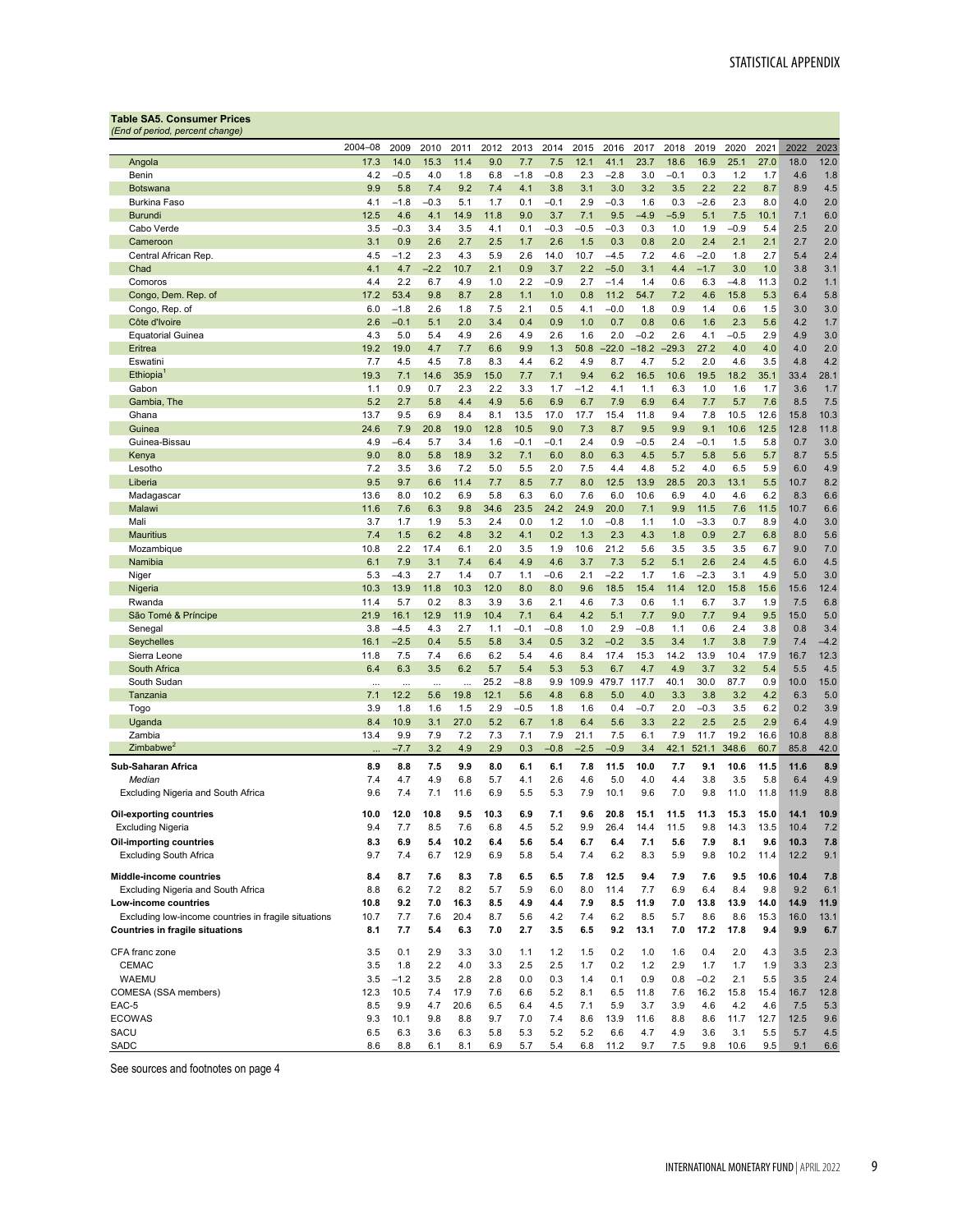## <span id="page-11-0"></span>**Table SA6. Total Investment**

| 'Percent of GDP                                      |              |              |              |              |              |              |              |              |              |              |              |              |              |              |              |              |
|------------------------------------------------------|--------------|--------------|--------------|--------------|--------------|--------------|--------------|--------------|--------------|--------------|--------------|--------------|--------------|--------------|--------------|--------------|
|                                                      | 2004-08      | 2009         | 2010         | 2011         | 2012         | 2013         | 2014         | 2015         | 2016         | 2017         | 2018         | 2019         | 2020         | 2021         | 2022         | 2023         |
| Angola                                               | 27.7         | 42.8         | 28.2         | 26.4         | 26.7         | 26.1         | 27.5         | 34.2         | 27.2         | 24.2         | 21.2         | 20.8         | 24.8         | 23.2         | 21.0         | 22.0         |
| Benin                                                | 14.1         | 14.9         | 15.6         | 16.5         | 15.3         | 18.9         | 19.3         | 20.7         | 20.3         | 24.0         | 26.4         | 25.6         | 25.6         | 28.7         | 28.1         | 28.2         |
| <b>Botswana</b>                                      | 24.8         | 32.6         | 34.7         | 39.1         | 36.0         | 24.9         | 25.3         | 28.4         | 22.1         | 25.0         | 25.9         | 30.9         | 32.8         | 27.7         | 26.8         | 26.6         |
| <b>Burkina Faso</b>                                  | 17.6         | 20.0         | 22.0         | 22.1         | 24.7         | 23.7         | 19.3         | 19.4         | 20.8         | 24.0         | 26.1         | 26.7         | 23.7         | 26.3         | 23.1         | 25.3         |
| <b>Burundi</b>                                       | 16.6         | 15.2         | 15.9         | 15.4         | 14.9         | 15.4         | 18.3         | 17.3         | 17.8         | 18.3         | 18.8         | 19.3         | 19.9         | 21.8         | 26.6         | 26.6         |
| Cabo Verde                                           | 40.8         | 43.8         | 47.6         | 47.5         | 37.2         | 31.6         | 37.0         | 38.6         | 37.0         | 38.2         | 36.5         | 37.6         | 36.1         | 41.8         | 45.7         | 43.5         |
| Cameroon                                             | 18.7         | 18.6         | 18.2         | 18.7         | 18.0         | 18.7         | 19.7         | 18.2         | 19.8         | 19.4         | 19.5         | 18.9         | 17.7         | 19.3         | 20.4         | 22.8         |
| Central African Rep.                                 | 9.7          | 12.8         | 13.6         | 11.6         | 14.5         | 8.5          | 16.5         | 13.6         | 13.6         | 13.5         | 16.4         | 14.7         | 18.9         | 15.7         | 16.3         | 16.5         |
| Chad                                                 | 22.5         | 30.1         | 34.4         | 28.4         | 31.4         | 27.4         | 30.4         | 26.9         | 16.5         | 20.7         | 18.9         | 23.2         | 23.5         | 21.6         | 22.4         | 27.3         |
| Comoros                                              | 16.3         | 18.0         | 18.2         | 16.0         | 16.2         | 16.4         | 15.2         | 13.8         | 13.1         | 14.3         | 15.9         | 16.3         | 16.3         | 17.2         | 18.6         | 16.5         |
| Congo, Dem. Rep. of                                  | 7.1          | 11.7         | 28.7         | 21.2         | 12.6         | 15.5         | 21.6         | 18.9         | 12.3         | 12.1         | 11.7         | 12.6         | 9.2          | 13.3         | 16.0         | 15.2         |
| Congo, Rep. of                                       | 36.8         | 54.3         | 47.2         | 36.8         | 43.8         | 47.1         | 53.6         | 79.4         | 74.0         | 37.2         | 25.0         | 22.2         | 22.6         | 20.6         | 20.8         | 23.1         |
| Côte d'Ivoire                                        | 12.2         | 11.6         | 15.7         | 7.2          | 17.9         | 23.3         | 23.5         | 23.5         | 21.7         | 20.1         | 21.2         | 20.1         | 22.1         | 24.6         | 25.7         | 25.9         |
| <b>Equatorial Guinea</b>                             | 29.5         | 39.4         | 38.1         | 32.0         | 41.1         | 30.3         | 28.7         | 24.7         | 16.7         | 14.0         | 12.5         | 7.7          | 5.3          | 8.5          | 9.8          | 10.4         |
| Eritrea                                              | 20.3         | 12.5         | 18.2         | 12.8         | 10.2         | 10.9         | 7.4          | 10.3         | 6.9          | 8.7          | 2.9          | 5.0          | 7.4          | 8.0          | 7.0          | 6.7          |
| Eswatini                                             | 17.0         | 15.4         | 14.5         | 12.9         | 11.8         | 12.2         | 12.6         | 12.5         | 12.8         | 12.8         | 13.2         | 13.6         | 12.8         | 15.8         | 16.7         | 16.3         |
| Ethiopia                                             | 22.7         | 24.7         | 25.5         | 32.1         | 37.1         | 34.1         | 38.0         | 39.4         | 37.3         | 38.4         | 34.2         | 35.3         | 30.8         | 28.0         | 23.6         | 24.9         |
| Gabon                                                | 25.4         | 29.1         | 26.1         | 23.8         | 29.1         | 33.3         | 35.9         | 34.8         | 35.5         | 31.8         | 29.1         | 32.0         | 31.6         | 32.6         | 27.0         | 30.1         |
| Gambia, The                                          | 13.3         | 12.8         | 13.8         | 12.8         | 18.3         | 13.9         | 14.8         | 13.5         | 12.6         | 20.6         | 17.5         | 19.5         | 20.0         | 20.8         | 23.9         | 23.7         |
| Ghana                                                | 40.0         | 38.0         | 47.9         | 23.2         | 31.1         | 24.8         | 27.1         | 27.6         | 25.5         | 20.4         | 22.4         | 19.4         | 19.2         | 18.6         | 19.1         | 19.8         |
| Guinea                                               | 12.0         | 6.3          | 5.5          | 9.1          | 14.7         | 11.6         | 6.4          | 7.3          | 25.0         | 12.0         | 19.7         | 17.3         | 16.3         | 17.0         | 15.6         | 14.0         |
| Guinea-Bissau                                        | 20.2         | 18.4         | 19.5         | 15.8         | 19.4         | 19.2         | 20.1         | 15.0         | 18.1         | 18.1         | 14.7         | 14.2         | 21.8         | 22.7         | 20.2         | 21.7         |
| Kenya                                                | 11.1         | 19.0         | 21.3         | 21.9         | 22.2         | 22.4         | 25.0         | 22.1         | 19.3         | 21.0         | 20.2         | 19.5         | 20.1         | 14.1         | 15.2         | 15.6         |
| Lesotho                                              | 24.9         | 30.7         | 29.7         | 28.1         | 34.9         | 33.1         | 33.1         | 29.9         | 27.0         | 22.8         | 18.0         | 22.7         | 26.1         | 25.6         | 28.9         | 24.7         |
| Liberia                                              |              |              |              |              |              |              |              |              |              |              |              |              |              |              |              |              |
| Madagascar                                           | 25.2         | 37.2         | 27.0         | 23.4         | 20.2         | 16.5         | 16.5         | 16.0         | 16.4         | 15.8         | 19.1         | 19.7         | 13.6         | 16.6         | 19.6         | 19.6         |
| Malawi                                               | 12.3         | 12.5         | 13.1         | 7.4          | 8.8          | 8.7          | 7.9          | 8.5          | 7.3          | 9.6          | 7.9          | 7.9          | 7.5          | 7.8          | 9.6          | 9.0          |
| Mali                                                 | 22.3         | 22.0         | 24.0         | 19.7         | 17.2         | 19.3         | 20.2         | 20.8         | 24.0         | 21.6         | 20.5         | 22.5         | 17.2         | 19.0         | 14.8         | 16.7         |
| <b>Mauritius</b>                                     | 24.4         | 23.8         | 27.1         | 23.9         | 24.4         | 22.0         | 19.7         | 18.1         | 17.9         | 18.3         | 19.4         | 19.8         | 19.0         | 19.3         | 22.3         | 21.0         |
| Mozambique                                           | 22.2         | 18.3         | 21.9         | 28.8         | 49.5         | 54.0         | 52.9         | 41.2         | 46.6         | 33.2         | 50.0         | 60.1         | 57.8         | 53.4         | 79.9         | 72.2         |
| Namibia                                              | 23.7         | 24.7         | 22.9         | 18.9         | 25.6         | 25.6         | 36.0         | 28.9         | 22.0         | 17.7         | 14.9         | 15.1         | 14.4         | 14.1         | 15.4         | 15.8         |
| Niger                                                | 19.5         | 28.6         | 32.7         | 31.7         | 29.4         | 29.8         | 31.2         | 32.4         | 28.6         | 26.2         | 28.9         | 30.2         | 31.2         | 31.7         | 34.9         | 31.9         |
| Nigeria                                              | 16.5         | 19.4         | 17.3         | 16.2         | 14.9         | 14.9         | 15.8         | 15.5         | 15.4         | 15.5         | 19.8         | 25.4         | 29.4         | 25.0         | 20.9         | 20.6         |
| Rwanda                                               | 16.5         | 21.0         | 20.6         | 20.9         | 23.3         | 24.4         | 23.2         | 24.3         | 26.1         | 23.8         | 21.2         | 23.2         | 24.5         | 20.4         | 25.7         | 29.0         |
| São Tomé & Príncipe                                  | 39.1         | 38.9         | 55.9<br>20.1 | 44.6         | 35.6<br>24.6 | 28.2<br>24.1 | 25.2<br>25.9 | 32.1<br>25.8 | 27.9<br>25.4 | 26.4<br>29.8 | 21.7         | 18.6<br>32.0 | 17.7         | 21.7<br>36.1 | 26.7         | 23.2         |
| Senegal<br>Seychelles                                | 22.3<br>28.6 | 20.4<br>27.3 | 36.6         | 21.0<br>35.4 | 38.1         | 38.5         | 37.5         | 33.7         | 30.0         | 30.2         | 32.6<br>29.0 | 27.4         | 35.2<br>22.4 | 25.6         | 36.8<br>27.1 | 36.7<br>26.6 |
| Sierra Leone                                         | 10.2         | 10.0         | 31.1         | 41.9         | 27.9         | 12.7         | 13.1         | 13.8         | 12.3         | 18.8         | 16.9         | 16.2         | 16.6         | 16.2         | 16.7         | 17.4         |
| South Africa                                         | 18.6         | 18.8         | 17.6         | 18.9         | 18.6         | 19.2         | 18.5         | 18.6         | 17.0         | 16.6         | 16.5         | 16.0         | 12.7         | 13.0         | 14.5         | 14.5         |
| South Sudan                                          | $\ddotsc$    |              |              | 5.5          | 10.7         | 12.8         | 20.2         | 12.3         | 15.1         | 7.6          | 8.4          | 16.0         | 16.8         | 29.5         | 33.0         | 20.7         |
| Tanzania                                             | 32.2         | 34.7         | 32.4         | 35.3         | 34.8         | 37.5         | 37.7         | 32.8         | 32.2         | 34.0         | 38.4         | 39.7         | 39.9         | 36.4         | 36.7         | 36.1         |
| Togo                                                 | 14.3         | 15.1         | 15.7         | 19.3         | 17.3         | 20.8         | 20.6         | 23.2         | 21.4         | 18.3         | 18.1         | 20.5         | 23.6         | 25.4         | 26.8         | 25.8         |
| Uganda                                               | 23.1         | 21.5         | 22.7         | 22.7         | 26.8         | 28.9         | 24.9         | 24.2         | 24.8         | 24.6         | 25.3         | 26.4         | 27.8         | 28.0         | 29.1         | 33.2         |
| Zambia                                               | 33.2         | 30.3         | 29.9         | 33.6         | 31.8         | 34.0         | 34.0         | 42.8         | 38.2         | 41.0         | 38.6         | 39.3         | 32.3         | 28.7         | 31.5         | 31.6         |
| Zimbabwe <sup>4</sup>                                |              |              |              |              |              |              |              |              |              |              |              |              |              |              |              |              |
| Sub-Saharan Africa                                   | 20.1         | 22.8         | 21.9         | 20.6         | 21.6         | 21.4         | 22.2         | 22.4         | 21.0         | 20.6         | 21.7         | 23.3         | 23.6         | 22.0         | 21.4         | 21.7         |
| Median                                               | 21.2         | 20.7         | 22.8         | 21.9         | 24.4         | 23.3         | 23.2         | 23.2         | 21.4         | 20.6         | 19.8         | 20.1         | 21.8         | 21.7         | 22.4         | 23.1         |
| Excluding Nigeria and South Africa                   | 22.8         | 26.9         | 26.9         | 24.1         | 26.8         | 26.1         | 27.4         | 27.8         | 25.7         | 24.6         | 24.6         | 25.0         | 24.6         | 23.7         | 24.0         | 24.6         |
|                                                      |              |              |              |              |              |              |              |              |              |              |              |              |              |              |              |              |
| <b>Oil-exporting countries</b>                       | 19.5         | 24.8         | 20.7         | 18.7         | 18.9         | 18.5         | 19.7         | 20.2         | 18.7         | 17.8         | 20.0         | 24.0         | 27.3         | 24.2         | 20.9         | 21.2         |
| <b>Excluding Nigeria</b>                             | 26.0         | .9           | 29.0         | 24.4         | 27<br>.8     | 26.          | 28.4         | 31.6         | 26.8         | 23.1         | 20.6         | 20.6         | 22.          | 22.1         | 21.1         | 22.5         |
| Oil-importing countries                              | 20.4         | 21.6         | 22.7         | 21.9         | 23.4         | 23.4         | 24.0         | 23.8         | 22.5         | 22.2         | 22.7         | 22.9         | 21.5         | 20.8         | 21.7         | 22.0         |
| <b>Excluding South Africa</b>                        | 21.8         | 23.7         | 26.2         | 23.9         | 26.4         | 25.9         | 27.1         | 26.6         | 25.4         | 25.1         | 25.7         | 26.1         | 25.2         | 24.0         | 24.7         | 25.0         |
| Middle-income countries                              | 19.8         | 22.7         | 21.2         | 19.6         | 20.2         | 20.0         | 20.7         | 21.1         | 19.4         | 18.8         | 20.0         | 21.6         | 22.4         | 20.5         | 19.6         | 19.8         |
| Excluding Nigeria and South Africa                   | 23.8         | 29.3         | 28.2         | 23.6         | 26.6         | 25.5         | 27.0         | 28.3         | 24.8         | 23.3         | 22.7         | 22.0         | 22.6         | 21.4         | 21.7         | 22.4         |
| Low-income countries                                 | 21.3         | 23.5         | 25.1         | 24.7         | 27.1         | 27.0         | 28.1         | 27.0         | 26.8         | 26.4         | 27.1         | 28.7         | 26.9         | 26.3         | 26.7         | 27.0         |
| Excluding low-income countries in fragile situations | 24.4         | 26.7         | 26.6         | 29.2         | 32.2         | 32.0         | 32.3         | 31.3         | 31.2         | 31.3         | 32.2         | 33.8         | 31.9         | 30.1         | 30.3         | 31.0         |
| <b>Countries in fragile situations</b>               | 15.6         | 17.8         | 22.5         | 16.1         | 19.3         | 20.4         | 22.4         | 22.7         | 20.5         | 17.6         | 17.2         | 17.5         | 17.1         | 19.2         | 20.0         | 20.0         |
|                                                      |              |              |              |              |              |              |              |              |              |              |              |              |              |              |              |              |
| CFA franc zone                                       | 19.9         | 23.1         | 23.9         | 20.7         | 24.7         | 25.2         | 25.9         | 26.1         | 24.3         | 22.8         | 22.9         | 22.9         | 23.0         | 24.7         | 24.6         | 25.8         |
| <b>CEMAC</b>                                         | 24.3         | 30.7         | 29.4         | 25.7         | 30.0         | 28.2         | 29.9         | 30.2         | 26.8         | 22.6         | 20.5         | 20.4         | 19.7         | 20.5         | 20.4         | 23.0         |
| <b>WAEMU</b>                                         | 16.6         | 17.2         | 19.7         | 16.7         | 20.4         | 22.9         | 23.0         | 23.4         | 22.8         | 23.0         | 24.4         | 24.3         | 24.8         | 26.9         | 26.8         | 27.1         |
| COMESA (SSA members)                                 | 18.7         | 22.0         | 23.9         | 24.3         | 25.2         | 25.0         | 26.6         | 26.7         | 24.7         | 25.7         | 24.3         | 24.9         | 23.0         | 20.9         | 21.0         | 21.9         |
| EAC-5<br><b>ECOWAS</b>                               | 20.7         | 24.5<br>20.5 | 24.9<br>20.5 | 26.1         | 27.0         | 28.3<br>17.4 | 28.4<br>18.2 | 25.6<br>18.2 | 24.5<br>18.1 | 25.6         | 26.4<br>21.1 | 26.9<br>24.3 | 27.8<br>26.9 | 23.8<br>24.5 | 25.0<br>22.0 | 25.9<br>22.0 |
| SACU                                                 | 18.7<br>19.0 | 19.4         | 18.4         | 17.1<br>19.6 | 17.8<br>19.4 | 19.6         | 19.3         | 19.3         | 17.3         | 17.6<br>17.0 | 16.9         | 16.6         | 13.7         | 13.8         | 15.2         | 15.2         |
| SADC                                                 | 21.2         | 24.3         | 22.0         | 22.5         | 22.5         | 22.9         | 23.2         | 23.8         | 21.2         | 20.5         | 20.8         | 21.2         | 19.7         | 19.1         | 20.9         | 20.7         |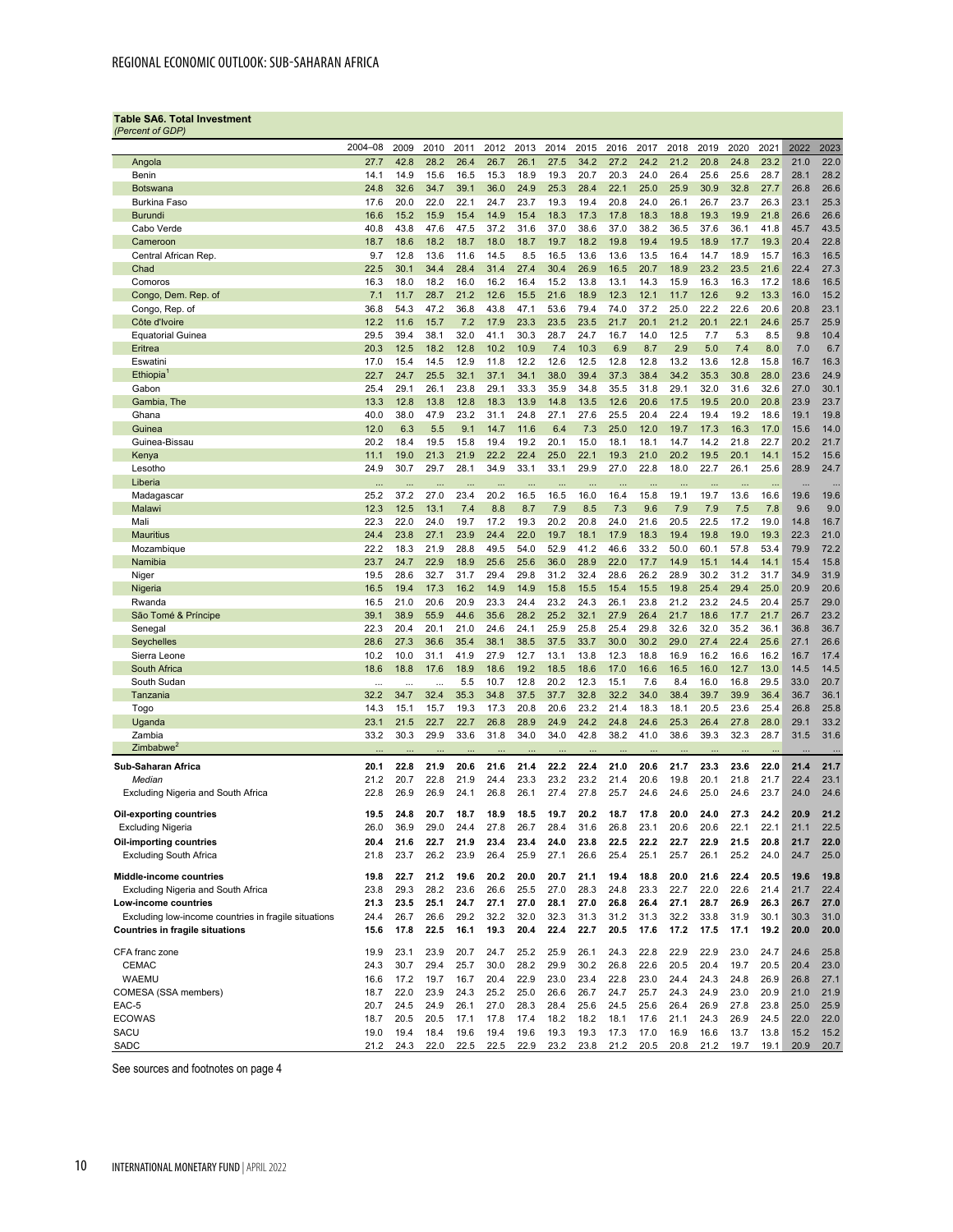## <span id="page-12-0"></span>**Table SA7. Gross National Savings**

| (Percent of GDP                                      |              |              |              |              |              |              |              |                |                |                |                |                |               |                |                |                |
|------------------------------------------------------|--------------|--------------|--------------|--------------|--------------|--------------|--------------|----------------|----------------|----------------|----------------|----------------|---------------|----------------|----------------|----------------|
|                                                      | 2004-08      | 2009         | 2010         | 2011         | 2012         | 2013         | 2014         | 2015           | 2016           | 2017           | 2018           | 2019           | 2020          | 2021           | 2022           | 2023           |
| Angola                                               | 39.1         | 26.3         | 34.8         | 37.9         | 37.2         | 32.0         | 29.8         | 28.5           | 24.5           | 23.3           | 28.5           | 26.9           | 26.3          | 34.6           | 32.1           | 26.9           |
| Benin                                                | 9.4          | 8.2          | 10.0         | 11.6         | 10.1         | 13.5         | 12.6         | 14.8           | 17.3           | 19.8           | 21.8           | 21.6           | 23.9          | 24.1           | 22.3           | 22.7           |
| <b>Botswana</b>                                      | 35.1         | 21.9         | 28.8         | 35.8         | 33.0         | 30.8         | 36.8         | 31.8           | 30.8           | 31.3           | 26.6           | 23.8           | 23.8          | 27.3           | 27.3           | 29.4           |
| <b>Burkina Faso</b>                                  | 8.4          | 16.0         | 20.2         | 20.8         | 23.4         | 13.7         | 12.1         | 11.9           | 14.7           | 19.0           | 22.0           | 23.4           | 23.5          | 23.2           | 17.3           | 20.0           |
| <b>Burundi</b>                                       | 1.6          | 8.9          | 3.7          | 1.0          | $-3.7$       | $-5.3$       | 2.7          | 5.8            | 6.7            | 6.6            | 7.4            | 7.7            | 9.7           | 8.3            | 8.1            | 11.0           |
| Cabo Verde                                           | 31.3         | 29.2         | 35.2         | 31.2         | 24.6         | 26.8         | 27.9         | 35.4           | 33.2           | 30.4           | 31.3           | 37.2           | 20.2          | 29.3           | 34.2           | 34.8           |
| Cameroon                                             | 17.9         | 16.7         | 16.1         | 15.6         | 15.1         | 15.3         | 15.2         | 14.3           | 16.5           | 16.3           | 15.7           | 14.4           | 13.5          | 16.1           | 18.8           | 19.9           |
| Central African Rep                                  | 4.4          | 4.1          | 4.2          | 4.8          | 8.9          | 5.6          | 3.2          | 4.5            | 8.2            | 5.7            | 8.4            | 9.7            | 10.4          | 5.1            | 5.3            | 8.0            |
| Chad                                                 | 23.0         | 21.9         | 25.9         | 22.6         | 23.6         | 18.2         | 21.5         | 13.1           | 6.1            | 13.6           | 17.6           | 18.9           | 15.9          | 17.1           | 23.7           | 24.9           |
| Comoros                                              | 12.6         | 13.9         | 17.9         | 12.4         | 12.9         | 12.3         | 11.4         | 13.5           | 8.8            | 12.1           | 13.1           | 13.0           | 14.7          | 13.8           | 10.2           | 8.3            |
| Congo, Dem. Rep. of                                  | 1.6          | 5.5          | 23.6         | 19.6         | 5.7          | 12.4         | 16.7         | 14.1           | 8.2            | 8.9            | 8.1            | 8.5            | 6.7           | 12.2           | 15.6           | 14.9           |
| Congo, Rep. of                                       | 40.3         | 40.2         | 54.0         | 50.0         | 57.5         | 57.8         | 54.6         | 40.4           | 25.3           | 31.2           | 24.9           | 22.6           | 22.5          | 36.0           | 46.8           | 37.8           |
| Côte d'Ivoire                                        | 8.0          | 11.1         | 11.1         | 10.4         | 10.8         | 14.0         | 15.3         | 22.5           | 20.3           | 17.4           | 16.7           | 17.4           | 19.1          | 20.9           | 20.9           | 21.5           |
| <b>Equatorial Guinea</b>                             | 33.6         | 29.7         | 17.8         | 26.4         | 40.0         | 27.9         | 24.5         | 7.0            | $-9.3$         | 6.2            | 10.4           | 6.8            | 1.1           | 5.1            | 8.2            | 8.5            |
| Eritrea                                              | 16.1         | 1.2          | 6.8          | 25.6         | 22.7         | 13.1         | 24.7         | 31.0           | 22.2           | 32.6           | 18.4           | 18.0           | 18.8          | 21.5           | 20.5           | 20.0           |
| Eswatini                                             | 13.9         | 3.8          | 5.7          | 7.1          | 16.9         | 23.1         | 24.2         | 25.5           | 20.7           | 19.1           | 14.6           | 17.9           | 19.5          | 16.3           | 14.6           | 16.2           |
| Ethiopia                                             | 18.1         | 15.7         | 23.5         | 31.5         | 30.6         | 28.1         | 30.3         | 31.4           | 31.1           | 30.3           | 32.3           | 29.9           | 26.6          | 25.2           | 19.6           | 21.0           |
| Gabon                                                | 41.7         | 33.5         | 41.0         | 47.8         | 47.0         | 40.5         | 43.5         | 29.2           | 24.4           | 23.1           | 27.0           | 31.1           | 25.6          | 25.7           | 28.6           | 30.0           |
| Gambia, The                                          | 8.1          | 5.0          | 3.8          | 5.4          | 13.8         | 7.1          | 7.5          | 3.6            | 3.3            | 13.2           | 8.0            | 13.4           | 16.9          | 11.3           | 9.0            | 11.9           |
| Ghana                                                | 34.2         | 34.0         | 41.5         | 16.6         | 22.4         | 15.8         | 20.2         | 21.7           | 20.4           | 17.1           | 19.4           | 16.7           | 16.1          | 15.6           | 15.5           | 16.4           |
| Guinea                                               | 8.1          | 0.6          | $-0.9$       | $-9.3$       | $-5.2$       | $-0.9$       | $-8.0$       | $-5.3$         | $-5.7$         | 5.2            | 0.5            | 5.8            | 2.7           | 13.0           | 6.1            | 5.5            |
| Guinea-Bissau                                        | 16.9         | 13.0         | 12.0         | 14.6         | 11.4         | 14.9         | 20.6         | 16.8           | 19.5           | 18.4           | 11.1           | 5.4            | 19.2          | 19.6           | 14.6           | 16.9           |
| Kenya                                                | 9.4          | 15.1         | 16.0         | 13.7         | 14.7         | 14.6         | 15.6         | 15.8           | 13.9           | 14.0           | 14.7           | 14.2           | 15.3          | 8.7            | 9.4            | 10.3           |
| Lesotho                                              | 40.6         | 32.5         | 20.1         | 13.6         | 25.9         | 27.7         | 27.9         | 26.0           | 20.3           | 20.2           | 16.7           | 20.6           | 24.1          | 16.3           | 13.3           | 15.7           |
| Liberia                                              |              |              |              |              |              |              |              |                |                |                |                | ш.             |               |                |                |                |
| Madagascar<br>Malawi                                 | 14.2<br>7.6  | 19.1<br>9.7  | 18.1<br>15.6 | 16.6<br>1.3  | 12.7<br>2.2  | 10.0<br>2.7  | 16.2<br>2.1  | 14.4<br>$-3.7$ | 16.8<br>$-5.8$ | 15.4<br>$-5.9$ | 19.9<br>$-4.2$ | 17.5<br>$-4.8$ | 8.2<br>$-6.2$ | 11.2<br>$-6.7$ | 13.1<br>$-7.7$ | 13.4<br>$-6.2$ |
| Mali                                                 | 15.7         | 15.7         | 13.3         | 14.7         | 15.0         | 16.4         | 15.5         | 15.4           | 16.7           | 14.3           | 15.6           | 15.1           | 14.9          | 14.6           | 9.5            | 11.8           |
| <b>Mauritius</b>                                     | 22.5         | 15.9         | 14.7         | 13.2         | 18.1         | 19.0         | 16.8         | 16.8           | 17.3           | 18.8           | 18.7           | 19.3           | 15.3          | 22.4           | 16.1           | 16.1           |
| Mozambique                                           | 14.2         | 8.0          | 6.8          | 5.7          | 8.0          | 13.5         | 16.5         | 3.8            | 14.4           | 13.6           | 19.7           | 41.0           | 30.2          | 31.0           | 35.0           | 33.1           |
| Namibia                                              | 30.4         | 23.2         | 20.7         | 15.7         | 20.0         | 21.3         | 25.3         | 16.9           | 5.8            | 13.3           | 11.5           | 13.4           | 17.7          | 6.8            | 8.5            | 11.3           |
| Niger                                                | 13.0         | 10.5         | 18.2         | 13.3         | 17.5         | 17.2         | 19.1         | 17.0           | 17.2           | 14.9           | 16.3           | 18.0           | 17.8          | 16.0           | 19.1           | 18.1           |
| Nigeria                                              | 30.6         | 24.1         | 20.8         | 18.8         | 18.7         | 18.6         | 16.0         | 12.4           | 16.6           | 18.9           | 21.3           | 22.2           | 25.4          | 24.1           | 19.8           | 19.5           |
| Rwanda                                               | 14.8         | 15.1         | 14.0         | 14.0         | 13.6         | 17.0         | 11.9         | 11.6           | 10.8           | 14.2           | 10.8           | 11.3           | 12.6          | 9.9            | 14.3           | 18.7           |
| São Tomé & Príncipe                                  | 37.2         | 13.0         | 33.1         | 16.7         | 13.7         | 13.7         | 4.4          | 20.1           | 21.8           | 13.2           | 9.4            | 6.4            | 7.5           | 12.0           | 14.5           | 14.5           |
| Senegal                                              | 14.6         | 15.1         | 16.6         | 14.5         | 15.9         | 15.8         | 18.9         | 20.1           | 21.2           | 22.5           | 23.8           | 24.0           | 24.3          | 24.4           | 23.9           | 28.2           |
| Seychelles                                           | 14.9         | 12.4         | 17.2         | 12.4         | 17.0         | 26.5         | 15.1         | 15.6           | 10.3           | 11.1           | 11.6           | 11.2           | $-0.6$        | 5.3            | $-2.8$         | 3.0            |
| Sierra Leone                                         | 4.8          | $-1.8$       | 7.4          | $-23.0$      | $-3.6$       | $-1.9$       | 3.7          | $-9.8$         | 4.6            | 0.5            | 4.6            | 1.9            | 9.8           | 3.2            | $-0.5$         | 3.7            |
| South Africa                                         | 14.7         | 16.3         | 16.3         | 16.8         | 13.9         | 13.8         | 13.7         | 14.3           | 14.3           | 14.2           | 13.6           | 13.4           | 14.7          | 16.6           | 15.7           | 13.5           |
| South Sudan                                          | $\cdots$     |              |              | 23.3         | $-5.2$       | 9.0          | 19.0         | 14.0           | 31.9           | 12.3           | 15.7           | 17.6           | 1.2           | 21.4           | 42.5           | 21.8           |
| Tanzania                                             | 25.7         | 27.7         | 23.4         | 21.1         | 25.7         | 27.1         | 28.4         | 25.5           | 28.4           | 31.3           | 34.5           | 38.0           | 39.1          | 33.1           | 32.4           | 32.5           |
| Togo                                                 | 8.3          | 11.2         | 12.0         | 14.2         | 12.4         | 11.8         | 13.8         | 15.6           | 14.2           | 16.8           | 15.5           | 19.8           | 22.1          | 22.1           | 20.8           | 19.5           |
| Uganda                                               | 20.5         | 17.1         | 16.1         | 15.1         | 21.4         | 23.2         | 18.4         | 18.1           | 21.9           | 19.8           | 19.6           | 20.3           | 18.5          | 20.1           | 22.1           | 23.4           |
| Zambia                                               | 32.1         | 36.2         | 37.4         | 38.3         | 37.1         | 33.5         | 36.2         | 40.1           | 34.9           | 39.3           | 37.3           | 39.8           | 44.3          | 35.5           | 35.9           | 35.9           |
| Zimbabwe <sup>2</sup>                                |              |              |              |              |              |              |              |                |                |                |                |                |               |                |                |                |
| Sub-Saharan Africa                                   | 21.9         | 20.2         | 20.8         | 19.5         | 19.5         | 18.8         | 18.6         | 17.0           | 17.7           | 18.4           | 19.7           | 20.0           | 20.7          | 20.8           | 19.2           | 18.9           |
| Median                                               | 15.3         | 15.4         | 16.9         | 15.1         | 15.9         | 15.8         | 16.7         | 15.6           | 16.8           | 16.3           | 16.3           | 17.6           | 17.7          | 16.6           | 16.1           | 18.1           |
| Excluding Nigeria and South Africa                   | 21.5         | 20.0         | 23.0         | 21.2         | 22.6         | 21.1         | 22.1         | 20.7           | 19.7           | 19.9           | 21.2           | 21.4           | 20.6          | 20.7           | 20.1           | 20.4           |
|                                                      |              |              |              |              |              |              |              |                |                |                |                |                |               |                |                |                |
| <b>Oil-exporting countries</b>                       | 31.5         | 24.7         | 23.8         | 23.0         | 23.4         | 21.9         | 19.8         | 15.6           | 17.6           | 19.3           | 21.9           | 22.2           | 24.0          | 24.7           | 22.0           | 21.0           |
| <b>Excluding Nigeria</b>                             | 33.4         | $\cdot$      | 30.9         | 32.          | 33.6         | 29.          | 28.5         | 23.4           | 19.8           |                | 3              | $\overline{2}$ | 20.<br>3      | 26.4           | 27.6           | 24.6           |
| Oil-importing countries                              | 16.4         | 17.3         | 18.8         | 17.2         | 16.9         | 16.6         | 17.7         | 17.9           | 17.8           | 17.9           | 18.4           | 18.7           | 18.9          | 18.6           | 17.7           | 17.8           |
| <b>Excluding South Africa</b>                        | 17.6         | 18.0         | 20.5         | 17.4         | 18.8         | 18.4         | 20.0         | 19.9           | 19.7           | 19.8           | 20.7           | 21.2           | 20.7          | 19.4           | 18.5           | 19.5           |
| Middle-income countries                              | 23.3         | 21.3         | 21.4         | 19.9         | 19.9         | 18.9         | 18.2         | 16.7           | 17.2           | 18.0           | 19.1           | 19.1           | 20.6          | 20.7           | 19.0           | 18.4           |
| Excluding Nigeria and South Africa                   | 25.3         | 23.0         | 26.4         | 23.8         | 25.9         | 23.1         | 23.7         | 22.6           | 19.8           | 19.8           | 20.9           | 20.2           | 20.2          | 20.5           | 20.4           | 20.3           |
| Low-income countries                                 | 15.7         | 15.7         | 18.2         | 17.8         | 17.9         | 18.3         | 19.8         | 18.1           | 19.5           | 20.0           | 21.6           | 22.8           | 21.0          | 20.9           | 19.8           | 20.4           |
| Excluding low-income countries in fragile situations | 18.5         | 18.1         | 19.4         | 19.7         | 22.4         | 22.0         | 23.0         | 21.5           | 24.2           | 24.4           | 26.7           | 28.0           | 26.0          | 24.3           | 22.5           | 23.5           |
| <b>Countries in fragile situations</b>               | 11.6         | 12.5         | 17.4         | 14.9         | 12.9         | 14.7         | 16.2         | 15.1           | 12.6           | 12.6           | 11.9           | 12.6           | 12.3          | 15.5           | 16.2           | 15.9           |
| CFA franc zone                                       |              |              |              |              |              |              |              |                |                |                |                |                |               |                |                |                |
| <b>CEMAC</b>                                         | 18.2<br>27.9 | 18.2<br>25.4 | 19.4<br>26.5 | 20.0<br>28.1 | 22.3<br>32.4 | 20.5<br>28.1 | 20.5<br>27.4 | 18.4<br>18.3   | 16.6<br>13.6   | 17.6<br>17.0   | 18.3<br>17.8   | 18.6<br>17.4   | 18.5<br>15.0  | 20.0<br>18.1   | 20.4<br>21.9   | 21.4<br>22.2   |
| <b>WAEMU</b>                                         | 10.7         | 12.5         | 13.8         | 13.5         | 14.2         | 14.7         | 15.5         | 18.5           | 18.5           | 18.0           | 18.6           | 19.3           | 20.4          | 21.0           | 19.6           | 21.0           |
| COMESA (SSA members)                                 | 14.9         | 16.3         | 19.7         | 19.8         | 19.7         | 19.6         | 20.8         | 20.9           | 19.9           | 20.0           | 20.6           | 20.1           | 18.9          | 17.1           | 16.2           | 17.2           |
| EAC-5                                                | 17.0         | 19.4         | 18.0         | 16.1         | 19.2         | 20.0         | 19.5         | 18.6           | 19.4           | 20.0           | 21.0           | 22.1           | 22.9          | 18.2           | 18.9           | 19.8           |
| <b>ECOWAS</b>                                        | 25.9         | 22.1         | 20.9         | 16.9         | 17.7         | 17.1         | 15.9         | 14.1           | 16.9           | 18.1           | 20.0           | 20.4           | 22.6          | 22.0           | 18.8           | 19.1           |
| <b>SACU</b>                                          | 16.1         | 16.6         | 16.7         | 17.4         | 14.8         | 14.9         | 15.2         | 15.2           | 14.9           | 15.0           | 14.1           | 14.0           | 15.3          | 16.9           | 16.0           | 14.2           |
| SADC                                                 | 19.4         | 18.9         | 20.5         | 20.7         | 19.2         | 18.8         | 19.3         | 18.3           | 17.6           | 17.9           | 18.6           | 19.4           | 19.7          | 21.2           | 20.6           | 19.0           |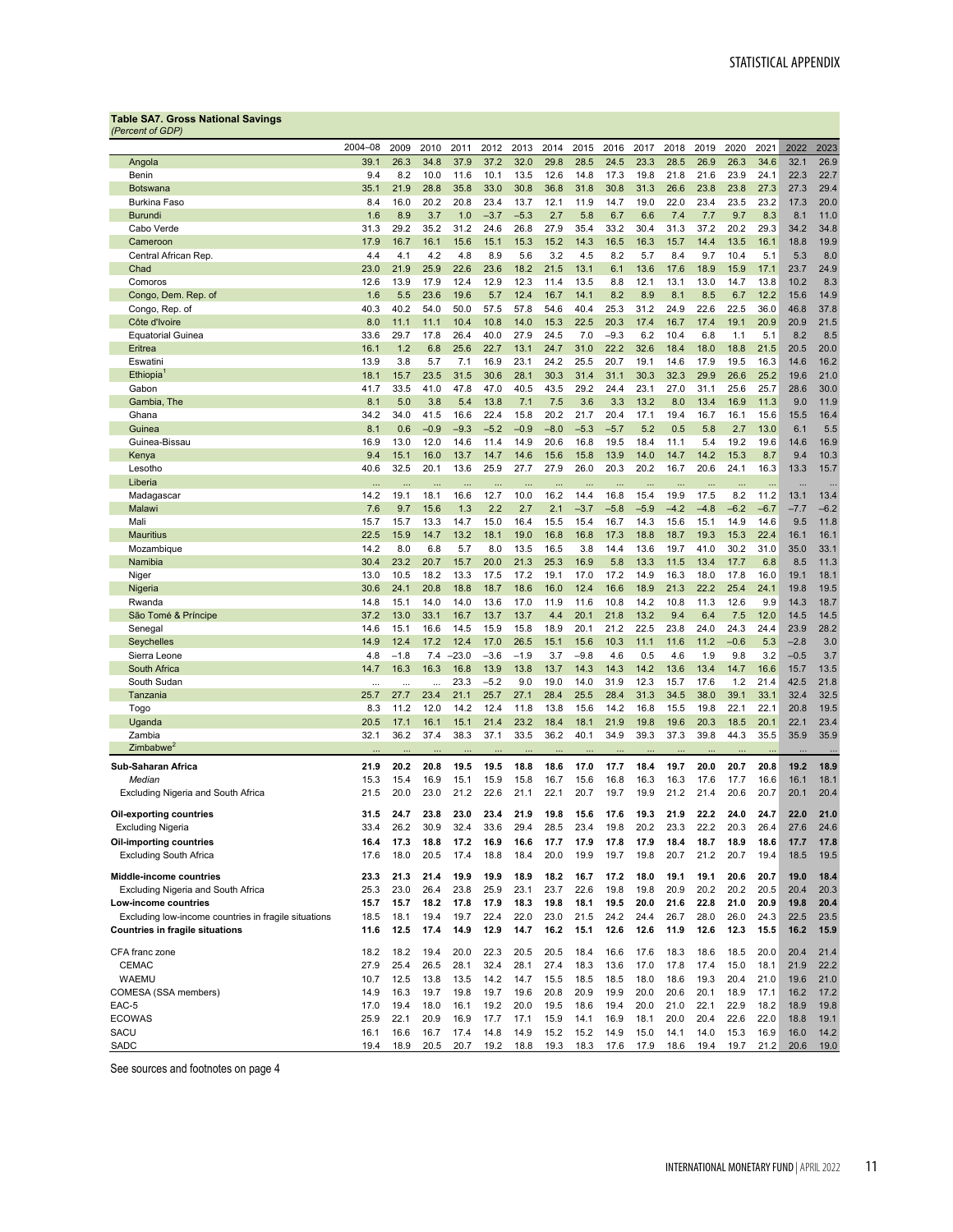## <span id="page-13-0"></span>**Table SA8. Overall Fiscal Balance, Including Grants**

| (Percent of GDP <sub>,</sub>                         |           |         |                   |         |         |        |                  |         |         |         |                |        |         |         |               |        |
|------------------------------------------------------|-----------|---------|-------------------|---------|---------|--------|------------------|---------|---------|---------|----------------|--------|---------|---------|---------------|--------|
|                                                      | 2004-08   | 2009    | 2010              | 2011    | 2012    | 2013   | 2014             | 2015    | 2016    | 2017    | 2018           | 2019   | 2020    | 2021    | 2022          | 2023   |
| Angola                                               | 3.6       | $-7.9$  | 3.4               | 8.1     | 4.1     | $-0.3$ | $-5.7$           | $-2.9$  | $-4.5$  | $-6.6$  | 2.3            | 0.8    | $-1.9$  | 2.8     | 3.1           | 1.6    |
| Benin                                                | $-0.4$    | $-2.2$  | $-0.3$            | $-1.0$  | $-0.2$  | $-1.4$ | $-1.7$           | $-5.6$  | $-4.3$  | $-4.2$  | $-3.0$         | $-0.5$ | $-4.7$  | $-5.8$  | $-4.5$        | $-3.5$ |
| <b>Botswana</b>                                      | 4.6       | $-13.8$ | $-8.0$            | $-0.1$  | 0.9     | 5.8    | 3.9              | $-4.8$  | 0.7     | $-1.1$  | $-5.0$         | $-8.5$ | $-11.0$ | $-4.7$  | $-3.1$        | 1.0    |
| <b>Burkina Faso</b>                                  | $-0.7$    | $-4.2$  | $-4.1$            | $-2.0$  | $-2.8$  | $-3.5$ | $-1.7$           | $-2.1$  | $-3.1$  | $-6.9$  | $-4.4$         | $-3.4$ | $-5.7$  | $-5.6$  | $-6.1$        | $-5.0$ |
| <b>Burundi</b>                                       | $-8.2$    | $-5.1$  | $-3.6$            | $-3.5$  | $-3.8$  | $-1.9$ | $-3.9$           | $-7.6$  | $-7.1$  | $-5.0$  | $-6.7$         | $-6.4$ | $-6.6$  | $-3.9$  | $-7.4$        | $-7.5$ |
| Cabo Verde                                           | $-3.4$    | $-5.8$  | $-10.5$           | $-7.7$  | $-10.3$ | $-9.3$ | $-7.6$           | $-4.6$  | $-3.0$  | $-3.0$  | $-2.7$         | $-1.8$ | $-9.1$  | $-8.5$  | $-7.1$        | $-5.1$ |
| Cameroon                                             | 7.3       | $-0.0$  | $-0.9$            | $-2.3$  | $-1.4$  | $-3.6$ | $-4.1$           | $-4.2$  | $-5.9$  | $-4.7$  | $-2.4$         | $-3.2$ | $-3.2$  | $-3.2$  | $-1.2$        | 0.7    |
| Central African Rep.                                 | 0.5       | $-0.6$  | $-1.3$            | $-2.1$  | 0.4     | $-5.9$ | $-3.9$           | $-0.6$  | 1.1     | $-1.1$  | $-1.0$         | 1.4    | $-3.4$  | $-6.0$  | $-2.5$        | $-2.0$ |
| Chad                                                 | 1.2       | $-9.2$  | $-4.2$            | 2.4     | 0.5     | $-2.1$ | $-4.2$           | $-4.4$  | $-1.9$  | $-0.2$  | 1.9            | $-0.2$ | 2.1     | $-0.8$  | 5.9           | 8.3    |
| Comoros                                              | $-1.0$    | 0.4     | 4.2               | 0.9     | 2.0     | 10.5   | $-0.3$           | 2.6     | $-5.5$  | $-0.1$  | $-1.3$         | $-4.3$ | $-0.5$  | $-2.4$  | $-5.6$        | $-5.3$ |
| Congo, Dem. Rep. of                                  | 0.2       | 0.9     | $-1.0$            | $-1.0$  | 1.8     | 1.9    | $-0.0$           | $-0.4$  | $-0.5$  | 1.4     | $-0.0$         | $-2.0$ | $-1.4$  | $-0.0$  | $-3.3$        | $-2.4$ |
| Congo, Rep. of                                       | 13.1      | 4.8     | 15.5              | 16.1    | 7.2     | $-2.8$ | $-10.7$          | $-17.8$ | $-15.6$ | $-5.9$  | 5.7            | 4.7    | $-1.2$  | 2.0     | 11.3          | 7.7    |
|                                                      | $-0.7$    | $-1.0$  | $-1.3$            | $-2.9$  | $-2.3$  | $-1.6$ |                  | $-2.0$  | $-3.0$  | $-3.3$  | $-2.9$         | $-2.3$ | $-5.6$  | $-5.6$  |               | $-3.8$ |
| Côte d'Ivoire                                        | 17.2      | $-6.5$  |                   |         | $-7.2$  | $-4.4$ | $-1.6$<br>$-7.5$ |         |         | $-2.6$  |                |        | $-1.7$  | 1.7     | $-4.7$<br>3.5 | 4.4    |
| <b>Equatorial Guinea</b>                             | $-24.0$   |         | $-4.5$<br>$-17.7$ | 0.8     |         |        |                  | $-15.1$ | $-10.9$ |         | 0.5            | 1.8    |         |         |               |        |
| Eritrea                                              |           | $-21.0$ |                   | $-6.0$  | $-5.6$  | $-8.0$ | $-0.4$           | $-3.1$  | $-1.7$  | $-6.0$  | 4.2            | 0.6    | $-4.4$  | $-4.0$  | $-1.0$        | 0.1    |
| Eswatini                                             | 1.4       | $-2.9$  | $-9.1$            | $-3.8$  | 3.3     | 0.6    | $-2.7$           | $-6.0$  | $-9.0$  | $-6.8$  | $-9.5$         | $-7.0$ | $-5.4$  | $-5.7$  | $-5.8$        | $-2.6$ |
| Ethiopia                                             | $-3.4$    | $-0.9$  | $-1.3$            | $-1.6$  | $-1.2$  | $-1.9$ | $-2.6$           | $-1.9$  | $-2.3$  | $-3.2$  | $-3.0$         | $-2.5$ | $-2.8$  | $-2.8$  | $-4.0$        | $-3.3$ |
| Gabon                                                | 8.5       | 6.8     | 2.7               | 1.7     | 6.2     | $-3.1$ | 6.0              | $-1.1$  | -4.7    | $-1.7$  | $-0.2$         | 2.1    | $-2.2$  | $-1.5$  | 1.6           | 3.5    |
| Gambia, The                                          | $-1.7$    | $-1.6$  | $-2.9$            | $-3.0$  | $-2.8$  | $-5.1$ | $-3.9$           | $-5.4$  | $-6.2$  | $-4.3$  | $-5.7$         | $-2.5$ | $-2.2$  | $-4.4$  | $-4.4$        | $-2.3$ |
| Ghana                                                | $-3.7$    | $-5.3$  | $-7.5$            | $-5.5$  | $-8.3$  | $-9.1$ | $-7.8$           | $-4.0$  | $-6.7$  | $-4.0$  | $-6.8$         | $-7.3$ | $-15.6$ | $-11.6$ | $-8.7$        | $-7.8$ |
| Guinea                                               | $-1.1$    | $-4.9$  | $-9.7$            | $-0.9$  | $-2.5$  | $-3.9$ | $-3.2$           | $-6.9$  | $-0.1$  | $-2.1$  | $-1.1$         | $-0.5$ | $-2.9$  | $-1.5$  | $-4.4$        | $-4.2$ |
| Guinea-Bissau                                        | $-5.0$    | 2.7     | $-0.2$            | $-1.4$  | $-2.1$  | $-1.7$ | $-2.4$           | $-3.2$  | $-5.3$  | $-1.3$  | $-4.9$         | $-4.0$ | $-10.0$ | $-5.9$  | $-4.1$        | $-4.0$ |
| Kenya                                                | $-0.5$    | $-3.1$  | $-3.7$            | $-3.6$  | $-5.3$  | $-5.4$ | $-5.9$           | $-6.7$  | $-7.5$  | $-7.4$  | $-6.9$         | $-7.4$ | $-8.1$  | $-8.1$  | $-6.9$        | $-5.3$ |
| Lesotho                                              | 7.0       | $-6.2$  | $-3.4$            | $-10.0$ | 4.2     | $-3.1$ | 3.0              | $-1.4$  | $-8.9$  | $-1.1$  | $-4.8$         | $-7.5$ | 0.3     | $-6.9$  | $-7.8$        | $-6.1$ |
| Liberia                                              | 0.5       | $-1.4$  | 1.2               | $-4.4$  | $-2.9$  | 1.3    | $-3.8$           | $-4.6$  | $-3.8$  | $-7.1$  | $-4.5$         | $-4.8$ | $-3.8$  | $-2.9$  | $-2.9$        | $-2.7$ |
| Madagascar                                           | $-3.3$    | $-2.3$  | $-0.8$            | $-2.0$  | $-2.2$  | $-3.4$ | $-2.0$           | $-2.9$  | $-1.1$  | $-2.1$  | $-1.3$         | $-1.4$ | $-4.0$  | $-6.3$  | $-6.3$        | $-4.1$ |
| Malawi                                               | $-2.0$    | $-3.0$  | 0.6               | $-2.8$  | $-1.5$  | $-3.7$ | $-3.1$           | $-4.2$  | $-4.9$  | $-5.1$  | $-4.3$         | $-4.5$ | $-8.2$  | $-8.5$  | $-7.8$        | $-7.5$ |
| Mali                                                 | 3.6       | $-3.7$  | $-2.6$            | $-3.4$  | $-1.0$  | $-2.4$ | $-2.9$           | $-1.8$  | $-3.9$  | $-2.9$  | $-4.7$         | $-1.7$ | $-5.4$  | $-4.9$  | $-4.5$        | $-3.5$ |
| <b>Mauritius</b>                                     | $-3.6$    | $-3.4$  | $-3.0$            | $-3.0$  | $-1.8$  | $-3.4$ | $-3.1$           | $-3.6$  | $-2.8$  | $-1.7$  | $-2.2$         | $-8.4$ | $-10.9$ | $-7.2$  | $-4.9$        | $-5.2$ |
| Mozambique                                           | $-2.6$    | $-4.5$  | $-3.5$            | $-4.4$  | $-3.5$  | $-2.5$ | $-9.9$           | $-6.7$  | $-5.1$  | $-2.0$  | $-5.6$         | $-0.1$ | $-5.1$  | $-3.6$  | $-3.0$        | $-3.8$ |
| Namibia                                              | 2.0       | $-0.4$  | $-5.0$            | $-7.1$  | $-3.1$  | $-4.7$ | $-6.4$           | $-8.3$  | $-9.3$  | $-5.0$  | $-5.1$         | $-5.5$ | $-8.2$  | $-8.9$  | $-7.8$        | $-5.0$ |
| Niger                                                | 5.4       | $-3.9$  | $-1.0$            | $-2.2$  | $-0.8$  | $-1.9$ | $-6.1$           | $-6.7$  | $-4.5$  | $-4.1$  | $-3.0$         | $-3.6$ | $-5.3$  | $-5.9$  | $-5.4$        | $-4.2$ |
| Nigeria                                              | 4.7       | $-5.3$  | $-4.2$            | 0.4     | $-0.1$  | $-2.7$ | $-2.4$           | $-3.8$  | $-4.6$  | $-5.4$  | $-4.3$         | $-4.7$ | $-5.7$  | $-6.0$  | $-6.4$        | $-5.9$ |
| Rwanda                                               | 0.5       | 0.3     | $-0.6$            | $-0.9$  | $-2.4$  | $-1.3$ | $-3.9$           | $-2.7$  | $-2.3$  | $-2.5$  | $-2.6$         | $-5.1$ | $-9.4$  | $-6.9$  | $-6.8$        | $-6.3$ |
| São Tomé & Príncipe                                  | 34.6      | $-19.3$ | $-11.7$           | $-12.5$ | $-11.2$ | 1.9    | $-5.3$           | $-6.3$  | $-4.2$  | $-2.7$  | $-1.9$         | $-0.1$ | 5.9     | 0.9     | 1.2           | 0.4    |
| Senegal                                              | $-2.0$    | $-3.7$  | $-3.9$            | $-4.9$  | $-4.2$  | $-4.3$ | $-3.9$           | $-3.7$  | $-3.3$  | $-3.0$  | $-3.7$         | $-3.9$ | $-6.4$  | $-6.3$  | $-4.7$        | $-3.7$ |
| Seychelles                                           | $-0.7$    | 4.8     | 0.5               | 3.4     | 2.9     | 0.4    | 3.5              | 1.8     | 0.2     | 0.5     | $-1.0$         | 0.9    | $-17.4$ | $-5.8$  | $-6.7$        | $-0.8$ |
| Sierra Leone                                         | 2.2       | -2.3    | $-5.0$            | $-4.5$  | $-5.2$  | $-2.4$ | $-3.6$           | $-4.5$  | $-8.5$  | $-8.8$  | $-5.6$         | $-3.1$ | $-5.8$  | $-6.9$  | $-3.9$        | $-3.2$ |
| South Africa                                         | 0.1       | $-4.7$  | $-4.5$            | $-3.7$  | $-4.0$  | $-3.9$ | $-3.9$           | $-4.4$  | $-3.7$  | $-4.0$  | $-3.7$         | -4.7   | $-9.7$  | $-6.4$  | $-5.8$        | $-6.1$ |
| South Sudan                                          | $\ddotsc$ |         |                   | 4.6     | $-14.8$ | $-3.5$ | $-9.1$           | $-16.7$ | $-19.3$ | 3.3     | $-0.6$         | 0.1    | 6.7     | 10.0    | 8.9           | 3.9    |
| Tanzania                                             | $-2.5$    | $-4.5$  | $-4.7$            | $-3.5$  | $-4.0$  | $-3.8$ | $-2.9$           | $-3.2$  | $-2.1$  | $-1.2$  | $-1.9$         | $-2.0$ | $-2.5$  | $-3.3$  | $-3.3$        | $-3.0$ |
| Togo                                                 | $-1.1$    | $-2.7$  | $-1.7$            | -4.6    | $-4.8$  | $-5.2$ | $-7.2$           | $-6.2$  | $-7.1$  | $-0.2$  | $-0.6$         | 1.6    | $-6.9$  | $-6.5$  | $-4.9$        | $-4.0$ |
| Uganda                                               | $-0.7$    | $-1.6$  | $-4.6$            | $-2.0$  | $-2.4$  | $-3.2$ | $-2.7$           | $-2.5$  | $-2.6$  | $-3.6$  | $-3.0$         | $-4.8$ | $-7.5$  | $-7.8$  | $-5.6$        | $-4.1$ |
| Zambia                                               | 2.1       | $-2.1$  | $-2.4$            | $-1.8$  | $-2.8$  | $-6.2$ | $-5.8$           | $-9.5$  | $-5.7$  | $-7.5$  | $-8.3$         | $-9.4$ | $-13.8$ | $-8.7$  | $-9.0$        | $-6.8$ |
| Zimbabwe <sup>2</sup>                                | $-2.9$    | $-2.2$  | 0.2               | $-2.5$  | 0.0     | $-1.3$ | $-1.1$           | $-1.8$  | $-6.6$  | $-10.6$ | $-5.4$         | $-1.0$ | 0.8     | $-2.0$  | $-2.6$        | $-2.7$ |
|                                                      |           |         |                   |         |         |        |                  |         |         |         |                |        |         |         |               |        |
| Sub-Saharan Africa                                   | 1.6       | $-4.2$  | $-3.3$            | $-1.1$  | $-1.8$  | $-3.1$ | $-3.6$           | $-4.2$  | $-4.4$  | $-4.4$  | $-3.5$         | $-3.9$ | $-6.4$  | $-5.3$  | $-4.7$        | $-4.2$ |
| Median                                               | $-0.5$    | $-2.9$  | $-3.0$            | $-2.3$  | $-2.3$  | $-3.1$ | $-3.6$           | $-4.2$  | $-4.5$  | $-3.2$  | $-3.0$         | $-2.5$ | $-5.3$  | $-5.6$  | $-4.5$        | $-3.7$ |
| Excluding Nigeria and South Africa                   | 1.1       | -3.4    | $-1.9$            | $-0.3$  | $-1.5$  | $-2.9$ | -4.1             | $-4.3$  | $-4.5$  | $-4.2$  | $-3.0$         | $-3.2$ | $-5.5$  | $-4.5$  | $-3.4$        | $-2.7$ |
| <b>Oil-exporting countries</b>                       | 5.3       | $-5.0$  | $-2.2$            | 2.2     | 0.5     | $-2.4$ | $-3.4$           | $-4.3$  | $-5.0$  | $-5.3$  | $-2.5$         | $-3.3$ | $-4.6$  | $-4.1$  | $-3.4$        | $-3.3$ |
| <b>Excluding Nigeria</b>                             | 6.5       |         | 2.3               | 5.5     |         | 1.7    | .3               | $-5.6$  | 5.9     | 5.2     | $\overline{c}$ | 0.3    | $-1.6$  | 0.7     | 3.0           | 2.6    |
| Oil-importing countries                              | $-0.4$    | $-3.8$  | $-4.0$            | $-3.4$  | $-3.4$  | $-3.6$ | $-3.7$           | $-4.1$  | $-3.9$  | $-3.9$  | $-4.0$         | $-4.3$ | $-7.3$  | $-5.9$  | $-5.4$        | $-4.8$ |
| <b>Excluding South Africa</b>                        | $-0.9$    | $-3.0$  | $-3.5$            | $-3.1$  | $-3.0$  | $-3.4$ | $-3.6$           | $-3.9$  | $-4.0$  | $-3.9$  | $-4.1$         | $-4.1$ | $-6.3$  | $-5.6$  | $-5.2$        | $-4.2$ |
|                                                      |           |         |                   |         |         |        |                  |         |         |         |                |        |         |         |               |        |
| Middle-income countries                              | 2.1       | $-4.5$  | $-3.4$            | $-1.0$  | $-1.7$  | $-3.2$ | $-3.6$           | $-4.4$  | $-4.7$  | $-4.9$  | $-3.7$         | -4.4   | $-7.4$  | $-5.9$  | $-4.9$        | $-4.6$ |
| Excluding Nigeria and South Africa                   | 2.3       | $-3.7$  | $-1.3$            | 0.6     | $-1.0$  | $-3.2$ | $-4.7$           | $-4.9$  | $-5.6$  | $-5.1$  | $-3.1$         | $-4.0$ | $-7.3$  | $-5.3$  | $-3.1$        | $-2.4$ |
| Low-income countries                                 | $-1.2$    | $-2.8$  | $-2.8$            | $-1.8$  | $-2.3$  | $-2.3$ | $-3.3$           | $-3.5$  | $-3.0$  | $-2.9$  | $-2.7$         | $-2.3$ | $-3.4$  | $-3.5$  | $-3.8$        | $-3.1$ |
| Excluding low-income countries in fragile situations | $-1.6$    | $-2.7$  | $-3.1$            | $-2.5$  | $-2.6$  | $-2.8$ | $-3.5$           | $-3.1$  | $-2.7$  | $-3.0$  | $-2.9$         | $-2.7$ | $-4.1$  | $-4.4$  | $-4.4$        | $-3.7$ |
| <b>Countries in fragile situations</b>               | 0.6       | $-1.9$  | $-0.4$            | 0.2     | $-1.1$  | $-1.7$ | $-3.3$           | $-4.5$  | $-4.2$  | $-3.1$  | $-2.1$         | $-1.4$ | $-3.1$  | $-2.9$  | $-2.6$        | $-2.1$ |
|                                                      |           |         |                   |         |         |        |                  |         |         |         |                |        |         |         |               |        |
| CFA franc zone                                       | 4.2       | $-1.7$  | $-0.6$            | $-0.3$  | $-1.0$  | $-2.9$ | $-3.4$           | $-4.9$  | $-4.9$  | $-3.5$  | $-2.0$         | $-1.5$ | $-4.4$  | $-4.1$  | $-2.0$        | $-1.2$ |
| <b>CEMAC</b>                                         | 9.1       | $-0.7$  | 1.1               | 2.5     | 0.4     | $-3.4$ | $-4.2$           | $-7.3$  | $-6.9$  | $-3.4$  | 0.0            | $-0.1$ | $-2.0$  | $-1.4$  | 2.5           | 3.4    |
| <b>WAEMU</b>                                         | $-0.1$    | $-2.5$  | $-2.1$            | $-3.0$  | $-2.3$  | $-2.5$ | $-2.8$           | $-3.2$  | $-3.6$  | $-3.6$  | $-3.3$         | $-2.4$ | $-5.7$  | $-5.7$  | $-4.9$        | $-3.9$ |
| COMESA (SSA members)                                 | $-1.2$    | $-2.0$  | $-2.5$            | $-2.3$  | $-2.1$  | $-2.9$ | $-3.3$           | $-3.8$  | $-4.1$  | $-4.5$  | $-4.2$         | $-4.6$ | $-5.5$  | $-5.1$  | $-5.3$        | $-4.1$ |
| EAC-5                                                | $-1.1$    | $-3.0$  | $-4.0$            | $-3.1$  | $-4.1$  | $-4.2$ | $-4.2$           | $-4.7$  | $-4.7$  | $-4.6$  | $-4.6$         | $-5.3$ | $-6.4$  | $-6.5$  | $-5.6$        | $-4.4$ |
| <b>ECOWAS</b>                                        | 2.7       | $-4.7$  | $-4.1$            | $-0.8$  | $-1.3$  | $-3.2$ | $-2.9$           | $-3.8$  | $-4.6$  | $-4.8$  | $-4.3$         | $-4.3$ | $-6.6$  | $-6.4$  | $-6.2$        | $-5.5$ |
| SACU                                                 | 0.3       | $-4.8$  | $-4.7$            | $-3.7$  | $-3.7$  | $-3.6$ | $-3.7$           | $-4.5$  | $-3.8$  | $-3.9$  | $-3.9$         | $-4.9$ | $-9.6$  | $-6.4$  | $-5.7$        | $-5.8$ |
| SADC                                                 | 0.3       | $-4.7$  | $-3.2$            | $-1.7$  | $-2.0$  | $-2.7$ | $-3.9$           | $-4.0$  | $-3.7$  | $-4.1$  | $-2.9$         | $-3.7$ | $-7.1$  | $-4.6$  | $-4.0$        | $-4.0$ |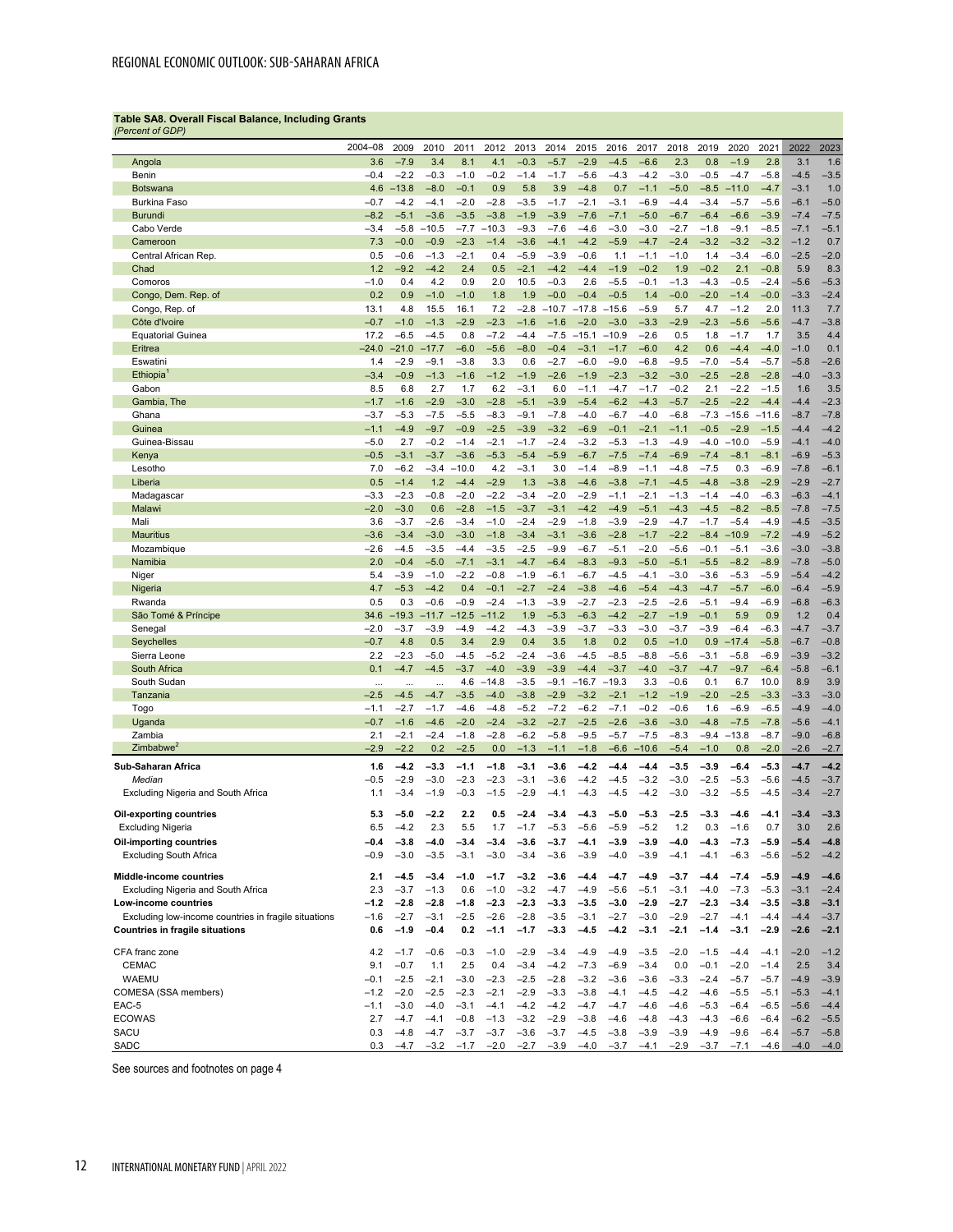## <span id="page-14-0"></span>**Table SA9. Overall Fiscal Balance, Excluding Grants**

| (Percent of GDP)                                     |           |               |         |         |                         |               |         |         |         |               |         |         |              |         |         |         |
|------------------------------------------------------|-----------|---------------|---------|---------|-------------------------|---------------|---------|---------|---------|---------------|---------|---------|--------------|---------|---------|---------|
|                                                      | 2004-08   | 2009          | 2010    | 2011    | 2012                    | 2013          | 2014    | 2015    | 2016    | 2017          | 2018    | 2019    | 2020         | 2021    | 2022    | 2023    |
| Angola                                               | 3.4       | $-7.9$        | 3.4     | 8.1     | 4.1                     | $-0.3$        | $-5.7$  | $-2.9$  | $-4.5$  | $-6.6$        | 2.3     | 0.8     | $-1.9$       | 2.8     | 3.1     | 1.6     |
| Benin                                                | $-2.0$    | $-4.4$        | $-1.3$  | $-2.7$  | $-1.5$                  | $-2.0$        | $-2.3$  | $-6.0$  | $-4.8$  | $-5.0$        | $-3.6$  | $-1.7$  | $-6.4$       | $-6.8$  | $-5.3$  | $-4.3$  |
| <b>Botswana</b>                                      | 3.9       | $-14.8$       | $-8.3$  | $-0.6$  | 0.8                     | 5.6           | 3.6     | $-4.9$  | 0.6     | $-1.4$        | $-5.1$  | $-8.6$  | $-11.0$      | $-4.8$  | $-3.2$  | 0.9     |
| <b>Burkina Faso</b>                                  | $-9.1$    | $-9.4$        | $-8.0$  | $-6.5$  | $-7.1$                  | $-8.4$        | $-5.5$  | $-5.4$  | $-5.5$  | $-9.3$        | $-6.8$  | $-4.8$  | $-8.9$       | $-8.5$  | $-8.0$  | $-6.8$  |
| <b>Burundi</b>                                       |           | $-24.2 -24.0$ |         |         | $-26.3$ $-25.3$ $-21.9$ | $-20.1 -12.8$ |         | $-11.1$ | $-9.5$  | $-10.3 -10.6$ |         | $-11.0$ | $-10.8$      | $-8.6$  | $-19.3$ | $-18.9$ |
| Cabo Verde                                           | $-9.1$    | $-11.4$       | $-17.3$ | $-10.6$ | $-13.1$                 | $-11.9$       | $-9.4$  | $-7.0$  | $-5.8$  | $-6.7$        | $-4.1$  | $-5.0$  | $-12.3$      | $-10.4$ | $-9.2$  | $-6.9$  |
|                                                      |           |               |         |         |                         |               |         |         |         |               |         |         |              |         |         |         |
| Cameroon                                             | 2.0       | $-0.7$        | $-1.5$  | $-2.7$  | $-1.8$                  | $-3.8$        | $-4.3$  | $-4.3$  | $-6.2$  | $-5.0$        | $-2.8$  | $-3.8$  | $-3.3$       | $-3.4$  | $-1.7$  | 0.4     |
| Central African Rep.                                 | $-5.3$    | $-5.6$        | $-6.5$  | $-4.4$  | $-4.2$                  | $-8.4$        | $-13.7$ | $-7.3$  | $-4.7$  | $-6.1$        | $-8.7$  | $-8.2$  | $-16.0$      | $-10.9$ | $-10.4$ | $-8.9$  |
| Chad                                                 | $-0.7$    | $-11.8$       | $-5.5$  | 0.8     | $-2.2$                  | $-4.3$        | $-6.1$  | $-7.8$  | $-4.8$  | $-4.3$        | $-1.3$  | $-1.8$  | $-2.2$       | $-2.0$  | 3.4     | 5.6     |
| Comoros                                              | $-4.5$    | $-5.4$        | $-4.7$  | $-3.6$  | $-3.5$                  | $-5.7$        | $-5.9$  | $-9.0$  | $-10.9$ | $-7.2$        | $-7.9$  | $-10.6$ | $-9.5$       | $-9.1$  | $-12.0$ | $-10.9$ |
| Congo, Dem. Rep. of                                  | $-0.8$    | $-1.9$        | $-4.4$  | $-2.8$  | $-0.2$                  | 0.1           | $-4.4$  | $-3.6$  | $-3.3$  | $-0.6$        | $-1.1$  | $-2.8$  | $-1.6$       | $-1.9$  | $-4.6$  | $-3.3$  |
| Congo, Rep. of                                       | 12.8      | 4.4           | 15.5    | 15.6    | 7.1                     | $-3.2$        | $-11.1$ | $-18.4$ | $-16.3$ | $-6.4$        | 5.6     | 3.9     | $-2.9$       | 1.2     | 10.9    | 7.2     |
| Côte d'Ivoire                                        | $-1.5$    | $-1.4$        | $-1.7$  | $-3.1$  | $-2.7$                  | $-2.6$        | $-2.8$  | $-3.1$  | $-4.0$  | $-4.2$        | $-3.7$  | $-3.1$  | $-6.1$       | $-5.9$  | $-5.1$  | $-4.1$  |
| <b>Equatorial Guinea</b>                             | 17.2      | $-6.5$        | $-4.5$  | 0.8     | $-7.2$                  | $-4.4$        | $-7.5$  | $-15.1$ | $-10.9$ | $-2.6$        | 0.5     | 1.8     | $-1.7$       | 1.7     | 3.5     | 4.4     |
| Eritrea                                              | $-33.1$   | $-24.7$       | $-22.5$ | $-8.9$  | $-7.4$                  | $-10.2$       | $-2.0$  | $-5.1$  | $-3.6$  | $-8.4$        | 3.2     | $-0.5$  | $-5.5$       | $-5.1$  | $-2.0$  | $-0.9$  |
| Eswatini                                             | 0.8       | $-3.4$        | $-9.1$  | $-3.8$  | 3.2                     | 0.1           | $-4.3$  | $-6.7$  | $-9.9$  | $-7.7$        | $-10.3$ | $-7.8$  | $-5.7$       | $-5.9$  | $-6.4$  | $-3.2$  |
| Ethiopia                                             | $-7.5$    | $-5.2$        | $-4.5$  | $-4.8$  | $-2.9$                  | $-3.4$        | $-3.7$  | $-3.0$  | $-3.1$  | $-3.9$        | $-3.8$  | $-3.8$  | $-4.0$       | $-3.6$  | $-4.4$  | $-3.6$  |
| Gabon                                                | 8.5       | 6.8           | 2.7     | 1.7     | 6.2                     | $-3.1$        | 6.0     | $-1.1$  | $-4.7$  | $-1.7$        | $-0.2$  | 2.1     | $-2.2$       | $-1.6$  | 1.2     | 3.5     |
|                                                      |           |               |         |         |                         |               |         |         |         |               |         |         |              |         |         |         |
| Gambia, The                                          | $-2.7$    | $-4.3$        | $-5.4$  | $-6.3$  | $-8.6$                  | $-6.5$        | $-6.4$  | $-6.6$  | $-7.3$  | $-12.1$       | $-9.0$  |         | $-9.7 -10.5$ | $-6.9$  | $-9.6$  | $-9.1$  |
| Ghana                                                | $-6.2$    | $-7.5$        | $-9.2$  | $-7.0$  | $-9.5$                  | $-9.4$        | $-8.3$  | $-5.5$  | $-7.3$  | $-4.6$        | $-7.1$  | $-7.6$  | $-15.9$      | $-11.9$ | $-8.9$  | $-7.9$  |
| Guinea                                               | $-1.7$    | $-5.1$        | $-9.9$  | $-3.5$  | $-4.6$                  | $-5.0$        | $-6.3$  | $-8.0$  | $-1.4$  | $-3.6$        | $-2.5$  | $-1.0$  | $-3.9$       | $-2.1$  | $-4.8$  | $-4.6$  |
| Guinea-Bissau                                        | $-13.0$   | $-12.2$       | $-8.8$  | $-7.7$  | $-4.4$                  | $-4.9$        | $-11.3$ | $-9.1$  | $-9.1$  | $-6.3$        | $-8.5$  | $-6.9$  | $-14.1$      | $-12.3$ | $-8.3$  | $-8.3$  |
| Kenya                                                | $-1.1$    | $-3.9$        | $-4.2$  | $-3.9$  | $-6.2$                  | $-6.4$        | $-6.3$  | $-7.1$  | $-7.8$  | $-7.7$        | $-7.2$  | $-7.6$  | $-8.3$       | $-8.5$  | $-7.3$  | $-5.6$  |
| Lesotho                                              | 4.4       | $-11.0$       | $-11.1$ | $-18.3$ | $-4.6$                  | $-8.1$        | 0.6     | $-4.6$  | $-12.8$ | $-4.4$        | $-9.0$  | $-11.1$ | $-2.9$       | $-11.1$ | $-13.4$ | $-8.9$  |
| Liberia                                              | $-0.1$    | $-11.4$       | $-6.1$  | $-11.3$ | $-13.0$                 | $-11.4$       | $-18.8$ | $-22.8$ | $-21.7$ | $-21.4$       | $-18.5$ | $-18.3$ | $-19.2$      | $-15.5$ | $-14.3$ | $-13.1$ |
| Madagascar                                           | $-8.0$    | $-3.7$        | $-2.5$  | $-3.7$  | $-3.3$                  | $-4.5$        | $-3.9$  | $-4.1$  | $-4.1$  | $-4.6$        | $-3.8$  | $-4.5$  | $-6.5$       | $-8.0$  | $-8.5$  | $-6.3$  |
| Malawi                                               | $-8.5$    | $-7.9$        | $-5.9$  | $-5.2$  | $-7.2$                  | $-7.8$        | $-5.0$  | $-6.4$  | $-6.6$  | $-7.4$        | $-5.3$  | $-6.2$  | $-9.9$       | $-9.8$  | $-9.0$  | $-8.6$  |
| Mali                                                 | $-6.2$    | $-7.7$        | $-5.1$  | $-6.6$  | $-1.2$                  | $-5.2$        | $-5.1$  | $-4.5$  | $-5.5$  | $-4.5$        | $-6.0$  | $-3.6$  | $-6.6$       | $-5.6$  | $-4.8$  | $-5.1$  |
| <b>Mauritius</b>                                     | $-3.9$    | $-4.9$        | $-3.6$  | $-3.7$  | $-2.4$                  | $-3.7$        | $-3.2$  | $-3.7$  | $-3.5$  | $-2.4$        | $-3.1$  | $-9.4$  | $-11.5$      | $-8.0$  | $-5.7$  | $-6.0$  |
| Mozambique                                           | $-8.7$    | $-12.2$       | $-11.0$ | $-11.3$ | $-8.2$                  | $-7.4$        | $-14.0$ | $-9.5$  | $-7.0$  | $-4.0$        | $-7.6$  | $-1.1$  | $-8.7$       | $-5.3$  | $-7.4$  | $-6.6$  |
| Namibia                                              | 1.8       | $-0.6$        | $-5.1$  | $-7.2$  | $-3.3$                  | $-4.9$        | $-6.6$  | $-8.4$  | $-9.3$  | $-5.0$        | $-5.1$  | $-5.6$  | $-8.3$       | $-9.0$  | $-7.8$  | $-5.0$  |
|                                                      |           |               | $-4.3$  |         |                         |               |         |         |         |               |         |         |              |         |         |         |
| Niger                                                | $-5.8$    | $-7.1$        |         | $-4.9$  | $-5.3$                  | $-8.0$        | $-10.3$ | $-10.8$ | $-8.9$  | $-9.0$        | $-9.0$  | $-10.4$ | $-12.1$      | $-13.4$ | $-11.2$ | $-9.5$  |
| Nigeria                                              | 4.7       | $-5.3$        | $-4.2$  | 0.4     | $-0.1$                  | $-2.7$        | $-2.4$  | $-3.8$  | $-4.6$  | $-5.4$        | $-4.3$  | $-4.7$  | $-5.7$       | $-6.0$  | $-6.4$  | $-5.9$  |
| Rwanda                                               | $-9.0$    | $-10.5$       | $-11.8$ | $-11.6$ |                         | $-9.7 -10.4$  | $-11.4$ | $-8.8$  | $-7.2$  | $-7.2$        | $-7.4$  | $-9.2$  | $-14.2$      | $-12.3$ | $-13.6$ | $-11.5$ |
| São Tomé & Príncipe                                  | $-5.0$    | $-34.6$       | $-31.4$ | $-32.0$ | $-29.4$                 | $-11.0$       | $-15.3$ | $-17.7$ | $-17.7$ | $-13.2$       | $-10.2$ | $-6.5$  | $-4.5$       | $-6.9$  | $-11.9$ | $-7.9$  |
| Senegal                                              | $-3.6$    | $-6.1$        | $-6.0$  | $-6.7$  | $-6.5$                  | $-6.3$        | $-6.5$  | $-5.9$  | $-5.4$  | $-5.1$        | $-5.7$  | $-5.5$  | $-8.7$       | $-7.2$  | $-6.5$  | $-5.4$  |
| Seychelles                                           | $-1.8$    | 0.8           | $-0.3$  | 0.9     | $-1.9$                  | $-3.9$        | 0.5     | 1.0     | $-1.0$  | $-0.3$        | $-1.0$  | 0.5     | $-19.2$      | $-8.6$  | $-9.6$  | $-3.1$  |
| Sierra Leone                                         | $-7.5$    | -8.4          | $-10.3$ | $-10.1$ | $-9.0$                  | $-5.0$        | $-7.8$  | $-9.9$  | $-11.5$ | $-11.3$       | $-7.7$  | $-6.5$  | $-11.1$      | $-11.4$ | $-8.3$  | $-7.3$  |
| South Africa                                         | 0.1       | $-4.7$        | $-4.5$  | $-3.7$  | $-4.0$                  | $-3.9$        | $-3.9$  | $-4.4$  | $-3.7$  | $-4.0$        | $-3.7$  | -4.7    | $-9.7$       | $-6.4$  | $-5.8$  | $-6.1$  |
| South Sudan                                          | $\ddotsc$ |               |         | 1.7     | $-20.9$                 | $-9.9$        | $-15.3$ | $-22.1$ | $-19.4$ | 3.2           | $-0.6$  | 0.1     | 6.7          | 10.0    | 8.9     | 3.9     |
| Tanzania                                             | $-7.1$    | $-7.9$        | $-8.1$  | $-6.9$  | $-7.0$                  | $-6.0$        | $-4.5$  | $-4.0$  | $-2.8$  | $-2.0$        | $-2.5$  | $-2.5$  | $-3.1$       | $-3.8$  | $-3.9$  | $-3.5$  |
| Togo                                                 | $-1.9$    | $-3.8$        | $-3.1$  | $-6.9$  | $-6.6$                  | $-7.7$        | $-8.9$  | $-7.9$  | $-9.2$  | $-2.6$        | $-3.3$  | $-1.3$  | $-9.3$       | $-8.3$  | $-9.0$  | $-7.1$  |
| Uganda                                               | $-4.6$    | $-3.4$        | $-6.7$  | $-3.4$  | $-3.9$                  | $-4.0$        | $-3.7$  | $-3.7$  | $-3.5$  | $-4.2$        | $-3.8$  | $-5.7$  | $-8.7$       | $-9.0$  | $-6.3$  | $-4.5$  |
| Zambia                                               | $-5.7$    | $-4.5$        | $-3.9$  | $-2.4$  | $-4.5$                  | $-7.7$        | $-6.6$  | $-9.7$  | $-5.9$  | $-7.7$        | $-8.5$  | $-9.7$  | $-14.3$      | $-9.3$  | $-9.3$  | $-7.2$  |
| Zimbabwe <sup>4</sup>                                |           |               |         |         |                         |               |         |         |         |               |         |         |              |         |         |         |
|                                                      | $-2.9$    | $-2.2$        | 0.2     | $-2.5$  | 0.0                     | $-1.3$        | $-1.1$  | $-1.8$  | $-6.6$  | $-10.6$       | $-5.4$  | $-1.0$  | 0.8          | $-2.0$  | $-2.6$  | $-2.7$  |
| Sub-Saharan Africa                                   | 0.4       | $-5.2$        | $-4.0$  | $-1.8$  | $-2.5$                  | $-3.7$        | $-4.2$  | $-4.8$  | $-4.9$  | $-4.9$        | $-3.9$  | $-4.4$  | $-7.0$       | $-5.8$  | $-5.2$  | $-4.6$  |
| Median                                               | $-3.3$    | $-5.5$        | $-5.2$  | $-3.9$  | $-4.4$                  | $-5.0$        | $-5.9$  | $-6.4$  | $-5.9$  | $-5.0$        | $-5.1$  | $-4.8$  | $-8.3$       | $-6.9$  | $-6.5$  | $-5.6$  |
| Excluding Nigeria and South Africa                   | $-1.5$    | $-5.4$        | $-3.6$  | $-1.9$  | $-3.0$                  | $-4.3$        | $-5.5$  | $-5.6$  | $-5.5$  | $-5.2$        | $-3.8$  | $-4.2$  | $-6.6$       | $-5.4$  | $-4.3$  | $-3.5$  |
|                                                      |           |               |         |         |                         |               |         |         |         |               |         |         |              |         |         |         |
| <b>Oil-exporting countries</b>                       | 4.9       | $-5.1$        | $-2.2$  | 2.1     | 0.3                     | $-2.5$        | $-3.5$  | $-4.5$  | $-5.1$  | $-5.4$        | $-2.6$  | $-3.3$  | $-4.7$       | $-4.1$  | $-3.5$  | $-3.3$  |
| <b>Excluding Nigeria</b>                             | 5.3       | 6.6<br>-4     | 2.1     | 5.1     | 1.2                     | $-2.3$        | 5.8     | $-6.2$  | $-6.2$  | 5<br>.5       | 0.9     | 0.0     | $-2.0$       | 0.5     | 2.7     | 2.3     |
| Oil-importing countries                              | $-2.0$    | $-5.2$        | $-5.2$  | $-4.5$  | $-4.5$                  | $-4.7$        | $-4.8$  | $-5.0$  | $-4.7$  | $-4.7$        | $-4.6$  | $-5.0$  | $-8.2$       | $-6.6$  | $-6.1$  | $-5.4$  |
| <b>Excluding South Africa</b>                        | $-4.1$    | $-5.7$        | $-5.9$  | $-5.2$  | $-4.9$                  | $-5.2$        | $-5.4$  | $-5.4$  | $-5.3$  | $-5.1$        | $-5.1$  | $-5.2$  | $-7.5$       | $-6.7$  | $-6.3$  | $-5.1$  |
|                                                      |           |               |         |         |                         |               |         |         |         |               |         |         |              |         |         |         |
| Middle-income countries                              | 1.6       | $-4.9$        | $-3.6$  | $-1.2$  | $-1.9$                  | $-3.4$        | $-3.8$  | $-4.5$  | $-4.9$  | $-5.0$        | $-3.8$  | -4.6    | $-7.6$       | $-6.0$  | $-5.1$  | $-4.7$  |
| Excluding Nigeria and South Africa                   | 0.8       | $-4.6$        | $-2.0$  | 0.0     | $-1.7$                  | $-3.8$        | $-5.2$  | $-5.5$  | $-6.0$  | $-5.6$        | $-3.5$  | $-4.4$  | $-7.8$       | $-5.7$  | $-3.5$  | $-2.7$  |
| Low-income countries                                 | $-5.9$    | -6.6          | $-6.4$  | $-4.9$  | $-5.1$                  | $-5.1$        | $-6.0$  | $-5.8$  | $-4.8$  | $-4.6$        | $-4.2$  | $-3.8$  | $-5.2$       | $-5.1$  | $-5.3$  | $-4.4$  |
| Excluding low-income countries in fragile situations | $-7.2$    | $-6.7$        | $-6.9$  | $-6.1$  | $-5.4$                  | $-5.5$        | $-5.7$  | $-4.8$  | $-4.1$  | $-4.4$        | $-4.4$  | $-4.3$  | $-6.0$       | $-6.0$  | $-5.9$  | $-4.8$  |
| <b>Countries in fragile situations</b>               | $-1.9$    | -4.3          | $-2.7$  | $-1.8$  | $-3.2$                  | $-4.0$        | $-6.0$  | $-7.0$  | $-6.1$  | $-5.0$        | $-3.4$  | $-2.8$  | $-4.5$       | $-4.1$  | $-3.8$  | $-3.3$  |
|                                                      |           |               |         |         |                         |               |         |         |         |               |         |         |              |         |         |         |
| CFA franc zone                                       | $1.2$     | $-3.3$        | $-1.7$  | $-1.5$  | $-2.1$                  | $-4.4$        | $-4.8$  | $-6.3$  | $-6.3$  | $-4.9$        | $-3.3$  | $-2.9$  | $-6.0$       | $-5.3$  | $-3.2$  | $-2.3$  |
| <b>CEMAC</b>                                         | 6.7       | $-1.5$        | 0.7     | 2.1     | $-0.2$                  | $-3.8$        | $-4.8$  | $-8.0$  | $-7.6$  | $-4.2$        | $-0.7$  | $-0.9$  | $-3.1$       | $-1.9$  | 1.7     | 2.8     |
| WAEMU                                                | $-3.6$    | $-4.7$        | $-3.8$  | $-4.9$  | $-4.0$                  | $-4.8$        | $-4.9$  | $-5.1$  | $-5.4$  | $-5.3$        | $-5.1$  | $-4.1$  | $-7.6$       | $-7.2$  | $-6.3$  | $-5.3$  |
| COMESA (SSA members)                                 | $-4.1$    | $-4.6$        | $-5.0$  | $-4.1$  | $-3.9$                  | $-4.6$        | $-4.8$  | $-5.0$  | $-5.2$  | $-5.5$        | $-5.0$  | $-5.5$  | $-6.4$       | $-6.1$  | $-6.2$  | $-4.9$  |
| EAC-5                                                | $-3.9$    | $-5.6$        | $-6.7$  | $-5.5$  | $-6.4$                  | $-6.2$        | $-5.6$  | $-5.7$  | $-5.5$  | $-5.4$        | $-5.3$  | $-5.9$  | $-7.1$       | $-7.4$  | $-6.6$  | $-5.2$  |
| <b>ECOWAS</b>                                        | 1.7       | $-5.4$        | $-4.7$  | $-1.4$  | $-1.8$                  | $-3.7$        | $-3.4$  | $-4.3$  | $-5.1$  | $-5.4$        | $-4.8$  | $-4.9$  | $-7.2$       | $-6.9$  | $-6.7$  | $-5.9$  |
| <b>SACU</b>                                          | 0.3       | $-4.9$        | $-4.7$  | $-3.8$  | $-3.8$                  | $-3.6$        | $-3.7$  | $-4.5$  | $-3.8$  | $-4.0$        | $-3.9$  | $-5.0$  | $-9.7$       | $-6.4$  | $-5.8$  | $-5.8$  |
| SADC                                                 | $-0.5$    | $-5.5$        | $-3.8$  | $-2.2$  | $-2.5$                  | $-3.2$        | $-4.5$  | $-4.4$  | $-4.1$  | $-4.5$        | $-3.1$  | $-4.0$  | $-7.4$       | $-4.9$  | $-4.3$  | $-4.3$  |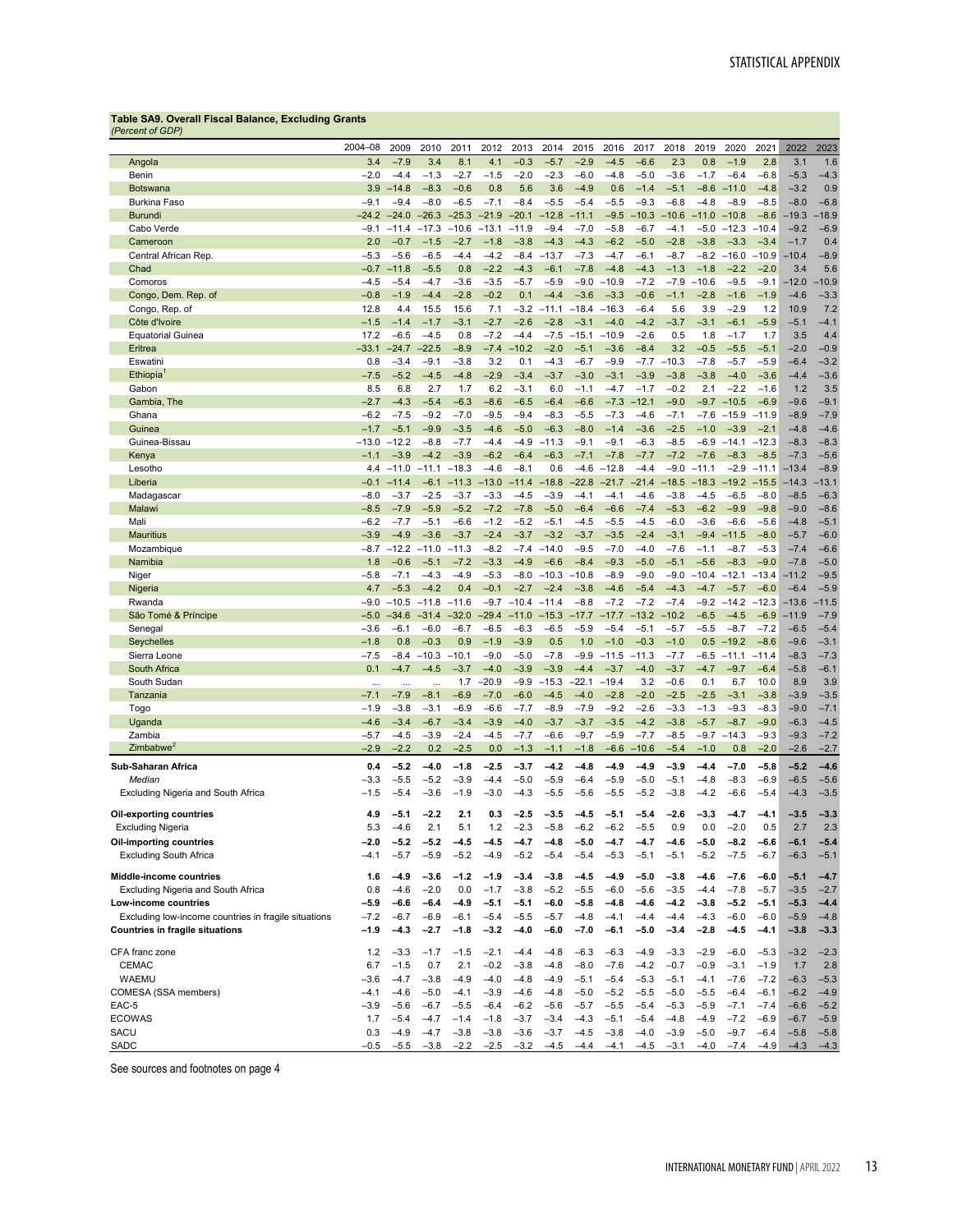## <span id="page-15-0"></span>**Table SA10. Government Revenue, Excluding Grants**

| (Percent of GDP                                            |              |              |              |              |              |              |                      |              |              |              |              |              |              |              |              |              |
|------------------------------------------------------------|--------------|--------------|--------------|--------------|--------------|--------------|----------------------|--------------|--------------|--------------|--------------|--------------|--------------|--------------|--------------|--------------|
|                                                            | 2004-08      | 2009         | 2010         | 2011         | 2012         | 2013         | 2014                 | 2015         | 2016         | 2017         | 2018         | 2019         | 2020         | 2021         | 2022         | 2023         |
| Angola                                                     | 39.0         | 37.1         | 42.8         | 45.5         | 41.3         | 36.7         | 30.7                 | 24.1         | 17.5         | 17.5         | 22.9         | 21.2         | 20.9         | 22.1         | 21.3         | 19.3         |
| Benin                                                      | 12.2         | 12.6         | 12.8         | 12.0         | 12.7         | 12.9         | 11.9                 | 12.2         | 10.6         | 12.8         | 13.0         | 12.9         | 12.7         | 13.4         | 13.4         | 13.8         |
| <b>Botswana</b>                                            | 42.3         | 37.3         | 34.3         | 36.5         | 37.9         | 39.1         | 40.2                 | 32.9         | 34.7         | 33.3         | 30.5         | 28.3         | 26.0         | 30.8         | 30.6         | 32.2         |
| <b>Burkina Faso</b>                                        | 11.7         | 12.1         | 13.6         | 13.9         | 15.6         | 16.8         | 15.5                 | 15.0         | 16.2         | 17.0         | 17.2         | 18.7         | 16.6         | 16.1         | 16.8         | 17.2         |
| <b>Burundi</b>                                             | 13.9         | 13.9         | 14.5         | 16.9         | 15.6         | 14.7         | 15.7                 | 12.1         | 13.0         | 13.7         | 15.5         | 17.8         | 18.2         | 19.0         | 19.5         | 19.5         |
| Cabo Verde                                                 | 22.7         | 22.1         | 21.8         | 22.7         | 21.6         | 21.9         | 21.1                 | 24.4         | 23.9         | 24.9         | 26.8         | 26.2         | 23.4         | 22.3         | 25.9         | 26.7         |
| Cameroon                                                   | 15.5         | 14.0         | 13.7         | 15.2         | 15.4         | 15.4         | 15.7                 | 15.8         | 14.0         | 14.2         | 15.2         | 14.8         | 13.2         | 13.6         | 15.6         | 17.2         |
| Central African Rep.                                       | 9.0<br>14.1  | 10.4         | 10.8         | 9.7          | 10.3         | 5.0          | 4.4                  | 6.6          | 7.4          | 7.8          | 8.9          | 8.7          | 9.2          | 8.8          | 8.6          | 9.3          |
| Chad<br>Comoros                                            | 8.3          | 12.3<br>8.3  | 18.9<br>8.6  | 23.2<br>9.6  | 21.7<br>11.3 | 18.5<br>9.1  | 15.8<br>8.6          | 10.5<br>10.1 | 9.5<br>8.0   | 10.6<br>11.7 | 12.0<br>11.2 | 12.5<br>9.6  | 16.9<br>9.2  | 15.1<br>10.2 | 20.1<br>10.0 | 22.1<br>10.2 |
| Congo, Dem. Rep. of                                        | 8.5          | 10.5         | 11.6         | 11.2         | 13.5         | 12.9         | 14.1                 | 13.7         | 11.2         | 9.8          | 10.0         | 10.1         | 8.7          | 11.3         | 11.8         | 12.6         |
| Congo, Rep. of                                             | 38.0         | 28.9         | 38.5         | 43.5         | 37.8         | 39.2         | 37.5                 | 22.9         | 25.4         | 21.9         | 24.8         | 26.0         | 20.6         | 22.8         | 28.5         | 27.4         |
| Côte d'Ivoire                                              | 12.7         | 13.0         | 12.8         | 10.1         | 13.4         | 13.3         | 12.4                 | 13.4         | 13.7         | 14.2         | 14.0         | 14.2         | 14.4         | 14.2         | 14.7         | 14.9         |
| <b>Equatorial Guinea</b>                                   | 33.7         | 33.4         | 26.6         | 28.3         | 28.0         | 24.9         | 24.1                 | 26.5         | 16.9         | 17.5         | 19.9         | 18.5         | 14.2         | 14.2         | 16.4         | 17.1         |
| Eritrea                                                    | 29.5         | 19.1         | 21.1         | 23.8         | 26.3         | 23.0         | 19.8                 | 26.4         | 27.6         | 34.4         | 30.5         | 32.9         | 30.4         | 31.4         | 33.3         | 33.9         |
| Eswatini                                                   | 30.2         | 29.4         | 21.1         | 20.6         | 29.5         | 28.1         | 27.2                 | 27.0         | 24.4         | 27.3         | 24.3         | 26.5         | 28.3         | 25.3         | 24.6         | 24.0         |
| Ethiopia                                                   | 13.9         | 11.9         | 14.0         | 13.4         | 13.8         | 14.3         | 13.8                 | 14.4         | 14.8         | 14.1         | 12.3         | 11.6         | 10.5         | 10.2         | 10.0         | 11.4         |
| Gabon                                                      | 28.7         | 29.4         | 25.8         | 23.5         | 30.2         | 31.6         | 29.7                 | 21.1         | 17.1         | 16.4         | 16.9         | 19.5         | 17.6         | 15.5         | 16.6         | 18.3         |
| Gambia, The                                                | 9.8          | 10.1         | 9.2          | 10.3         | 10.5         | 10.6         | 12.5                 | 13.0         | 12.0         | 11.6         | 11.8         | 14.0         | 14.4         | 14.7         | 14.6         | 13.7         |
| Ghana                                                      | 9.8          | 9.9          | 10.7         | 12.6         | 12.5         | 12.2         | 12.6                 | 13.2         | 12.6         | 13.0         | 13.8         | 13.6         | 13.0         | 14.4         | 16.4         | 16.1         |
| Guinea                                                     | 9.5          | 11.1         | 10.6         | 12.5         | 15.5         | 13.7         | 13.9                 | 13.7         | 14.8         | 13.7         | 13.5         | 13.9         | 11.8         | 11.9         | 12.2         | 12.8         |
| Guinea-Bissau                                              | 8.6          | 8.5          | 9.7          | 9.6          | 8.6          | 7.5          | 11.7                 | 12.4         | 11.4         | 11.8         | 11.6         | 12.5         | 11.8         | 13.4         | 13.6         | 14.1         |
| Kenya                                                      | 11.9         | 16.4         | 17.3         | 16.2         | 15.9         | 16.9         | 17.1                 | 16.7         | 17.5         | 17.5         | 17.3         | 16.8         | 16.4         | 16.4         | 17.0         | 17.3         |
| Lesotho                                                    | 49.2         | 57.1         | 45.8         | 42.0         | 53.8         | 50.9         | 50.9                 | 47.2         | 41.1         | 46.5         | 45.8         | 44.7         | 52.1         | 42.1         | 41.5         | 44.3         |
| Liberia                                                    | 15.0         | 12.6         | 18.9         | 18.6         | 17.8         | 16.0         | 14.7                 | 14.4         | 14.1         | 13.7         | 14.0         | 13.9         | 15.9         | 16.7         | 16.0         | 17.1         |
| Madagascar                                                 | 10.1         | 8.8          | 9.8          | 8.3          | 8.2          | 8.2          | 8.6                  | 8.9          | 9.5          | 10.3         | 10.5         | 10.8         | 9.9          | 10.8         | 12.2         | 12.6         |
| Malawi                                                     | 10.3         | 12.2         | 13.7         | 11.8         | 11.5         | 12.9         | 13.2                 | 13.2         | 13.1         | 13.5         | 14.1         | 13.1         | 12.8         | 13.5         | 13.7         | 14.4         |
| Mali                                                       | 15.0         | 15.1         | 15.2         | 14.0         | 14.4         | 14.5<br>20.1 | 14.9                 | 16.4<br>20.7 | 16.7<br>20.6 | 18.4<br>22.0 | 14.3         | 19.6<br>21.8 | 19.5         | 21.4<br>22.9 | 20.0         | 20.6         |
| <b>Mauritius</b><br>Mozambique                             | 17.8<br>11.4 | 19.9<br>14.3 | 19.9<br>16.3 | 19.6<br>18.1 | 19.7<br>20.4 | 24.8         | 19.8<br>26.4         | 23.2         | 22.0         | 25.1         | 21.7<br>23.8 | 28.7         | 22.1<br>24.5 | 25.3         | 23.3<br>25.0 | 23.4<br>25.4 |
| Namibia                                                    | 29.3         | 31.3         | 28.4         | 31.2         | 31.8         | 33.4         | 35.2                 | 35.3         | 32.4         | 33.1         | 31.2         | 32.0         | 33.1         | 29.9         | 28.5         | 30.6         |
| Niger                                                      | 10.4         | 10.5         | 10.0         | 10.4         | 11.3         | 12.5         | 13.4                 | 13.4         | 10.5         | 10.5         | 12.1         | 11.2         | 10.8         | 10.8         | 11.9         | 12.8         |
| Nigeria                                                    | 20.9         | 10.1         | 12.4         | 17.7         | 14.7         | 11.5         | 10.9                 | 7.2          | 5.1          | 6.6          | 8.5          | 7.8          | 6.3          | 7.2          | 8.4          | 8.1          |
| Rwanda                                                     | 11.6         | 11.8         | 12.1         | 13.1         | 14.8         | 15.8         | 16.1                 | 17.8         | 17.9         | 17.9         | 19.0         | 19.0         | 18.8         | 19.0         | 18.8         | 18.4         |
| São Tomé & Príncipe                                        | 33.2         | 17.4         | 18.5         | 20.2         | 16.8         | 20.6         | 15.1                 | 16.5         | 14.7         | 14.4         | 15.8         | 15.6         | 18.6         | 17.8         | 17.7         | 17.9         |
| Senegal                                                    | 16.6         | 15.1         | 15.7         | 16.5         | 16.5         | 15.7         | 16.6                 | 17.1         | 18.5         | 17.3         | 16.9         | 18.7         | 17.9         | 18.6         | 19.1         | 19.5         |
| Seychelles                                                 | 36.5         | 32.9         | 34.2         | 37.2         | 36.7         | 33.8         | 33.2                 | 32.5         | 35.1         | 34.0         | 35.1         | 35.3         | 33.8         | 31.0         | 31.6         | 33.5         |
| Sierra Leone                                               | 8.8          | 9.1          | 9.9          | 11.4         | 11.3         | 10.7         | 9.8                  | 10.8         | 11.9         | 12.2         | 13.7         | 14.7         | 14.7         | 15.9         | 15.6         | 15.6         |
| South Africa                                               | 24.7         | 23.8         | 23.8         | 24.4         | 24.6         | 25.0         | 25.4                 | 25.8         | 26.2         | 25.8         | 26.4         | 26.8         | 25.1         | 26.7         | 27.5         | 27.1         |
| South Sudan                                                | .            |              |              | 22.7         | 10.8         | 15.4         | 20.4                 | 12.3         | 29.4         | 36.2         | 31.9         | 36.5         | 26.5         | 42.1         | 45.3         | 25.5         |
| Tanzania                                                   | 10.7         | 11.7         | 11.7         | 12.1         | 12.6         | 12.8         | 12.8                 | 13.2         | 14.1         | 14.6         | 14.1         | 14.1         | 14.0         | 14.1         | 14.8         | 15.0         |
| Togo                                                       | 11.2         | 11.0         | 12.4         | 12.0         | 13.2         | 13.4         | 13.6                 | 14.5         | 13.9         | 13.7         | 15.3         | 14.8         | 13.8         | 14.5         | 14.7         | 15.0         |
| Uganda                                                     | 9.4          | 8.3          | 8.7          | 9.8          | 9.2          | 9.3          | 9.9                  | 11.4         | 11.5         | 12.0         | 12.4         | 12.6         | 12.7         | 13.1         | 14.1         | 14.3         |
| Zambia                                                     | 15.2         | 13.3         | 14.2         | 17.1         | 17.0         | 16.2         | 18.1                 | 18.6         | 18.0         | 17.3         | 19.2         | 20.1         | 19.8         | 23.2         | 19.8         | 21.8         |
| Zimbabwe <sup>®</sup>                                      | 5.3          | 9.7          | 18.3         | 20.7         | 20.4         | 19.6         | 19.3                 | 18.7         | 17.0         | 18.1         | 14.9         | 12.3         | 15.4         | 17.2         | 17.0         | 17.0         |
| Sub-Saharan Africa                                         | 21.1         | 17.7         | 19.1         | 21.3         | 20.3         | 18.8         | 18.0                 | 16.1         | 15.3         | 16.3         | 16.9         | 16.5         | 15.0         | 16.4         | 17.0         | 16.7         |
| Median                                                     | 13.9         | 12.8         | 14.4         | 16.5         | 15.6         | 15.7         | 15.7                 | 15.0         | 14.8         | 14.6         | 15.3         | 15.6         | 16.4         | 16.1         | 16.8         | 17.2         |
| Excluding Nigeria and South Africa                         | 18.6         | 18.2         | 19.9         | 21.5         | 21.2         | 20.3         | 19.5                 | 17.4         | 16.1         | 16.3         | 16.6         | 16.4         | 15.4         | 16.1         | 16.9         | 17.0         |
| <b>Oil-exporting countries</b>                             | 24.3         | 16.4         | 18.8         | 23.8         | 21.1         | 17.8         | 16.2                 | 11.5         | 8.8          | 10.3         | 12.3         | 11.3         | 9.4          | 10.6         | 12.3         | 11.7         |
| <b>Excluding Nigeria</b>                                   | 31.0         |              | 33.0         | 34           | 33.3         | 30           | 27<br>$\overline{2}$ | 21           |              |              | 20           | 19.7         | 8.0          | 18.9         | 20.5         | 19.6         |
| Oil-importing countries                                    | 19.2         | 18.5         | 19.2         | 19.6         | 19.7         | 19.6         | 19.7                 | 19.7         | 19.5         | 19.7         | 19.5         | 19.4         | 18.0         | 19.3         | 19.7         | 19.8         |
| <b>Excluding South Africa</b>                              | 13.8         | 14.0         | 14.7         | 15.0         | 15.7         | 15.7         | 16.0                 | 16.0         | 15.8         | 16.1         | 15.6         | 15.5         | 14.9         | 15.5         | 15.9         | 16.4         |
|                                                            |              |              |              |              |              |              |                      |              |              |              |              |              |              |              |              |              |
| Middle-income countries                                    | 22.9<br>22.6 | 19.1         | 20.2<br>24.0 | 22.8         | 21.6<br>25.7 | 19.8         | 18.9<br>22.7         | 16.6<br>19.8 | 15.6<br>17.5 | 16.8<br>17.6 | 17.9         | 17.3         | 15.6         | 17.2<br>17.9 | 17.8<br>18.8 | 17.3         |
| Excluding Nigeria and South Africa<br>Low-income countries | 11.0         | 22.6<br>11.3 | 12.9         | 26.0<br>14.0 | 13.9         | 24.1<br>14.2 | 14.6                 | 14.2         | 14.2         | 14.4         | 18.8<br>13.8 | 18.3<br>14.0 | 17.2<br>13.4 | 14.1         | 14.5         | 18.8<br>15.0 |
| Excluding low-income countries in fragile situations       | 11.1         | 11.0         | 11.9         | 12.3         | 12.9         | 13.7         | 13.8                 | 14.1         | 14.2         | 14.5         | 13.9         | 14.0         | 13.1         | 13.3         | 13.7         | 14.3         |
| <b>Countries in fragile situations</b>                     | 13.7         | 13.4         | 16.2         | 17.3         | 17.2         | 16.8         | 16.6                 | 14.6         | 14.6         | 14.7         | 14.3         | 14.7         | 14.3         | 15.5         | 16.2         | 16.3         |
|                                                            |              |              |              |              |              |              |                      |              |              |              |              |              |              |              |              |              |
| CFA franc zone                                             | 18.1         | 17.1         | 17.8         | 18.5         | 19.4         | 18.9         | 18.0                 | 16.1         | 15.0         | 15.2         | 15.5         | 16.2         | 15.2         | 15.4         | 16.6         | 17.3         |
| <b>CEMAC</b>                                               | 23.7         | 21.9         | 22.7         | 24.7         | 25.1         | 24.3         | 23.0                 | 18.5         | 15.7         | 15.5         | 17.0         | 17.2         | 15.3         | 15.2         | 18.0         | 19.1         |
| WAEMU                                                      | 13.2         | 13.1         | 13.4         | 12.4         | 14.0         | 14.1         | 13.7                 | 14.4         | 14.5         | 15.0         | 14.6         | 15.6         | 15.2         | 15.5         | 15.8         | 16.2         |
| COMESA (SSA members)                                       | 12.4         | 13.1         | 14.4         | 14.5         | 14.9         | 15.0         | 15.4                 | 15.6         | 15.4         | 15.4         | 14.8         | 14.4         | 13.8         | 14.5         | 14.7         | 15.3         |
| EAC-5                                                      | 11.1         | 12.9         | 13.4         | 13.4         | 13.3         | 13.9         | 14.2                 | 14.7         | 15.4         | 15.6         | 15.6         | 15.4         | 15.2         | 15.3         | 15.9         | 16.1         |
| <b>ECOWAS</b>                                              | 17.9         | 10.8         | 12.5         | 16.2         | 14.4         | 12.0         | 11.6                 | 9.1          | 8.0          | 9.4          | 10.6         | 10.4         | 9.3          | 10.3         | 11.1         | 10.9         |
| <b>SACU</b><br>SADC                                        | 25.5<br>24.6 | 24.6<br>23.7 | 24.3<br>24.6 | 25.0<br>26.0 | 25.4<br>25.9 | 25.9<br>25.4 | 26.4<br>24.7         | 26.5<br>23.3 | 26.8<br>22.1 | 26.5<br>22.1 | 26.8<br>22.9 | 27.1<br>22.8 | 25.6<br>21.5 | 27.1<br>23.1 | 27.7<br>23.1 | 27.5<br>22.8 |
|                                                            |              |              |              |              |              |              |                      |              |              |              |              |              |              |              |              |              |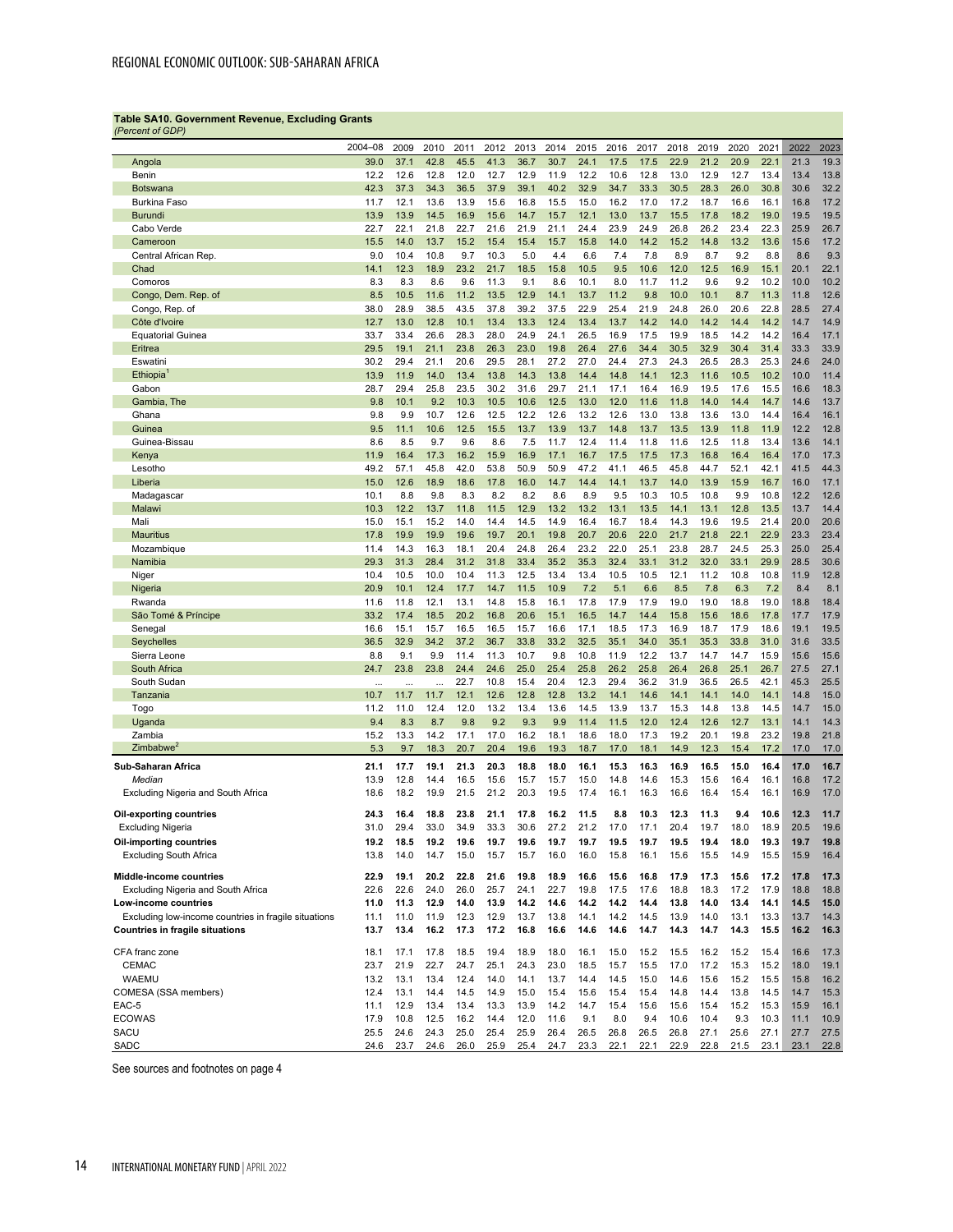## <span id="page-16-0"></span>**Table SA11. Government Expenditure**

| (Percent of GDP                                      |                   |          |      |      |              |         |      |      |              |      |              |              |      |      |      |              |
|------------------------------------------------------|-------------------|----------|------|------|--------------|---------|------|------|--------------|------|--------------|--------------|------|------|------|--------------|
|                                                      | 2004-08           | 2009     | 2010 | 2011 | 2012         | 2013    | 2014 | 2015 | 2016         | 2017 | 2018         | 2019         | 2020 | 2021 | 2022 | 2023         |
| Angola                                               | 35.5              | 45.0     | 39.4 | 37.4 | 37.2         | 37.0    | 36.5 | 27.1 | 22.0         | 24.1 | 20.6         | 20.4         | 22.8 | 19.3 | 18.2 | 17.7         |
| Benin                                                | 14.2              | 17.0     | 14.1 | 14.7 | 14.2         | 14.9    | 14.2 | 18.2 | 15.4         | 17.8 | 16.6         | 14.6         | 19.1 | 20.1 | 18.7 | 18.1         |
| <b>Botswana</b>                                      | 38.4              | 52.1     | 42.6 | 37.2 | 37.1         | 33.5    | 36.5 | 37.8 | 34.1         | 34.7 | 35.6         | 36.9         | 37.1 | 35.6 | 33.8 | 31.3         |
| Burkina Faso                                         | 20.8              | 21.5     | 21.7 | 20.4 | 22.7         | 25.3    | 20.9 | 20.4 | 21.6         | 26.2 | 24.0         | 23.5         | 25.5 | 24.6 | 24.7 | 23.9         |
| <b>Burundi</b>                                       | 38.1              | 38.0     | 40.8 | 42.2 | 37.5         | 34.8    | 28.5 | 23.2 | 22.6         | 24.1 | 26.0         | 28.8         | 28.9 | 27.5 | 38.9 | 38.4         |
| Cabo Verde                                           | 31.8              | 33.4     | 39.2 | 33.3 | 34.7         | 33.8    | 30.5 | 31.4 | 29.6         | 31.6 | 30.9         | 31.2         | 35.6 | 32.7 | 35.1 | 33.5         |
| Cameroon                                             | 13.5              | 14.7     | 15.2 | 17.8 | 17.2         | 19.2    | 20.1 | 20.1 | 20.2         | 19.2 | 18.0         | 18.7         | 16.6 | 17.0 | 17.3 | 16.8         |
| Central African Rep.                                 | 14.3              | 16.0     | 17.3 | 14.2 | 14.5         | 13.4    | 18.0 | 14.0 | 12.1         | 13.9 | 17.6         | 16.9         | 25.1 | 19.7 | 19.0 | 18.2         |
| Chad                                                 | 14.8              | 24.1     | 24.4 | 22.4 | 23.9         | 22.8    | 22.0 | 18.3 | 14.4         | 14.9 | 13.3         | 14.3         | 19.1 | 17.1 | 16.7 | 16.5         |
| Comoros                                              | 12.8              | 13.7     | 13.3 | 13.2 | 14.9         | 14.8    | 14.5 | 19.1 | 18.9         | 18.8 | 19.2         | 20.2         | 18.8 | 19.3 | 22.0 | 21.1         |
| Congo, Dem. Rep. of                                  | 9.3               | 12.5     | 15.9 | 14.0 | 13.7         | 12.7    | 18.5 | 17.2 | 14.5         | 10.4 | 11.1         | 12.8         | 10.4 | 13.2 | 16.4 | 15.9         |
| Congo, Rep. of                                       | 25.2              | 24.4     | 23.0 | 27.9 | 30.7         | 42.4    | 48.6 | 41.3 | 41.7         | 28.3 | 19.3         | 22.0         | 23.5 | 21.7 | 17.6 | 20.2         |
| Côte d'Ivoire                                        | 14.2              | 14.4     | 14.5 | 13.2 | 16.1         | 15.9    | 15.2 | 16.5 | 17.7         | 18.4 | 17.7         | 17.3         | 20.5 | 20.1 | 19.7 | 19.0         |
| <b>Equatorial Guinea</b>                             | 16.5              | 39.8     | 31.2 | 27.5 | 35.2         | 29.3    | 31.6 | 41.6 | 27.8         | 20.1 | 19.4         | 16.7         | 16.0 | 12.6 | 12.8 | 12.7         |
| Eritrea                                              | 62.6              | 43.8     | 43.6 | 32.7 | 33.7         | 33.1    | 21.8 | 31.5 | 31.2         | 42.8 | 27.4         | 33.4         | 36.0 | 36.5 | 35.3 | 34.8         |
| Eswatini                                             | 29.4              | 32.9     | 30.2 | 24.4 | 26.3         | 27.9    | 31.5 | 33.6 | 34.2         | 35.1 | 34.6         | 34.3         | 34.1 | 31.2 | 30.9 | 27.3         |
| Ethiopia                                             | 21.5              | 17.1     | 18.5 | 18.2 | 16.6         | 17.8    | 17.5 | 17.3 | 17.9         | 18.0 | 16.1         | 15.4         | 14.5 | 13.8 | 14.5 | 15.0         |
| Gabon                                                | 20.2              | 22.6     | 23.1 | 21.7 | 23.9         | 34.7    | 23.8 | 22.3 | 21.8         | 18.1 | 17.1         | 17.4         | 19.8 | 17.1 | 15.4 | 14.8         |
| Gambia, The                                          | 12.4              | 14.4     | 14.6 | 16.5 | 19.1         | 17.2    | 19.0 | 19.6 | 19.4         | 23.6 | 20.8         | 23.7         | 24.9 | 21.6 | 24.3 | 22.8         |
| Ghana                                                | 15.9              | 17.5     | 19.9 | 19.5 | 22.0         | 21.6    | 21.0 | 18.6 | 19.9         | 17.6 | 20.9         | 21.1         | 29.0 | 26.3 | 25.2 | 23.9         |
| Guinea                                               | 11.2              | 16.2     | 20.5 | 16.0 | 20.0         | 18.6    | 20.2 | 21.7 | 16.1         | 17.3 | 16.0         | 14.9         | 15.8 | 14.1 | 16.9 | 17.4         |
| Guinea-Bissau                                        | 21.7              | 20.6     | 18.5 | 17.3 | 13.0         | 12.4    | 23.0 | 21.5 | 20.5         | 18.1 | 20.1         | 19.4         | 25.8 | 25.7 | 21.9 | 22.4         |
| Kenya                                                | 13.0              | 20.3     | 21.5 | 20.1 | 22.1         | 23.2    | 23.4 | 23.8 | 25.3         | 25.2 | 24.5         | 24.4         | 24.7 | 24.9 | 24.3 | 22.9         |
| Lesotho                                              | 44.7              | 68.1     | 56.9 | 60.3 | 58.4         | 59.0    | 50.3 | 51.8 | 53.9         | 50.9 | 54.8         | 55.8         | 55.0 | 53.1 | 54.9 | 53.2         |
| Liberia                                              | 14.5              | 24.0     | 25.1 | 29.8 | 30.8         | 27.4    | 33.4 | 37.1 | 35.8         | 35.1 | 32.5         | 32.2         | 35.1 | 32.2 | 30.3 | 30.1         |
| Madagascar                                           | 18.1              | 12.5     | 12.3 | 12.0 | 11.5         | 12.7    | 12.6 | 13.0 | 13.5         | 14.9 | 14.4         | 15.4         | 16.3 | 18.7 | 20.6 | 18.9         |
| Malawi                                               | 18.8              | 20.2     | 19.6 | 17.0 | 18.8         | 20.7    | 18.3 | 19.5 | 19.7         | 21.0 | 19.4         | 19.3         | 22.7 | 23.3 | 22.7 | 23.0         |
| Mali                                                 | 21.2              | 22.8     | 20.3 | 20.6 | 15.5         | 19.8    | 20.0 | 20.9 | 22.3         | 22.9 | 20.3         | 23.1         | 26.1 | 27.1 | 24.8 | 25.7         |
| <b>Mauritius</b>                                     | 21.7              | 24.8     | 23.5 | 23.4 | 22.2         | 23.8    | 23.0 | 24.4 | 24.0         | 24.4 | 24.8         | 31.1         | 33.6 | 30.9 | 29.0 | 29.4         |
| Mozambique                                           | 20.1              | 26.4     | 27.4 | 29.4 | 28.7         | 32.1    | 40.3 | 32.7 | 29.0         | 29.1 | 31.3         | 29.8         | 33.2 | 30.6 | 32.4 | 32.1         |
| Namibia                                              | 27.5              | 32.0     | 33.5 | 38.5 | 35.0         | 38.3    | 41.8 | 43.7 | 41.8         | 38.1 | 36.3         | 37.6         | 41.3 | 38.9 | 36.3 | 35.7         |
| Niger                                                | 16.2              | 17.7     | 14.3 | 15.3 | 16.6         | 20.4    | 23.6 | 24.2 | 19.4         | 19.5 | 21.1         | 21.6         | 22.9 | 24.2 | 23.1 | 22.3         |
| Nigeria                                              | 16.2              | 15.4     | 16.6 | 17.3 | 14.8         | 14.1    | 13.4 | 11.0 | 9.8          | 12.0 | 12.8         | 12.5         | 12.0 | 13.3 | 14.9 | 14.0         |
| Rwanda                                               | 20.7              | 22.3     | 23.8 | 24.7 | 24.6         | 26.2    | 27.5 | 26.6 | 25.1         | 25.1 | 26.4         | 28.2         | 32.9 | 31.3 | 32.4 | 29.9         |
| São Tomé & Príncipe                                  | 38.2              | 51.9     | 49.9 | 52.2 | 46.2         | 31.5    | 30.4 | 34.2 | 32.4         | 27.6 | 26.0         | 22.1         | 23.1 | 24.7 | 29.6 | 25.7         |
| Senegal                                              | 20.2              | 21.1     | 21.7 | 23.3 | 23.0         | 22.1    | 23.1 | 22.9 | 24.0         | 22.5 | 22.6         | 24.2         | 26.6 | 25.7 | 25.7 | 25.0         |
| Seychelles                                           | 38.3              | 32.1     | 34.6 | 36.3 | 38.6         | 37.8    | 32.7 | 31.5 | 36.1         | 34.3 | 36.2         | 34.8         | 53.0 | 39.6 | 41.1 | 36.6         |
| Sierra Leone                                         | 16.4              | 17.5     | 20.2 | 21.5 | 20.3         | 15.7    | 17.6 | 20.7 | 23.3         | 23.4 | 21.4         | 21.3         | 25.7 | 27.3 | 23.9 | 22.9         |
| South Africa                                         | 24.6              | 28.5     | 28.3 | 28.1 | 28.6         | 28.9    | 29.3 | 30.2 | 29.9         | 29.9 | 30.2         | 31.5         | 34.9 | 33.2 | 33.3 | 33.2         |
| South Sudan                                          |                   |          |      | 21.0 | 31.6         | 25.3    | 35.7 | 34.4 | 48.7         | 33.0 | 32.5         | 36.4         | 19.8 | 32.1 | 36.4 | 21.6         |
| Tanzania                                             | $\ddotsc$<br>17.8 | 19.6     | 19.8 | 19.0 | 19.6         | 18.8    | 17.3 | 17.2 | 16.9         | 16.6 | 16.6         | 16.6         | 17.1 | 17.9 | 18.7 | 18.5         |
|                                                      | 13.1              | 14.8     | 15.5 | 18.9 | 19.8         | 21.2    | 22.5 | 22.4 | 23.1         | 16.3 | 18.6         | 16.0         | 23.1 | 22.8 | 23.7 | 22.1         |
| Togo<br>Uganda                                       | 14.0              | 11.8     | 15.4 | 13.2 | 13.1         | 13.3    | 13.6 | 15.1 | 15.0         | 16.3 | 16.2         | 18.3         | 21.4 | 22.1 | 20.4 | 18.8         |
| Zambia                                               | 21.0              | 17.8     | 18.1 | 19.5 | 21.5         | 23.8    | 24.7 | 28.3 | 23.9         | 25.0 | 27.7         | 29.8         | 34.1 | 32.5 | 29.1 | 29.0         |
| Zimbabwe <sup>4</sup>                                | 8.3               | 11.8     | 18.1 | 23.2 | 20.4         | 20.9    | 20.4 | 20.5 | 23.7         | 28.7 | 20.3         | 13.3         | 14.7 | 19.2 | 19.5 | 19.7         |
|                                                      |                   |          |      |      |              |         |      |      |              |      |              |              |      |      |      |              |
| Sub-Saharan Africa                                   | 20.6              | 22.9     | 23.1 | 23.1 | 22.7         | 22.5    | 22.2 | 20.9 | 20.2         | 21.2 | 20.9         | 20.9         | 22.0 | 22.2 | 22.1 | 21.4         |
| Median                                               | 19.4              | 20.9     | 21.0 | 21.0 | 22.1         | 22.8    | 23.0 | 22.4 | 22.6         | 23.4 | 20.8         | 21.6         | 24.7 | 24.6 | 23.9 | 22.8         |
| Excluding Nigeria and South Africa                   | 20.1              | 23.6     | 23.5 | 23.3 | 24.2         | 24.6    | 25.0 | 23.0 | 21.6         | 21.5 | 20.4         | 20.5         | 22.0 | 21.6 | 21.2 | 20.5         |
| <b>Oil-exporting countries</b>                       | 19.4              | 21.5     | 21.0 | 21.7 | 20.7         | 20.3    | 19.7 | 16.0 | 14.0         | 15.8 | 15.0         | 14.6         | 14.1 | 14.8 | 15.8 | 15.0         |
| <b>Excluding Nigeria</b>                             | 25.7              | 34<br>0. |      | 29.9 | 32.          | 32<br>8 | 33.0 | 27   | 23.2         |      | 19.5         |              | 20.0 | 18.4 | 17.7 | 17.2         |
|                                                      |                   | 23.7     | 24.4 | 24.1 |              | 24.2    | 24.5 | 24.7 |              | 24.4 |              |              | 26.2 | 25.9 | 25.8 |              |
| Oil-importing countries                              | 21.2<br>17.8      | 19.7     | 20.6 | 20.2 | 24.2<br>20.6 | 20.9    | 21.3 | 21.4 | 24.2<br>21.1 | 21.1 | 24.1<br>20.7 | 24.4<br>20.7 | 22.4 | 22.2 | 22.2 | 25.2<br>21.5 |
| <b>Excluding South Africa</b>                        |                   |          |      |      |              |         |      |      |              |      |              |              |      |      |      |              |
| Middle-income countries                              | 21.3              | 24.0     | 23.8 | 24.0 | 23.5         | 23.2    | 22.6 | 21.1 | 20.6         | 21.9 | 21.7         | 21.9         | 23.2 | 23.2 | 22.9 | 22.1         |
| Excluding Nigeria and South Africa                   | 21.8              | 27.2     | 26.0 | 26.0 | 27.4         | 27.9    | 27.9 | 25.2 | 23.6         | 23.2 | 22.3         | 22.7         | 25.0 | 23.6 | 22.3 | 21.5         |
| Low-income countries                                 | 16.9              | 17.9     | 19.2 | 19.0 | 19.0         | 19.4    | 20.5 | 20.0 | 18.9         | 19.0 | 18.0         | 17.8         | 18.6 | 19.2 | 19.8 | 19.4         |
| Excluding low-income countries in fragile situations | 18.3              | 17.8     | 18.8 | 18.4 | 18.3         | 19.2    | 19.4 | 18.9 | 18.3         | 18.9 | 18.3         | 18.3         | 19.1 | 19.3 | 19.6 | 19.2         |
| <b>Countries in fragile situations</b>               | 15.6              | 17.6     | 18.8 | 19.1 | 20.4         | 20.8    | 22.7 | 21.6 | 20.7         | 19.7 | 17.7         | 17.5         | 18.8 | 19.6 | 20.0 | 19.6         |
|                                                      |                   |          |      |      |              |         |      |      |              |      |              |              |      |      |      |              |
| CFA franc zone                                       | 16.9              | 20.4     | 19.5 | 19.9 | 21.6         | 23.3    | 22.9 | 22.4 | 21.2         | 20.1 | 18.9         | 19.1         | 21.2 | 20.7 | 19.9 | 19.6         |
| <b>CEMAC</b>                                         | 17.0              | 23.4     | 22.1 | 22.6 | 25.3         | 28.1    | 27.8 | 26.4 | 23.3         | 19.7 | 17.6         | 18.1         | 18.4 | 17.1 | 16.3 | 16.3         |
| <b>WAEMU</b>                                         | 16.8              | 17.9     | 17.2 | 17.3 | 18.0         | 18.9    | 18.6 | 19.5 | 19.8         | 20.3 | 19.7         | 19.8         | 22.9 | 22.7 | 22.1 | 21.5         |
| COMESA (SSA members)                                 | 16.5              | 17.7     | 19.4 | 18.6 | 18.8         | 19.6    | 20.2 | 20.6 | 20.6         | 20.9 | 19.8         | 19.9         | 20.2 | 20.6 | 20.9 | 20.2         |
| EAC-5                                                | 15.0              | 18.5     | 20.2 | 18.9 | 19.7         | 20.1    | 19.8 | 20.4 | 20.9         | 21.0 | 20.9         | 21.3         | 22.3 | 22.7 | 22.5 | 21.3         |
| <b>ECOWAS</b>                                        | 16.2              | 16.2     | 17.1 | 17.6 | 16.2         | 15.8    | 15.0 | 13.4 | 13.2         | 14.8 | 15.5         | 15.2         | 16.6 | 17.2 | 17.7 | 16.8         |
| <b>SACU</b>                                          | 25.2              | 29.5     | 29.0 | 28.7 | 29.2         | 29.5    | 30.1 | 31.0 | 30.6         | 30.5 | 30.8         | 32.1         | 35.2 | 33.5 | 33.5 | 33.3         |
| <b>SADC</b>                                          | 25.1              | 29.1     | 28.4 | 28.2 | 28.5         | 28.6    | 29.2 | 27.6 | 26.2         | 26.6 | 26.0         | 26.8         | 28.8 | 28.0 | 27.4 | 27.1         |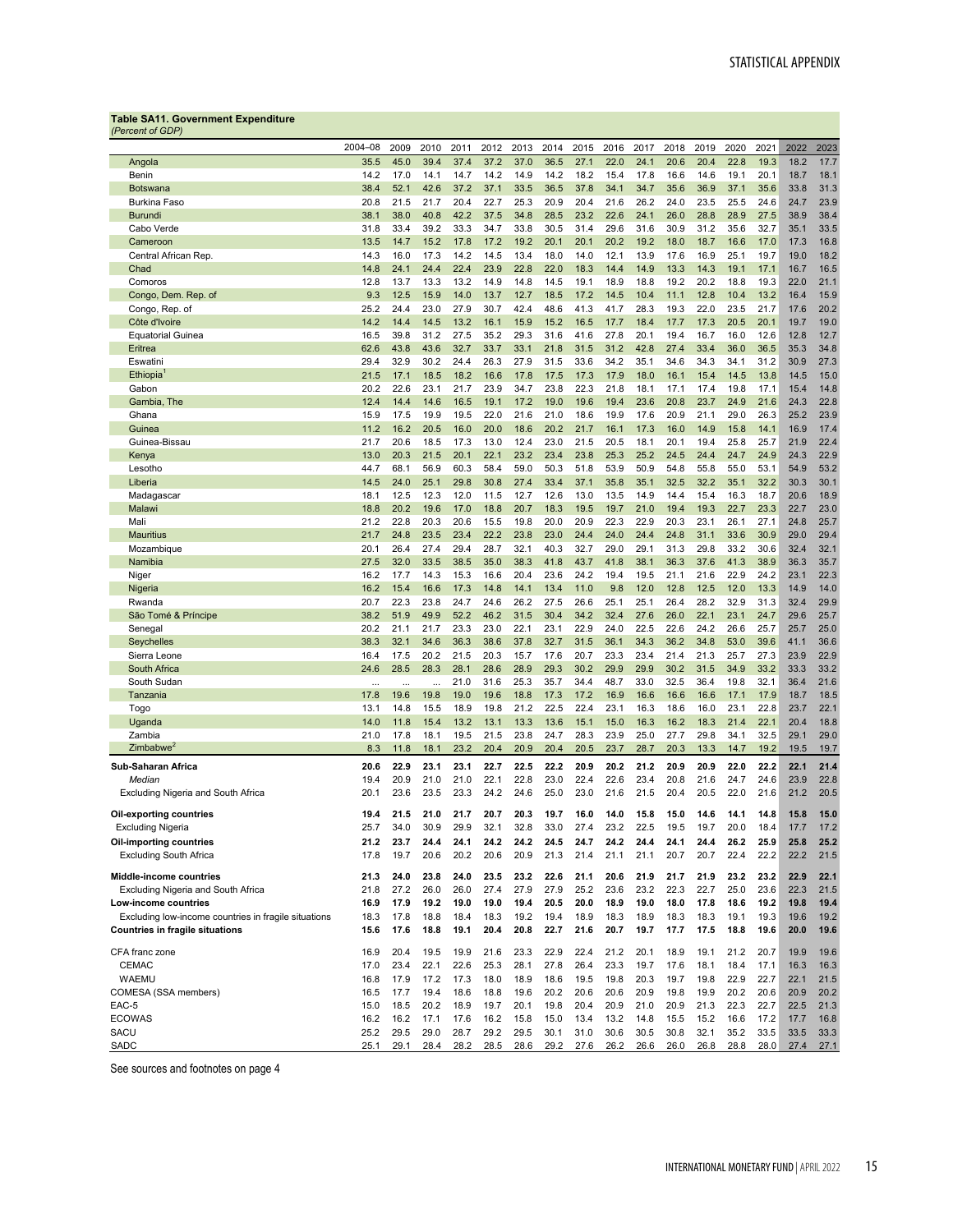## <span id="page-17-0"></span>**Table SA12. Government Debt**

| 'Percent of GDP                                      |           |       |       |       |       |              |              |       |       |              |       |       |       |       |       |       |
|------------------------------------------------------|-----------|-------|-------|-------|-------|--------------|--------------|-------|-------|--------------|-------|-------|-------|-------|-------|-------|
|                                                      | 2004-08   | 2009  | 2010  | 2011  | 2012  | 2013         | 2014         | 2015  | 2016  | 2017         | 2018  | 2019  | 2020  | 2021  | 2022  | 2023  |
| Angola                                               | 30.5      | 56.3  | 37.2  | 29.6  | 26.7  | 33.1         | 39.8         | 57.1  | 75.7  | 69.3         | 93.0  | 113.6 | 136.8 | 86.3  | 57.9  | 54.6  |
| Benin                                                | 17.9      | 18.7  | 21.0  | 21.9  | 19.5  | 18.5         | 22.3         | 30.9  | 35.9  | 39.6         | 41.1  | 42.5  | 46.1  | 50.6  | 49.3  | 48.7  |
| <b>Botswana</b>                                      | 7.6       | 18.4  | 20.8  | 20.9  | 20.0  | 18.3         | 18.4         | 18.2  | 16.4  | 14.5         | 14.9  | 16.5  | 19.0  | 21.3  | 23.2  | 22.9  |
| <b>Burkina Faso</b>                                  | 29.2      | 25.9  | 27.8  | 24.5  | 25.2  | 25.9         | 26.6         | 31.4  | 33.2  | 33.6         | 38.0  | 42.0  | 46.5  | 50.7  | 53.4  | 53.1  |
| <b>Burundi</b>                                       | 134.4     | 25.7  | 46.9  | 42.7  | 41.4  | 37.9         | 38.0         | 39.9  | 46.1  | 46.9         | 53.0  | 60.0  | 66.0  | 68.6  | 69.2  | 69.6  |
| Cabo Verde                                           | 75.0      | 64.1  | 72.5  | 78.5  | 91.1  | 102.5        | 115.9        | 126.6 | 128.4 | 127.2        | 125.6 | 124.9 | 158.8 | 154.1 | 159.2 | 152.7 |
| Cameroon                                             | 27.8      | 11.3  | 14.0  | 15.0  | 14.9  | 17.5         | 20.7         | 31.6  | 32.1  | 36.5         | 38.3  | 41.6  | 44.9  | 47.1  | 45.2  | 41.0  |
| Central African Rep.                                 | 66.6      | 20.3  | 19.9  | 19.7  | 31.5  | 51.8         | 62.2         | 59.8  | 53.9  | 50.3         | 50.0  | 47.2  | 43.4  | 47.6  | 46.3  | 44.7  |
| Chad                                                 | 25.9      | 31.5  | 30.1  | 30.6  | 28.8  | 30.6         | 38.2         | 42.5  | 50.0  | 49.1         | 47.9  | 51.1  | 52.1  | 58.2  | 46.5  | 39.8  |
| Comoros                                              | 37.9      | 31.7  | 30.5  | 27.7  | 25.1  | 10.3         | 11.9         | 14.4  | 16.3  | 17.2         | 16.9  | 19.5  | 22.3  | 25.2  | 30.4  | 34.5  |
| Congo, Dem. Rep. of                                  | 103.8     | 91.3  | 30.6  | 25.0  | 21.8  | 19.1         | 16.8         | 17.0  | 19.5  | 19.2         | 15.1  | 15.0  | 15.6  | 12.7  | 10.6  | 8.7   |
| Congo, Rep. of                                       | 96.1      | 83.8  | 43.5  | 34.4  | 30.2  | 33.9         | 42.3         | 74.2  | 91.0  | 94.2         | 77.1  | 81.7  | 110.1 | 85.8  | 64.0  | 62.4  |
| Côte d'Ivoire                                        | 55.4      | 46.5  | 45.6  | 50.0  | 24.7  | 24.6         | 26.7         | 29.2  | 31.4  | 33.2         | 35.6  | 38.4  | 47.0  | 51.4  | 51.8  | 51.4  |
| <b>Equatorial Guinea</b>                             | 2.0       | 4.3   | 7.9   | 7.2   | 7.1   | 6.3          | 12.6         | 31.7  | 41.1  | 36.2         | 41.2  | 43.0  | 48.8  | 39.9  | 27.8  | 30.4  |
| Eritrea                                              | 211.8     | 206.9 | 198.4 | 160.8 | 154.6 | 187.0        | 136.6        | 180.7 | 167.5 | 202.5        | 185.6 | 187.1 | 182.2 | 170.8 | 151.9 | 140.1 |
| Eswatini                                             | 14.4      | 10.3  | 13.8  | 14.2  | 14.4  | 14.7         | 13.9         | 19.3  | 24.9  | 27.6         | 33.9  | 39.6  | 42.1  | 42.8  | 45.6  | 44.3  |
| Ethiopia                                             | 64.1      | 30.0  | 38.9  | 44.6  | 39.4  | 44.1         | 44.2         | 50.7  | 51.8  | 55.3         | 58.4  | 54.7  | 53.7  | 52.9  | 48.3  | 42.7  |
| Gabon                                                | 41.7      | 26.0  | 21.3  | 21.4  | 21.4  | 31.1         | 34.1         | 44.7  | 64.2  | 62.9         | 60.9  | 59.8  | 77.3  | 69.5  | 57.4  | 57.2  |
| Gambia, The                                          | 65.8      | 38.9  | 42.9  | 49.2  | 49.5  | 58.2         | 71.1         | 69.4  | 80.9  | 87.0         | 83.6  | 83.0  | 85.0  | 83.0  | 80.4  | 75.5  |
| Ghana                                                | 28.2      | 26.8  | 34.5  | 31.3  | 35.4  | 42.9         | 50.1         | 53.9  | 55.9  | 57.0         | 62.0  | 62.7  | 78.3  | 81.8  | 84.6  | 84.8  |
| Guinea                                               | 79.9      | 61.3  | 68.9  | 58.1  | 27.2  | 34.0         | 35.2         | 44.4  | 43.0  | 41.9         | 39.3  | 38.4  | 44.0  | 39.3  | 39.1  | 37.5  |
| Guinea-Bissau                                        | 181.8     | 148.3 | 61.7  | 44.8  | 46.6  | 48.9         | 58.4         | 54.9  | 57.7  | 50.7         | 59.8  | 66.5  | 79.4  | 80.7  | 79.7  | 77.7  |
| Kenya                                                | 27.6      | 36.0  | 36.7  | 35.7  | 37.6  | 39.8         | 41.3         | 45.8  | 50.4  | 53.9         | 56.4  | 58.6  | 67.6  | 68.1  | 70.3  | 69.4  |
| Lesotho                                              | 49.7      | 36.5  | 34.1  | 36.4  | 39.8  | 41.2         | 41.5         | 45.7  | 40.6  | 40.0         | 49.0  | 50.5  | 54.2  | 54.7  | 52.5  | 50.3  |
| Liberia                                              | 417.0     | 132.2 | 25.4  | 22.5  | 20.5  | 20.6         | 24.3         | 24.8  | 28.7  | 31.9         | 37.4  | 48.9  | 58.3  | 52.9  | 51.6  | 51.6  |
| Madagascar                                           | 49.5      | 34.9  | 32.3  | 29.9  | 30.4  | 36.2         | 37.8         | 44.1  | 40.3  | 40.1         | 40.4  | 38.5  | 49.0  | 53.4  | 57.9  | 56.7  |
| Malawi                                               | 41.2      | 23.1  | 19.3  | 20.0  | 28.6  | 35.3         | 33.5         | 35.5  | 37.1  | 40.3         | 43.9  | 45.3  | 54.8  | 63.5  | 66.9  | 71.2  |
| Mali                                                 | 29.2      | 21.9  | 25.3  | 24.0  | 25.4  | 26.4         | 26.9         | 30.7  | 36.0  | 36.0         | 37.5  | 40.7  | 47.3  | 52.1  | 53.4  | 52.1  |
| <b>Mauritius</b>                                     | 54.8      | 57.6  | 55.1  | 55.6  | 55.1  | 57.5         | 60.6         | 65.0  | 65.0  | 64.3         | 66.2  | 84.6  | 99.2  | 100.7 | 98.9  | 96.1  |
| Mozambique                                           | 44.5      | 40.5  | 39.6  | 34.7  | 37.4  | 50.1         | 64.3         | 87.4  | 119.2 | 100.0        | 103.6 | 96.1  | 119.0 | 102.3 | 102.0 | 94.8  |
| Namibia                                              | 24.1      | 15.9  | 16.3  | 27.4  | 24.6  | 26.1         | 27.6         | 42.1  | 45.8  | 43.8         | 50.4  | 59.5  | 66.7  | 70.2  | 69.6  | 68.2  |
|                                                      | 31.0      | 15.9  | 15.1  | 14.7  | 18.1  | 19.6         | 22.1         | 29.9  | 32.8  | 36.5         | 36.9  | 39.8  | 45.0  | 52.9  | 53.8  | 53.1  |
| Niger                                                | 15.8      |       | 9.4   |       |       | 18.3         | 17.5         | 20.3  | 23.4  |              |       | 29.2  |       |       |       |       |
| Nigeria                                              | 40.6      | 8.6   | 18.8  | 17.4  | 17.6  | 26.1         | 28.3         | 32.4  | 36.6  | 25.3<br>41.3 | 27.7  |       | 34.5  | 37.0  | 37.4  | 38.8  |
| Rwanda                                               |           | 18.5  |       | 18.7  | 19.1  |              |              |       |       |              | 44.9  | 49.8  | 64.6  | 68.6  | 72.0  | 73.6  |
| São Tomé & Príncipe                                  | 215.0     | 72.4  | 79.5  | 78.0  | 81.0  | 71.2         | 69.5         | 85.8  | 95.3  | 85.8         | 93.9  | 71.6  | 81.4  | 61.3  | 63.1  | 60.0  |
| Senegal                                              | 25.9      | 29.9  | 28.5  | 32.9  | 34.5  | 36.9         | 42.4         | 44.5  | 47.5  | 61.1         | 61.5  | 63.6  | 69.2  | 75.7  | 75.3  | 71.3  |
| Seychelles                                           | 155.7     | 106.1 | 82.2  | 82.5  | 80.1  | 68.2         | 70.4         | 65.3  | 66.1  | 60.3         | 55.9  | 54.2  | 89.1  | 72.5  | 76.7  | 73.0  |
| Sierra Leone                                         | 94.1      | 48.1  | 46.8  | 42.0  | 36.4  | 30.6         | 35.1         | 47.6  | 60.7  | 69.2         | 69.1  | 72.4  | 76.3  | 76.2  | 75.0  | 73.1  |
| South Africa                                         | 27.4      | 27.0  | 31.2  | 34.7  | 37.4  | 40.4         | 43.3         | 45.2  | 47.1  | 48.6         | 51.6  | 56.3  | 69.4  | 69.1  | 70.2  | 73.4  |
| South Sudan                                          | $\ddotsc$ |       |       | 0.0   | 8.9   | 17.6         | 37.6         | 59.3  | 104.0 | 60.7         | 46.3  | 28.1  | 37.2  | 58.2  | 50.5  | 21.2  |
| Tanzania                                             | 34.1      | 24.0  | 27.6  | 28.4  | 30.0  | 32.7         | 36.1         | 39.2  | 39.8  | 40.7         | 40.5  | 39.0  | 40.5  | 40.8  | 39.8  | 38.9  |
| Togo                                                 | 68.3      | 59.7  | 34.3  | 35.1  | 35.6  | 42.4         | 46.5         | 53.3  | 60.1  | 56.6         | 57.0  | 52.4  | 60.3  | 63.8  | 63.6  | 62.3  |
| Uganda<br>Zambia <sup>2</sup>                        | 30.4      | 14.8  | 18.4  | 18.0  | 19.5  | 22.1         | 24.8         | 28.5  | 31.0  | 33.6         | 34.9  | 37.6  | 46.4  | 51.6  | 53.1  | 52.4  |
|                                                      | 54.4      | 20.5  | 18.9  | 20.8  | 25.4  | 27.1         | 36.1         | 65.8  | 61.6  | 66.3         | 80.5  | 99.7  | 140.2 | 123.2 |       |       |
| Zimbabwe <sup>:</sup>                                | 44.6      | 58.7  | 47.6  | 42.9  | 38.3  | 36.9         | 42.2         | 47.5  | 49.1  | 74.1         | 51.0  | 93.2  | 102.6 | 67.6  | 67.2  | 61.7  |
| Sub-Saharan Africa                                   | 30.5      | 26.7  | 25.6  | 27.9  | 27.8  | 29.9         | 31.9         | 37.7  | 42.2  | 44.7         | 47.2  | 50.0  | 57.4  | 56.9  | 55.1  | 54.3  |
| Median                                               | 43.1      | 30.7  | 30.9  | 29.9  | 28.8  | 33.1         | 37.6         | 44.5  | 47.1  | 48.6         | 50.0  | 51.1  | 58.3  | 61.3  | 57.9  | 56.7  |
| <b>Excluding Nigeria and South Africa</b>            | 41.2      | 36.7  | 31.9  | 29.5  | 28.6  | 32.2         | 36.2         | 45.2  | 49.9  | 51.4         | 54.1  | 57.5  | 63.9  | 60.6  | 57.3  | 54.7  |
|                                                      |           |       | 15.5  | 19.4  | 19.3  |              |              |       | 36.3  | 38.3         |       |       | 48.5  | 46.3  | 42.5  | 42.0  |
| <b>Oil-exporting countries</b>                       | 21.7      | 18.8  |       | 23.0  |       | 21.4<br>27.7 | 23.0<br>34.6 | 29.7  | 64.6  |              | 41.8  | 43.8  | 88.2  | 68.9  |       |       |
| <b>Excluding Nigeria</b>                             | 33.1      | .9    | 29.1  |       |       |              |              | 51.2  |       | 61           |       | 9.    |       |       | 53.1  | 49.2  |
| Oil-importing countries                              | 35.5      | 31.5  | 32.1  | 33.7  | 34.1  | 36.7         | 39.4         | 43.8  | 46.0  | 48.3         | 50.1  | 53.5  | 62.2  | 62.2  | 62.3  | 61.7  |
| <b>Excluding South Africa</b>                        | 44.3      | 35.5  | 33.0  | 32.6  | 31.4  | 34.2         | 37.0         | 43.0  | 45.4  | 48.1         | 49.3  | 52.0  | 59.0  | 58.7  | 58.5  | 56.2  |
| Middle-income countries                              | 26.1      | 24.3  | 24.4  | 27.6  | 27.5  | 29.3         | 30.9         | 36.5  | 41.5  | 44.1         | 47.6  | 50.9  | 59.5  | 59.1  | 57.1  | 57.3  |
| Excluding Nigeria and South Africa                   | 33.8      | 36.0  | 31.6  | 29.8  | 28.0  | 31.8         | 36.4         | 47.4  | 53.7  | 54.6         | 60.6  | 65.9  | 75.2  | 69.5  | 64.4  | 62.7  |
| Low-income countries                                 | 55.2      | 37.8  | 32.4  | 29.0  | 29.6  | 32.7         | 36.0         | 42.3  | 44.9  | 46.7         | 45.7  | 47.2  | 51.4  | 50.3  | 48.7  | 45.3  |
| Excluding low-income countries in fragile situations | 42.3      | 25.8  | 28.8  | 29.2  | 29.8  | 34.0         | 37.2         | 44.5  | 46.7  | 48.0         | 49.8  | 48.8  | 52.6  | 53.4  | 52.3  | 49.5  |
| <b>Countries in fragile situations</b>               | 71.2      | 56.3  | 40.5  | 33.9  | 28.6  | 29.6         | 33.0         | 39.0  | 42.1  | 44.8         | 41.1  | 45.4  | 51.9  | 49.3  | 46.8  | 43.4  |
|                                                      |           |       |       |       |       |              |              |       |       |              |       |       |       |       |       |       |
| CFA franc zone                                       | 38.2      | 30.1  | 27.3  | 27.0  | 22.6  | 24.8         | 28.7         | 37.0  | 41.7  | 44.1         | 44.9  | 47.2  | 54.0  | 56.2  | 53.2  | 51.8  |
| <b>CEMAC</b>                                         | 35.8      | 24.2  | 20.9  | 19.5  | 19.0  | 22.4         | 27.8         | 41.8  | 49.0  | 50.3         | 49.5  | 51.7  | 59.2  | 56.4  | 47.9  | 45.5  |
| WAEMU                                                | 40.6      | 35.0  | 33.0  | 34.2  | 26.1  | 26.9         | 29.5         | 33.6  | 36.8  | 40.1         | 42.0  | 44.4  | 51.1  | 56.1  | 56.5  | 55.4  |
| COMESA (SSA members)                                 | 49.0      | 38.5  | 33.2  | 32.7  | 33.0  | 35.2         | 37.1         | 43.5  | 45.8  | 50.1         | 50.3  | 54.4  | 61.0  | 58.5  | 58.0  | 54.8  |
| EAC-5                                                | 31.7      | 26.5  | 29.1  | 28.5  | 30.4  | 33.1         | 35.6         | 39.9  | 43.0  | 45.6         | 47.5  | 48.9  | 55.7  | 57.1  | 57.9  | 56.8  |
| <b>ECOWAS</b>                                        | 25.6      | 17.4  | 17.1  | 22.5  | 21.1  | 22.5         | 22.5         | 25.9  | 30.2  | 33.0         | 35.4  | 36.7  | 43.8  | 47.2  | 46.9  | 47.2  |
| SACU                                                 | 26.6      | 26.4  | 30.4  | 33.9  | 36.3  | 39.0         | 41.5         | 43.9  | 45.5  | 46.9         | 49.9  | 54.6  | 66.9  | 66.9  | 68.0  | 70.8  |
| <b>SADC</b>                                          | 32.0      | 33.8  | 31.5  | 32.6  | 33.7  | 36.6         | 40.2         | 46.4  | 50.6  | 51.3         | 54.9  | 61.1  | 71.2  | 64.8  | 62.1  | 62.0  |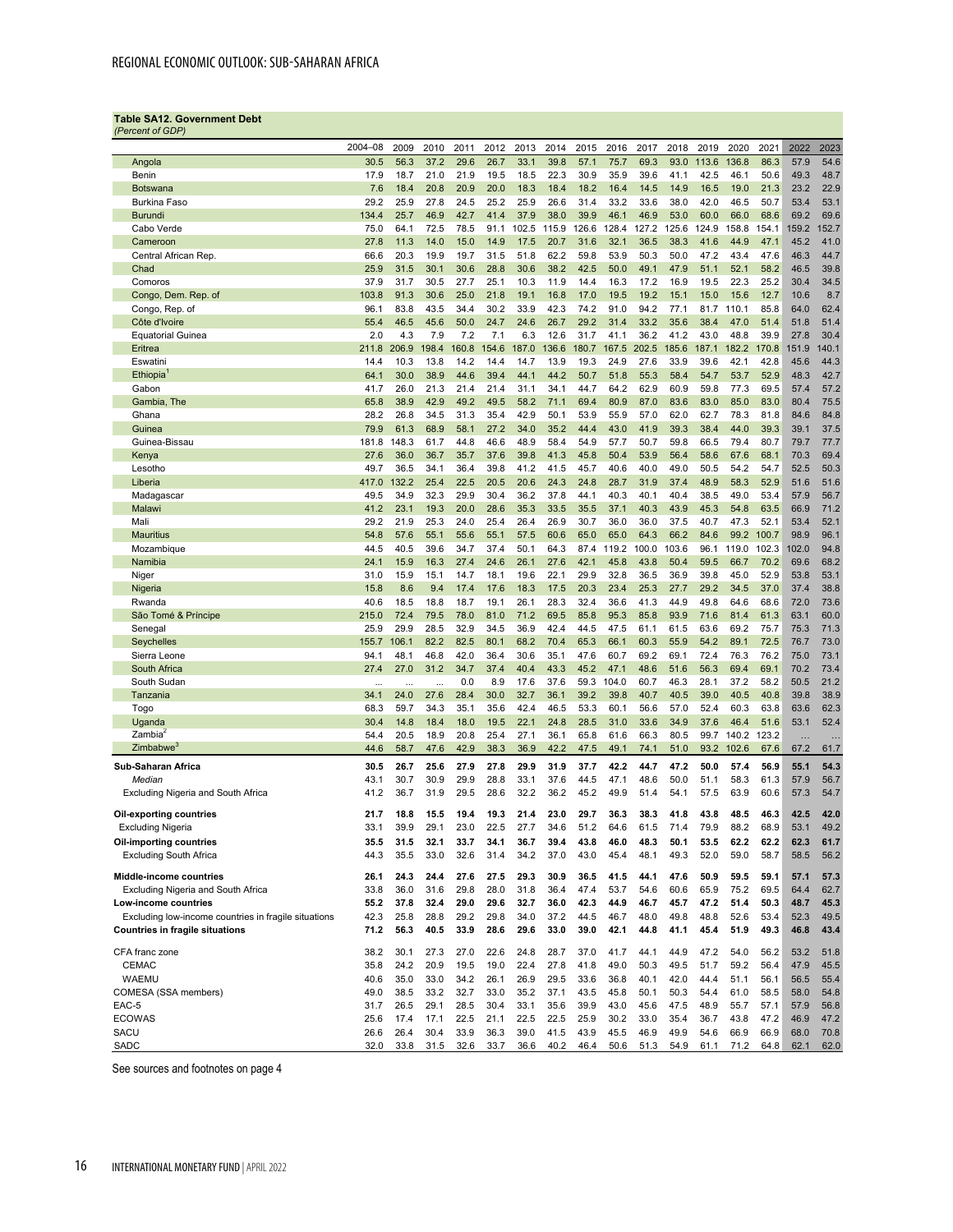## <span id="page-18-0"></span>**Table SA13. Broad Money**

| 'Percent of GDP                                      |           |       |       |       |       |       |       |       |       |       |       |       |       |       |       |       |
|------------------------------------------------------|-----------|-------|-------|-------|-------|-------|-------|-------|-------|-------|-------|-------|-------|-------|-------|-------|
|                                                      | 2004-08   | 2009  | 2010  | 2011  | 2012  | 2013  | 2014  | 2015  | 2016  | 2017  | 2018  | 2019  | 2020  | 2021  | 2022  | 2023  |
| Angola                                               | 19.0      | 45.6  | 34.8  | 35.0  | 31.5  | 33.3  | 35.7  | 40.9  | 39.2  | 32.2  | 30.6  | 33.1  | 37.7  | 24.5  | 22.7  | 22.3  |
| Benin                                                | 18.1      | 24.0  | 25.5  | 26.2  | 24.9  | 26.9  | 29.9  | 30.9  | 29.8  | 28.6  | 27.9  | 27.8  | 30.5  | 30.5  | 30.5  | 30.5  |
| <b>Botswana</b>                                      | 47.6      | 53.5  | 49.9  | 43.3  | 46.3  | 44.5  | 40.2  | 48.8  | 42.9  | 43.5  | 45.2  | 47.2  | 52.5  | 50.6  | 49.8  | 49.7  |
| Burkina Faso                                         | 18.0      | 23.0  | 24.2  | 24.3  | 25.2  | 27.0  | 28.4  | 33.4  | 34.3  | 38.8  | 39.3  | 40.7  | 45.0  | 48.7  | 51.8  | 54.5  |
| <b>Burundi</b>                                       |           |       |       |       |       |       |       |       |       |       |       |       |       |       |       |       |
|                                                      | 25.6      | 22.6  | 27.5  | 25.7  | 25.4  | 24.6  | 25.0  | 21.7  | 23.0  | 24.8  | 33.2  | 39.6  | 46.3  | 50.9  | 52.7  | 54.4  |
| Cabo Verde                                           | 75.1      | 77.5  | 80.1  | 78.5  | 82.1  | 89.4  | 95.6  | 98.9  | 102.6 | 104.6 | 100.0 | 102.0 | 125.3 | 116.2 | 112.7 | 109.2 |
| Cameroon                                             | 16.5      | 18.7  | 20.1  | 21.0  | 20.0  | 20.5  | 21.0  | 21.6  | 21.7  | 21.9  | 23.6  | 24.0  | 26.6  | 29.3  | 31.2  | 32.1  |
| Central African Rep.                                 | 15.2      | 15.5  | 16.5  | 17.3  | 15.8  | 25.6  | 26.2  | 25.7  | 25.2  | 25.0  | 27.1  | 28.0  | 30.3  | 33.3  | 31.7  | 30.5  |
| Chad                                                 | 8.9       | 11.0  | 11.4  | 12.0  | 12.4  | 13.3  | 15.6  | 15.9  | 15.3  | 15.3  | 14.3  | 17.0  | 20.8  | 22.3  | 21.7  | 21.2  |
| Comoros                                              | 15.2      | 18.0  | 20.4  | 20.8  | 22.5  | 21.7  | 22.8  | 26.6  | 27.9  | 27.2  | 28.2  | 28.1  | 31.2  | 36.5  | 36.5  | 36.5  |
| Congo, Dem. Rep. of                                  | 6.2       | 9.3   | 9.7   | 9.6   | 10.3  | 11.0  | 11.3  | 11.8  | 13.5  | 13.0  | 12.0  | 15.1  | 20.2  | 22.1  | 26.2  | 30.6  |
| Congo, Rep. of                                       | 15.3      | 22.5  | 21.7  | 25.8  | 25.5  | 26.2  | 29.7  | 33.1  | 32.7  | 27.4  | 22.4  | 24.4  | 36.4  | 31.8  | 28.8  | 32.2  |
| Côte d'Ivoire                                        | 7.9       | 10.2  | 11.3  | 13.5  | 10.7  | 10.5  | 10.6  | 11.0  | 10.7  | 10.1  | 10.2  | 11.7  | 13.8  | 15.5  | 13.6  | 13.2  |
| <b>Equatorial Guinea</b>                             | 6.5       | 10.5  | 12.3  | 10.6  | 14.8  | 16.7  | 14.5  | 17.8  | 17.4  | 16.5  | 15.7  | 16.0  | 17.3  | 14.3  | 11.9  | 7.3   |
| Eritrea                                              | 174.0     | 174.0 | 164.2 | 144.8 | 151.7 | 203.5 | 172.7 | 245.5 | 216.2 | 252.5 | 239.7 | 241.5 | 235.3 | 226.6 | 211.5 | 202.6 |
| Eswatini                                             | 19.6      | 25.4  | 25.6  | 25.1  | 24.1  | 25.2  | 24.2  | 25.5  | 29.8  | 29.6  | 29.2  | 28.3  | 32.4  | 30.7  | 33.9  | 33.9  |
| Ethiopia                                             | 34.6      | 24.8  | 27.0  | 27.6  | 25.3  | 27.1  | 28.1  | 28.6  | 28.4  | 31.3  | 33.7  | 33.0  | 30.8  | 31.1  | 26.5  | 24.2  |
| Gabon                                                | 17.0      | 20.3  | 19.5  | 20.5  | 23.2  | 24.8  | 24.4  | 25.4  | 24.7  | 22.7  | 24.3  | 23.3  | 27.9  | 24.6  | 22.4  | 26.1  |
| Gambia, The                                          | 24.0      | 30.3  | 30.7  | 35.5  | 35.0  | 37.0  | 39.7  | 34.4  | 36.1  | 40.1  | 41.9  | 47.2  | 55.5  | 59.8  | 56.7  | 53.2  |
| Ghana                                                | 16.4      | 20.7  | 22.2  | 22.3  | 22.2  | 21.6  | 23.2  | 25.3  | 25.8  | 25.2  | 24.8  | 26.1  | 31.4  | 30.6  | 30.6  | 30.4  |
| Guinea                                               | 13.6      | 18.4  | 26.4  | 25.1  | 22.2  | 22.6  | 23.8  | 26.8  | 25.2  | 23.9  | 23.2  | 24.5  | 25.6  | 23.6  | 23.8  | 23.8  |
| Guinea-Bissau                                        | 16.9      | 22.4  | 24.1  | 29.9  | 28.8  | 29.5  | 43.0  | 44.9  | 45.4  | 41.1  | 43.7  | 43.4  | 47.1  | 48.8  | 46.7  | 45.2  |
| Kenya                                                | 22.6      | 31.9  | 35.3  | 36.4  | 36.2  | 37.8  | 38.9  | 39.3  | 36.7  | 35.7  | 35.7  | 34.4  | 37.1  | 35.2  | 34.3  | 33.8  |
| Lesotho                                              | 32.4      | 41.4  | 36.5  | 33.9  | 33.0  | 38.3  | 33.7  | 32.3  | 34.3  | 34.7  | 34.8  | 35.4  | 41.8  | 40.6  | 39.1  | 38.4  |
| Liberia                                              | 12.1      | 17.5  | 20.8  | 22.7  | 20.7  | 20.6  | 20.3  | 21.1  | 17.4  | 18.4  | 19.6  | 20.9  | 25.5  | 24.8  | 24.9  | 25.0  |
| Madagascar                                           | 20.4      | 21.8  | 21.6  | 22.4  | 22.0  | 21.5  | 21.7  | 22.6  | 23.9  | 25.8  | 25.7  | 24.8  | 28.7  | 31.1  | 32.3  | 31.8  |
| Malawi                                               | 11.3      | 14.1  | 15.7  | 17.8  | 18.3  | 18.4  | 17.4  | 17.3  | 16.2  | 16.4  | 16.5  | 16.0  | 17.5  | 17.5  | 17.5  | 17.5  |
| Mali                                                 | 22.9      | 22.5  | 24.0  | 23.4  | 26.0  | 27.3  | 26.7  | 26.9  | 27.8  | 27.0  | 29.0  | 29.6  | 36.5  | 40.3  | 40.3  | 40.3  |
| <b>Mauritius</b>                                     | 94.5      | 96.3  | 97.5  | 96.6  | 98.6  | 98.2  | 101.4 | 106.9 | 109.9 | 114.2 | 115.3 | 120.8 | 163.7 | 165.8 | 153.0 | 143.6 |
| Mozambique                                           | 14.7      | 22.1  | 23.1  | 25.3  | 28.6  | 31.5  | 36.9  | 39.1  | 33.9  | 34.3  | 34.7  | 36.9  | 43.3  | 42.7  | 43.2  | 43.4  |
| Namibia                                              | 40.8      | 63.2  | 63.6  | 65.2  | 57.2  | 58.7  | 55.2  | 55.6  | 54.6  | 57.2  | 57.6  | 63.9  | 71.3  | 71.2  | 71.2  | 71.2  |
|                                                      |           |       |       |       |       |       |       |       |       |       |       |       |       |       |       |       |
| Niger                                                | 10.4      | 13.0  | 14.3  | 14.3  | 16.2  | 17.0  | 19.9  | 19.4  | 19.7  | 17.7  | 15.8  | 17.1  | 19.2  | 21.3  | 23.2  | 23.8  |
| Nigeria                                              | 16.0      | 24.3  | 20.8  | 18.8  | 21.3  | 19.3  | 20.9  | 22.1  | 25.4  | 24.7  | 25.4  | 23.9  | 25.0  | 24.9  | 25.3  | 26.2  |
| Rwanda                                               | 15.2      | 16.4  | 17.3  | 18.9  | 18.9  | 20.4  | 21.8  | 24.1  | 23.3  | 23.3  | 24.9  | 25.7  | 28.9  | 30.2  | 29.9  | 30.6  |
| São Tomé & Príncipe                                  | 34.3      | 37.1  | 38.7  | 38.0  | 39.0  | 38.3  | 38.8  | 40.2  | 35.0  | 32.9  | 35.6  | 31.8  | 32.4  | 30.0  | 30.0  | 30.0  |
| Senegal                                              | 23.1      | 26.6  | 28.2  | 28.9  | 28.6  | 29.9  | 31.8  | 35.2  | 37.3  | 37.8  | 40.9  | 41.5  | 45.3  | 48.2  | 50.5  | 50.0  |
| Seychelles                                           | 84.6      | 55.5  | 62.1  | 60.2  | 52.0  | 58.3  | 66.9  | 64.6  | 68.8  | 74.0  | 75.2  | 82.5  | 119.0 | 107.7 | 84.0  | 80.6  |
| Sierra Leone                                         | 16.7      | 22.6  | 21.1  | 21.9  | 20.5  | 17.7  | 20.6  | 24.0  | 25.1  | 23.7  | 23.0  | 23.2  | 29.5  | 31.7  | 31.4  | 31.1  |
| South Africa                                         | 65.0      | 69.7  | 68.2  | 67.8  | 66.6  | 64.9  | 65.2  | 67.3  | 66.3  | 66.1  | 66.2  | 67.1  | 74.6  | 70.5  | 70.4  | 71.1  |
| South Sudan                                          | $\ddotsc$ |       |       | 9.7   | 20.0  | 15.2  | 17.2  | 30.3  | 25.3  | 13.3  | 13.5  | 13.6  | 14.6  | 16.3  | 15.5  | 10.1  |
| Tanzania                                             | 21.5      | 22.9  | 24.8  | 24.3  | 23.5  | 22.1  | 22.5  | 23.4  | 21.4  | 20.7  | 20.4  | 20.4  | 21.3  | 21.5  | 21.5  | 21.4  |
| Togo                                                 | 21.7      | 27.1  | 29.3  | 31.9  | 32.4  | 35.0  | 34.3  | 37.8  | 39.7  | 42.0  | 43.1  | 42.0  | 45.4  | 46.9  | 47.1  | 47.2  |
| Uganda                                               | 14.3      | 13.8  | 17.8  | 15.2  | 15.6  | 15.9  | 16.9  | 17.8  | 18.3  | 18.9  | 18.4  | 19.4  | 22.5  | 25.1  | 23.5  | 23.4  |
| Zambia                                               | 15.2      | 15.2  | 15.6  | 16.1  | 16.6  | 20.5  | 20.9  | 25.8  | 20.6  | 22.0  | 22.9  | 23.6  | 31.3  | 35.4  | 34.8  | 34.2  |
| Zimbabwe <sup>®</sup>                                | 9.4       | 14.3  | 18.5  | 20.7  | 21.7  | 20.4  | 22.4  | 23.7  | 27.4  | 36.6  | 27.1  | 18.7  | 17.1  | 16.4  | 18.5  | 21.7  |
| Sub-Saharan Africa                                   | 31.6      | 36.6  | 34.9  | 34.0  | 34.0  | 33.3  | 33.9  | 35.7  | 36.1  | 35.5  | 35.6  | 35.5  | 38.6  | 37.5  | 37.0  | 37.0  |
| Median                                               | 17.5      | 22.6  | 24.0  | 24.3  | 24.1  | 25.2  | 25.0  | 26.8  | 27.8  | 27.2  | 27.9  | 28.0  | 31.3  | 31.1  | 31.4  | 31.8  |
| <b>Excluding Nigeria and South Africa</b>            | 20.7      | 26.1  | 26.3  | 26.2  | 25.9  | 26.8  | 27.9  | 30.0  | 29.3  | 28.8  | 28.9  | 29.5  | 32.7  | 32.0  | 31.1  | 30.9  |
|                                                      |           |       |       |       |       |       |       |       |       |       |       |       |       |       |       |       |
| <b>Oil-exporting countries</b>                       | 16.1      | 26.3  | 22.3  | 20.7  | 22.6  | 21.6  | 23.2  | 25.0  | 27.0  | 25.3  | 25.5  | 24.9  | 26.9  | 24.9  | 24.9  | 25.7  |
| <b>Excluding Nigeria</b>                             | 16.2      | 30.9  | 26.1  | 25.0  | 25.   | 26.6  | 28.3  | 32.0  | 30.9  |       |       |       | 31    | 25.1  | 24.2  | 24.3  |
| Oil-importing countries                              | 40.4      | 43.0  | 43.0  | 42.7  | 41.5  | 41.1  | 41.1  | 42.6  | 41.5  | 41.5  | 41.3  | 41.4  | 45.2  | 44.3  | 43.4  | 43.1  |
| <b>Excluding South Africa</b>                        | 22.1      | 24.6  | 26.4  | 26.6  | 26.2  | 26.9  | 27.8  | 29.4  | 28.9  | 29.4  | 29.6  | 30.0  | 33.0  | 33.5  | 32.6  | 32.3  |
|                                                      |           |       |       |       |       |       |       |       |       |       |       |       |       |       |       |       |
| Middle-income countries                              | 34.5      | 40.7  | 38.2  | 37.4  | 37.0  | 36.1  | 36.5  | 38.7  | 39.4  | 38.4  | 38.5  | 38.4  | 42.2  | 40.2  | 39.8  | 40.0  |
| Excluding Nigeria and South Africa                   | 21.4      | 30.3  | 29.3  | 29.7  | 28.6  | 29.7  | 30.7  | 33.4  | 32.5  | 30.8  | 30.8  | 31.7  | 36.2  | 34.0  | 33.0  | 32.7  |
| Low-income countries                                 | 19.8      | 20.3  | 22.2  | 21.7  | 22.3  | 22.9  | 24.1  | 25.6  | 25.4  | 26.4  | 26.6  | 27.0  | 28.8  | 29.8  | 29.1  | 28.9  |
| Excluding low-income countries in fragile situations | 21.2      | 20.7  | 22.6  | 22.5  | 22.2  | 22.8  | 24.2  | 25.6  | 25.2  | 26.5  | 27.2  | 27.3  | 28.4  | 29.4  | 27.8  | 27.1  |
| Countries in fragile situations                      | 14.5      | 17.3  | 18.9  | 19.4  | 20.0  | 20.3  | 21.0  | 22.3  | 22.2  | 22.0  | 21.3  | 22.1  | 25.6  | 26.5  | 26.5  | 27.3  |
|                                                      |           |       |       |       |       |       |       |       |       |       |       |       |       |       |       |       |
| CFA franc zone                                       | 14.6      | 17.6  | 18.8  | 19.9  | 19.9  | 20.9  | 21.6  | 23.0  | 23.3  | 23.1  | 23.6  | 24.5  | 28.0  | 29.6  | 29.6  | 30.0  |
| <b>CEMAC</b>                                         | 13.5      | 16.6  | 17.5  | 18.3  | 19.2  | 20.5  | 20.9  | 22.3  | 21.9  | 21.1  | 21.5  | 22.2  | 26.0  | 26.4  | 26.2  | 27.1  |
| <b>WAEMU</b>                                         | 15.3      | 18.4  | 19.9  | 21.2  | 20.4  | 21.2  | 22.0  | 23.4  | 24.1  | 24.3  | 24.9  | 25.7  | 29.1  | 31.3  | 31.3  | 31.5  |
| COMESA (SSA members)                                 | 24.5      | 25.5  | 27.6  | 27.7  | 27.6  | 28.9  | 29.8  | 31.2  | 30.7  | 31.9  | 32.2  | 32.0  | 34.6  | 35.0  | 33.4  | 32.8  |
| EAC-5                                                | 20.1      | 23.7  | 26.7  | 26.2  | 26.4  | 27.0  | 28.1  | 29.1  | 27.7  | 27.4  | 27.4  | 27.0  | 29.3  | 29.2  | 28.5  | 28.3  |
| <b>ECOWAS</b>                                        | 16.1      | 22.9  | 21.0  | 19.9  | 21.4  | 20.1  | 21.6  | 22.9  | 25.3  | 24.9  | 25.3  | 24.8  | 27.0  | 27.3  | 27.6  | 28.2  |
| SACU                                                 | 63.1      | 68.3  | 66.7  | 66.1  | 64.9  | 63.4  | 63.2  | 65.5  | 64.3  | 64.4  | 64.5  | 65.6  | 72.9  | 68.9  | 68.8  | 69.5  |
| SADC                                                 | 48.2      | 54.3  | 51.9  | 51.4  | 49.8  | 48.9  | 49.0  | 51.5  | 50.1  | 49.1  | 48.6  | 49.4  | 55.0  | 51.6  | 51.3  | 51.5  |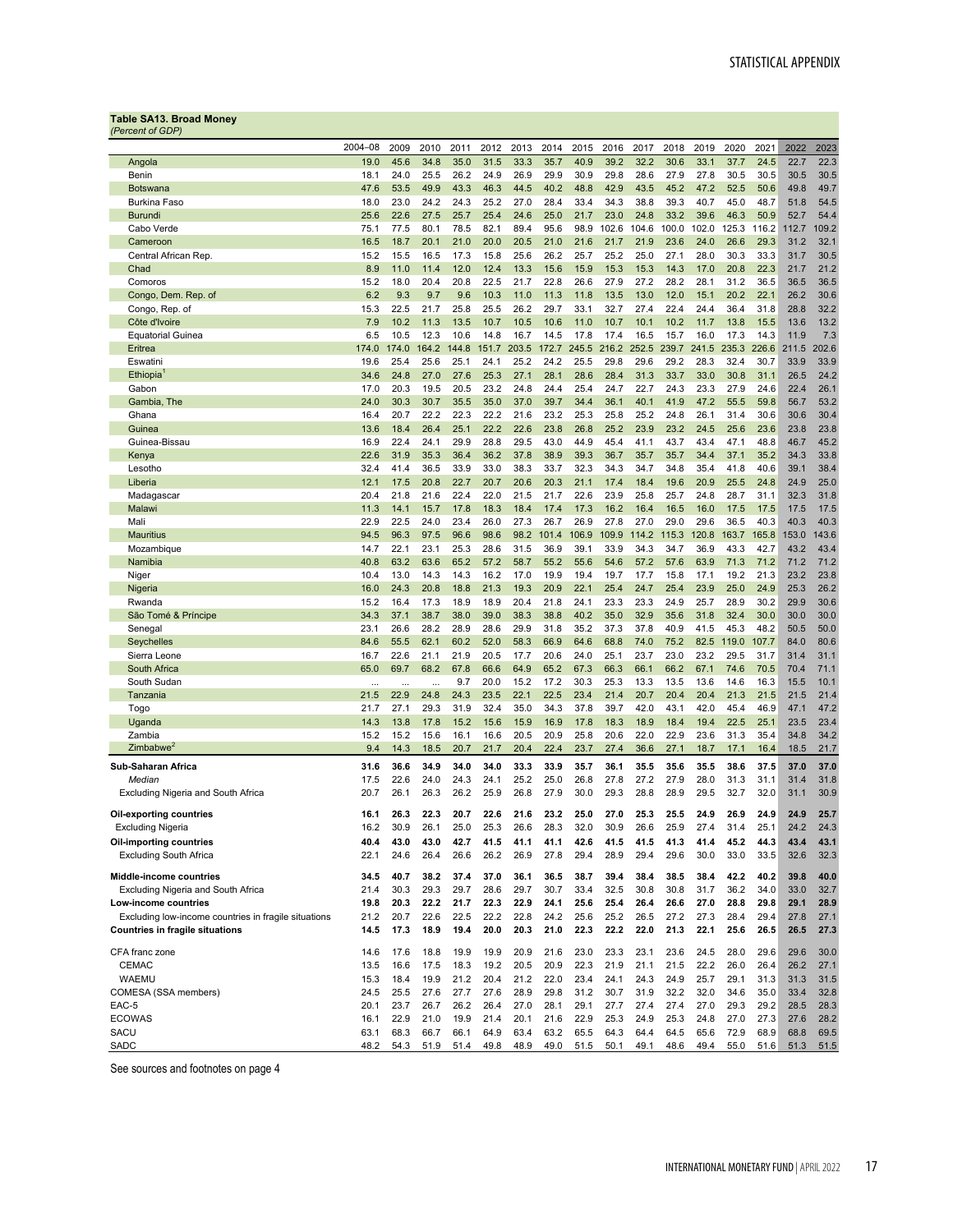## <span id="page-19-0"></span>**Table SA14. Broad Money Growth**

| (Percent)                                                     |              |              |              |              |                |             |              |              |             |             |              |              |              |            |              |              |
|---------------------------------------------------------------|--------------|--------------|--------------|--------------|----------------|-------------|--------------|--------------|-------------|-------------|--------------|--------------|--------------|------------|--------------|--------------|
|                                                               | 2004-08      | 2009         | 2010         | 2011         | 2012           | 2013        | 2014         | 2015         | 2016        | 2017        | 2018         | 2019         | 2020         | 2021       | 2022         | 2023         |
| Angola                                                        | 64.6         | 21.5         | 5.3          | 37.1         | 4.9            | 14.1        | 16.2         | 11.8         | 13.5        | 0.6         | 20.4         | 30.1         | 24.3         | $-9.3$     | 17.1         | 8.1          |
| Benin                                                         | 15.3         | 9.0          | 9.7          | 9.8          | 7.2            | 17.2        | 18.2         | 6.0          | 0.3         | 1.0         | 4.8          | 6.0          | 17.3         | 7.2        | 10.6         | 7.5          |
| <b>Botswana</b>                                               | 17.4         | $-1.3$       | 10.7         | 4.4          | 10.0           | 8.4         | 4.6          | 19.9         | 5.4         | 2.7         | 8.3          | 8.0          | 5.9          | 11.3       | 8.3          | 8.5          |
| Burkina Faso                                                  | 13.7         | 24.2         | 18.6         | 14.3         | 16.6           | 10.9        | 9.3          | 19.3         | 11.8        | 21.6        | 10.4         | 8.8          | 18.0         | 14.6       | 14.7         | 12.7         |
| <b>Burundi</b>                                                | 16.4         | 16.0         | 39.1         | 5.7          | 18.0           | 9.7         | 11.2         | 1.4          | 6.4         | 20.6        | 32.3         | 22.6         | 24.1         | 22.3       | 16.2         | 16.2         |
| Cabo Verde                                                    | 12.5         | 3.5          | 5.4          | 4.6          | 6.3            | 11.4        | 7.4          | 6.2          | 8.4         | 6.5         | 1.4          | 8.4          | 3.8          | 2.0        | 4.5          | 4.3          |
| Cameroon                                                      | 10.5         | 6.9          | 11.3         | 10.6         | 1.4            | 10.8        | 10.8         | 9.2          | 5.5         | 5.7         | 14.0         | 6.5          | 12.1         | 17.2       | 14.5         | 9.9          |
| Central African Rep.                                          | 7.5          | 11.7         | 16.1         | 13.8         | 1.6            | 5.6         | 14.6         | 5.3          | 5.8         | 10.3        | 14.0         | 8.9          | 11.5         | 14.6       | 2.3          | 3.3          |
| Chad                                                          | 23.6         | $-4.6$       | 25.3         | 14.2         | 13.4           | 8.6         | 26.5         | $-4.7$       | $-10.2$     | $-2.9$      | $-2.0$       | 24.4         | 17.6         | 13.6       | 13.3         | 0.6          |
| Comoros                                                       | 7.6          | 13.3         | 19.4         | 9.6          | 16.0           | 2.8         | 8.1          | 17.1         | 10.3        | 1.8         | 8.5          | 5.9          | 11.5         | 20.1       | 6.2          | 4.4          |
| Congo, Dem. Rep. of                                           | 53.5         | 50.1         | 34.3         | 21.0         | 21.0           | 18.9        | 14.3         | 9.7          | 23.0        | 42.7        | 27.0         | 35.9         | 45.9         | 35.2       | 34.5         | 32.4         |
| Congo, Rep. of                                                | 30.1         | 5.3          | 37.6         | 34.5         | 21.1           | 0.7         | 13.1         | $-11.2$      | $-15.4$     | $-10.4$     | $-4.0$       | 7.9          | 18.0         | 5.0        | 18.0         | 8.2          |
| Côte d'Ivoire                                                 | 11.9         | 24.5         | 19.7         | 17.3         | $-10.5$        | 10.8        | 13.8         | 16.3         | 2.5         | $-1.0$      | 8.8          | 22.0         | 22.1         | 22.3       | $-3.6$       | 6.0          |
| <b>Equatorial Guinea</b>                                      | 30.7         | 29.9         | 33.5         | 7.7          | 57.8           | 7.3         | $-14.1$      | $-10.9$      | -16.4       | 1.0         | $-2.5$       | -6.3         | $-7.0$       | 1.5        | 11.7         | 44.7         |
| Eritrea                                                       | 11.2         | 15.7         | 15.6         | 14.6         | 14.4           | 16.5        | 12.9         | 9.9          | $-5.1$      | 0.5         | 0.0          | $-0.4$       | 2.4          | 5.0        | 5.5          | 3.6          |
| Eswatini                                                      | 15.7         | 26.8         | 7.9          | 5.5          | 10.0           | 15.9        | 3.9          | 13.6         | 26.4        | 3.8         | 4.1          | 1.8          | 15.4         | 0.3        | 13.5         | 6.5          |
| Ethiopia                                                      | 18.1         | 19.9         | 24.4         | 36.5         | 32.9           | 24.2        | 26.9         | 24.8         | 19.9        | 28.8        | 29.2         | 19.7         | 17.0         | 29.9       | 18.3         | 28.7         |
| Gabon                                                         | 14.2         | 2.2          | 19.2         | 26.5         | 15.7           | 6.1         | 1.6          | $-1.4$       | $-5.2$      | $-3.9$      | 15.7         | 1.2          | 6.8          | 6.1        | 13.6         | 14.9         |
| Gambia, The                                                   | 16.5         | 19.4         | 13.7         | 11.0         | 7.8            | 15.1        | 11.2         | $-0.9$       | 15.3        | 20.9        | 20.0         | 27.1         | 22.0         | 19.5       | 6.1          | 6.5          |
| Ghana                                                         | 31.3         | 26.0         | 34.4         | 32.2         | 24.3           | 19.1        | 36.8         | 26.1         | 22.0        | 16.7        | 15.4         | 21.6         | 29.7         | 12.5       | 20.0         | 15.3         |
| Guinea                                                        | 35.5         | 25.9         | 74.4         | 9.4          | 1.0            | 14.1        | 12.3         | 20.3         | 9.9         | 15.7        | 10.3         | 22.9         | 23.0         | 8.4        | 18.8         | 18.5         |
| Guinea-Bissau                                                 | 24.3         | 7.2          | 19.5         | 45.6         | $-5.4$         | 5.0         | 49.1         | 26.9         | 9.3         | 4.7         | 4.2          | 0.3          | 9.1          | 10.3       | 2.2          | 4.0          |
| Kenya                                                         | 14.9         | 16.0         | 21.6         | 19.1         | 14.1           | 16.2        | 16.4         | 15.8         | 3.0         | 8.8         | 10.1         | 5.6          | 13.2         | 6.1        | 9.5          | 10.8         |
| Lesotho                                                       | 20.7         | 11.0         | $-1.4$       | 4.9          | 6.8            | 31.5        | 1.5          | 6.4          | 8.8         | $-0.5$      | 5.5          | 7.2          | 17.2         | 5.5        | 4.6          | 5.1          |
| Liberia                                                       | 33.4         | 23.2         | 32.4         | 29.8         | 4.0            | 13.7        | $-0.4$       | 4.1          | $-13.1$     | 7.9         | 4.9          | 0.5          | 20.4         | 11.3       | 10.6         | 6.6          |
| Madagascar                                                    | 17.2<br>26.9 | 10.2<br>23.9 | 9.6<br>33.9  | 16.4         | 6.9<br>22.9    | 5.3         | 11.1         | 14.6         | 20.1        | 17.8        | 11.2         | 7.3          | 12.1         | 19.0       | 19.3         | 11.4         |
| Malawi<br>Mali                                                | 0.7          |              | 17.1         | 35.7         |                | 35.1<br>8.1 | 20.7         | 23.7<br>10.4 | 15.2        | 19.7        | 11.4         | 9.9<br>9.0   | 17.2         | 10.4       | 12.6<br>6.6  | 11.1         |
| <b>Mauritius</b>                                              | 13.0         | 42.1<br>2.4  | 6.9          | 12.8<br>6.4  | 15.4<br>8.2    | 5.8         | 5.8<br>8.7   |              | 10.7<br>9.1 | 4.3         | 14.2<br>6.3  | 8.5          | 22.2         | 17.0       | $-0.5$       | 8.5          |
| Mozambique                                                    | 22.2         | 35.1         | 20.2         | 21.2         | 25.6           | 21.2        | 27.3         | 10.2<br>21.7 | 2.4         | 9.3<br>12.9 | 7.9          | 14.3         | 16.9<br>18.7 | 8.8<br>6.9 | 12.4         | 4.9<br>13.0  |
| Namibia                                                       | 17.3         | 59.6         | 10.5         | 11.7         | 4.1            | 12.8        | 7.8          | 9.1          | 6.1         | 14.0        | 6.4          | 10.5         | 8.1          | 4.2        | 9.3          | 9.2          |
| Niger                                                         | 16.1         | 20.3         | 23.4         | 6.8          | 31.3           | 10.2        | 24.5         | 4.6          | 8.7         | -4.9        | $-2.1$       | 15.0         | 17.0         | 16.3       | 19.4         | 12.2         |
| Nigeria                                                       | 37.2         | 17.1         | 6.9          | 4.0          | 29.1           | 1.0         | 20.4         | 11.7         | 24.0        | 9.1         | 15.2         | 6.4          | 10.8         | 13.4       | 20.8         | 17.8         |
| Rwanda                                                        | 23.6         | 13.0         | 16.9         | 26.7         | 14.1           | 15.8        | 18.8         | 21.1         | 7.6         | 12.4        | 15.6         | 15.4         | 18.0         | 17.8       | 13.7         | 18.5         |
| São Tomé & Príncipe                                           | 29.8         | 8.2          | 25.1         | 10.4         | 20.3           | 13.9        | 16.8         | 13.1         | $-4.8$      | $-0.4$      | 14.3         | $-2.2$       | 10.9         | $-2.7$     | 7.4          | 6.8          |
| Senegal                                                       | 11.6         | 13.3         | 11.5         | 7.9          | 6.2            | 8.2         | 11.3         | 19.3         | 13.8        | 9.2         | 14.2         | 8.2          | 12.3         | 15.6       | 13.1         | 10.3         |
| Seychelles                                                    | 7.9          | 7.0          | 13.5         | 4.5          | $-0.6$         | 23.7        | 26.6         | 2.9          | 12.1        | 16.4        | 7.7          | 13.9         | 29.1         | 5.8        | $-14.8$      | 2.6          |
| Sierra Leone                                                  | 24.5         | 31.3         | 15.4         | 29.4         | 20.5           | 11.4        | 23.9         | 10.7         | 17.9        | 7.0         | 14.5         | 14.3         | 38.2         | 22.1       | 15.0         | 16.2         |
| South Africa                                                  | 18.9         | 1.8          | 6.9          | 8.3          | 5.2            | 5.8         | 7.2          | 10.5         | 6.1         | 6.4         | 5.6          | 6.1          | 9.4          | 5.7        | 5.7          | 5.8          |
| South Sudan                                                   | $\ddotsc$    | $\ddotsc$    | $\ddotsc$    | $\ddotsc$    | 33.7           | 0.6         | 16.6         | 105.1        | 159.4       | 27.0        | 69.2         | 28.4         | 42.1         | 59.7       | 47.6         | 32.0         |
| Tanzania                                                      | 22.0         | 17.7         | 25.4         | 18.2         | 12.5           | 10.0        | 15.6         | 18.8         | 4.9         | 6.0         | 6.9          | 8.7          | 10.7         | 10.5       | 9.9          | 10.7         |
| Togo                                                          | 17.0         | 14.2         | 15.3         | 17.2         | 10.1           | 16.4        | 3.7          | 20.7         | 12.6        | 10.0        | 9.0          | 4.5          | 11.4         | 10.6       | 8.7          | 8.5          |
| Uganda                                                        | 19.1         | 16.6         | 41.5         | 10.5         | 14.9           | 9.5         | 15.2         | 11.7         | 12.4        | 12.7        | 8.2          | 15.9         | 17.1         | 20.0       | 2.3          | 11.5         |
| Zambia                                                        | 26.0         | 8.4          | 28.6         | 21.3         | 18.8           | 42.1        | 12.6         | 35.2         | $-5.7$      | 21.4        | 16.5         | 12.5         | 46.4         | 41.6       | 13.2         | 12.3         |
| Zimbabwe <sup>4</sup>                                         | 1.4          | 339.8        | 61.1         | 31.2         | 27.5           | 4.6         | 12.6         | 8.2          | 19.0        | 38.6        | 28.0         | 249.8        | 481.4        | 132.7      | 133.6        | 75.1         |
| Sub-Saharan Africa                                            | 25.1         | 15.0         | 13.9         | 13.0         | 16.0           | 8.6         | 15.3         | 13.4         | 12.7        | 9.8         | 12.6         | 12.0         | 16.6         | 13.0       | 14.2         | 13.1         |
| Median                                                        | 17.4         | 16.0         | 18.9         | 14.0         | 14.1           | 10.9        | 12.9         | 11.7         | 8.8         | 8.8         | 10.1         | 8.8          | 17.1         | 11.3       | 12.4         | 9.2          |
| Excluding Nigeria and South Africa                            | 23.0         | 21.4         | 22.0         | 21.1         | 14.4           | 14.3        | 16.2         | 15.6         | 10.0        | 11.4        | 14.1         | 17.0         | 21.8         | 15.4       | 14.2         | 13.6         |
|                                                               |              |              |              |              |                |             |              |              |             |             |              |              |              |            |              |              |
| <b>Oil-exporting countries</b>                                | 37.3         | 16.4         | 8.8          | 9.9          | 23.6           | 3.8         | 17.6         | 10.8         | 19.1        | 6.7         | 15.2         | 9.7          | 12.7         | 10.1       | 19.6         | 14.2         |
| <b>Excluding Nigeria</b>                                      | 38.2         | 15.0         | 13.5         | 26.0         | $\overline{c}$ | 10          | 11.5         | 8.7          | 8.0         |             |              | 18.1         | 17.5         | 1.9        | 16.4         | 5.3          |
| Oil-importing countries                                       | 18.8         | 14.2         | 17.3         | 15.0         | 11.2           | 11.9        | 13.9         | 15.1         | 9.0         | 11.6        | 11.1         | 13.3         | 18.7         | 14.6       | 11.4         | 12.6         |
| <b>Excluding South Africa</b>                                 | 18.7         | 23.6         | 24.8         | 19.6         | 15.1           | 15.6        | 17.7         | 17.6         | 10.5        | 14.2        | 13.8         | 16.7         | 22.8         | 18.5       | 13.7         | 15.3         |
|                                                               |              |              |              |              |                |             |              |              |             |             |              |              |              |            |              |              |
| Middle-income countries<br>Excluding Nigeria and South Africa | 26.6<br>25.6 | 12.1<br>17.4 | 10.5<br>17.6 | 11.1<br>21.6 | 15.2<br>11.1   | 7.2<br>14.6 | 14.8<br>15.2 | 12.3<br>14.3 | 12.3<br>6.8 | 7.2<br>6.1  | 11.4<br>12.4 | 9.3<br>14.1  | 13.7<br>19.1 | 9.7<br>9.0 | 13.0<br>11.2 | 11.0<br>8.6  |
|                                                               | 19.5         | 27.4         | 28.2         | 20.4         | 19.0           | 13.9        | 17.5         | 17.1         | 13.9        | 18.2        | 16.2         | 20.4         | 24.9         | 22.8       | 17.6         | 19.3         |
| Low-income countries                                          |              |              | 25.3         | 20.7         |                | 14.2        | 19.5         | 18.6         | 12.7        | 16.5        | 15.1         |              | 15.8         | 20.1       |              |              |
| Excluding low-income countries in fragile situations          | 19.2<br>18.4 | 18.9<br>36.2 | 30.0         | 20.6         | 19.9<br>10.6   | 11.5        | 14.0         | 13.2         | 11.1        | 13.2        | 14.6         | 14.4<br>29.0 | 38.5         | 26.1       | 13.4<br>17.2 | 18.0<br>16.6 |
| <b>Countries in fragile situations</b>                        |              |              |              |              |                |             |              |              |             |             |              |              |              |            |              |              |
| CFA franc zone                                                | 14.2         | 16.1         | 19.1         | 14.5         | 10.4           | 9.4         | 10.0         | 8.5          | 2.8         | 2.8         | 8.7          | 10.7         | 15.5         | 15.2       | 8.6          | 6.0          |
| CEMAC                                                         | 18.4         | 9.2          | 22.1         | 16.0         | 18.1           | 7.5         | 6.2          | $-0.2$       | $-3.7$      | 0.7         | 7.9          | 6.2          | 10.0         | 11.9       | 13.9         | 1.4          |
| WAEMU                                                         | 11.2         | 21.9         | 16.9         | 13.3         | 4.5            | 10.9        | 13.0         | 14.5         | 7.0         | 4.2         | 9.1          | 13.2         | 18.5         | 16.9       | 5.9          | 8.4          |
| COMESA (SSA members)                                          | 19.0         | 25.0         | 27.0         | 21.4         | 19.1           | 18.0        | 17.1         | 17.5         | 11.8        | 20.2        | 17.6         | 19.3         | 26.8         | 23.4       | 17.0         | 19.8         |
| EAC-5                                                         | 18.4         | 16.5         | 27.7         | 16.7         | 13.9           | 12.6        | 15.9         | 15.7         | 5.6         | 9.1         | 9.4          | 9.2          | 13.6         | 10.8       | 8.6          | 11.4         |
| <b>ECOWAS</b>                                                 | 30.2         | 19.0         | 12.0         | 8.5          | 22.9           | 5.0         | 20.3         | 13.6         | 19.5        | 8.9         | 13.6         | 9.9          | 15.0         | 14.1       | 16.8         | 15.1         |
| <b>SACU</b>                                                   | 18.8         | 3.1          | 7.1          | 8.2          | 5.4            | 6.4         | 7.1          | 10.8         | 6.3         | 6.4         | 5.7          | 6.3          | 9.4          | 5.9        | 6.0          | 6.0          |
| SADC                                                          | 24.0         | 11.9         | 11.4         | 14.7         | 8.2            | 10.2        | 10.5         | 12.8         | 8.2         | 9.2         | 10.1         | 14.5         | 19.4         | 9.5        | 12.2         | 10.3         |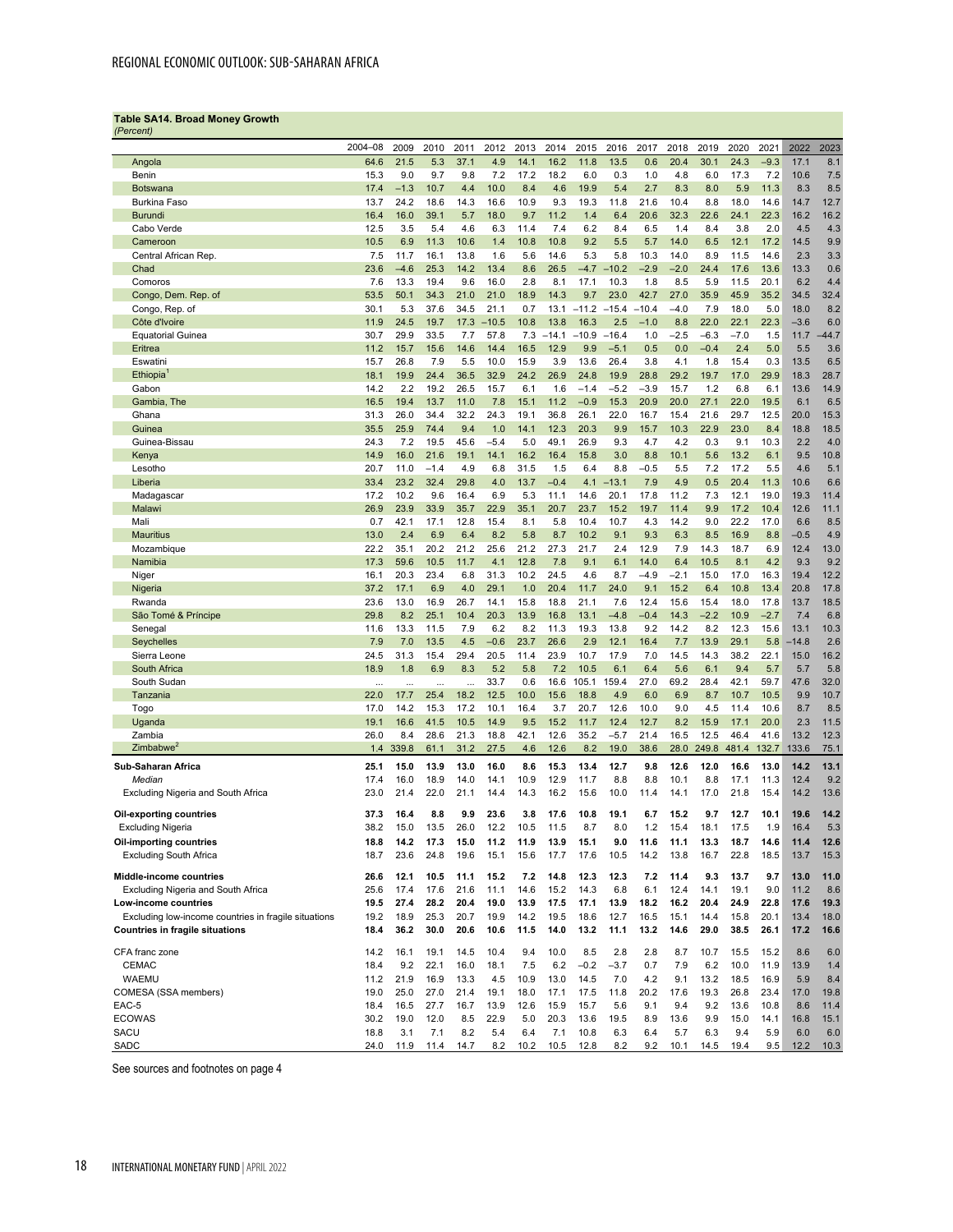## <span id="page-20-0"></span>**Table SA15. Claims on Nonfinancial Private Sector**

| (Percent change)                                     |              |              |              |              |              |              |             |              |            |            |               |             |            |            |
|------------------------------------------------------|--------------|--------------|--------------|--------------|--------------|--------------|-------------|--------------|------------|------------|---------------|-------------|------------|------------|
|                                                      | 2004-08      | 2009         | 2010         | 2011         | 2012         | 2013         | 2014        | 2015         | 2016       | 2017       | 2018          | 2019        | 2020       | 2021       |
| Angola                                               | 71.9         | 60.5         | 19.2         | 28.8         | 24.2         | 15.0         | 1.1         | 17.6         | $-1.4$     | $-0.8$     | 9.5           | 21.7        | $-7.7$     | 5.7        |
| Benin                                                | 18.8         | 24.2         | 7.8          | 11.8         | 6.6          | 14.3         | 7.9         | 2.6          | 8.7        | $-0.2$     | 8.5           | 11.9        | $-5.7$     | 3.1        |
| <b>Botswana</b>                                      | 21.1         | 10.3         | 11.2         | 21.9         | 21.6         | 13.8         | 13.7        | 9.0          | 9.0        | 5.3        | 6.6           | 7.1         | 5.3        | 8.8        |
| <b>Burkina Faso</b>                                  | 16.3         | 12.4         | 9.4          | 11.9         | 22.0         | 29.5         | 16.5        | 8.7          | 12.1       | 14.4       | 6.7           | 11.1        | 9.9        | 1.6        |
| <b>Burundi</b>                                       | 10.6         | 26.2         | 30.9         | 31.6         | 13.5         | 8.5          | 7.7         | $-4.3$       | 2.0        | $-2.4$     | 65.2          | 17.7        | 15.5       | 44.8       |
| Cabo Verde                                           | 20.3         | 11.8         | 9.0          | 13.3         | $-0.6$       | 2.0          | $-0.9$      | 0.4          | 3.6        | 6.5        | 2.1           | 3.6         | 5.4        | $-12.0$    |
| Cameroon                                             | 8.2          | 9.1          | 8.2          | 28.3         | 2.6          | 14.9         | 14.4        | 11.4         | 7.2        | 2.3        | 7.9           | 1.4         | 1.1        | 9.7        |
| Central African Rep.                                 | 8.7          | 8.7          | 30.2         | 19.2         | 31.0         | $-18.1$      | 5.4         | $-2.1$       | 20.3       | 2.8        | 10.1          | $-1.7$      | 5.9        | 13.6       |
| Chad                                                 |              |              |              |              |              |              | $\ddotsc$   |              | 17.3       | $-2.3$     | 0.9           | 1.4         | 8.1        | 8.3        |
| Comoros                                              | 11.4         | 44.1         | 25.9         | 8.9          | 22.4         | 12.6         | 9.6         | 16.8         | 7.2        | 6.2        | 1.2           | 4.1         | $-2.8$     | 9.7        |
| Congo, Dem. Rep. of                                  | 85.4         | 37.1         | $-12.1$      | 33.2         | 36.4         | 21.4         | 20.9        | 15.7         | 30.2       | 19.4       | 34.0          | 15.2        | 31.2       | 17.0       |
| Congo, Rep. of                                       | 19.1         | 31.0         | 50.4         | 40.6         | 44.2         | 17.0         | 26.3        | 9.3          | 7.1        | $-5.4$     | $-2.7$        | $-6.2$      | 3.5        | 7.0        |
| Côte d'Ivoire                                        | 10.8         | 12.5         | 13.5         | $-0.4$       | 10.1         | 18.2         | 19.2        | 28.5         | 13.3       | 15.3       | 11.3          | 6.1         | 9.2        | 12.5       |
| <b>Equatorial Guinea</b>                             | 50.1         | 13.8         | 30.6         | 30.7         | $-13.6$      | 34.3         | 18.4        | 14.1         | 4.2        | 1.3        | 1.8           | $-21.8$     | 0.2        | 1.5        |
| Eritrea                                              | 6.3          | $-0.2$       | 1.8          | 16.0         | 19.6         | 6.9          | 6.0         | 30.5         | $-174.6$   | $-14.9$    | 1.6           | $-15.1$     | $-73.6$    | 8.8        |
| Eswatini                                             | 21.4         | 13.1         | $-0.5$       | 26.0         | $-1.7$       | 20.2         | 9.8         | 4.2          | 11.6       | 3.9        | 5.1           | 4.6         | 3.3        | 4.8        |
| Ethiopia <sup>1</sup>                                | 42.1         | 11.0         | 28.1         | 25.0         | 37.7         | 10.8         | 19.9        | 30.2         | 22.9       | 33.9       | 22.5          | 34.7        | 34.7       | 38.6       |
| Gabon                                                | 10.0         | $-7.9$       | 1.9          | 42.0         | 24.1         | 23.6         | $-2.0$      | $-9.8$       | $-5.6$     | $-3.0$     | 6.2           | 2.2         | 5.4        | 14.8       |
| Gambia, The                                          | 13.2         | 10.3         | 14.8         | 8.8          | 4.3          | 20.5         | $-7.5$      | $-7.9$       | $-12.3$    | $-1.2$     | 32.9          | 35.8        | 0.8        | 20.7       |
| Ghana                                                | 44.1         | 16.2         | 24.8         | 29.0         | 32.9         | 29.0         | 41.8        | 24.5         | 15.4       | 13.7       | 11.3          | 5.3         | 11.2       | 12.2       |
| Guinea                                               | 19.2         | 15.8         | 43.8         | 93.4         | $-3.2$       | 35.0         | 44.0        | 27.1         | 5.9        | 2.3        | 19.7          | 22.5        | 8.0        | 6.7        |
| Guinea-Bissau                                        | 61.4         | $-14.8$      | 59.5         | 60.1         | 38.3         | 0.3          | 14.6        | $-29.6$      | $-2.5$     | 105.1      | 12.8          | 4.4         | 7.0        | 6.1        |
| Kenya                                                | 19.9         | 13.9         | 20.3         | 30.9         | 10.4         | 20.1         | 22.2        | 17.3         | 4.4        | 2.5        | 2.4           | 7.1         | 8.4        | 8.6        |
| Lesotho                                              | 28.3         | 23.9         | 28.8         | 25.1         | 42.2         | 10.3         | 11.8        | 8.2          | 5.8        | 8.3        | 7.7           | 8.0         | 0.6        | 14.0       |
| Liberia                                              | 36.2         | 30.3         | 37.3         | 32.6         | 14.7         | 24.1         | 6.3         | 6.7          | 1.8        | 25.2       | 4.1           | $-11.3$     | 5.5        | 4.4        |
| Madagascar                                           | 24.8         | 6.5          | 11.2         | 7.0          | 4.8          | 16.2         | 18.4        | 16.5         | 8.2        | 18.4       | 19.0          | 21.1        | 10.1       | 15.8       |
| Malawi                                               | 41.2         | 39.5         | 52.4         | 20.5         | 25.4         | 14.4         | 20.0        | 29.9         | 4.6        | 0.4        | 11.5          | 21.3        | 25.0       | 18.6       |
| Mali                                                 | 6.1          | 51.3         | 20.2         | 18.4         | 10.2         | 10.1         | 14.5        | 23.7         | 13.4       | 5.4        | 4.8           | 2.2         | 5.3        | 15.9       |
| <b>Mauritius</b>                                     | 15.4         | 0.5          | 12.5         | 12.3         | 17.4         | 14.2         | $-2.2$      | 8.7          | $-0.6$     | 11.8       | $-19.5$       | 6.2         | 3.1        | $-0.4$     |
| Mozambique<br>Namibia                                | 27.5         | 58.6         | 17.4         | 6.0          | 19.5         | 28.0         | 25.2        | 22.1         | 14.5       | $-13.2$    | $-2.8$        | 3.4         | 16.5       | 1.0        |
|                                                      | 14.7         | 10.5<br>17.3 | 12.4<br>14.2 | 9.5<br>16.9  | 16.9<br>17.0 | 14.5<br>10.1 | 16.5<br>8.4 | 13.8<br>12.7 | 8.6<br>9.6 | 5.0<br>4.8 | 7.2<br>$-1.9$ | 7.1<br>16.5 | 2.4<br>9.2 | 1.0<br>8.8 |
| Niger<br>Nigeria                                     | 28.7<br>46.0 | 14.6         | $-13.6$      | $-5.4$       | 10.0         | 21.8         | 28.3        | 3.9          | 20.4       | $-1.5$     | $-10.4$       | 22.9        | 15.2       | 27.9       |
| Rwanda                                               | 30.2         | 5.7          | 10.3         | 27.5         | 34.8         | 11.3         | 19.3        | 30.0         | 9.1        | 13.9       | 10.8          | 12.6        | 21.8       | 14.7       |
| São Tomé & Príncipe                                  | 53.5         | 39.3         | 35.8         | 15.4         | 11.0         | 2.3          | 8.3         | 1.3          | $-1.3$     | 1.3        | $-4.3$        | 3.1         | $-0.8$     | $-4.6$     |
|                                                      | 16.7         | 4.0          | 15.3         | 17.9         | 9.9          | 11.6         | 8.6         | 7.5          | 9.3        | 15.3       | 4.9           | 6.7         | 2.2        | 18.6       |
| Senegal<br>Seychelles                                | 21.9         | $-9.2$       | 23.6         | 5.2          | 8.5          | 4.5          | 26.2        | 7.8          | 10.3       | 17.8       | 11.5          | 22.3        | 20.2       | $-11.9$    |
| Sierra Leone                                         | 35.5         | 45.4         | 31.5         | 21.8         | $-6.9$       | 11.9         | 5.4         | 9.1          | 16.7       | 4.9        | 30.6          | 22.9        | 4.9        | 32.9       |
| South Africa                                         | 19.4         | 2.0          | 3.1          | 6.7          | 9.3          | 7.1          | 7.2         | 8.0          | 4.7        | 4.3        | 5.5           | 5.5         | 1.0        | 5.1        |
| South Sudan                                          |              | $\ddotsc$    |              | $-37.8$      | 109.3        | 54.2         | 42.0        | 50.2         | 239.4      | 6.3        | 35.8          | 148.5       | 29.5       | 45.4       |
| Tanzania                                             | 35.8         | 9.6          | 20.0         | 27.2         | 18.2         | 15.3         | 19.4        | 24.8         | 8.2        | 2.6        | 5.8           | 6.5         | 4.5        | 6.5        |
| Togo                                                 | 13.0         | 13.2         | 17.2         | 39.1         | 17.8         | 34.0         | $-0.8$      | 23.4         | 10.2       | 0.5        | $-1.2$        | 4.1         | 2.5        | 4.6        |
| Uganda                                               | 27.3         | 16.4         | 41.9         | 29.0         | 11.9         | 5.7          | 14.2        | 14.6         | 11.4       | 6.4        | 11.2          | 12.4        | 8.5        | 11.4       |
| Zambia                                               | 43.8         | $-5.7$       | 15.5         | 28.4         | 37.2         | 12.8         | 26.4        | 29.3         | $-9.5$     | 5.2        | 16.7          | 17.2        | 8.5        | 13.3       |
| Zimbabwe <sup>2</sup>                                | 5.8          | 393.6        | 135.7        | 64.1         | 28.8         | 3.7          | 4.7         | $-2.4$       | $-3.9$     | 5.9        | 9.1           | 173.8       | 571.8      | 198.6      |
|                                                      |              |              |              |              |              |              |             |              |            |            |               |             |            |            |
| Sub-Saharan Africa                                   | 30.1         | 14.7         | 5.9          | 10.8<br>21.9 | 14.6         | 16.0         | 17.7        | 11.9         | 11.4       | 5.0        | 3.6           | 14.4        | 11.0       | 16.0       |
| Median                                               | 21.1         | 13.2         | 17.4         |              | 17.2         | 14.4         | 14.3        | 12.0         | 8.2        | 4.9        | 7.2           | 7.1         | 5.5        | 8.8        |
| Excluding Nigeria and South Africa                   | 29.4         | 22.0         | 20.9         | 23.5         | 19.8         | 17.2         | 16.8        | 18.3         | 9.8        | 8.5        | 10.3          | 13.9        | 12.6       | 14.7       |
| Oil-exporting countries                              | 44.4         | 20.0         | $-5.7$       | 2.0          | 12.7         | 21.0         | 21.9        | 6.7          | 16.0       | $-1.1$     | -5.4          | 19.5        | 10.0       | 22.0       |
| <b>Excluding Nigeria</b>                             | 41.9         | 34.2         | 18.7         | 21.9         | 19.3         | 19.1         | 7.9         | 14.4         | 5.9        | $-0.3$     | 7.8           | 11.6        | $-1.9$     | 8.2        |
| Oil-importing countries                              | 23.0         | 11.5         | 13.8         | 16.9         | 15.8         | 12.9         | 15.1        | 15.2         | 8.7        | 8.7        | 9.2           | 11.6        | 11.5       | 12.8       |
| <b>Excluding South Africa</b>                        | 26.0         | 18.6         | 21.5         | 24.0         | 20.0         | 16.6         | 19.7        | 19.3         | 10.9       | 10.9       | 10.9          | 14.5        | 16.2       | 16.2       |
|                                                      |              |              |              |              |              |              |             |              |            |            |               |             |            |            |
| Middle-income countries                              | 30.8         | 12.1         | 1.5          | 8.0          | 12.6         | 16.3         | 17.8        | 9.6          | 10.1       | 2.7        | 0.3           | 12.2        | 6.8        | 14.2       |
| <b>Excluding Nigeria and South Africa</b>            | 30.6         | 19.6         | 17.8         | 24.6         | 17.9         | 18.7         | 16.3        | 16.7         | 5.3        | 5.3        | 7.0           | 8.2         | 3.8        | 9.2        |
| Low-income countries                                 | 27.7         | 25.6         | 25.5         | 22.1         | 22.6         | 15.1         | 17.6        | 20.3         | 15.6       | 12.6       | 14.4          | 21.0        | 23.5       | 21.4       |
| Excluding low-income countries in fragile situations | 30.0         | 14.5         | 23.9         | 22.3         | 20.9         | 13.5         | 17.8        | 22.2         | 14.3       | 14.5       | 12.9          | 18.8        | 17.7       | 19.0       |
| <b>Countries in fragile situations</b>               | 20.9         | 39.3         | 26.3         | 17.5         | 22.4         | 18.0         | 17.9        | 18.9         | 16.3       | 9.5        | 15.2          | 18.4        | 26.4       | 22.0       |
| CFA franc zone                                       | 15.1         | 14.0         | 15.9         | 19.8         | 10.8         | 18.1         | 13.7        | 13.5         | 9.5        | 6.9        | 6.2           | 3.8         | 4.7        | 10.1       |
| <b>CEMAC</b>                                         | 18.1         | 10.2         | 18.5         | 32.8         | 8.7          | 20.0         | 14.0        | 7.2          | 6.2        | $-0.1$     | 4.9           | $-2.5$      | 2.8        | 9.2        |
| <b>WAEMU</b>                                         | 13.8         | 16.6         | 14.2         | 11.4         | 12.3         | 16.8         | 13.5        | 17.2         | 11.5       | 11.4       | 7.0           | 7.5         | 5.7        | 10.6       |
| COMESA (SSA members)                                 | 28.0         | 20.7         | 24.6         | 27.6         | 22.1         | 13.5         | 18.1        | 19.4         | 10.6       | 13.8       | 13.7          | 21.5        | 25.6       | 23.0       |
| EAC-5                                                | 26.5         | 13.0         | 25.1         | 29.1         | 14.2         | 14.6         | 19.1        | 18.9         | 7.0        | 3.7        | 6.3           | 8.4         | 7.9        | 9.3        |
| <b>ECOWAS</b>                                        | 37.3         | 15.4         | $-4.5$       | 2.0          | 12.3         | 21.6         | 26.4        | 8.6          | 17.5       | 2.9        | $-3.7$        | 17.1        | 12.1       | 21.3       |
| <b>SACU</b>                                          | 19.4         | 2.7          | 3.7          | 7.6          | 9.9          | 7.7          | 7.8         | 8.1          | 5.1        | 4.4        | 5.6           | 5.6         | 1.2        | 5.2        |
| SADC                                                 | 27.6         | 14.9         | 9.8          | 14.5         | 15.3         | 10.8         | 9.4         | 12.5         | 5.0        | 4.3        | 7.8           | 11.6        | 7.3        | 8.9        |
|                                                      |              |              |              |              |              |              |             |              |            |            |               |             |            |            |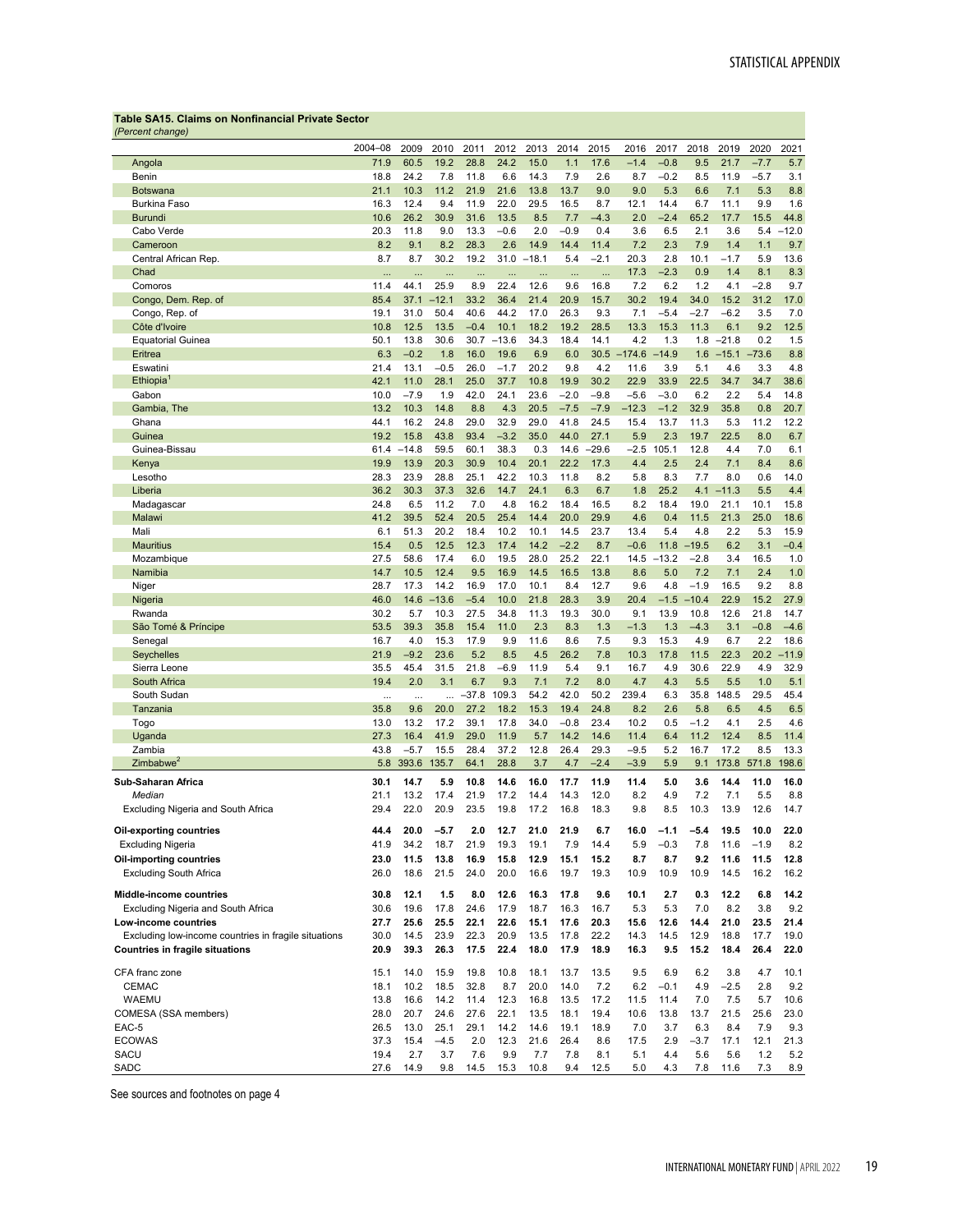## <span id="page-21-0"></span>**Table SA16. Claims on Nonfinancial Private Sector**

| (Percent of GDP                                      |             |                 |                      |              |              |              |              |              |              |              |              |              |              |              |
|------------------------------------------------------|-------------|-----------------|----------------------|--------------|--------------|--------------|--------------|--------------|--------------|--------------|--------------|--------------|--------------|--------------|
|                                                      | 2004-08     | 2009            | 2010                 | 2011         | 2012         | 2013         | 2014         | 2015         | 2016         | 2017         | 2018         | 2019         | 2020         | 2021         |
| Angola                                               | 7.5         | 23.1            | 19.9                 | 18.8         | 20.1         | 21.4         | 19.9         | 24.0         | 20.0         | 16.2         | 14.0         | 14.2         | 12.0         | 9.1          |
| Benin                                                | 10.5        | 15.1            | 15.8                 | 16.6         | 15.6         | 16.5         | 16.7         | 16.7         | 17.5         | 16.6         | 16.8         | 17.6         | 15.5         | 14.9         |
| <b>Botswana</b>                                      | 22.5        | 29.2            | 27.4                 | 27.8         | 32.9         | 33.2         | 32.5         | 36.0         | 32.7         | 33.9         | 34.7         | 35.9         | 39.7         | 37.4         |
| <b>Burkina Faso</b>                                  | 13.8        | 16.1            | 15.6                 | 15.4         | 16.6         | 20.8         | 23.4         | 25.0         | 25.8         | 27.4         | 26.9         | 28.4         | 29.3         | 28.1         |
| <b>Burundi</b>                                       | 14.3        | 15.1            | 17.2                 | 20.1         | 19.1         | 18.3         | 17.9         | 14.7         | 15.0         | 13.0         | 21.8         | 25.0         | 27.2         | 35.4         |
| Cabo Verde<br>Cameroon                               | 41.4<br>8.1 | 58.0<br>9.0     | 61.9<br>9.4          | 65.7<br>11.4 | 64.3<br>11.0 | 64.2<br>11.7 | 63.3<br>12.4 | 61.8<br>13.0 | 61.3<br>13.2 | 62.5<br>13.0 | 60.2<br>13.2 | 58.7<br>12.8 | 73.2<br>12.8 | 58.6<br>13.2 |
| Central African Rep.                                 | 6.6         | 6.9             | 8.2                  | 9.1          | 10.6         | 13.4         | 12.6         | 11.5         | 12.8         | 11.8         | 12.4         | 11.6         | 11.9         | 13.0         |
| Chad                                                 |             |                 |                      |              |              |              |              | 8.4          | 10.5         | 10.6         | 10.2         | 9.8          | 11.1         | 11.3         |
| Comoros                                              | 5.2         | $\cdots$<br>8.8 | 10.5                 | 10.6         | 12.1         | 12.8         | 13.6         | 15.8         | 16.1         | 16.4         | 15.9         | 15.6         | 15.1         | 16.1         |
| Congo, Dem. Rep. of                                  | 2.4         | 5.0             | 3.4                  | 3.7          | 4.5          | 4.9          | 5.3          | 5.8          | 7.1          | 5.7          | 5.6          | 5.9          | 7.1          | 6.7          |
| Congo, Rep. of                                       | 2.5         | 4.8             | 5.1                  | 6.3          | 7.4          | 8.8          | 11.1         | 15.3         | 19.2         | 16.9         | 14.0         | 13.3         | 17.4         | 15.5         |
| Côte d'Ivoire                                        | 11.5        | 13.5            | 14.3                 | 14.4         | 14.1         | 14.7         | 15.5         | 17.8         | 19.2         | 21.0         | 21.7         | 21.7         | 23.0         | 23.6         |
| <b>Equatorial Guinea</b>                             | 2.7         | 5.8             | 6.7                  | 7.0          | 5.3          | 7.5          | 9.0          | 14.2         | 17.3         | 16.5         | 16.3         | 13.9         | 16.1         | 13.4         |
| Eritrea                                              | 32.6        | 23.4            | 19.4                 | 17.3         | 19.0         | 23.4         | 18.7         | 31.5         | $-21.8$      | $-21.5$      | $-20.8$      | $-17.9$      | $-4.5$       | $-4.5$       |
| Eswatini                                             | 18.6        | 20.6            | 19.1                 | 22.4         | 19.2         | 20.8         | 21.2         | 20.4         | 21.1         | 20.9         | 20.9         | 20.8         | 21.3         | 21.1         |
| Ethiopia                                             | 10.9        | 9.3             | 10.4                 | 9.8          | 9.3          | 8.8          | 8.7          | 9.2          | 9.4          | 10.7         | 11.0         | 12.1         | 13.0         | 14.0         |
| Gabon                                                | 9.1         | 10.1            | 8.3                  | 9.8          | 11.9         | 14.8         | 14.0         | 13.4         | 12.9         | 12.0         | 11.8         | 11.4         | 13.5         | 12.9         |
| Gambia, The                                          | 7.7         | 9.6             | 9.8                  | 11.1         | 10.6         | 11.7         | 10.4         | 8.4          | 6.7          | 6.1          | 7.1          | 8.5          | 8.3          | 9.0          |
| Ghana                                                | 8.4<br>3.9  | 11.5<br>3.5     | 11.4<br>4.2          | 11.2         | 11.9<br>5.9  | 12.6<br>7.2  | 14.0<br>9.7  | 15.1<br>11.5 | 14.6<br>10.4 | 13.8<br>8.8  | 13.1<br>9.2  | 11.9<br>9.7  | 12.3         | 12.0<br>8.1  |
| Guinea<br>Guinea-Bissau                              | 2.6         | 4.4             | 6.4                  | 7.0<br>8.7   | 12.2         | 12.0         | 13.4         | 7.8          | 7.0          | 12.4         | 14.3         | 14.8         | 8.9<br>15.8  | 15.7         |
| Kenya                                                | 14.9        | 22.5            | 24.7                 | 27.9         | 26.9         | 29.0         | 31.4         | 32.1         | 30.4         | 27.9         | 25.9         | 25.3         | 26.1         | 25.4         |
| Lesotho                                              | 8.8         | 11.9            | 13.7                 | 15.2         | 19.7         | 19.2         | 18.6         | 18.1         | 18.7         | 20.7         | 21.2         | 21.7         | 22.0         | 23.0         |
| Liberia                                              | 4.7         | 7.7             | 9.5                  | 10.6         | 10.6         | 11.6         | 12.1         | 13.0         | 12.5         | 15.4         | 16.3         | 15.3         | 16.4         | 14.9         |
| Madagascar                                           | 8.7         | 10.1            | 10.1                 | 9.6          | 9.3          | 10.0         | 10.7         | 11.4         | 10.9         | 11.8         | 12.6         | 13.7         | 15.5         | 16.4         |
| Malawi                                               | 4.8         | 7.7             | 9.8                  | 9.9          | 10.4         | 8.8          | 8.3          | 8.7          | 7.4          | 6.3          | 6.3          | 6.7          | 7.9          | 8.4          |
| Mali                                                 | 15.1        | 16.5            | 18.0                 | 18.4         | 19.6         | 20.9         | 22.1         | 25.0         | 26.4         | 25.9         | 25.6         | 24.5         | 26.0         | 28.5         |
| <b>Mauritius</b>                                     | 72.0        | 80.1            | 85.4                 | 89.3         | 98.8         | 106.3        | 98.8         | 102.7        | 96.3         | 102.4        | 78.3         | 80.3         | 95.9         | 88.8         |
| Mozambique                                           | 11.1        | 21.8            | 22.2                 | 21.3         | 22.9         | 26.6         | 30.6         | 32.6         | 31.6         | 24.5         | 22.4         | 21.5         | 24.8         | 23.1         |
| Namibia                                              | 48.0        | 48.0            | 49.1                 | 49.3         | 48.6         | 50.7         | 51.4         | 54.0         | 54.3         | 52.4         | 53.2         | 57.2         | 60.4         | 58.5         |
| Niger                                                | 5.5<br>11.9 | 8.9<br>19.3     | 9.1<br>13.3          | 9.9<br>10.9  | 10.0<br>10.6 | 10.5<br>11.5 | 10.7<br>13.3 | 11.3<br>13.1 | 11.5<br>14.6 | 11.4<br>12.9 | 10.2<br>10.2 | 11.2<br>11.2 | 11.7<br>12.1 | 12.2<br>13.6 |
| Nigeria<br>Rwanda                                    | 9.1         | 11.2            | 11.1                 | 12.3         | 14.5         | 15.0         | 16.1         | 19.2         | 18.8         | 19.0         | 19.5         | 19.6         | 22.8         | 23.2         |
| São Tomé & Príncipe                                  | 25.7        | 35.0            | 39.6                 | 40.6         | 38.4         | 33.9         | 31.9         | 29.5         | 26.6         | 25.5         | 23.1         | 21.7         | 19.8         | 18.0         |
| Senegal                                              | 16.2        | 19.4            | 21.3                 | 23.9         | 24.4         | 26.3         | 27.3         | 27.3         | 27.8         | 29.7         | 29.6         | 29.5         | 29.3         | 32.0         |
| Seychelles                                           | 25.1        | 20.1            | 24.4                 | 23.9         | 22.5         | 21.3         | 24.4         | 24.6         | 25.8         | 28.1         | 29.6         | 34.8         | 46.8         | 35.2         |
| Sierra Leone                                         | 4.0         | 7.2             | 7.7                  | 7.5          | 5.4          | 4.7          | 4.7          | 5.3          | 5.5          | 5.1          | 5.7          | 6.2          | 6.0          | 7.0          |
| South Africa                                         | 61.3        | 64.9            | 61.2                 | 59.9         | 61.1         | 60.3         | 60.5         | 61.1         | 59.4         | 58.0         | 58.1         | 58.5         | 60.0         | 56.4         |
| South Sudan                                          |             |                 | $\ddot{\phantom{a}}$ | 0.2          | 0.6          | 0.7          | 0.9          | 1.2          | 1.3          | 0.6          | 0.5          | 0.9          | 0.9          | 0.9          |
| Tanzania                                             | 10.3        | 13.0            | 13.5                 | 14.2         | 14.5         | 14.2         | 15.0         | 16.4         | 15.5         | 14.5         | 14.1         | 13.8         | 13.6         | 13.3         |
| Togo                                                 | 12.6        | 14.7            | 16.1                 | 20.8         | 22.7         | 28.1         | 26.4         | 29.8         | 30.6         | 29.6         | 27.5         | 26.7         | 26.6         | 26.0         |
| Uganda                                               | 7.3         | 8.2             | 10.6                 | 10.6         | 10.7         | 10.4         | 11.0         | 11.9         | 12.2         | 11.9         | 11.8         | 12.1         | 13.0         | 13.5         |
| Zambia<br>Zimbabwe <sup>2</sup>                      | 8.7<br>3.3  | 10.0<br>7.2     | 9.1<br>13.5          | 10.0<br>19.0 | 11.9<br>20.1 | 11.7<br>18.7 | 13.4<br>19.2 | 15.8<br>18.3 | 12.1<br>17.1 | 11.2<br>17.4 | 11.7<br>11.0 | 12.5<br>5.9  | 12.3<br>6.3  | 11.1         |
|                                                      |             |                 |                      |              |              |              |              |              |              |              |              |              |              | 7.7          |
| Sub-Saharan Africa                                   | 25.2        | 29.0            | 26.2                 | 25.1         | 25.2         | 25.6         | 25.9         | 26.7         | 26.3         | 25.0         | 23.8         | 23.9         | 24.3         | 24.0         |
| Median                                               | 9.1<br>11.4 | 11.5<br>15.5    | 13.3<br>15.8         | 11.8<br>16.1 | 13.2<br>16.7 | 14.5<br>17.7 | 14.5<br>18.2 | 15.8<br>19.7 | 15.5<br>18.9 | 15.4         | 14.1<br>17.3 | 13.9<br>17.3 | 15.5<br>17.9 | 14.9<br>17.7 |
| <b>Excluding Nigeria and South Africa</b>            |             |                 |                      |              |              |              |              |              |              | 18.2         |              |              |              |              |
| <b>Oil-exporting countries</b>                       | 10.4        | 18.2            | 13.6                 | 11.5         | 11.7         | 12.8         | 14.0         | 14.5         | 15.2         | 13.4         | 11.1         | 11.7         | 12.2         | 12.8         |
| <b>Excluding Nigeria</b>                             | 6.9         | 15.8            | 14.3                 | 12.9         | 14.4         | 15.9         | 15.7         | 18.1         | 16.7         | 14.5         | 13.2         | 13.0         | 12.4         | 10.8         |
| Oil-importing countries                              | 33.4        | 35.6            | 34.2                 | 33.8         | 34.0         | 33.9         | 33.7         | 34.4         | 32.9         | 31.9         | 31.0         | 30.7         | 31.1         | 30.2         |
| <b>Excluding South Africa</b>                        | 12.7        | 15.4            | 16.3                 | 17.1         | 17.5         | 18.3         | 18.9         | 20.2         | 19.5         | 19.1         | 18.3         | 18.3         | 19.1         | 19.2         |
| Middle-income countries                              | 29.0        | 33.5            | 29.8                 | 28.7         | 28.6         | 29.0         | 29.3         | 30.4         | 30.2         | 28.8         | 27.3         | 27.5         | 28.0         | 27.3         |
| Excluding Nigeria and South Africa                   | 13.1        | 18.8            | 18.8                 | 19.6         | 20.0         | 21.4         | 21.9         | 24.3         | 23.4         | 22.2         | 20.9         | 20.8         | 21.2         | 20.4         |
| Low-income countries                                 | 8.8         | 10.6            | 11.6                 | 11.5         | 12.1         | 12.4         | 12.9         | 13.8         | 13.5         | 13.2         | 12.9         | 13.1         | 14.1         | 14.6         |
| Excluding low-income countries in fragile situations | 9.6         | 11.3            | 12.1                 | 12.1         | 12.2         | 12.5         | 13.1         | 14.3         | 14.1         | 13.9         | 13.8         | 14.3         | 15.1         | 15.4         |
| <b>Countries in fragile situations</b>               | 8.0         | 9.9             | 10.8                 | 10.8         | 11.8         | 12.2         | 12.9         | 14.1         | 14.3         | 14.2         | 13.9         | 13.7         | 14.9         | 15.8         |
|                                                      | 9.9         | 12.0            |                      | 13.6         |              | 15.4         | 16.3         |              | 18.9         | 19.3         | 19.2         | 19.1         | 20.0         | 20.4         |
| CFA franc zone<br><b>CEMAC</b>                       | 6.2         | 7.7             | 12.6<br>7.9          | 9.2          | 13.7<br>9.1  | 10.8         | 11.7         | 17.6<br>12.8 | 14.0         | 13.4         | 13.1         | 12.4         | 13.5         | 13.2         |
| <b>WAEMU</b>                                         | 12.3        | 14.9            | 15.8                 | 16.7         | 16.9         | 18.5         | 19.2         | 20.7         | 21.8         | 22.8         | 22.8         | 22.9         | 23.4         | 24.2         |
| COMESA (SSA members)                                 | 12.7        | 15.1            | 16.4                 | 17.5         | 17.9         | 18.5         | 18.7         | 19.7         | 18.4         | 18.1         | 16.7         | 16.9         | 18.0         | 18.3         |
| EAC-5                                                | 11.5        | 15.3            | 16.9                 | 18.4         | 18.5         | 19.5         | 21.1         | 22.3         | 21.5         | 20.2         | 19.4         | 19.1         | 19.7         | 19.6         |
| <b>ECOWAS</b>                                        | 11.6        | 17.4            | 13.5                 | 12.1         | 11.9         | 12.9         | 14.4         | 14.8         | 16.0         | 15.1         | 13.4         | 13.9         | 14.8         | 15.8         |
| <b>SACU</b>                                          | 58.7        | 62.4            | 58.9                 | 57.7         | 59.0         | 58.3         | 58.3         | 59.1         | 57.4         | 56.3         | 56.3         | 56.9         | 58.5         | 54.9         |
| SADC                                                 | 41.7        | 45.7            | 43.0                 | 42.1         | 42.8         | 42.4         | 41.8         | 43.3         | 41.1         | 39.4         | 38.4         | 38.5         | 38.8         | 37.0         |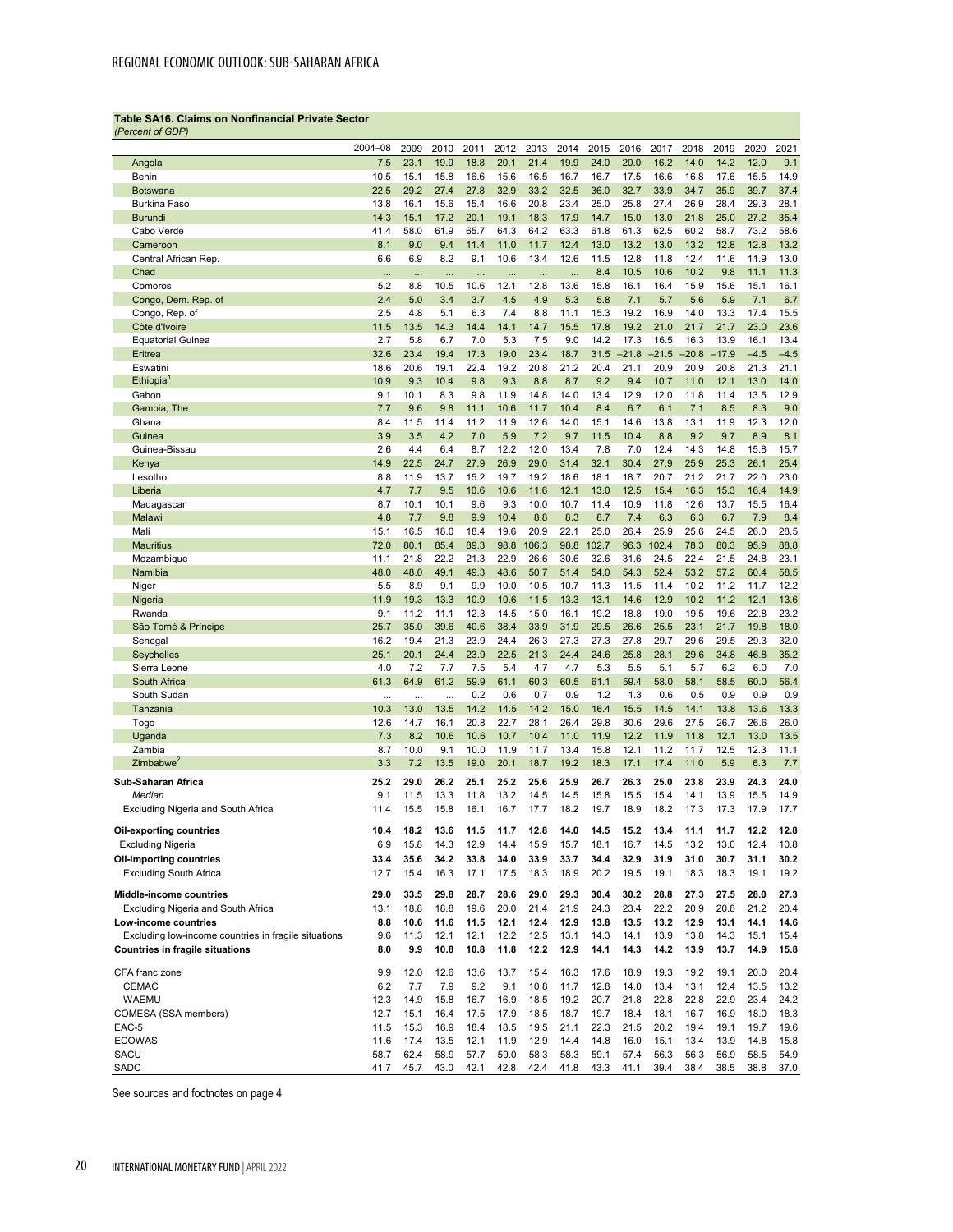## <span id="page-22-0"></span>**Table SA17. Exports of Goods and Services**

| (Percent of GDP                                      |           |       |      |       |      |                |      |      |      |      |       |      |      |      |      |      |
|------------------------------------------------------|-----------|-------|------|-------|------|----------------|------|------|------|------|-------|------|------|------|------|------|
|                                                      | 2004-08   | 2009  | 2010 | 2011  | 2012 | 2013           | 2014 | 2015 | 2016 | 2017 | 2018  | 2019 | 2020 | 2021 | 2022 | 2023 |
| Angola                                               | 65.8      | 59.0  | 61.4 | 60.9  | 56.1 | 50.9           | 41.8 | 29.6 | 28.0 | 29.2 | 40.8  | 41.6 | 36.1 | 43.3 | 41.0 | 33.7 |
| Benin                                                | 14.3      | 14.9  | 17.4 | 15.6  | 16.8 | 19.9           | 22.9 | 24.0 | 27.0 | 26.1 | 27.0  | 24.9 | 22.4 | 24.1 | 25.4 | 24.1 |
| <b>Botswana</b>                                      | 53.0      | 41.3  | 42.2 | 48.0  | 46.5 | 61.4           | 61.3 | 53.1 | 54.5 | 42.9 | 44.2  | 37.2 | 31.4 | 44.5 | 46.4 | 47.5 |
| Burkina Faso                                         | 9.9       | 11.2  | 18.7 | 23.3  | 26.2 | 23.5           | 23.0 | 23.3 | 25.5 | 27.8 | 28.1  | 27.9 | 29.5 | 30.9 | 34.3 | 33.2 |
| <b>Burundi</b>                                       | 7.8       | 6.7   | 8.9  | 10.1  | 9.4  | 9.2            | 7.6  | 5.8  | 6.7  | 8.5  | 9.9   | 9.9  | 8.8  | 7.5  | 11.0 | 10.6 |
| Cabo Verde                                           | 35.8      | 33.2  | 38.3 | 42.2  | 45.0 | 47.0           | 48.1 | 41.3 | 43.1 | 44.8 | 49.0  | 50.6 | 24.8 | 30.9 | 34.8 | 35.7 |
| Cameroon                                             | 23.7      | 19.1  | 20.4 | 24.6  | 24.5 | 23.8           | 23.6 | 20.9 | 18.5 | 18.1 | 18.3  | 19.5 | 15.0 | 17.3 | 22.4 | 19.9 |
| Central African Rep.                                 | 12.7      | 10.3  | 11.0 | 12.1  | 11.5 | 15.0           | 16.7 | 17.0 | 18.0 | 15.9 | 15.9  | 15.7 | 14.0 | 13.2 | 13.4 | 14.3 |
| Chad                                                 | 45.5      | 35.2  | 37.8 | 40.6  | 38.2 | 33.4           | 31.5 | 26.4 | 22.9 | 26.5 | 33.4  | 35.4 | 27.3 | 34.3 | 47.0 | 42.5 |
| Comoros                                              | 8.7       | 8.2   | 9.4  | 9.9   | 8.7  | 9.2            | 10.9 | 10.0 | 10.7 | 11.9 | 12.6  | 12.0 | 7.4  | 8.4  | 11.3 | 11.3 |
| Congo, Dem. Rep. of                                  | 29.1      | 27.1  | 41.2 | 39.5  | 30.8 | 36.4           | 35.2 | 27.6 | 32.8 | 30.7 | 34.1  | 26.5 | 28.6 | 39.2 | 44.3 | 44.8 |
| Congo, Rep. of                                       | 72.4      | 64.5  | 68.5 | 73.6  | 58.1 | 52.9           | 53.2 | 42.7 | 45.3 | 58.7 | 71.1  | 68.4 | 54.9 | 69.8 | 86.0 | 78.8 |
| Côte d'Ivoire                                        | 35.1      | 36.8  | 36.6 | 38.5  | 35.4 | 30.0           | 28.4 | 27.3 | 24.6 | 24.9 | 22.6  | 23.6 | 21.5 | 23.0 | 24.9 | 24.0 |
| <b>Equatorial Guinea</b>                             | 79.7      | 72.6  | 81.2 | 76.3  | 74.3 | 64.9           | 58.9 | 44.0 | 39.0 | 46.7 | 51.3  | 47.4 | 36.0 | 43.9 | 51.3 | 44.6 |
| Eritrea                                              | 7.7       | 6.5   | 6.3  | 29.3  | 28.4 | 14.4           | 30.6 | 31.5 | 21.0 | 31.7 | 32.8  | 31.5 | 28.4 | 39.0 | 45.0 | 43.2 |
| Eswatini                                             | 59.6      | 49.6  | 46.5 | 34.8  | 36.7 | 40.5           | 43.9 | 43.1 | 44.1 | 43.5 | 40.9  | 46.1 | 45.0 | 45.3 | 47.6 | 45.5 |
| Ethiopia                                             | 13.5      | 11.8  | 15.0 | 17.5  | 14.1 | 12.7           | 11.9 | 9.8  | 8.0  | 8.1  | 8.8   | 8.2  | 8.0  | 8.6  | 8.8  | 9.1  |
| Gabon                                                | 59.0      | 52.0  | 59.2 | 64.1  | 64.8 | 61.5           | 54.5 | 43.5 | 34.6 | 37.9 | 39.7  | 40.5 | 34.6 | 38.2 | 47.1 | 43.7 |
| Gambia, The                                          | 18.8      | 15.7  | 14.7 | 16.9  | 19.8 | 19.2           | 19.8 | 16.3 | 16.4 | 16.6 | 18.9  | 20.4 | 8.3  | 8.8  | 13.5 | 15.6 |
| Ghana                                                | 17.1      | 22.0  | 21.8 | 27.1  | 29.6 | 25.4           | 28.1 | 33.4 | 31.1 | 33.8 | 33.5  | 37.4 | 32.2 | 31.6 | 40.5 | 38.4 |
| Guinea                                               | 22.0      | 19.1  | 22.3 | 25.5  | 28.2 | 23.0           | 22.3 | 21.2 | 28.7 | 40.0 | 34.4  | 29.9 | 58.8 | 52.8 | 54.4 | 52.1 |
| Guinea-Bissau                                        | 15.6      | 17.6  | 18.2 | 24.5  | 14.6 | 17.2           | 18.8 | 25.1 | 25.1 | 25.5 | 25.8  | 20.3 | 15.8 | 20.3 | 20.2 | 19.6 |
| Kenya                                                | 14.8      | 17.5  | 19.8 | 21.4  | 19.9 | 17.8           | 16.4 | 15.1 | 13.2 | 12.7 | 12.5  | 11.4 | 9.7  | 10.6 | 12.4 | 13.3 |
| Lesotho                                              | 50.3      | 42.3  | 42.4 | 44.4  | 41.7 | 36.3           | 36.4 | 44.5 | 43.3 | 49.1 | 49.4  | 49.1 | 40.7 | 39.1 | 40.6 | 40.9 |
| Liberia                                              | 38.9      | 27.9  | 29.1 | 27.5  | 26.0 | 30.6           | 26.2 | 22.5 | 21.3 | 20.5 | 25.1  | 26.8 | 26.6 | 32.5 | 34.4 | 34.5 |
| Madagascar                                           | 23.5      | 20.4  | 21.6 | 23.1  | 24.6 | 25.3           | 27.9 | 27.6 | 28.3 | 30.9 | 31.7  | 28.7 | 19.7 | 22.9 | 26.7 | 28.6 |
| Malawi                                               | 12.2      | 12.0  | 13.9 | 12.5  | 16.9 | 21.7           | 20.7 | 14.1 | 15.3 | 11.8 | 11.3  | 10.8 | 8.2  | 9.4  | 11.5 | 13.2 |
| Mali                                                 | 24.0      | 22.8  | 22.9 | 21.6  | 26.9 | 24.9           | 22.6 | 24.0 | 23.4 | 22.5 | 24.5  | 25.7 | 29.6 | 27.7 | 29.8 | 28.2 |
| <b>Mauritius</b>                                     | 53.3      | 45.8  | 49.5 | 49.9  | 51.9 | 46.5           | 46.8 | 46.1 | 42.5 | 40.7 | 39.4  | 36.8 | 28.3 | 28.3 | 37.0 | 38.7 |
| Mozambique                                           | 26.2      | 23.2  | 23.2 | 24.2  | 28.4 | 28.1           | 26.2 | 25.9 | 31.6 | 40.7 | 40.3  | 36.4 | 31.1 | 39.7 | 42.2 | 41.1 |
| Namibia                                              | 38.5      | 40.8  | 40.8 | 37.6  | 37.4 | 35.8           | 38.8 | 35.7 | 34.8 | 34.8 | 36.2  | 36.6 | 33.5 | 33.9 | 37.3 | 39.7 |
| Niger                                                | 13.4      | 15.0  | 16.2 | 15.3  | 16.1 | 17.0           | 16.0 | 13.6 | 11.9 | 12.8 | 11.3  | 10.7 | 16.6 | 14.1 | 15.1 | 15.6 |
| Nigeria                                              | 28.4      | 19.6  | 22.4 | 24.7  | 21.4 | 19.3           | 14.9 | 10.0 | 9.5  | 13.5 | 15.7  | 15.6 | 9.3  | 11.2 | 14.2 | 10.6 |
| Rwanda                                               | 10.3      | 10.4  | 11.5 | 13.9  | 14.6 | 16.6           | 16.1 | 17.0 | 17.5 | 20.6 | 21.2  | 21.8 | 18.7 | 19.1 | 24.3 | 26.4 |
| São Tomé & Príncipe                                  | 11.6      | 10.4  | 12.3 | 12.6  | 13.1 | 16.4           | 24.8 | 27.9 | 27.8 | 22.9 | 23.6  | 22.3 | 10.3 | 13.2 | 14.1 | 17.5 |
| Senegal                                              | 21.0      | 19.4  | 20.0 | 21.3  | 22.5 | 22.3           | 21.7 | 22.6 | 21.5 | 21.9 | 23.6  | 24.9 | 20.7 | 22.2 | 25.0 | 26.6 |
| Seychelles                                           | 85.1      | 108.0 | 93.8 | 100.2 | 05.2 | 94.7           | 99.0 | 91.6 | 90.8 | 97.5 | 103.1 | 95.6 | 85.2 | 84.4 | 79.4 | 83.8 |
| Sierra Leone                                         | 15.0      | 15.0  | 16.2 | 18.3  | 32.4 | 35.8           | 30.0 | 18.4 | 20.4 | 22.7 | 23.6  | 26.0 | 17.3 | 21.7 | 23.5 | 26.2 |
| South Africa                                         | 26.5      | 25.0  | 25.8 | 27.7  | 27.1 | 28.4           | 29.0 | 27.7 | 28.2 | 27.3 | 27.5  | 27.3 | 27.8 | 31.2 | 36.5 | 36.3 |
| South Sudan                                          | $\ddotsc$ |       |      | 72.4  | 9.3  | 28.0           | 32.2 | 20.2 | 57.4 | 66.3 | 61.5  | 58.8 | 49.3 | 81.8 | 92.1 | 50.4 |
| Tanzania                                             | 18.1      | 18.7  | 20.3 | 22.2  | 20.5 | 18.4           | 17.5 | 19.3 | 18.1 | 16.4 | 15.4  | 14.8 | 14.1 | 13.3 | 13.4 | 13.5 |
| Togo                                                 | 25.6      | 26.4  | 28.8 | 33.3  | 34.5 | 35.4           | 30.3 | 27.3 | 26.2 | 24.8 | 23.9  | 23.1 | 21.8 | 25.8 | 30.0 | 28.3 |
| Uganda                                               | 12.5      | 13.9  | 14.1 | 15.6  | 16.0 | 15.3           | 14.8 | 17.1 | 16.3 | 16.2 | 17.8  | 16.6 | 15.2 | 14.7 | 18.2 | 17.4 |
| Zambia                                               | 35.1      | 32.0  | 39.7 | 40.2  | 41.2 | 41.4           | 40.8 | 38.7 | 35.4 | 35.1 | 37.9  | 35.4 | 47.3 | 54.1 | 47.9 | 48.3 |
| Zimbabwe <sup>4</sup>                                | 23.9      | 19.1  | 29.3 | 34.5  | 25.1 | 21.8           | 20.7 | 19.9 | 19.7 | 21.7 | 14.0  | 22.9 | 22.7 | 19.8 | 18.9 | 20.7 |
| Sub-Saharan Africa                                   | 29.5      | 26.1  | 28.4 | 31.2  | 28.8 | 27.5           | 25.1 | 21.2 | 21.1 | 22.9 | 24.1  | 23.4 | 20.2 | 23.5 | 27.0 | 25.0 |
| Median                                               | 23.8      | 20.0  | 22.4 | 25.5  | 26.9 | 25.3           | 26.2 | 25.1 | 25.5 | 26.1 | 27.0  | 26.5 | 24.8 | 27.7 | 30.0 | 28.6 |
| Excluding Nigeria and South Africa                   | 32.6      | 30.3  | 33.9 | 37.3  | 34.3 | 32.2           | 30.0 | 25.3 | 24.2 | 25.1 | 26.5  | 25.5 | 22.7 | 25.6 | 29.2 | 27.7 |
| <b>Oil-exporting countries</b>                       | 38.0      | 29.9  | 32.6 | 36.6  | 31.7 | 28.6           | 23.4 | 16.0 | 15.5 | 19.8 | 23.2  | 22.4 | 15.1 | 19.2 | 23.6 | 18.6 |
| <b>Excluding Nigeria</b>                             | 56.9      | 50.9  |      | 58.3  | 51.5 | $\overline{c}$ | ے.   | 30.1 | 28.6 | 31   | 39.1  |      | 31.5 | 38.7 | 43.2 | 36.4 |
| Oil-importing countries                              | 25.0      | 23.7  | 25.6 | 27.5  | 26.8 | 26.7           | 26.5 | 25.1 | 24.7 | 24.7 | 24.6  | 23.9 | 23.0 | 25.6 | 28.9 | 28.9 |
| <b>Excluding South Africa</b>                        | 23.5      | 22.6  | 25.5 | 27.3  | 26.4 | 25.5           | 24.9 | 23.6 | 22.8 | 23.1 | 23.0  | 22.2 | 20.9 | 22.7 | 25.3 | 25.4 |
|                                                      |           |       |      |       |      |                |      |      |      |      |       |      |      |      |      |      |
| Middle-income countries                              | 31.2      | 27.8  | 29.6 | 32.1  | 30.3 | 28.7           | 25.9 | 21.7 | 21.6 | 23.7 | 25.2  | 24.6 | 20.4 | 24.0 | 27.8 | 25.3 |
| Excluding Nigeria and South Africa                   | 39.4      | 38.0  | 41.1 | 43.7  | 41.9 | 38.4           | 35.5 | 29.8 | 27.7 | 28.4 | 31.0  | 30.3 | 25.3 | 28.8 | 33.1 | 30.8 |
| Low-income countries                                 | 20.2      | 18.2  | 21.9 | 26.9  | 22.0 | 22.4           | 21.6 | 19.3 | 19.5 | 20.3 | 20.6  | 19.6 | 19.7 | 21.9 | 24.4 | 24.1 |
| Excluding low-income countries in fragile situations | 16.3      | 15.6  | 17.5 | 19.5  | 19.3 | 18.5           | 17.5 | 16.8 | 15.9 | 16.6 | 17.0  | 15.8 | 14.5 | 15.4 | 16.8 | 16.8 |
| <b>Countries in fragile situations</b>               | 31.9      | 29.4  | 33.9 | 39.6  | 31.2 | 31.0           | 30.0 | 25.0 | 26.5 | 27.9 | 27.8  | 27.7 | 27.6 | 31.4 | 36.0 | 34.8 |
| CFA franc zone                                       | 35.6      | 32.8  | 36.6 | 39.3  | 38.1 | 34.5           | 32.3 | 27.6 | 25.2 | 26.8 | 28.0  | 27.9 | 24.2 | 27.0 | 32.3 | 29.8 |
| <b>CEMAC</b>                                         | 48.4      | 42.4  | 48.3 | 52.0  | 49.3 | 44.6           | 41.4 | 32.1 | 28.0 | 31.7 | 35.6  | 35.1 | 26.7 | 32.7 | 42.5 | 37.7 |
| <b>WAEMU</b>                                         | 24.5      | 24.8  | 26.1 | 27.0  | 27.3 | 25.4           | 24.5 | 24.3 | 23.3 | 23.6 | 23.1  | 23.5 | 22.8 | 23.7 | 25.9 | 25.3 |
| COMESA (SSA members)                                 | 21.9      | 20.3  | 25.2 | 26.6  | 24.3 | 23.9           | 23.0 | 20.3 | 19.3 | 19.3 | 19.6  | 17.9 | 16.5 | 19.0 | 21.4 | 22.1 |
| EAC-5                                                | 14.9      | 16.4  | 18.0 | 19.6  | 18.7 | 17.2           | 16.3 | 16.6 | 15.4 | 14.8 | 14.7  | 13.8 | 12.4 | 12.5 | 14.3 | 14.7 |
| <b>ECOWAS</b>                                        | 26.3      | 20.9  | 23.0 | 25.4  | 23.3 | 21.1           | 17.7 | 14.5 | 14.9 | 18.5 | 19.7  | 20.0 | 16.0 | 17.7 | 20.6 | 17.7 |
| <b>SACU</b>                                          | 28.1      | 26.2  | 26.9 | 28.7  | 28.2 | 29.8           | 30.7 | 29.1 | 29.7 | 28.5 | 28.7  | 28.3 | 28.3 | 32.0 | 37.0 | 36.9 |
| SADC                                                 | 32.2      | 30.2  | 32.0 | 34.0  | 33.2 | 33.7           | 32.4 | 28.6 | 28.8 | 28.3 | 29.6  | 28.9 | 27.5 | 31.6 | 35.2 | 34.3 |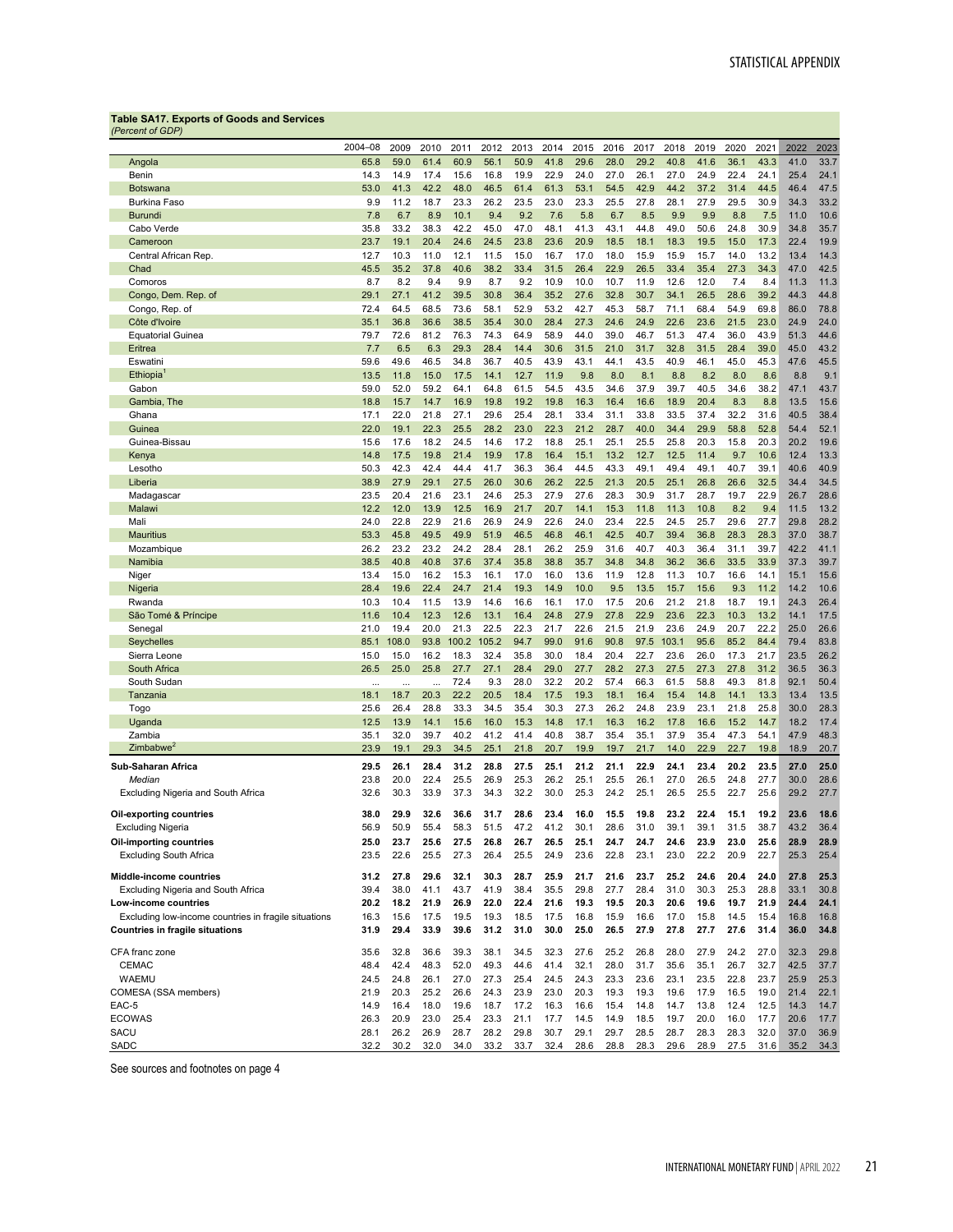## <span id="page-23-0"></span>**Table SA18. Imports of Goods and Services**

| 'Percent of GDP                                      |              |                |              |              |              |              |              |              |              |              |              |              |              |              |              |              |
|------------------------------------------------------|--------------|----------------|--------------|--------------|--------------|--------------|--------------|--------------|--------------|--------------|--------------|--------------|--------------|--------------|--------------|--------------|
|                                                      | 2004-08      | 2009           | 2010         | 2011         | 2012         | 2013         | 2014         | 2015         | 2016         | 2017         | 2018         | 2019         | 2020         | 2021         | 2022         | 2023         |
| Angola                                               | 41.2         | 59.5           | 42.3         | 39.3         | 35.8         | 36.0         | 36.7         | 32.7         | 25.4         | 23.2         | 25.5         | 26.4         | 26.0         | 23.4         | 22.2         | 22.2         |
| Benin                                                | 21.2         | 23.0           | 24.0         | 21.6         | 23.2         | 26.8         | 31.3         | 30.7         | 31.4         | 31.6         | 32.8         | 29.9         | 25.1         | 28.9         | 31.9         | 30.3         |
| <b>Botswana</b>                                      | 41.6         | 53.8           | 52.5         | 54.7         | 63.8         | 64.4         | 58.2         | 59.8         | 45.9         | 39.0         | 43.2         | 46.1         | 49.2         | 51.1         | 49.1         | 47.9         |
| Burkina Faso                                         | 23.0         | 20.6           | 25.3         | 29.1         | 30.8         | 35.4         | 31.1         | 31.9         | 31.7         | 32.8         | 32.2         | 31.4         | 29.7         | 33.7         | 38.8         | 37.6         |
| <b>Burundi</b>                                       | 41.5         | 35.6           | 43.4         | 43.5         | 46.7         | 43.8         | 34.1         | 27.3         | 25.1         | 27.8         | 29.8         | 33.7         | 33.1         | 35.7         | 44.9         | 41.4         |
| Cabo Verde                                           | 64.5         | 63.4           | 66.8         | 73.8         | 68.1         | 62.8         | 66.4         | 56.7         | 60.2         | 66.4         | 68.0         | 65.3         | 59.0         | 59.1         | 60.2         | 59.1         |
| Cameroon                                             | 24.0         | 22.4           | 23.2         | 26.9         | 27.0         | 26.2         | 26.6         | 24.2         | 20.9         | 20.1         | 21.1         | 22.9         | 17.6         | 19.9         | 23.9         | 22.8         |
| Central African Rep                                  | 21.2         | 22.4           | 24.6         | 22.0         | 21.5         | 23.4         | 36.4         | 36.1         | 34.4         | 32.4         | 33.7         | 34.1         | 33.6         | 31.0         | 34.1         | 32.4         |
| Chad                                                 | 44.3         | 46.8           | 48.6         | 48.1         | 48.0         | 43.1         | 43.9         | 42.9         | 39.1         | 41.7         | 42.0         | 44.5         | 43.7         | 43.9         | 47.6         | 46.6         |
| Comoros                                              | 23.1         | 28.4           | 30.1         | 31.1         | 31.2         | 29.8         | 29.2         | 27.7         | 26.5         | 28.4         | 30.2         | 29.6         | 28.4         | 31.6         | 38.2         | 36.8         |
| Congo, Dem. Rep. of                                  | 34.4         | 36.6           | 49.7         | 45.7         | 37.5         | 41.0         | 44.0         | 33.7         | 38.9         | 34.4         | 37.7         | 30.2         | 29.9         | 38.9         | 42.3         | 42.2         |
| Congo, Rep. of                                       | 51.6         | 71.1           | 55.5         | 51.0         | 39.4         | 40.1         | 51.1         | 80.0         | 85.0         | 54.5         | 57.8         | 54.1         | 46.5         | 45.0         | 49.3         | 53.5         |
| Côte d'Ivoire                                        | 29.8         | 28.9           | 31.3         | 26.7         | 32.4         | 27.9         | 24.9         | 24.8         | 22.3         | 23.0         | 22.7         | 22.0         | 20.6         | 22.9         | 25.7         | 24.4         |
| <b>Equatorial Guinea</b>                             | 35.9         | 47.9           | 58.9         | 43.4         | 41.3         | 41.9         | 41.6         | 44.3         | 42.8         | 41.3         | 39.6         | 33.4         | 27.6         | 29.0         | 32.0         | 28.1         |
| Eritrea                                              | 54.7         | 34.0           | 32.4         | 26.6         | 24.2         | 27.4         | 25.1         | 26.6         | 20.6         | 25.3         | 28.5         | 29.3         | 26.9         | 35.2         | 40.8         | 38.4         |
| Eswatini                                             | 68.9         | 63.1           | 59.1         | 42.5         | 40.7         | 42.0         | 44.8         | 41.7         | 42.9         | 44.2         | 44.3         | 42.9         | 42.2         | 45.8         | 48.9         | 45.0         |
| Ethiopia                                             | 32.4         | 32.2           | 36.5         | 33.1         | 32.4         | 29.5         | 29.8         | 31.0         | 27.9         | 25.0         | 24.0         | 21.6         | 18.8         | 18.7         | 20.7         | 20.7         |
| Gabon                                                | 27.5         | 34.6           | 29.5         | 23.7         | 36.2         | 43.7         | 41.3         | 38.9         | 34.9         | 34.5         | 32.0         | 32.5         | 32.8         | 29.6         | 27.5         | 27.9         |
| Gambia, The                                          | 27.9         | 26.0           | 26.3         | 25.8         | 27.9         | 26.9         | 32.9         | 33.2         | 31.6         | 37.0         | 37.3         | 39.1         | 36.9         | 40.8         | 51.0         | 51.2         |
| Ghana                                                | 28.8         | 31.8           | 32.3         | 36.2         | 38.7         | 35.3         | 35.4         | 42.0         | 36.6         | 36.6         | 34.5         | 39.4         | 35.8         | 34.0         | 42.3         | 41.3         |
| Guinea                                               | 24.2         | 21.1           | 25.4         | 43.2         | 44.4         | 31.6         | 33.1         | 30.7         | 59.7         | 47.4         | 51.0         | 37.2         | 64.9         | 45.4         | 46.5         | 43.6         |
| Guinea-Bissau                                        | 26.4         | 32.8           | 31.8         | 29.4         | 24.2         | 24.3         | 29.2         | 29.3         | 29.6         | 30.4         | 31.0         | 34.9         | 29.8         | 33.4         | 35.0         | 33.2         |
| Kenya                                                | 20.3         | 26.6           | 29.8         | 35.1         | 31.8         | 29.7         | 29.6         | 25.1         | 21.6         | 23.3         | 21.9         | 20.3         | 17.6         | 20.3         | 22.5         | 22.8         |
| Lesotho                                              | 113.5        | 112.5          | 106.2        | 104.0        | 105.9        | 91.3         | 87.6         | 91.5         | 92.4         | 102.4        | 97.9         | 96.7         | 95.9         | 91.9         | 96.5         | 91.5         |
| Liberia                                              | 129.7        | 87.9           | 67.8         | 78.9         | 84.3         | 69.7         | 91.4         | 84.4         | 68.2         | 53.7         | 54.3         | 52.9         | 53.0         | 58.0         | 55.2         | 53.7         |
| Madagascar                                           | 37.7         | 40.7           | 34.2         | 33.1         | 33.9         | 33.4         | 31.7         | 30.6         | 30.2         | 34.2         | 35.1         | 33.4         | 28.7         | 33.0         | 36.4         | 38.5         |
| Malawi                                               | 24.9         | 22.5           | 24.8         | 19.9         | 27.1         | 30.1         | 28.2         | 28.3         | 31.5         | 31.2         | 27.3         | 27.6         | 25.8         | 27.4         | 32.1         | 32.1         |
| Mali<br><b>Mauritius</b>                             | 33.6         | 33.9           | 37.9<br>61.3 | 29.7         | 31.8         | 39.9         | 38.1<br>58.4 | 39.6<br>56.1 | 40.3         | 36.2         | 35.6         | 38.0         | 36.3         | 37.5         | 39.7         | 38.3         |
|                                                      | 61.5<br>34.8 | 56.0<br>37.5   | 42.6         | 63.3<br>53.0 | 64.7<br>75.8 | 60.6<br>76.6 | 69.1         | 66.5         | 52.8<br>66.0 | 54.1<br>62.1 | 53.1<br>70.8 | 52.7<br>61.7 | 47.8<br>61.5 | 52.8<br>64.6 | 61.9<br>89.7 | 57.1<br>81.5 |
| Mozambique<br>Namibia                                | 41.8         | 56.2           | 52.5         | 50.1         | 54.1         | 56.3         | 61.5         | 61.4         | 58.8         | 47.9         | 46.3         | 46.4         | 42.8         | 49.7         | 50.1         | 51.2         |
|                                                      | 23.8         | 34.7           | 35.9         | 35.0         | 29.0         | 29.4         | 29.9         | 30.5         | 24.4         | 26.3         | 26.2         | 26.3         | 32.7         | 32.7         | 33.2         | 31.6         |
| Niger<br>Nigeria                                     | 17.7         | 16.6           | 19.2         | 21.9         | 17.5         | 14.9         | 15.2         | 14.6         | 11.6         | 13.6         | 17.0         | 22.5         | 16.8         | 15.1         | 16.0         | 13.1         |
| Rwanda                                               | 23.8         | 27.0           | 26.9         | 31.7         | 31.0         | 31.4         | 32.2         | 34.4         | 35.2         | 33.2         | 34.7         | 36.1         | 34.6         | 34.6         | 41.2         | 40.9         |
| São Tomé & Príncipe                                  | 57.2         | 54.7           | 61.0         | 63.1         | 54.0         | 58.3         | 64.6         | 57.8         | 52.7         | 51.4         | 48.5         | 44.3         | 35.4         | 34.5         | 43.3         | 38.7         |
| Senegal                                              | 36.1         | 32.8           | 32.3         | 36.1         | 39.4         | 38.7         | 36.7         | 35.4         | 32.5         | 35.7         | 38.8         | 39.2         | 39.3         | 41.5         | 45.1         | 42.7         |
| Seychelles                                           | 94.7         | 117.0          | 108.1        | 116.6        | 122.5        | 101.5        | 114.2        | 100.4        | 100.6        | 108.2        | 114.0        | 106.5        | 101.7        | 99.7         | 104.6        | 101.5        |
| Sierra Leone                                         | 24.5         | 30.5           | 43.9         | 84.4         | 65.7         | 46.0         | 57.4         | 52.4         | 36.9         | 42.9         | 39.0         | 44.6         | 34.9         | 43.2         | 48.5         | 47.8         |
| South Africa                                         | 27.5         | 24.6           | 24.6         | 26.9         | 28.4         | 30.5         | 30.5         | 29.0         | 27.7         | 26.2         | 27.0         | 26.8         | 23.3         | 25.1         | 32.1         | 33.8         |
| South Sudan                                          | $\ddotsc$    |                |              | 30.4         | 34.1         | 29.9         | 29.3         | 22.7         | 59.1         | 81.9         | 59.4         | 67.0         | 75.0         | 99.1         | 86.7         | 54.7         |
| Tanzania                                             | 26.5         | 28.0           | 29.1         | 33.6         | 32.5         | 29.4         | 27.3         | 26.3         | 21.3         | 18.2         | 17.7         | 16.7         | 15.3         | 16.0         | 17.0         | 16.2         |
| Togo                                                 | 37.6         | 37.2           | 39.7         | 48.0         | 44.1         | 49.4         | 43.0         | 43.0         | 39.8         | 32.7         | 32.7         | 31.3         | 31.1         | 36.3         | 43.8         | 41.3         |
| Uganda                                               | 20.8         | 21.7           | 25.0         | 27.1         | 25.0         | 22.9         | 23.5         | 26.5         | 22.1         | 23.0         | 25.5         | 25.6         | 27.4         | 25.0         | 28.0         | 29.9         |
| Zambia                                               | 30.4         | 26.6           | 27.6         | 32.2         | 36.3         | 39.3         | 37.7         | 40.5         | 36.6         | 33.7         | 38.7         | 34.5         | 32.2         | 39.0         | 38.4         | 39.6         |
| Zimbabwe <sup>-</sup>                                | 32.0         | 37.6           | 53.5         | 65.8         | 49.0         | 43.9         | 40.6         | 36.1         | 30.1         | 29.1         | 20.7         | 23.5         | 23.7         | 20.8         | 20.2         | 22.7         |
| Sub-Saharan Africa                                   | 27.4         | 28.3           | 28.6         | 30.4         | 29.6         | 28.8         | 28.5         | 27.6         | 25.6         | 25.5         | 26.6         | 27.4         | 24.4         | 25.1         | 28.1         | 27.2         |
| Median                                               | 32.2         | 33.9           | 35.0         | 35.1         | 36.2         | 36.0         | 36.4         | 34.4         | 34.9         | 34.2         | 34.7         | 34.1         | 32.8         | 34.6         | 40.8         | 38.7         |
| Excluding Nigeria and South Africa                   | 32.7         | 37.3           | 37.3         | 37.7         | 37.7         | 36.6         | 36.4         | 35.1         | 31.9         | 30.3         | 30.8         | 30.0         | 28.4         | 29.5         | 32.1         | 31.5         |
|                                                      |              |                |              |              |              |              |              |              |              |              |              |              |              |              |              |              |
| <b>Oil-exporting countries</b>                       | 24.1         | 27.2           | 26.0         | 27.4         | 23.9         | 21.9         | 22.2         | 20.8         | 17.7         | 18.7         | 21.2         | 24.9         | 20.1         | 19.0         | 20.0         | 17.6         |
| <b>Excluding Nigeria</b>                             | 36.5         | $\overline{0}$ |              | 37           | 36.1         | 36.0         | 37.0         | 35.0         | 31<br>.0     | 28.0         | 30           | 30.9         | 29.3         | 28.6         | 28.3         | 27.6         |
| Oil-importing countries                              | 29.3         | 29.0           | 30.2         | 32.5         | 33.9         | 34.2         | 33.9         | 32.8         | 30.6         | 29.3         | 29.5         | 28.7         | 26.7         | 28.2         | 32.8         | 33.0         |
| <b>Excluding South Africa</b>                        | 31.3         | 32.9           | 35.8         | 37.9         | 38.4         | 36.8         | 36.1         | 35.1         | 32.2         | 31.1         | 31.0         | 29.7         | 28.2         | 29.8         | 33.1         | 32.6         |
|                                                      |              |                |              |              |              |              |              |              |              |              |              |              |              |              |              |              |
| Middle-income countries                              | 26.8         | 27.6           | 27.2         | 29.0         | 28.0         | 27.1         | 26.9         | 26.0         | 23.7         | 24.1         | 25.5         | 27.0         | 22.9         | 23.6         | 26.6         | 25.5         |
| Excluding Nigeria and South Africa                   | 33.8         | 40.8           | 38.2         | 37.8         | 37.9         | 37.0         | 37.0         | 36.1         | 31.7         | 30.3         | 31.1         | 31.0         | 28.2         | 29.5         | 31.4         | 30.9         |
| Low-income countries                                 | 30.8         | 31.6           | 35.8         | 37.6         | 37.3         | 36.0         | 35.4         | 33.6         | 32.2         | 30.4         | 30.3         | 28.6         | 28.6         | 29.6         | 32.8         | 32.2         |
| Excluding low-income countries in fragile situations | 27.8         | 29.4           | 31.7         | 34.8         | 35.7         | 33.7         | 32.5         | 32.7         | 28.3         | 27.0         | 27.6         | 25.8         | 24.1         | 24.9         | 28.5         | 27.9         |
| <b>Countries in fragile situations</b>               | 34.8         | 36.2           | 40.7         | 39.8         | 38.7         | 37.0         | 37.6         | 35.7         | 37.2         | 34.1         | 33.1         | 32.0         | 32.6         | 34.0         | 36.9         | 36.2         |
| CFA franc zone                                       | 35.8         | 31.0           | 33.0         | 30.4         | 32.0         | 32.3         | 32.0         | 32.1         | 29.5         | 28.2         | 28.6         | 28.3         | 25.6         | 27.0         | 30.4         | 29.2         |
| <b>CEMAC</b>                                         | 32.7         | 38.6           | 39.5         | 36.0         | 36.2         | 36.7         | 38.3         | 40.4         | 37.0         | 32.8         | 33.4         | 32.9         | 28.3         | 29.0         | 32.6         | 31.9         |
| <b>WAEMU</b>                                         | 39.9         | 24.6           | 27.1         | 24.9         | 27.9         | 28.4         | 26.5         | 26.2         | 24.5         | 25.2         | 25.5         | 25.4         | 24.1         | 25.8         | 29.0         | 27.6         |
| COMESA (SSA members)                                 | 30.2         | 31.8           | 36.2         | 37.7         | 35.4         | 34.5         | 34.2         | 32.0         | 29.7         | 29.0         | 28.6         | 26.5         | 24.2         | 26.5         | 29.3         | 29.7         |
| EAC-5                                                | 22.3         | 26.0           | 28.6         | 32.7         | 30.7         | 28.4         | 27.9         | 26.3         | 22.4         | 22.3         | 22.1         | 21.2         | 19.7         | 20.8         | 23.0         | 23.1         |
| <b>ECOWAS</b>                                        | 22.1         | 21.2           | 23.1         | 25.6         | 22.9         | 20.5         | 20.2         | 20.3         | 18.8         | 20.7         | 22.7         | 26.3         | 22.9         | 22.2         | 23.9         | 21.3         |
| <b>SACU</b>                                          | 29.1         | 27.1           | 26.9         | 28.9         | 30.7         | 32.8         | 32.9         | 31.6         | 30.0         | 28.0         | 28.8         | 28.7         | 25.6         | 27.3         | 33.8         | 35.3         |
| <b>SADC</b>                                          | 31.3         | 32.9           | 31.2         | 33.1         | 34.2         | 35.6         | 35.6         | 33.3         | 30.6         | 28.5         | 29.6         | 29.0         | 26.4         | 28.2         | 32.5         | 33.2         |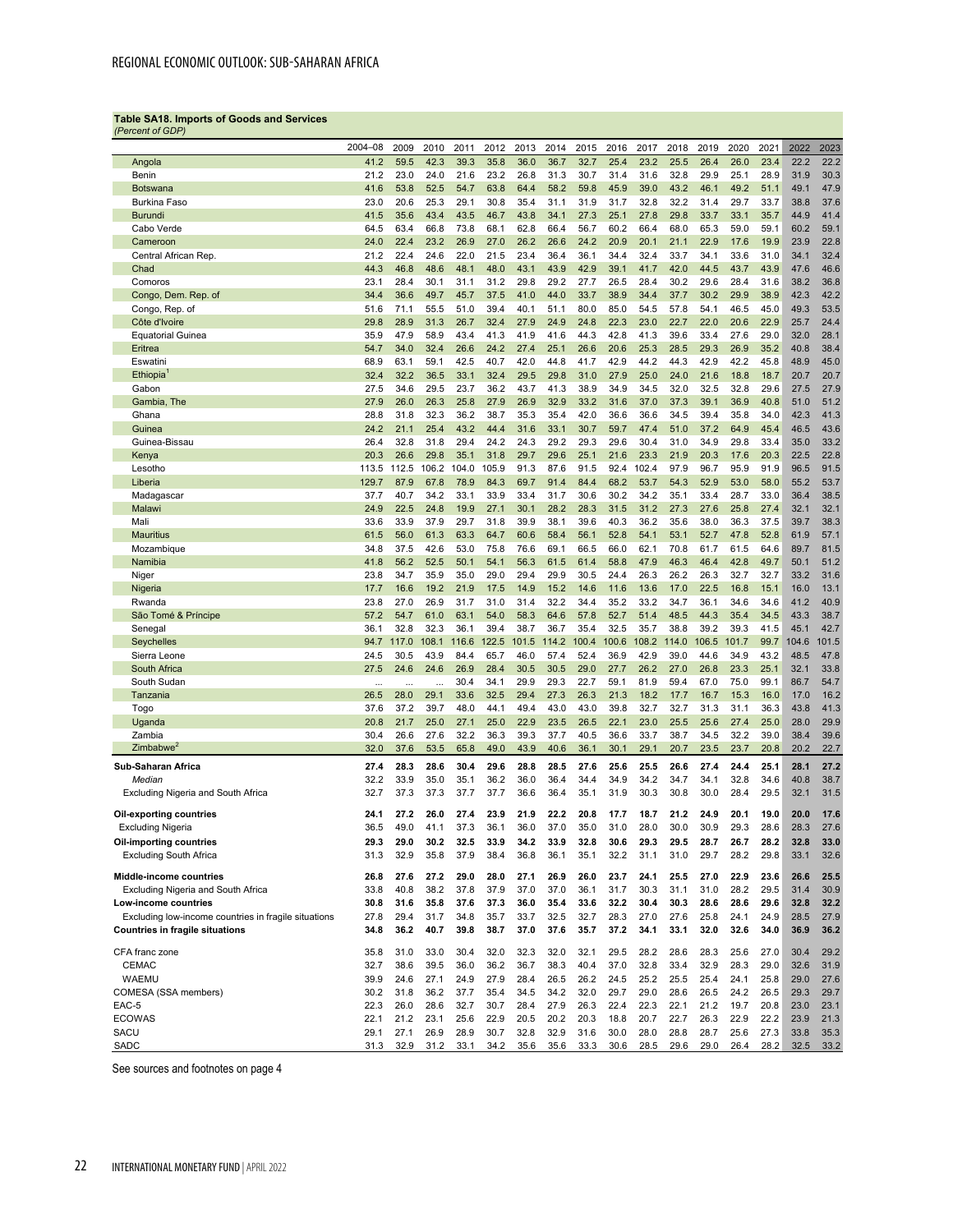## <span id="page-24-0"></span>**Table SA19. Trade Balance on Goods**

|  |                  | Table SAT9. Trade Balance on Goods |  |
|--|------------------|------------------------------------|--|
|  | (Percent of GDP) |                                    |  |

|                                                      | 2004-08           | 2009                                                            | 2010                    | 2011           | 2012                    | 2013                            | 2014              | 2015                    | 2016                                    | 2017                                                                                                    | 2018                  | 2019             | 2020             | 2021                              | 2022            | 2023              |
|------------------------------------------------------|-------------------|-----------------------------------------------------------------|-------------------------|----------------|-------------------------|---------------------------------|-------------------|-------------------------|-----------------------------------------|---------------------------------------------------------------------------------------------------------|-----------------------|------------------|------------------|-----------------------------------|-----------------|-------------------|
| Angola                                               | 42.9              | 25.8                                                            | 40.5                    | 42.1           | 37.0                    | 30.7                            | 21.0              | 10.7                    | 14.4                                    | 16.5                                                                                                    | 24.6                  | 24.4             | 19.6             | 27.9                              | 26.1            | 18.8              |
| Benin                                                | $-5.2$            | $-5.3$                                                          | $-5.2$                  | $-5.1$         | $-5.0$                  | $-4.9$                          | $-5.4$            | $-4.6$                  | $-0.9$                                  | $-2.7$                                                                                                  | $-3.9$                | $-3.1$           | $-1.0$           | $-2.6$                            | $-4.2$          | $-3.9$            |
| <b>Botswana</b>                                      |                   | $9.7 - 13.0$                                                    | $-7.8$                  | $-5.2$         | $-14.6$                 | $-1.4$                          | 4.7               | $-5.2$                  | 9.8                                     | 5.0                                                                                                     | 2.9                   | $-6.5$           | $-13.7$          | $-3.9$                            | $-0.8$          | 1.2               |
| <b>Burkina Faso</b><br><b>Burundi</b>                | $-8.4$<br>$-23.7$ | $-5.1$<br>$-21.9$                                               | $-1.3$<br>$-30.2$       | 0.2<br>$-29.0$ | 1.7                     | $-5.0$<br>$-32.2 -30.8$         | $-1.9$<br>$-19.6$ | $-2.0$<br>$-16.0$       | $-0.0$                                  | 1.3<br>$-13.7 -15.0$                                                                                    | 1.8<br>$-16.0$        | 2.3<br>$-17.9$   | 5.8<br>$-19.3$   | 2.7<br>$-21.8$                    | 1.4<br>$-24.6$  | 1.8<br>$-24.3$    |
| Cabo Verde                                           | $-39.0$           | $-39.6$                                                         | $-40.9$                 | $-45.1$        | $-36.6$                 | $-33.6$                         | $-32.5$           | $-29.6$                 | $-32.0$                                 | $-37.1$                                                                                                 | $-34.9$               | $-33.5$          | $-38.6$          | $-36.6$                           | $-35.7$         | $-35.6$           |
| Cameroon                                             | 2.3               | $-0.7$                                                          | $-1.1$                  | $-1.9$         | $-0.9$                  | $-0.6$                          | $-1.2$            | $-1.2$                  | $-0.7$                                  | $-0.6$                                                                                                  | $-1.3$                | $-1.9$           | $-1.7$           | $-1.0$                            | $-0.2$          | $-1.5$            |
| Central African Rep.                                 | $-3.8$            | $-7.5$                                                          | $-8.2$                  | $-5.1$         | $-4.8$                  | $-4.9$                          | $-18.3$           | $-18.8$                 |                                         | $-16.0 -14.1$                                                                                           |                       | $-14.9 -15.4$    | $-16.8$          | $-15.0$                           | $-17.8$         | $-15.6$           |
| Chad                                                 | 24.4              | 4.8                                                             | 8.0                     | 10.8           | 7.7                     | 6.6                             | 2.8               | 0.4                     | 1.0                                     | 2.6                                                                                                     | 10.8                  | 11.4             | 3.8              | 11.9                              | 23.2            | 18.9              |
| Comoros                                              | $-13.4$           | $-17.1$                                                         | $-17.5$                 | $-18.1$        | $-18.9$                 | $-17.9$                         |                   | $-18.7 -17.4$           |                                         | $-15.1 -15.9$                                                                                           | $-17.3$               | $-16.8$          | $-17.7$          | $-19.3$                           | $-23.7$         | $-22.9$           |
| Congo, Dem. Rep. of                                  | 0.2               | $-3.1$                                                          | 2.0                     | 2.2            | 0.2                     | 2.5                             | $-1.1$            | $-0.8$                  | $-0.7$                                  | 0.5                                                                                                     | 2.1                   | 0.5              | 3.9              | 6.9                               | 8.7             | 9.3               |
| Congo, Rep. of                                       | 42.9              | 22.0                                                            | 34.7                    | 43.1           | 33.3                    | 25.8                            | 19.4              | $-9.3$                  | $-20.3$                                 | 21.7                                                                                                    | 35.0                  | 36.3             | 25.2             | 40.3                              | 53.4            | 44.0              |
| Côte d'Ivoire                                        | 10.9              | 12.7                                                            | 10.5                    | 16.8           | 8.3                     | 6.9                             | 7.9               | 6.9                     | 6.4                                     | 6.5                                                                                                     | 3.8                   | 5.4              | 4.9              | 3.9                               | 3.0             | 3.4               |
| <b>Equatorial Guinea</b>                             | 54.9              | 40.7                                                            | 37.8                    | 48.2           | 47.5                    | 37.8                            | 32.9              | 15.2                    | 6.9                                     | 17.9                                                                                                    | 23.3                  | 22.5             | 14.4             | 23.2                              | 30.5            | 26.5              |
| Eritrea                                              | $-44.6$           | $-29.1$                                                         | $-27.3$                 | 6.2            | 7.0                     | $-13.6$                         | 9.1               | 8.0                     | 1.0                                     | 8.8                                                                                                     | 6.8                   | 4.5              | 3.2              | 5.4                               | 6.2             | 6.7               |
| Eswatini<br>Ethiopia                                 | $-3.6$            | $-3.7$                                                          | $-3.3$                  | $-4.9$         | $-2.1$                  | 3.1                             | 3.8               | 4.5                     | 4.8<br>$-18.5 -16.8$                    | 4.2                                                                                                     | 0.6                   | 5.8<br>$-13.4$   | 6.0<br>$-11.3$   | 2.7                               | 1.9             | 3.4<br>$-11.6$    |
| Gabon                                                | 41.6              | $-18.0$ $-18.5$ $-19.7$ $-15.0$ $-15.9$ $-15.3$ $-16.6$<br>29.8 | 38.7                    | 49.4           | 42.3                    | 32.2                            | 28.1              | 15.5                    | 11.8                                    | 15.4                                                                                                    | $-14.7 -13.5$<br>18.0 | 19.0             | 11.7             | $-10.7$<br>17.8                   | $-12.0$<br>28.8 | 24.7              |
| Gambia, The                                          | $-13.1$           | $-13.9$                                                         | $-14.0$                 | $-13.5$        | $-14.2$                 | $-12.5$                         | $-17.2$           | $-19.3$                 | $-15.1$                                 | $-23.3$                                                                                                 | $-24.4$               | $-25.1$          | $-27.1$          | $-30.9$                           | $-39.7$         | $-39.3$           |
| Ghana                                                | $-10.7$           | $-6.4$                                                          | $-6.8$                  | $-5.7$         | $-7.4$                  | $-6.0$                          | $-2.6$            | $-6.3$                  | $-3.2$                                  | 2.0                                                                                                     | 2.7                   | 3.3              | 3.0              | 1.7                               | 3.1             | 2.8               |
| Guinea                                               | 2.2               | 1.8                                                             | 1.8                     | $-9.3$         | $-3.5$                  | $-0.4$                          | $-5.0$            | $-4.7$                  | $-23.4$                                 | $-0.6$                                                                                                  | $-10.7$               | $-1.7$           | 10.4             | 17.8                              | 17.3            | 17.5              |
| Guinea-Bissau                                        | $-5.5$            | $-9.2$                                                          | $-7.4$                  | $-0.2$         | $-4.8$                  | $-2.7$                          | $-4.3$            | 3.9                     | 3.7                                     | 3.3                                                                                                     | 3.1                   | $-6.0$           | $-6.3$           | $-4.0$                            | $-6.1$          | $-5.1$            |
| Kenya                                                | $-7.9$            | $-11.8$                                                         | $-13.7 -17.9$           |                |                         | $-16.5 -16.6$                   |                   | $-15.7 -11.9$           | $-10.3$                                 | $-12.4$ $-11.1$ $-10.6$                                                                                 |                       |                  | $-8.3$           | $-10.4$                           | $-11.5$         | $-11.2$           |
| Lesotho                                              | $-41.3$           | $-49.1$                                                         |                         |                |                         |                                 |                   |                         |                                         | $-46.2$ $-42.5$ $-48.6$ $-41.6$ $-38.5$ $-34.4$ $-32.7$ $-34.1$ $-29.9$ $-29.4$                         |                       |                  | $-36.6$          | $-34.9$                           | $-37.7$         | $-33.6$           |
| Liberia                                              | $-26.8$           | $-23.5$                                                         | $-15.8$                 | $-29.9$        | $-39.9$                 | $-20.9$                         | $-44.4$           |                         |                                         | $-41.0$ $-28.3$ $-19.4$ $-16.1$ $-12.8$                                                                 |                       |                  | $-12.9$          | $-13.2$                           | $-10.6$         | $-9.5$            |
| Madagascar                                           | -11.7             | $-17.2$                                                         | $-10.5$                 | $-8.6$         | $-9.6$                  | $-7.6$                          | $-4.4$            | $-2.9$                  | $-2.2$                                  | $-3.4$                                                                                                  | $-3.3$                | $-6.0$           | $-6.9$           | $-5.9$                            | $-7.1$          | $-8.5$            |
| Malawi                                               | $-9.1$            | $-7.3$                                                          | $-7.6$                  | $-5.6$         | $-7.8$                  | $-5.6$                          |                   | $-5.2 -11.9$            |                                         | $-14.2$ $-17.4$ $-14.5$ $-15.4$                                                                         |                       |                  | $-16.1 -17.4$    |                                   | $-19.7$         | $-17.9$           |
| Mali                                                 | $-4.4$            | $-6.1$                                                          | $-8.6$                  | $-2.6$         | 0.9                     | $-1.9$                          | $-3.5$            | $-3.6$                  | $-4.1$                                  | $-4.7$                                                                                                  | $-2.2$                | $-3.7$           | 2.8              | $-2.3$                            | $-2.0$          | $-2.4$            |
| <b>Mauritius</b>                                     | $-14.6$           |                                                                 |                         |                |                         |                                 |                   |                         |                                         | $-17.2$ $-18.9$ $-20.1$ $-21.0$ $-18.7$ $-17.7$ $-15.9$ $-16.6$ $-20.0$ $-21.3$ $-21.9$ $-19.5$ $-22.9$ |                       |                  |                  |                                   | $-27.8$         | $-23.2$           |
| Mozambique<br>Namibia                                | $-5.0$<br>$-4.0$  |                                                                 | $-10.7 -10.6$           |                | $-15.6$ $-24.8$ $-29.3$ |                                 | $-26.4$           | $-26.1 -11.8$           |                                         | $-3.8$                                                                                                  |                       | $-6.5 -13.5$     | $-16.4$          | $-14.0$                           | $-34.8$         | $-12.8$<br>$-9.4$ |
| Niger                                                | $-5.2$            | $-10.9$                                                         | $-10.4$                 | $-10.5$        | $-4.9$                  | $-4.2$                          | $-6.9$            | $-9.2$                  | $-6.6$                                  | $-16.2$ $-11.6$ $-13.5$ $-17.6$ $-19.2$ $-23.6$ $-27.4$ $-22.5$ $-14.1$ $-11.4$ $-10.4$<br>$-6.7$       | $-8.4$                | $-9.3$           | $-9.9$           | $-8.8$ $-13.3$ $-12.2$<br>$-11.4$ | $-10.9$         | $-9.0$            |
| Nigeria                                              | 15.3              | 8.5                                                             | 8.2                     | 7.9            | 8.5                     | 8.2                             | 3.7               | $-1.3$                  | $-0.1$                                  | 3.5                                                                                                     | 4.9                   | 0.6              | $-3.8$           | $-1.2$                            | 1.3             | 0.2               |
| Rwanda                                               | $-9.3$            | $-13.6$                                                         | $-12.9$                 | $-16.1$        |                         |                                 |                   |                         |                                         | $-16.6$ $-14.7$ $-15.4$ $-14.5$ $-14.9$ $-10.5$ $-12.0$ $-14.1$ $-16.0$ $-15.6$                         |                       |                  |                  |                                   | $-16.7$         | $-14.6$           |
| São Tomé & Príncipe                                  | $-36.6$           |                                                                 |                         |                |                         |                                 |                   |                         |                                         | $-39.7$ $-43.2$ $-44.9$ $-38.2$ $-38.2$ $-36.5$ $-33.8$ $-30.3$ $-29.8$ $-28.1$ $-26.1$ $-23.1$ $-22.8$ |                       |                  |                  |                                   | $-29.4$         | $-24.3$           |
| Senegal                                              | $-14.7$           | $-12.6$                                                         |                         |                |                         |                                 |                   |                         |                                         | $-11.9$ $-14.1$ $-16.3$ $-15.8$ $-14.3$ $-12.1$ $-10.3$ $-12.9$ $-13.9$ $-12.3$                         |                       |                  | $-11.4$ $-11.6$  |                                   | $-14.5$         | $-11.6$           |
| Seychelles                                           | $-29.5$           | $-37.6$                                                         | $-39.3$                 | $-43.0$        | $-38.5$                 |                                 |                   |                         | $-29.7$ $-39.1$ $-33.4$ $-35.7$ $-39.4$ |                                                                                                         | $-37.8$               | $-37.5$          | $-29.8$          | $-35.1$                           | $-45.2$         | -40.3             |
| Sierra Leone                                         | $-7.5$            | $-14.3$                                                         | $-20.2 -56.9$           |                | $-24.1$                 | $-0.7$                          |                   | $-6.7 -18.0$            |                                         | $-6.8$ $-11.8$                                                                                          | $-8.0$                | $-9.9$           | $-14.1 - 14.4$   |                                   | $-17.2$         | $-13.4$           |
| South Africa                                         | $-0.5$            | 1.0                                                             | 1.9                     | 1.4            | $-1.1$                  | $-1.9$                          | $-1.5$            | $-1.2$                  | 0.5                                     | 1.2                                                                                                     | 0.5                   | 0.7              | 5.2              | 7.2                               | 4.9             | 2.6               |
| South Sudan                                          | $\ddotsc$         | $\ddotsc$                                                       |                         | 49.1           | $-19.6$                 | 1.9                             | 8.1               | 1.3                     | 12.6                                    | 2.7                                                                                                     | 17.3                  | 4.9              | $-16.5$          | $-4.2$                            | 17.8            | 2.6               |
| Tanzania                                             | $-9.6$            | $-9.9$                                                          | $-9.4$                  | $-12.0$        | $-12.8$                 | $-12.2 -11.4$                   |                   | $-9.1$                  | $-6.1$                                  | $-5.3$                                                                                                  | $-6.2$                | $-5.5$           | $-3.7$           | $-4.7$                            | $-5.9$          | $-5.5$            |
| Togo                                                 | $-9.7$            | $-9.1$                                                          | $-9.3$                  | $-15.7$        | $-10.1$                 | $-14.4$                         | $-13.9$           | $-18.0$                 | $-16.0$                                 | $-10.1$                                                                                                 | $-11.0$               | $-10.5$          | $-10.7$          | $-11.9$                           | $-14.8$         | $-14.4$           |
| Uganda<br>Zambia                                     | $-6.9$<br>4.7     | $-6.3$<br>6.3                                                   | $-9.0$<br>13.7          | $-9.0$<br>9.8  | $-7.9$<br>6.3           | $-6.6$<br>5.9                   | $-7.2$<br>6.0     | $-8.3$<br>0.8           | $-5.4$<br>1.1                           | $-5.5$<br>3.7                                                                                           | $-7.2$<br>2.0         | $-7.2$<br>3.2    | $-7.1$<br>17.8   | $-7.0$<br>19.8                    | $-6.6$<br>12.9  | $-9.5$<br>11.9    |
| $Zim$ babwe $2$                                      | $-6.4$            |                                                                 | $-11.4$ $-15.2$ $-20.8$ |                |                         | $-15.5$ $-14.1$ $-11.7$ $-10.6$ |                   |                         | $-6.1$                                  | $-4.3$                                                                                                  | $-5.2$                | 0.8              | 0.9              | 0.6                               | 0.2             | $-0.7$            |
|                                                      |                   |                                                                 |                         |                |                         |                                 |                   |                         |                                         |                                                                                                         |                       |                  |                  |                                   |                 |                   |
| Sub-Saharan Africa<br>Median                         | 5.5<br>$-6.7$     | 2.4<br>$-9.5$                                                   | 4.1<br>$-9.2$           | 5.3<br>$-8.6$  | 3.3<br>$-7.9$           | 2.7<br>$-5.6$                   | 0.8<br>$-5.4$     | $-2.9$<br>$-9.1$        | $-1.7$<br>$-6.1$                        | 0.4<br>$-4.3$                                                                                           | 1.0<br>$-6.2$         | $-0.4$<br>$-6.0$ | $-0.9$<br>$-7.1$ | 1.2<br>$-4.7$                     | 1.8<br>$-6.1$   | 0.6<br>$-5.5$     |
| Excluding Nigeria and South Africa                   | 4.8               | $-0.1$                                                          | 3.2                     | 6.3            | 2.7                     | 1.6                             | $-0.2$            | $-4.6$                  | $-3.4$                                  | $-1.2$                                                                                                  | $-0.6$                | $-1.3$           | $-1.8$           | $-0.3$                            | 0.9             | 0.1               |
|                                                      |                   |                                                                 |                         |                |                         |                                 |                   |                         |                                         |                                                                                                         |                       |                  |                  |                                   |                 |                   |
| Oil-exporting countries                              | 21.8              | 12.6                                                            | 15.1                    | 18.0           | 15.5                    | 13.4                            | 8.2               | 1.3                     | 2.5                                     | 6.9                                                                                                     | 9.3                   | 5.5              | $-0.1$           | 4.5                               | 8.4             | 5.3               |
| <b>Excluding Nigeria</b>                             | 34.5              | 21.0                                                            | 30.6                    | 36.3           | 29.1                    | 24.0                            | 17.6              | 7.2                     | 8.3                                     | 12.9                                                                                                    | 18.6                  | 17.5             | 10.4             | 18.2                              | 23.1            | 16.8              |
| Oil-importing countries                              | -3.4              | $-3.9$                                                          | -2.9                    | $-3.4$         | $-5.7$                  | $-5.8$                          | -5.6              | -6.1                    | $-4.3$                                  | $-3.2$                                                                                                  | -3.6                  | $-3.7$           | -1.4             | $-0.5$                            | $-2.0$          | $-2.2$            |
| <b>Excluding South Africa</b>                        | $-6.2$            | $-8.0$                                                          | $-7.6$                  | $-8.1$         | $-9.5$                  | $-8.5$                          | $-8.2$            | $-9.1$                  | $-7.0$                                  | $-5.8$                                                                                                  | $-5.9$                | $-5.9$           | $-4.3$           | $-4.4$                            | $-5.3$          | $-4.5$            |
| Middle-income countries                              | 7.7               | 5.0                                                             | 6.6                     | 7.5            | 6.1                     | 5.3                             | 3.0               | $-1.1$                  | 0.2                                     | 2.4                                                                                                     | 3.1                   | 1.5              | 0.6              | 3.1                               | 4.0             | 2.2               |
| Excluding Nigeria and South Africa                   | 11.0              | 5.8                                                             | 10.3                    | 13.5           | 10.5                    | 8.0                             | 5.5               | $-0.7$                  | 0.4                                     | 2.6                                                                                                     | 3.7                   | 2.9              | 1.4              | 3.3                               | 5.6             | 3.8               |
| Low-income countries                                 | $-6.5$            | $-9.5$                                                          | $-8.9$                  |                | $-5.5 -10.0$            | $-8.6$                          | $-8.9$            | $-10.0$                 | $-8.5$                                  | $-6.7$                                                                                                  | $-6.2$                | $-6.6$           | $-5.3$           | $-4.4$                            | $-4.9$          | $-4.3$            |
| Excluding low-income countries in fragile situations | -9.9              |                                                                 | $-11.7 -11.4$           |                | $-12.2 -12.5$           |                                 |                   | $-12.1 -12.1 -13.0$     | $-9.8$                                  | $-8.3$                                                                                                  | $-8.5$                | $-9.1$           | $-8.0$           | $-8.1$                            | $-10.1$         | $-8.9$            |
| <b>Countries in fragile situations</b>               | 5.2               | 1.2                                                             | 2.2                     | 8.3            | 0.3                     | 1.6                             | 0.5               | $-3.2$                  | $-3.8$                                  | 0.1                                                                                                     | 0.8                   | 1.7              | 1.5              | 3.6                               | 5.6             | 4.9               |
| CFA franc zone                                       | 11.5              | 6.7                                                             | 8.7                     | 13.4           | 11.1                    | 7.3                             | 5.6               | 0.2                     | $-0.6$                                  | 2.3                                                                                                     | 3.1                   | 3.3              | 1.8              | 3.0                               | 5.5             | 4.0               |
| <b>CEMAC</b>                                         | 26.1              | 15.7                                                            | 19.8                    | 26.5           | 23.8                    | 18.1                            | 13.9              | 2.9                     | $-0.1$                                  | 7.7                                                                                                     | 11.5                  | 11.2             | 5.8              | 11.6                              | 19.3            | 14.9              |
| <b>WAEMU</b>                                         | $-1.3$            | $-0.7$                                                          | $-1.2$                  | 0.8            | $-1.0$                  | $-2.4$                          | $-1.6$            | $-1.8$                  | $-1.0$                                  | $-1.2$                                                                                                  | $-2.3$                | $-1.6$           | $-0.5$           | $-2.0$                            | $-3.2$          | $-2.4$            |
| COMESA (SSA members)                                 | $-8.0$            | $-10.3$                                                         | $-9.5$                  |                | $-9.9 - 10.4$           | $-9.6$                          |                   | $-9.7 -10.2$            | $-9.2$                                  | $-8.9$                                                                                                  | $-8.3$                | $-8.4$           | $-6.3$           | $-6.0$                            | $-6.6$          | $-6.5$            |
| EAC-5                                                | $-8.4$            | $-10.2$                                                         | $-11.7$                 |                | $-14.2 -13.8$           |                                 |                   | $-13.2$ $-12.7$ $-10.6$ | $-8.5$                                  | $-9.0$                                                                                                  | $-9.1$                | $-8.8$           | $-7.2$           | $-8.5$                            | $-9.3$          | $-9.4$            |
| <b>ECOWAS</b>                                        | 8.5               | 4.8                                                             | 4.7                     | 4.5            | 4.8                     | 4.7                             | 1.9               | $-2.2$                  | $-1.2$                                  | 1.8                                                                                                     | 2.4                   | 0.1              | $-2.3$           | $-0.9$                            | 0.5             | $-0.0$            |
| SACU                                                 | $-0.5$            | $-0.1$                                                          | 1.0                     | 0.6            | $-2.2$                  | $-2.5$                          | $-2.1$            | $-2.3$                  | 0.1                                     | 0.7                                                                                                     | 0.0                   | $-0.0$           | 3.8              | 6.0                               | 3.9             | 2.0               |
| SADC                                                 | 3.4               | 1.6                                                             | 4.8                     | 5.2            | 2.9                     | 2.1                             | 0.9               | $-1.6$                  | 0.8                                     | 2.0                                                                                                     | 1.9                   | 1.3              | 3.3              | 5.8                               | 4.9             | 3.3               |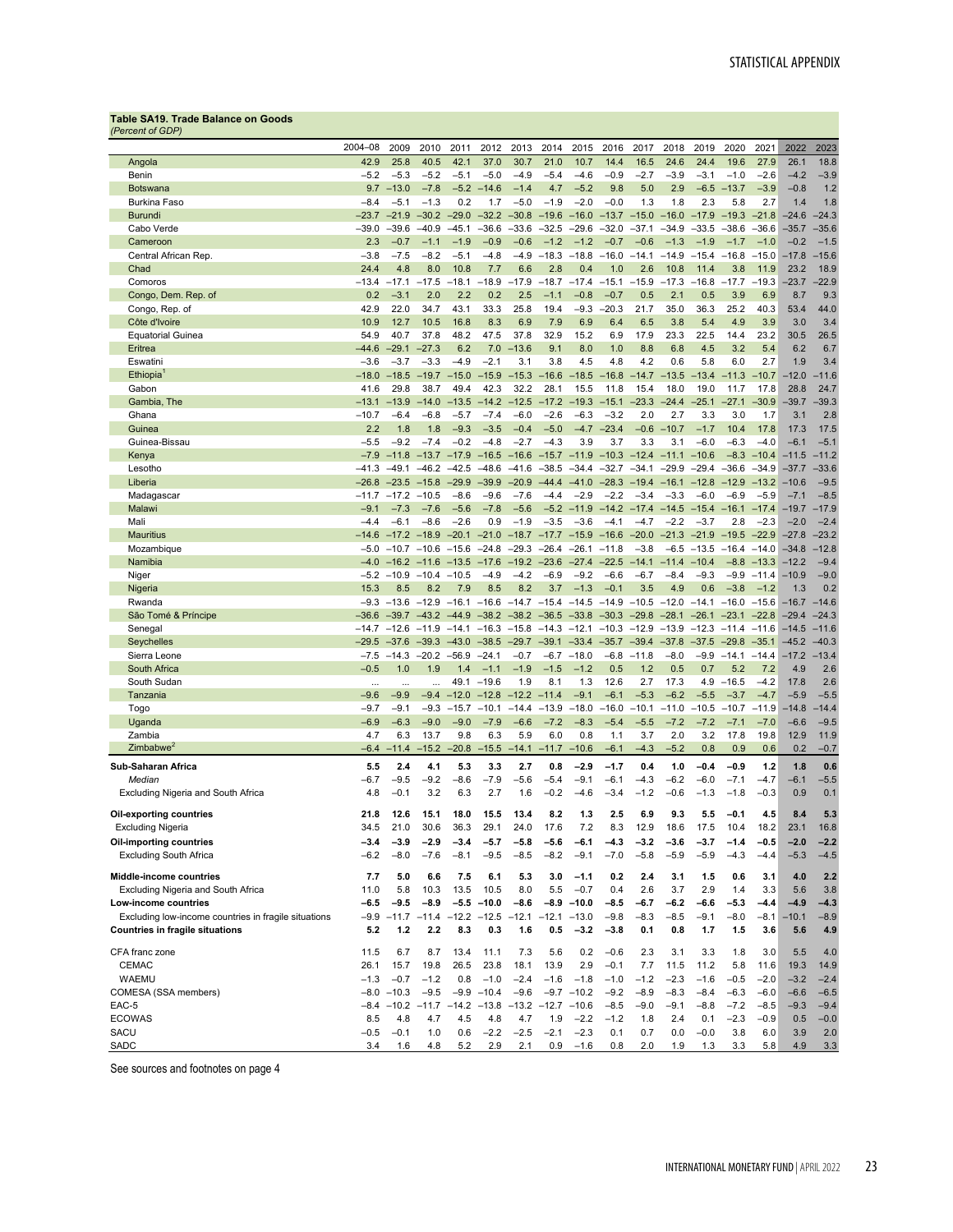## <span id="page-25-0"></span>**Table SA20. External Current Account<sup>1</sup>** *(Percent of GDP)*

|                                                      | 2004-08           | 2009               | 2010                     | 2011             | 2012                                      | 2013                                    | 2014              | 2015               | 2016                 | 2017                           | 2018                    | 2019              | 2020                    | 2021              | 2022               | 2023               |
|------------------------------------------------------|-------------------|--------------------|--------------------------|------------------|-------------------------------------------|-----------------------------------------|-------------------|--------------------|----------------------|--------------------------------|-------------------------|-------------------|-------------------------|-------------------|--------------------|--------------------|
| Angola                                               | 12.3              | $-10.8$            | 9.0                      | 11.7             | 10.8                                      | 6.1                                     | $-2.6$            | $-8.8$             | $-3.1$               | $-0.5$                         | 7.3                     | 6.1               | 1.5                     | 11.3              | 11.0               | 4.9                |
| Benin                                                | $-4.6$            | $-6.7$             | $-5.6$                   | $-4.8$           | $-5.2$                                    | $-5.4$                                  | $-6.7$            | $-6.0$             | $-3.0$               | $-4.2$                         | $-4.6$                  | $-4.0$            | $-1.7$                  | $-4.5$            | $-5.8$             | $-5.5$             |
| <b>Botswana</b>                                      | 11.3              | $-6.4$             | $-5.9$                   | $-0.9$           | $-5.9$                                    | 4.5                                     | 11.1              | 2.2                | 8.0                  | 5.6                            | 0.4                     | $-7.0$            | $-10.8$                 | $-0.5$            | 0.5                | 2.8                |
| Burkina Faso<br><b>Burundi</b>                       | $-9.2$<br>$-14.9$ | $-4.0$<br>$-6.3$   | $-1.8$                   | $-1.3$           | $-1.3$<br>$-12.2$ $-14.5$ $-18.6$ $-20.6$ | $-10.0$                                 | $-7.2$<br>$-15.6$ | $-7.6$<br>$-11.5$  | $-6.1$<br>$-11.1$    | $-5.0$<br>$-11.7$              | $-4.1$<br>$-11.4 -11.6$ | $-3.3$            | $-0.1$<br>$-10.2 -13.5$ | $-3.1$            | $-5.7$             | $-5.3$<br>$-15.7$  |
| Cabo Verde                                           | $-9.5$            | $-14.6$            | $-12.4$                  | $-16.3$          | $-12.6$                                   | $-4.9$                                  | $-9.1$            | $-3.2$             | $-3.8$               | $-7.8$                         | $-5.2$                  | $-0.4$            | $-15.9$                 | $-12.5$           | $-18.6$<br>$-11.5$ | $-8.6$             |
| Cameroon                                             | $-0.9$            | $-4.0$             | $-3.1$                   | $-2.4$           | $-3.2$                                    | $-3.3$                                  | $-3.9$            | $-3.6$             | $-3.1$               | $-2.6$                         | $-3.5$                  | $-4.3$            | $-3.7$                  | $-3.3$            | $-1.6$             | $-2.9$             |
| Central African Rep.                                 | $-5.3$            | $-8.7$             | $-9.4$                   | $-6.8$           | $-5.6$                                    | $-2.9$                                  | $-13.3$           | $-9.1$             | $-5.3$               | $-7.8$                         | $-8.0$                  | $-4.9$            | $-8.5$                  | $-10.6$           | $-11.0$            | $-8.4$             |
| Chad                                                 | 0.4               | $-8.2$             | $-8.5$                   | $-5.8$           | $-7.8$                                    | $-9.1$                                  | $-8.9$            | $-13.8$            | $-10.4$              | $-7.1$                         | $-1.4$                  | $-4.4$            | $-7.6$                  | $-4.5$            | 1.3                | $-2.3$             |
| Comoros                                              | $-3.7$            | $-4.1$             | $-0.3$                   | $-3.6$           | $-3.2$                                    | $-4.0$                                  | $-3.8$            | $-0.3$             | $-4.4$               | $-2.1$                         | $-2.9$                  | $-3.3$            | $-1.6$                  | $-3.4$            | $-8.3$             | $-8.2$             |
| Congo, Dem. Rep. of                                  | $-0.2$            | $-6.1$             | $-10.1$                  | $-5.0$           | $-4.3$                                    | $-9.5$                                  | $-4.8$            | $-3.9$             | $-4.1$               | $-3.3$                         | $-3.5$                  | $-3.2$            | $-2.2$                  | $-1.0$            | $-0.3$             | $-0.3$             |
| Congo, Rep. of                                       | 3.3               | $-14.1$            | 6.9                      | 13.2             | 13.6                                      | 10.8                                    | 1.0               | $-39.0$            | $-48.7$              | $-6.0$                         | $-0.1$                  | 0.4               | $-0.1$                  | 15.4              | 26.0               | 14.7               |
| Côte d'Ivoire                                        | 0.8               | 4.8                | 1.4                      | 7.5              | $-0.9$                                    | $-1.0$                                  | 1.0               | $-0.4$             | $-0.9$               | $-2.0$                         | $-3.9$                  | $-2.3$            | $-3.2$                  | $-3.7$            | $-4.8$             | $-4.4$             |
| <b>Equatorial Guinea</b>                             | 13.6              | $-9.7$             | $-20.2$                  | $-5.7$           | $-1.1$                                    | $-2.4$                                  | $-4.3$            | $-17.7$            | $-26.0$              | $-7.8$                         | $-2.1$                  | $-0.9$            | $-4.2$                  | $-3.4$            | $-1.6$             | $-2.0$             |
| Eritrea<br>Eswatini                                  | $-4.1$<br>$-3.1$  | $-11.3$<br>$-11.6$ | $-11.4$<br>$-8.7$        | 12.8<br>$-5.8$   | 12.4<br>5.0                               | 2.3<br>10.8                             | 17.3<br>11.6      | 20.8<br>13.0       | 15.3<br>7.9          | 24.0<br>6.2                    | 15.4<br>1.3             | 13.0<br>4.3       | 11.4<br>6.7             | 13.5<br>0.5       | 13.5<br>$-2.1$     | 13.3<br>$-0.2$     |
| Ethiopia <sup>2</sup>                                | $-6.9$            | $-8.2$             | $-4.5$                   | $-0.7$           | $-6.6$                                    | $-5.9$                                  | $-7.9$            | $-11.5$            | $-10.9$              | $-8.5$                         | $-6.5$                  | $-5.3$            | $-4.6$                  | $-3.2$            | $-4.5$             | $-4.4$             |
| Gabon                                                | 17.2              | 4.4                | 14.9                     | 24.0             | 17.9                                      | 7.3                                     | 7.6               | $-5.6$             | $-11.1$              | $-8.7$                         | $-2.1$                  | $-0.9$            | $-6.0$                  | $-6.9$            | 1.7                | $-0.1$             |
| Gambia, The                                          | $-5.2$            | $-7.8$             | $-10.0$                  | $-7.4$           | $-4.5$                                    | $-6.7$                                  | $-7.3$            | $-9.9$             | $-9.2$               | $-7.4$                         | $-9.5$                  | $-6.1$            | $-3.2$                  | $-9.5$            | $-14.9$            | $-11.8$            |
| Ghana                                                | $-5.9$            | $-4.0$             | $-6.4$                   | $-6.6$           | $-8.6$                                    | $-9.0$                                  | $-6.8$            | $-5.7$             | $-5.1$               | $-3.3$                         | $-3.0$                  | $-2.7$            | $-3.1$                  | $-3.0$            | $-3.6$             | $-3.5$             |
| Guinea                                               | $-3.9$            | $-5.6$             | $-6.4$                   | $-18.4$          | $-19.9$                                   | $-12.5$                                 | $-14.4$           | $-12.5$            | $-30.7$              | $-6.7$                         | $-19.2$                 | $-11.5$           | $-13.7$                 | $-4.0$            | $-9.6$             | $-8.5$             |
| Guinea-Bissau                                        | $-3.3$            | $-5.4$             | $-7.5$                   | $-1.2$           | $-7.9$                                    | $-4.3$                                  | 0.5               | 1.8                | 1.4                  | 0.3                            | $-3.6$                  | $-8.8$            | $-2.6$                  | $-3.1$            | $-5.6$             | $-4.8$             |
| Kenya                                                | $-1.7$            | $-3.9$             | $-5.2$                   | $-8.2$           | $-7.5$                                    | $-7.8$                                  | $-9.3$            | $-6.3$             | $-5.4$               | $-7.0$                         | $-5.5$                  | $-5.3$            | $-4.7$                  | $-5.4$            | $-5.8$             | $-5.3$             |
| Lesotho                                              | 16.2              | 1.7                | $-9.5$                   | $-14.5$          | $-9.0$                                    | $-5.3$                                  | $-5.2$            | $-4.0$             | $-6.7$               | $-2.6$                         | $-1.4$                  | $-2.1$            | $-2.0$                  | $-9.3$            | $-15.6$            | $-8.9$             |
| Liberia                                              | $-8.6$            | $-13.2$            | 1.1                      | $-2.5$           | $-20.7$                                   | $-8.8$                                  |                   | $-34.7 -28.1$      | $-22.9$              | $-22.3$                        | $-21.3$                 | $-19.6$           | $-16.3$                 | $-17.8$           | $-16.1$            | $-15.9$            |
| Madagascar<br>Malawi                                 | $-11.0$<br>$-9.2$ | $-18.2$<br>$-7.2$  | $-8.9$<br>$-6.1$         | $-6.7$<br>$-6.1$ | $-7.5$<br>$-6.5$                          | $-6.5$<br>$-5.9$                        | $-0.3$<br>$-5.8$  | $-1.6$<br>$-12.2$  | 0.5<br>$-13.1 -15.5$ | $-0.4$                         | 0.7                     | $-2.3$<br>$-12.6$ | $-5.4$<br>$-13.8$       | $-5.5$<br>$-14.5$ | $-6.5$<br>$-17.3$  | $-6.2$<br>$-15.4$  |
| Mali                                                 | $-7.3$            | $-10.9$            | $-10.7$                  | $-5.1$           | $-2.2$                                    | $-2.9$                                  | $-4.7$            | $-5.3$             | $-7.2$               | $-7.3$                         | $-12.0$<br>$-4.9$       | $-7.5$            | $-2.3$                  | $-4.5$            | $-5.3$             | $-4.9$             |
| <b>Mauritius</b>                                     | $-6.0$            |                    | $-7.2$ $-10.1$ $-13.4$   |                  | $-7.1$                                    | $-6.2$                                  | $-5.4$            | $-3.6$             | $-4.0$               | $-4.6$                         | $-3.9$                  |                   | $-5.4 -12.5$            | $-11.1$           | $-14.0$            | $-8.0$             |
| Mozambique                                           | $-8.0$            | $-10.3$            | $-15.1$                  | $-23.1$          | $-41.5$                                   | $-40.5$                                 | $-36.3$           |                    | $-37.4 -32.2$        | $-19.6$                        | $-30.3$                 | $-19.1$           | $-27.6$                 | $-22.4$           | $-44.9$            | -39.0              |
| Namibia                                              | 6.7               | $-3.6$             | $-4.0$                   | $-6.9$           | $-8.6$                                    | $-8.2$                                  |                   | $-9.4 -13.6$       | $-16.5$              | $-4.4$                         | $-3.4$                  | $-1.8$            | 3.0                     | $-7.3$            | $-6.9$             | $-4.4$             |
| Niger                                                | $-7.0$            | $-18.1$            | $-14.5$                  | $-16.4$          | $-10.9$                                   | $-11.3$                                 | $-12.1 -15.3$     |                    | $-11.4 -11.4$        |                                | $-12.6 -12.2$           |                   | $-13.4$                 | $-15.8$           | $-15.8$            | $-13.8$            |
| Nigeria                                              | 14.0              | 4.7                | 3.6                      | 2.6              | 3.8                                       | 3.7                                     | 0.2               | $-3.1$             | 1.3                  | 3.4                            | 1.5                     | $-3.3$            | $-4.0$                  | $-0.8$            | $-1.1$             | $-1.1$             |
| Rwanda                                               | $-3.0$            | $-6.7$             | $-6.5$                   | $-6.9$           | $-9.7$                                    |                                         | $-7.5 -11.4$      | $-12.7 -15.3$      |                      |                                | $-9.5 -10.1 -11.9$      |                   | $-11.9$                 | $-10.5$           | $-11.4$            | $-10.3$            |
| São Tomé & Príncipe                                  | $-2.0$            | $-25.9$            | $-22.8$                  | $-27.9$          | $-21.8$                                   | $-14.5 -20.7 -12.0$                     |                   |                    |                      | $-6.1$ $-13.2$ $-12.3$ $-12.1$ |                         |                   | $-10.3$                 | $-9.7$            | $-12.1$            | $-8.7$             |
| Senegal                                              | $-7.7$            | $-5.3$             | $-3.5$                   | $-6.5$           | $-8.8$                                    | $-8.3$                                  | $-7.0$            | $-5.7$             | $-4.2$               | $-7.3$                         | $-8.8$                  | $-7.9$            | $-10.9$                 | $-11.8$           | $-13.0$            | $-8.4$             |
| Seychelles<br>Sierra Leone                           | $-13.7$<br>$-7.0$ | $-14.8$<br>$-13.3$ | $-19.4$<br>$-22.7 -65.0$ | $-23.0$          | $-21.1$<br>$-31.8$                        | $-11.9$<br>$-15.0$                      | $-22.4$<br>$-9.4$ | $-18.1$<br>$-23.6$ | $-19.7 -19.1$        |                                | $-17.4 -16.2$           |                   | $-23.0$                 | $-20.3$           | $-30.0$            | $-23.6$<br>$-13.7$ |
| South Africa                                         | $-3.8$            | $-2.4$             | $-1.3$                   | $-2.0$           | $-4.7$                                    | $-5.3$                                  | $-4.8$            | $-4.3$             | $-2.7$               | $-7.6$ $-18.3$<br>$-2.4$       | $-12.4$<br>$-3.0$       | $-14.3$<br>$-2.6$ | $-6.8$<br>2.0           | $-13.0$<br>3.7    | $-17.2$<br>1.3     | $-1.0$             |
| South Sudan                                          |                   |                    |                          |                  | $18.2 - 15.9$                             | $-3.9$                                  | $-1.2$            | 1.7                | 16.8                 | 4.8                            | 7.3                     | 1.5               | $-15.6$                 | $-7.6$            | 9.5                | 1.1                |
| Tanzania                                             | $-6.3$            | $-7.5$             | $-7.5$                   | $-10.5$          | $-11.6$                                   | $-10.7$                                 | $-9.8$            | $-7.7$             | $-4.2$               | $-2.6$                         | $-3.1$                  | $-2.6$            | $-1.8$                  | $-3.3$            | $-4.3$             | $-3.6$             |
| Togo                                                 | $-6.0$            | $-3.9$             | $-3.7$                   | $-5.1$           | $-4.9$                                    | $-9.0$                                  | $-6.8$            | $-7.6$             | $-7.2$               | $-1.5$                         | $-2.6$                  | $-0.8$            | $-1.5$                  | $-3.3$            | $-5.9$             | $-6.4$             |
| Uganda                                               | $-2.1$            | $-4.3$             | $-6.5$                   | $-7.6$           | $-5.4$                                    | $-5.7$                                  | $-6.5$            | $-6.0$             | $-2.8$               | $-4.8$                         | $-5.7$                  | $-6.2$            | $-9.3$                  | $-7.9$            | $-7.0$             | $-9.8$             |
| Zambia                                               | $-1.1$            | 6.0                | 7.5                      | 4.7              | 4.9                                       | $-0.8$                                  | 2.1               | $-2.7$             | $-3.3$               | $-1.7$                         | $-1.3$                  | 0.6               | 12.0                    | 6.7               | 4.4                | 4.3                |
| Zimbabwe <sup>3</sup>                                | 0.3               | $-7.6$             |                          |                  |                                           | $-13.7$ $-19.5$ $-13.3$ $-13.9$ $-12.0$ |                   | $-8.0$             | $-3.4$               | $-1.3$                         | $-3.7$                  | 4.0               | 4.7                     | 3.6               | 2.5                | 1.5                |
| Sub-Saharan Africa                                   | 2.0               | $-2.3$             | $-0.8$                   | $-0.6$           | $-1.7$                                    | $-2.2$                                  | $-3.6$            | $-5.7$             | $-3.6$               | $-2.1$                         | $-2.3$                  | $-3.2$            | $-3.0$                  | $-1.1$            | $-1.7$             | $-2.5$             |
| Median                                               | $-3.9$            | $-6.9$             | $-6.5$                   | $-5.8$           | $-6.6$                                    | $-5.9$                                  | $-6.7$            | $-6.3$             | $-5.3$               | $-4.8$                         | $-3.7$                  | $-4.0$            | $-4.2$                  | $-4.5$            | $-5.8$             | $-5.3$             |
| <b>Excluding Nigeria and South Africa</b>            | 0.0               | $-6.1$             | -3.3                     | $-1.5$           | $-3.3$                                    | $-4.4$                                  | $-5.5$            | $-8.0$             | $-6.5$               | $-4.5$                         | $-3.7$                  | $-3.5$            | $-4.3$                  | $-3.2$            | $-3.1$             | $-3.6$             |
| Oil-exporting countries                              | 12.3              | 0.5                | 3.5                      | 4.8              | 4.7                                       | 3.5                                     | $-0.6$            | $-5.1$             | $-1.5$               | 1.3                            | 1.9                     | $-1.9$            | -3.6                    | 0.4               | 1.7                | 0.0                |
| <b>Excluding Nigeria</b>                             | 8.9               | $-8.1$             | 3.3                      | 8.8              | 6.4                                       | 3.2                                     | $-2.2$            | $-9.6$             | $-7.6$               | $-2.4$                         | 2.8                     | 1.6               | $-2.5$                  | 3.5               | 7.4                | 2.7                |
| Oil-importing countries                              | -3.6              | $-4.0$             | -3.6                     | $-4.2$           | $-6.4$                                    | $-6.8$                                  | $-6.1$            | -6.2               | $-5.0$               | $-4.1$                         | -4.6                    | -4.0              | -2.6                    | $-1.9$            | $-3.6$             | $-4.0$             |
| <b>Excluding South Africa</b>                        | $-3.3$            | $-5.3$             | $-5.8$                   | $-6.4$           | $-7.8$                                    | $-7.9$                                  | $-7.0$            | $-7.4$             | $-6.2$               | $-5.1$                         | $-5.5$                  | $-4.7$            | $-4.7$                  | $-4.7$            | $-6.0$             | $-5.4$             |
| Middle-income countries                              | 3.3               | $-1.0$             | 0.6                      | 0.8              | 0.1                                       | $-0.5$                                  | $-2.3$            | $-4.7$             | $-2.3$               | $-1.0$                         | $-1.0$                  | $-2.6$            | $-2.0$                  | 0.2               | $-0.2$             | $-1.3$             |
| Excluding Nigeria and South Africa                   | 2.8               | $-4.8$             | $-0.3$                   | 1.9              | 1.0                                       | $-0.9$                                  | $-3.1$            | $-6.8$             | $-5.3$               | $-3.3$                         | $-1.6$                  | $-2.0$            | $-3.1$                  | $-1.7$            | $-0.5$             | $-1.6$             |
| Low-income countries                                 | $-5.1$            | $-8.1$             | $-8.3$                   |                  | $-7.0$ $-10.2$ $-10.1$                    |                                         | $-9.2$            | $-9.6$             | $-8.1$               | $-6.2$                         | $-6.4$                  | $-5.4$            | $-5.6$                  | $-4.9$            | $-6.3$             | $-6.1$             |
| Excluding low-income countries in fragile situations | $-6.4$            | $-8.5$             | $-7.7$                   |                  |                                           | $-9.4$ $-11.4$ $-11.0$ $-10.5$          |                   | $-11.6$            | $-8.6$               | $-6.9$                         | $-7.0$                  | $-6.1$            | $-6.3$                  | $-6.1$            | $-8.3$             | $-7.9$             |
| <b>Countries in fragile situations</b>               | $-1.7$            | $-4.8$             | $-5.2$                   | $-1.2$           | $-5.1$                                    | $-5.2$                                  | $-4.6$            | $-7.5$             | $-7.9$               | $-4.5$                         | $-4.8$                  | $-3.7$            | $-4.0$                  | $-2.4$            | $-2.1$             | $-2.8$             |
|                                                      |                   |                    |                          |                  |                                           |                                         |                   |                    |                      |                                |                         |                   |                         |                   |                    |                    |
| CFA franc zone<br><b>CEMAC</b>                       | 0.4<br>5.5        | $-4.3$<br>$-5.7$   | $-3.1$<br>$-2.6$         | 1.0              | $-0.5$<br>3.1                             | $-2.6$<br>0.3                           | $-3.1$            | $-8.0$             | $-8.1$               | $-5.0$                         | $-4.3$                  | $-4.0$            | $-4.5$                  | $-4.5$            | $-3.3$<br>2.9      | $-3.9$             |
| <b>WAEMU</b>                                         | $-4.1$            | $-3.2$             | $-3.5$                   | 3.6<br>$-1.5$    | $-4.0$                                    | $-5.2$                                  | $-2.1$<br>$-4.0$  | $-12.6$<br>$-4.6$  | $-14.3$<br>$-4.0$    | $-5.5$<br>$-4.7$               | $-2.5$<br>$-5.6$        | $-2.6$<br>$-4.9$  | $-4.3$<br>$-4.6$        | $-2.0$<br>$-6.1$  | $-7.3$             | $-0.0$<br>$-6.2$   |
| COMESA (SSA members)                                 | $-3.3$            | $-5.7$             | $-5.8$                   | $-6.0$           | $-5.6$                                    | $-6.7$                                  | $-6.2$            | $-6.6$             | $-6.0$               | $-5.6$                         | $-4.9$                  | $-4.4$            | $-4.1$                  | $-3.7$            | $-4.3$             | $-4.2$             |
| EAC-5                                                | $-3.2$            | $-5.2$             | $-6.4$                   | $-8.8$           | $-8.5$                                    | $-8.4$                                  | $-9.1$            | $-7.1$             | $-5.2$               | $-5.5$                         | $-5.1$                  | $-5.1$            | $-5.1$                  | $-5.6$            | $-6.0$             | $-6.0$             |
| <b>ECOWAS</b>                                        | 7.6               | 1.9                | 1.1                      | 0.4              | 0.7                                       | 0.7                                     | $-1.4$            | $-4.0$             | $-1.1$               | 0.3                            | $-1.2$                  | $-3.9$            | $-4.3$                  | $-2.6$            | $-3.2$             | $-2.8$             |
| <b>SACU</b>                                          | $-3.0$            | $-2.6$             | $-1.6$                   | $-2.2$           | $-4.8$                                    | $-4.9$                                  | $-4.2$            | $-4.2$             | $-2.6$               | $-2.0$                         | $-2.8$                  | $-2.7$            | 1.5                     | 3.1               | 0.9                | $-1.0$             |
| SADC                                                 | $-1.6$            | $-4.5$             | $-1.3$                   | $-1.4$           | $-3.2$                                    | $-4.4$                                  | $-5.0$            | $-6.2$             | $-3.6$               | $-2.4$                         | $-2.2$                  | $-1.9$            | $-0.1$                  | 1.9               | 0.4                | $-1.3$             |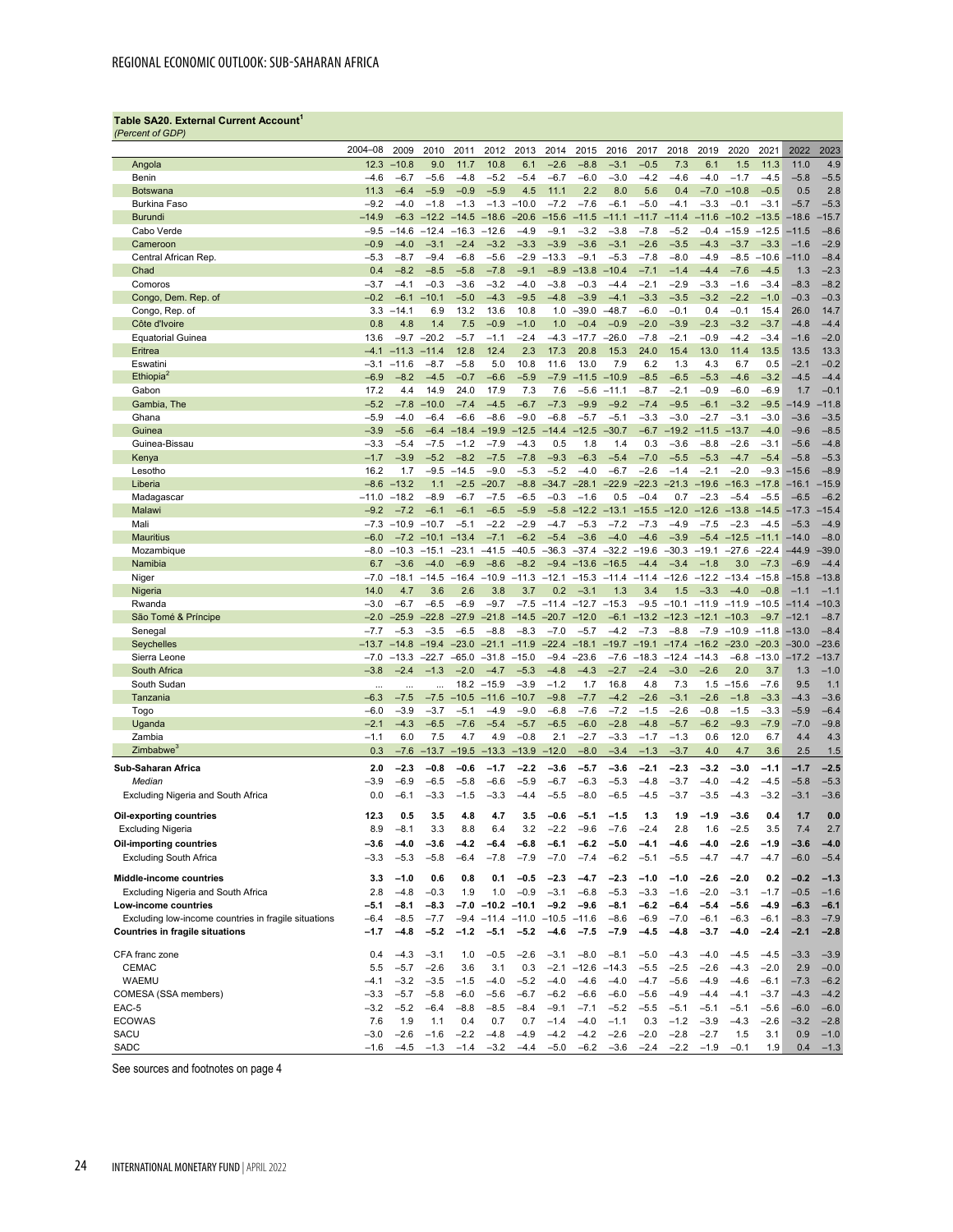## <span id="page-26-0"></span>**Table SA21. Net Foreign Direct Investment**

| 'Percent of GDP,                                     |            |                  |                  |               |               |               |               |            |               |            |               |               |            |            |            |            |
|------------------------------------------------------|------------|------------------|------------------|---------------|---------------|---------------|---------------|------------|---------------|------------|---------------|---------------|------------|------------|------------|------------|
|                                                      | 2004-08    | 2009             | 2010             | 2011          | 2012          | 2013          | 2014          | 2015       | 2016          | 2017       | 2018          | 2019          | 2020       | 2021       | 2022       | 2023       |
| Angola                                               | $-0.5$     | 3.1              | $-5.5$           | $-4.6$        | $-7.5$        | $-9.6$        | $-1.6$        | 7.7        | $-0.4$        | $-7.2$     | $-6.4$        | $-2.1$        | $-3.4$     | $-6.4$     | $-4.9$     | $-2.4$     |
| Benin                                                | 1.5        | 1.1              | 2.0              | 0.9           | 2.2           | 2.4           | 2.9           | 1.0        | 1.0           | 1.3        | 1.3           | 1.3           | 1.0        | 1.3        | 1.3        | 1.3        |
| <b>Botswana</b>                                      | 4.6        | 2.0              | 1.7              | 2.0           | 1.0           | $-0.1$        | 2.6           | 1.4        | $-0.2$        | 1.6        | 1.2           | 0.7           | 0.6        | 0.0        | 0.5        | 0.7        |
| Burkina Faso                                         | 1.4        | 0.8              | 0.4              | 0.3           | 2.0           | 3.2           | 2.1           | 1.8        | 2.7           | $-0.1$     | 1.2           | 0.9           | 0.6        | 0.6        | 0.5        | 0.6        |
| <b>Burundi</b>                                       | 0.1        | 0.0              | 0.0              | 0.2           | 0.0           | 1.5           | 3.6           | 2.0        | 2.2           | 4.9        | 0.0           | 0.0           | 0.2        | 0.2        | 0.2        | 0.2        |
| Cabo Verde                                           | 9.4        | 7.0              | 6.7              | 5.6           | 3.8           | 3.5           | 6.8           | 7.0        | 7.1           | 5.4        | 4.7           | 4.2           | 3.9        | 4.0        | 3.8        | 3.6        |
| Cameroon                                             | 0.6        | 2.9              | 0.1              | 1.5           | 2.7           | 2.1           | 2.0           | 2.0        | 2.1           | 2.2        | 1.6           | 2.3           | 1.7        | 1.6        | 2.0        | 2.3        |
| Central African Rep.                                 | 3.1        | 2.0              | 2.8              | 1.5           | 1.9           | 0.1           | 3.1           | 0.0        | 0.4           | 0.8        | 0.8           | 1.1           | 0.1        | 0.2        | 1.0        | 1.4        |
| Chad                                                 | 8.5        | 6.5              | 5.2              | 4.5           | 4.7           | 4.0           | 5.2           | 5.1        | 2.4           | 3.6        | 3.0           | 4.3           | 3.6        | 3.8        | 3.9        | 5.4        |
| Comoros                                              | 0.4        | 1.5              | 0.9              | 2.3           | 1.0           | 0.8           | 0.4           | 0.5        | 0.4           | 0.4        | 0.5           | 0.3           | 0.0        | 0.3        | 0.3        | 0.4        |
| Congo, Dem. Rep. of                                  | 5.2        | $-1.5$           | 12.7             | 6.2           | 9.9           | 5.2           | 4.2           | 3.1        | 2.5           | 2.8        | 3.0           | 2.7           | 3.1        | 2.9        | 2.8        | 2.6        |
| Congo, Rep. of                                       | 9.9        | 13.2             | 7.1              | 1.3           | $-1.6$        | 3.3           | 9.2           | 31.9       | 28.9          | 3.0        | 2.5           | 3.5           | 2.7        | 4.3        | 4.7        | 6.4        |
| Côte d'Ivoire                                        | 1.3        | 1.2              | 0.9              | 0.8           | 0.9           | 1.0           | 0.9           | 1.0        | 1.1           | 0.6        | 0.8           | 1.3           | 1.2        | 1.1        | 1.1        | 1.2        |
| <b>Equatorial Guinea</b>                             | 9.3        | 12.1             | 20.4             | 12.8          | 15.7          | 9.8           | 5.2           | 9.0        | 15.4          | 3.4        | 3.9           | 3.5           | 4.1        | 3.6        | 3.0        | 3.1        |
| Eritrea                                              | 1.9        | 7.0              | 5.7              | 1.9           | 1.8           | 2.2           | 1.8           | 2.4        | 2.4           | 2.9        | 2.9           | 3.9           | 3.8        | 3.6        | 3.4        | 3.2        |
| Eswatini                                             | 1.9        | 1.6              | 3.0              | 2.2           | 0.8           | 1.9           | 0.6           | 1.0        | 0.7           | $-2.8$     | 1.0           | 2.4           | 1.4        | 1.1        | 0.2        | 0.3        |
| Ethiopia                                             | 1.4        | 0.4              | 1.2              | 1.2           | 1.3           | 1.8           | 2.7           | 3.5        | 4.5           | 5.4        | 4.6           | 3.3           | 2.5        | 4.0        | 3.0        | 4.1        |
| Gabon<br>Gambia, The                                 | 4.2<br>5.9 | 5.2<br>5.0       | 3.5<br>5.5       | 4.1<br>4.3    | 3.3<br>7.2    | 4.8<br>6.2    | 5.8<br>6.2    | 7.4<br>5.4 | 8.6<br>4.9    | 8.7<br>5.6 | 5.1<br>5.5    | 7.4<br>5.2    | 8.4<br>3.8 | 7.5<br>4.9 | 5.4        | 5.2<br>4.6 |
| Ghana                                                | 2.1        | 8.4              | 5.8              | 6.0           | 5.8           | 5.1           | 6.2           | 6.0        | 6.2           | 5.4        | 4.3           | 4.8           | 1.9        | 3.2        | 4.6<br>4.0 | 4.0        |
| Guinea                                               | 4.0        | 2.1              | 2.2              | 5.6           | 8.8           | 1.6           | 0.7           | 3.0        | 18.6          | 12.7       | 15.9          | 9.0           | 6.1        | 1.5        | 5.0        | 6.5        |
| Guinea-Bissau                                        | 1.1        | 2.0              | 2.9              | 2.1           | 0.6           | 1.8           | 2.3           | 2.2        | 1.5           | 1.0        | 1.4           | 5.0           | 1.4        | 1.1        | 1.4        | 1.4        |
| Kenya                                                | 0.3        | 0.2              | 0.4              | 2.9           | 2.0           | 1.5           | 1.1           | 0.5        | 0.5           | 1.6        | 0.9           | 0.5           | 0.5        | $-0.0$     | 0.9        | 1.0        |
| Lesotho                                              | 2.4        | 3.9              | 1.0              | 2.3           | 2.2           | 2.1           | 4.5           | 4.8        | 3.0           | 1.9        | 1.6           | 1.5           | 1.5        | 1.5        | 1.2        | 1.2        |
| Liberia                                              | 3.8        | 8.7              | 16.5             | 17.4          | 16.9          | 17.6          | 11.0          | 9.4        | 7.6           | 7.8        | 9.3           | 9.6           | 7.3        | 7.3        | 7.6        | 8.8        |
| Madagascar                                           | 3.2        | 7.2              | 3.5              | 6.7           | 6.7           | 4.4           | 2.5           | 3.8        | 3.8           | 2.7        | 3.6           | 2.6           | 1.9        | 1.5        | 1.9        | 2.3        |
| Malawi                                               | 1.3        | 0.6              | 1.6              | 0.5           | 1.0           | 1.2           | 0.5           | 1.3        | 2.2           | 1.5        | 1.1           | 1.0           | 0.8        | 0.7        | 1.2        | 1.3        |
| Mali                                                 | 1.8        | 7.3              | 3.7              | 4.3           | 3.1           | 2.3           | 1.0           | 1.5        | 1.8           | 3.6        | 2.7           | 5.0           | 3.1        | 2.4        | 1.9        | 2.0        |
| <b>Mauritius</b>                                     | 1.5        | 2.3              | 138.4            | $-8.3$        | 48.6          | 9.9           | 159.1         | 38.5       | 66.1          | 189.3      | 10.3          | 14.3          | 25.9       | 31.9       | 32.3       | 32.3       |
| Mozambique                                           | 3.5        | 7.5              | 9.2              | 24.8          | 34.4          | 36.4          | 27.7          | 24.2       | 25.9          | 17.3       | 18.2          | 22.2          | 21.6       | 31.7       | 14.0       | 11.4       |
| Namibia                                              | 6.3        | 8.6              | 2.5              | 6.4           | 7.9           | 6.3           | 3.4           | 6.4        | 3.4           | 2.7        | 1.0           | $-1.5$        | $-2.0$     | 3.8        | 2.0        | 2.2        |
| Niger                                                | 1.7        | 10.0             | 12.8             | 12.1          | 8.9           | 6.1           | 6.8           | 5.1        | 2.5           | 2.8        | 3.3           | 5.3           | 2.6        | 6.7        | 5.8        | 5.8        |
| Nigeria                                              | 2.1        | 2.4              | 1.4              | 1.9           | 1.2           | 0.8           | 0.5           | 0.3        | 0.8           | 0.6        | 0.0           | 0.5           | 0.6        | 0.3        | 0.4        | 0.3        |
| Rwanda                                               | 1.1        | 2.1              | 3.5              | 1.6           | 3.5           | 3.0           | 3.8           | 1.9        | 2.7           | 2.8        | 3.6           | 2.5           | 1.0        | 2.2        | 3.1        | 3.5        |
| São Tomé & Príncipe                                  | 17.1       | 8.1              | 25.6             | 13.5          | 8.6           | 1.5           | 4.4           | 7.2        | 6.4           | 7.4        | 5.1           | 7.0           | 6.8        | 7.3        | 7.3        | 6.9        |
| Senegal                                              | 1.3        | 1.6              | 1.6              | 1.6           | 1.2           | 1.5           | 1.9           | 2.1        | 1.3           | 2.4        | 3.4           | 4.2           | 7.1        | 7.8        | 8.0        | 6.3        |
| Seychelles                                           | 11.8       | 20.2             | 19.2             | 19.5          | 23.8          | 12.2          | 15.6          | 10.5       | 8.0           | 13.2       | 19.5          | 15.8          | 11.2       | 9.7        | 11.4       | 11.3       |
| Sierra Leone                                         | 4.0        | 4.5              | 9.2              | 32.3          | 19.0          | 8.7           | 7.5           | 5.9        | 3.6           | 11.1       | 6.1           | 7.4           | 3.3        | 7.8        | 7.8        | 8.9        |
| South Africa                                         | 1.0        | 1.9              | 0.9              | 1.0           | 0.4           | 0.4           | $-0.5$        | $-1.2$     | $-0.7$        | $-1.4$     | 0.3           | 0.5           | 1.5        | 9.8        | 1.6        | 1.7        |
| South Sudan<br>Tanzania                              | <br>3.5    | $\ddotsc$<br>4.4 | $\ddotsc$<br>4.6 | $-0.4$<br>4.5 | $-0.5$<br>4.4 | $-3.8$<br>4.4 | $-0.0$<br>3.7 | 0.1<br>3.3 | $-0.9$<br>2.4 | 0.6<br>1.7 | $-1.2$<br>1.7 | $-1.7$<br>1.6 | 0.7<br>1.4 | 1.0<br>1.2 | 0.8        | 0.4        |
| Togo                                                 | 2.1        | 0.2              | 1.1              | $-10.3$       | $-5.7$        | 3.5           | $-4.9$        | $-1.6$     | $-5.0$        | 1.9        | $-3.5$        | 4.2           | 0.2        | 0.3        | 1.3<br>0.4 | 1.4<br>0.5 |
| Uganda                                               | 3.6        | 3.4              | 2.1              | 3.3           | 3.7           | 3.5           | 3.1           | 2.7        | 2.1           | 2.6        | 3.1           | 3.3           | 2.3        | 2.4        | 2.8        | 6.7        |
| Zambia                                               | 5.9        | 2.8              | 3.1              | 4.7           | 9.5           | 6.0           | 11.8          | 5.6        | 2.3           | 4.6        | 1.4           | $-0.6$        | $-1.1$     | 1.4        | 2.7        | 3.5        |
| Zimbabwe <sup>®</sup>                                | 0.6        | 1.1              | 1.0              | 2.4           | 2.0           | 2.0           | 2.4           | 2.0        | 1.7           | 1.4        | 1.9           | 1.1           | 0.7        | 0.3        | 0.4        | 0.5        |
|                                                      |            |                  |                  |               |               |               |               |            |               |            |               |               |            |            |            |            |
| Sub-Saharan Africa                                   | 1.8        | 2.8              | 2.8              | 2.0           | 2.1           | 1.3           | 2.7           | 2.3        | 2.3           | 2.3        | 1.2           | 1.6           | 1.7        | 3.6        | 1.6        | 1.9        |
| Median                                               | 2.1        | 2.8              | 3.0              | 2.3           | 2.7           | 2.4           | 3.1           | 3.0        | 2.4           | 2.7        | 2.5           | 2.7           | 1.7        | 2.2        | 2.0        | 2.3        |
| <b>Excluding Nigeria and South Africa</b>            | 2.4        | 3.6              | 5.0              | 2.7           | 3.6           | 2.0           | 5.4           | 5.1        | 4.3           | 4.7        | 2.1           | 2.7           | 2.2        | 2.5        | 2.1        | 2.8        |
| <b>Oil-exporting countries</b>                       | 2.2        | 3.3              | 1.1              | 1.2           | 0.1           | -0.6          | 0.7           | 2.5        | 1.6           | -0.6       | -0.6          | 0.6           | 0.7        | 0.1        | -0.0       | 0.4        |
| Excluding Nigeria                                    | 2.5        | 5.1              | 0.5              | -0.2          | -1.9          | -3.5          | 1.1           | 7.6        | 3.4           | -2.6       | 0.9           | 0.9           | 0.7        | -0.6       | -0.9       | 0.5        |
| Oil-importing countries                              | 1.7        | 2.5              | 3.8              | 2.5           | 3.5           | 2.8           | 4.3           | 2.2        | 2.7           | 4.0        | 2.1           | 2.2           | 2.2        | 5.4        | 2.6        | 2.8        |
| <b>Excluding South Africa</b>                        | 2.5        | 3.0              | 6.7              | 4.1           | 6.1           | 4.4           | 7.4           | 4.2        | 4.5           | 7.1        | 3.2           | 3.1           | 2.6        | 3.2        | 3.0        | 3.4        |
| Middle-income countries                              | 1.6        | 2.7              | 2.4              | 1.4           | 1.2           | 0.4           | 2.3           | 1.9        | 1.8           | 1.9        | 0.4           | 1.0           | 1.3        | 3.6        | $1.2$      | 1.4        |
| Excluding Nigeria and South Africa                   | 2.1        | 3.9              | 5.2              | 1.4           | 2.1           | 0.1           | 6.2           | 6.0        | 4.5           | 5.3        | 0.7           | 1.8           | 1.7        | 1.6        | 1.6        | 2.1        |
| Low-income countries                                 | 3.1        | 3.2              | 4.6              | 4.8           | 5.9           | 5.0           | 4.3           | 3.9        | 4.0           | 3.9        | 3.8           | 3.7           | 2.9        | 3.5        | 2.9        | 3.5        |
| Excluding low-income countries in fragile situations | 2.7        | 3.8              | 3.9              | 6.2           | 6.8           | 6.5           | 5.5           | 5.0        | 4.5           | 4.2        | 4.2           | 3.9           | 3.0        | 4.4        | 3.2        | 4.0        |
| <b>Countries in fragile situations</b>               | 3.6        | 2.9              | 4.6              | 2.9           | 3.4           | 2.5           | 2.8           | 3.9        | 4.0           | 2.8        | 2.6           | 2.9           | 2.2        | 2.0        | 2.2        | 2.5        |
|                                                      |            |                  |                  |               |               |               |               |            |               |            |               |               |            |            |            |            |
| CFA franc zone                                       | 3.2        | 4.5              | 4.3              | 3.2           | 3.4           | 3.3           | 3.1           | 4.5        | 4.1           | 2.3        | 2.0           | 3.1           | 2.7        | 3.0        | 2.9        | 2.9        |
| <b>CEMAC</b>                                         | 5.2        | 6.8              | 6.4              | 4.7           | 5.1           | 4.5           | 4.9           | 8.6        | 8.4           | 3.7        | 2.8           | 3.7           | 3.4        | 3.5        | 3.3        | 3.8        |
| <b>WAEMU</b>                                         | 1.5        | 2.5              | 2.4              | 1.7           | 1.8           | 2.2           | 1.6           | 1.6        | 1.2           | 1.5        | 1.5           | 2.6           | 2.3        | 2.7        | 2.6        | 2.4        |
| COMESA (SSA members)                                 | 2.2        | 1.5              | 9.9              | 2.7           | 6.2           | 3.3           | 10.2          | 4.0        | 5.0           | 10.5       | 2.9           | 2.4           | 2.3        | 2.7        | 2.8        | 3.6        |
| EAC-5                                                | 1.8        | 2.2              | 2.1              | 3.3           | 3.1           | 2.9           | 2.5           | 1.8        | 1.5           | 1.9        | 1.6           | 1.4           | 1.1        | 0.9        | 1.5        | 2.3        |
| <b>ECOWAS</b>                                        | 2.1        | 2.9              | 2.1              | 2.5           | 2.0           | 1.6           | 1.2           | 1.1        | 1.7           | 1.6        | 1.2           | 1.6           | 1.3        | 1.3        | 1.4        | 1.3        |
| <b>SACU</b>                                          | 1.2        | 2.1              | 1.0              | 1.2           | 0.6           | 0.6           | $-0.2$        | $-0.8$     | $-0.5$        | $-1.2$     | 0.4           | 0.5           | 1.4        | 9.1        | 1.6        | 1.7        |
| <b>SADC</b>                                          | 1.4        | 2.5              | 3.1              | 1.2           | 1.7           | 0.4           | 4.0           | 2.9        | 2.0           | 2.5        | 0.5           | 1.2           | 1.9        | 6.3        | 1.4        | 1.8        |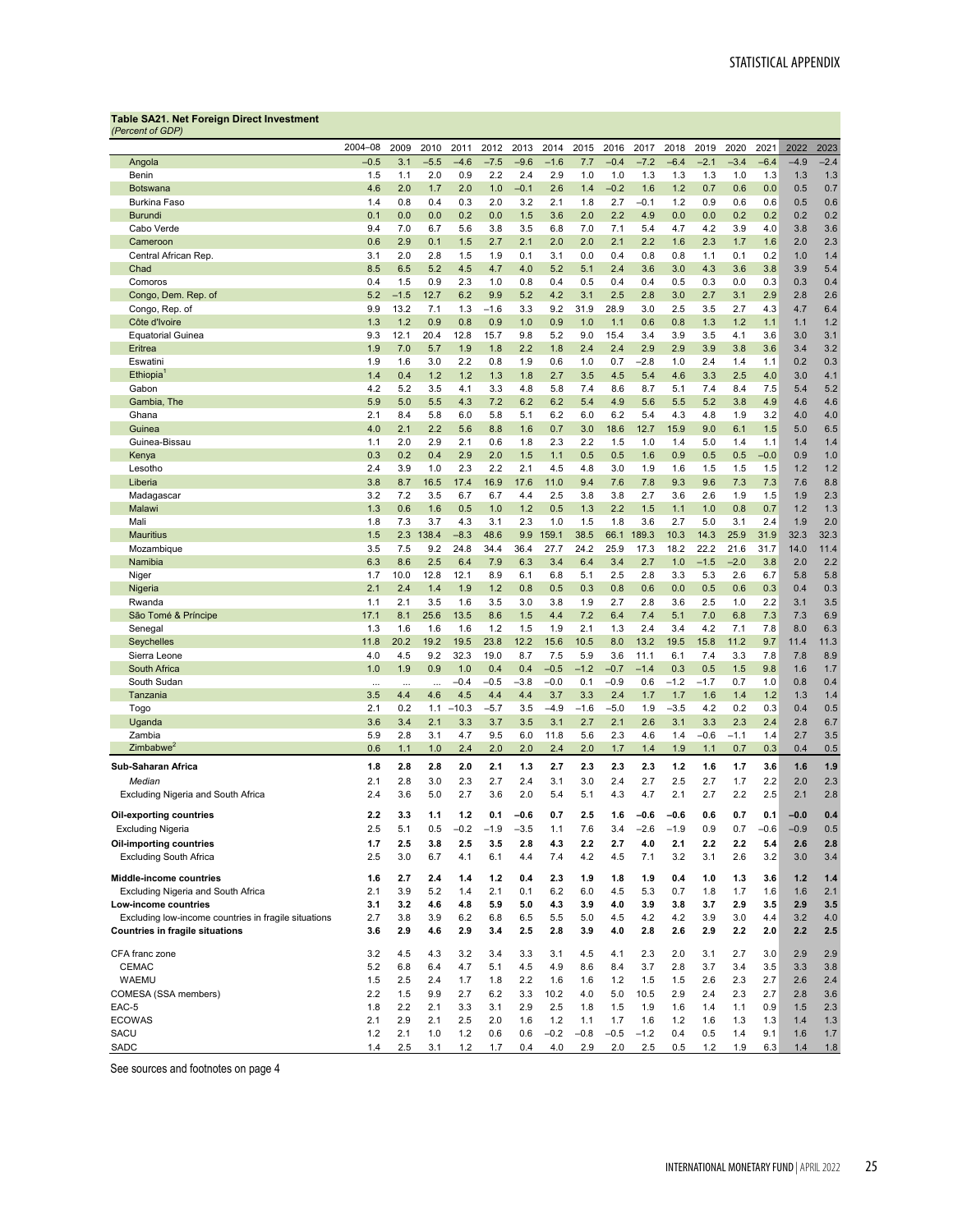## <span id="page-27-0"></span>**Table SA22. Real Effective Exchange Rates<sup>1</sup>**

| (Annual average; index, 2010 = 100 <i>,</i>          |                |                                             |                |                |                |                               |                          |               |                |                                                                  |                              |                |                          |                |
|------------------------------------------------------|----------------|---------------------------------------------|----------------|----------------|----------------|-------------------------------|--------------------------|---------------|----------------|------------------------------------------------------------------|------------------------------|----------------|--------------------------|----------------|
|                                                      | 2004-08        | 2009                                        | 2010           | 2011           | 2012           | 2013                          | 2014                     | 2015          | 2016           | 2017                                                             | 2018                         | 2019           | 2020                     | 2021           |
| Angola                                               | 79.0           | 105.1                                       | 100.0          | 103.1          | 113.7          | 119.9                         | 125.2                    | 123.2         | 119.1          | 147.3                                                            | 113.0                        | 94.4           | 72.0                     | 77.5           |
| Benin                                                | 103.1          | 106.7                                       | 100.0          | 99.4           | 97.7           | 98.9                          | 97.3                     | 87.5          | 87.8           | 88.1                                                             | 89.8                         | 87.0           | 90.2                     | 89.6           |
| <b>Botswana</b><br><b>Burkina Faso</b>               | 92.0<br>102.1  | 91.8<br>109.4                               | 100.0<br>100.0 | 100.1<br>100.3 | 97.4<br>98.6   | 92.6<br>100.3                 | 89.8<br>101.4            | 89.6<br>95.5  | 87.7<br>95.7   | 92.1<br>96.4                                                     | 93.0<br>99.1                 | 92.3<br>93.4   | 88.0<br>95.7             | 90.8<br>96.7   |
| <b>Burundi</b>                                       | 87.5           | 96.7                                        | 100.0          | 100.9          | 102.7          | 100.6                         | 104.4                    | 117.9         | 119.4          | 129.7                                                            | 118.3                        | 114.7          | 116.1                    | 116.7          |
| Cabo Verde                                           | 97.4           | 101.7                                       | 100.0          | 101.6          | 99.1           | 101.6                         | 100.9                    | 97.3          | 96.3           | 96.4                                                             | 97.3                         | 96.6           | 97.2                     | 96.9           |
| Cameroon                                             | 102.3          | 106.5                                       | 100.0          | 100.2          | 96.5           | 98.9                          | 99.7                     | 93.5          | 95.6           | 96.5                                                             | 97.9                         | 96.8           | 99.9                     | 100.0          |
| Central African Rep.                                 | 97.3           | 106.6                                       | 100.0          | 98.4           | 97.5           | 105.2                         | 119.9                    | 113.0         | 119.4          | 124.3                                                            | 127.9                        | 127.4          | 131.7                    | 134.3          |
| Chad                                                 | 98.8           | 109.9                                       | 100.0          | 99.2           | 100.0          | 100.6                         | 101.1                    | 96.9          | 96.4           | 95.5                                                             | 99.6                         | 95.2           | 100.0                    | 97.4           |
| Comoros                                              | 106.2          | 104.1                                       | 100.0          | 101.3          | 98.4           | 99.4                          | 98.1                     | 90.6          | 92.3           | 91.7                                                             | 95.4                         | 95.3           | 97.1                     | 97.0           |
| Congo, Dem. Rep. of                                  | 90.0           | 96.2                                        | 100.0          | 105.5          | 107.2          | 107.8                         | 109.2                    | 121.5         | 118.3          | 104.1                                                            | 118.2                        | 125.6          | 127.6                    | 119.4          |
| Congo, Rep. of                                       | 100.0          | 107.6                                       | 100.0          | 98.5           | 93.4           | 99.5                          | 100.6                    | 95.5          | 99.5           | 99.0                                                             | 102.2                        | 102.1          | 108.1                    | 107.9          |
| Côte d'Ivoire                                        | 102.5          | 107.3                                       | 100.0          | 102.2          | 97.3           | 100.6                         | 101.1                    | 94.4          | 95.8           | 95.1                                                             | 97.3                         | 93.5           | 98.3                     | 100.1          |
| <b>Equatorial Guinea</b><br>Eritrea                  | 91.5<br>59.6   | 100.5<br>94.9                               | 100.0<br>100.0 | 102.3<br>99.5  | 99.4<br>105.9  | 102.7<br>111.4                | 106.1<br>119.9           | 99.3<br>164.6 | 101.7<br>156.8 | 102.3<br>135.4                                                   | 104.4<br>112.2               | 102.0<br>100.0 | 108.0<br>124.3           | 103.1<br>150.2 |
| Eswatini                                             | 93.5           | 92.8                                        | 100.0          | 100.5          | 99.7           | 93.0                          | 88.9                     | 87.5          | 85.9           | 92.6                                                             | 93.6                         | 89.9           | 86.0                     | 90.1           |
| Ethiopia                                             | 104.5          | 117.8                                       | 100.0          | 105.2          | 124.6          | 125.5                         | 128.2                    | 143.7         | 148.3          | 147.6                                                            | 141.4                        | 156.2          | 153.4                    | 143.2          |
| Gabon                                                | 101.8          | 106.6                                       | 100.0          | 98.2           | 94.8           | 96.1                          | 100.3                    | 93.6          | 95.7           | 97.7                                                             | 103.0                        | 102.7          | 105.2                    | 104.3          |
| Gambia, The                                          | 102.8          | 102.8                                       | 100.0          | 92.5           | 89.0           | 81.6                          | 73.8                     | 73.4          | 88.9           | 90.4                                                             | 89.1                         | 93.2           | 93.9                     | 93.3           |
| Ghana                                                | 104.3          | 94.8                                        | 100.0          | 94.6           | 88.2           | 88.2                          | 68.9                     | 67.1          | 77.0           | 76.3                                                             | 75.1                         | 72.0           | 73.0                     | 72.8           |
| Guinea                                               | 95.4           | 108.3                                       | 100.0          | 96.2           | 106.1          | 117.7                         | 124.6                    | 140.7         | 128.3          | 134.6                                                            | 144.5                        | 158.2          | 166.8                    | 171.7          |
| Guinea-Bissau                                        | 99.8           | 105.1                                       | 100.0          | 102.7          | 99.5           | 101.3                         | 100.2                    | 95.4          | 98.5           | 97.7                                                             | 98.9                         | 96.2           | 98.4                     | 99.8           |
| Kenya                                                | 94.5           | 103.7                                       | 100.0          | 95.2           | 108.8          | 112.0                         | 115.8                    | 117.6         | 122.9          | 128.1                                                            | 132.6                        | 139.9          | 139.9                    | 136.3          |
| Lesotho                                              | 92.4           | 90.5                                        | 100.0          | 99.7           | 95.4           | 85.6                          | 80.2                     | 76.3<br>127.5 | 71.5<br>128.4  | 78.9                                                             | 80.6                         | 78.3           | 72.5                     | 79.8<br>145.1  |
| Liberia<br>Madagascar                                | 95.9<br>86.6   | 100.6<br>101.3                              | 100.0<br>100.0 | 99.6<br>104.3  | 107.8<br>103.2 | 106.8<br>106.6                | 106.9<br>102.9           | 100.0         | 99.1           | 116.9<br>106.8                                                   | 108.5<br>104.3               | 109.1<br>103.8 | 123.1<br>103.0           | 101.6          |
| Malawi                                               | 97.9           | 107.2                                       | 100.0          | 96.8           | 78.5           | 65.3                          | 70.6                     | 79.6          | 68.3           | 71.3                                                             | 76.8                         | 86.3           | 92.9                     | 87.4           |
| Mali                                                 | 98.9           | 106.4                                       | 100.0          | 100.2          | 100.4          | 100.4                         | 101.6                    | 97.0          | 95.1           | 95.5                                                             | 95.9                         | 92.1           | 92.5                     | 93.8           |
| <b>Mauritius</b>                                     | 98.8           | 100.5                                       | 100.0          | 109.9          | 111.2          | 110.8                         | 114.1                    | 110.5         | 111.7          | 115.8                                                            | 117.4                        | 114.4          | 104.9                    | 96.2           |
| Mozambique                                           | 114.8          | 119.7                                       | 100.0          | 121.2          | 129.6          | 128.8                         | 127.7                    | 115.7         | 90.6           | 95.9                                                             | 101.2                        | 102.7          | 97.2                     | 100.0          |
| Namibia                                              | 93.8           | 89.4                                        | 100.0          | 98.4           | 95.8           | 86.7                          | 82.8                     | 79.6          | 76.6           | 84.0                                                             | 85.1                         | 83.3           | 77.1                     | 81.5           |
| Niger                                                | 102.5          | 107.0                                       | 100.0          | 99.6           | 93.8           | 96.8                          | 95.7                     | 90.8          | 91.6           | 91.0                                                             | 93.9                         | 89.1           | 93.4                     | 96.7           |
| Nigeria                                              | 88.6           | 92.7                                        | 100.0          | 100.5          | 110.5          | 117.4                         | 124.5                    | 119.1         | 110.2          | 100.8                                                            | 109.1                        | 123.1          | 117.5                    | 109.5          |
| Rwanda                                               | 87.1           | 104.5                                       | 100.0          | 95.1           | 98.2           | 97.4                          | 93.1                     | 98.2          | 98.7           | 99.6                                                             | 93.1                         | 91.5           | 94.2                     | 84.5           |
| São Tomé & Príncipe                                  | 83.6           | 102.3                                       | 100.0          | 111.5          | 116.7          | 127.2                         | 136.1                    | 137.0         | 144.8          | 152.0                                                            | 165.3                        | 174.0          | 184.0                    | 193.7          |
| Senegal<br><b>Seychelles</b>                         | 105.8<br>133.7 | 107.6<br>96.2                               | 100.0<br>100.0 | 100.8<br>92.1  | 96.0<br>90.9   | 97.3<br>105.9                 | 96.1<br>102.2            | 88.2<br>112.2 | 90.2<br>112.1  | 90.6<br>108.5                                                    | 92.2<br>106.4                | 90.5<br>109.9  | 93.7<br>95.9             | 91.9<br>103.8  |
| Sierra Leone                                         | 95.7           | 103.7                                       | 100.0          | 102.0          | 118.1          | 126.8                         | 131.4                    | 142.6         | 129.6          | 112.2                                                            | 101.6                        | 104.9          | 108.9                    | 109.4          |
| South Africa                                         | 96.0           | 87.5                                        | 100.0          | 98.3           | 92.4           | 82.1                          | 77.1                     | 75.2          | 70.4           | 79.4                                                             | 80.7                         | 78.1           | 70.9                     | 77.5           |
| South Sudan                                          |                |                                             |                |                |                | $\sim$                        | $\sim$                   |               | $\sim$         |                                                                  |                              | $\ddotsc$      | $\ddotsc$                |                |
| Tanzania                                             | 101.5          | 104.7                                       | 100.0          | 93.0           | 107.2          | 113.3                         | 115.1                    | 107.9         | 105.0          | 105.2                                                            | 103.8                        | 107.5          | 109.9                    | 106.7          |
| Togo                                                 | 100.7          | 107.2                                       | 100.0          | 100.7          | 96.4           | 98.3                          | 98.7                     | 93.1          | 95.2           | 94.5                                                             | 95.7                         | 93.7           | 95.8                     | 97.0           |
| Uganda                                               | 105.4          | 108.4                                       | 100.0          | 93.1           | 103.6          | 104.4                         | 106.0                    | 100.9         | 96.1           | 93.6                                                             | 90.0                         | 93.3           | 95.0                     | 97.2           |
| Zambia                                               | 92.3           | 95.6                                        | 100.0          | 97.2           | 99.7           | 103.0                         | 98.4                     | 86.6          | 85.5           | 94.5                                                             | 88.4                         | 79.6           | 66.3                     | 73.0           |
| Zimbabwe                                             |                |                                             |                |                |                |                               |                          |               |                | $\ddotsc$                                                        | Ω.                           |                | $\ddotsc$                |                |
| Sub-Saharan Africa                                   | 94.4           | 96.7                                        | 100.0          | 99.5           | 102.5          | 102.4                         | 102.3                    | 99.8          | 96.5           | 98.2                                                             | 99.4                         | 101.5          | 97.5                     | 97.1           |
| Median                                               | 97.9           | 104.1                                       | 100.0          | 100.1          | 99.4           | 100.6                         | 101.1                    | 97.0          | 96.3           | 96.5                                                             | 99.1                         | 96.2           | 97.2                     | 97.4           |
| Excluding Nigeria and South Africa                   | 96.5           | 104.3                                       | 100.0          | 99.5           |                | 103.2 105.1 104.2 102.8       |                          |               |                | 103.1 106.2 103.9                                                |                              | 103.3          | 101.3                    | 100.8          |
| Oil-exporting countries                              | 88.5           |                                             | 96.2 100.0     | 100.8          |                | 108.8 114.9 120.8 115.9       |                          |               |                | 109.3 106.2 108.4                                                |                              | 114.8          | 107.4                    | 103.0          |
| <b>Excluding Nigeria</b>                             |                |                                             |                |                |                |                               |                          |               |                | 88.7 105.5 100.0 101.5 105.0 109.4 112.9 108.8 107.9 121.1 106.8 |                              | 96.7           | 86.0                     | 88.8           |
| Oil-importing countries                              | 98.2           |                                             | 96.9 100.0     | 98.6           | 98.6           | 94.9                          | 91.5                     | 90.3          | 88.6           | 92.6                                                             | 93.4                         | 93.5           | 91.0                     | 92.5           |
| <b>Excluding South Africa</b>                        |                | 99.2 103.9 100.0                            |                | 98.9           |                | 102.7 103.8 101.6 100.9       |                          |               |                | 101.5 102.2 102.5 104.2 104.5 103.1                              |                              |                |                          |                |
| Middle-income countries                              | 93.2           | 94.1 100.0                                  |                |                |                | 99.4 101.5 101.0 100.5        |                          | 96.9          | 93.5           | 95.9                                                             | 97.5                         | 99.0           | 93.3                     | 93.7           |
| Excluding Nigeria and South Africa                   |                | 94.5 102.0 100.0                            |                |                |                | 99.4 100.9 103.1 100.7        |                          | 97.0          |                | 99.3 105.4 101.4                                                 |                              | 97.2           | 92.9                     | 94.1           |
| Low-income countries                                 |                | 99.4 107.6 100.0                            |                |                |                |                               |                          |               |                | 99.7 106.8 108.2 109.6 111.8 109.1 108.0 108.0 112.2 113.5 110.6 |                              |                |                          |                |
| Excluding low-income countries in fragile situations |                | 101.7 109.4 100.0                           |                |                |                |                               |                          |               |                | 99.5 110.1 112.6 113.6 114.0 111.6 111.7 109.1 113.9 114.2 110.8 |                              |                |                          |                |
| <b>Countries in fragile situations</b>               |                | 97.1 105.0 100.0 100.7                      |                |                | 98.8           |                               | 99.9 101.8 103.1 101.4   |               |                |                                                                  | 98.5 102.6 103.3 107.5 107.0 |                |                          |                |
|                                                      |                |                                             |                |                |                |                               |                          |               |                |                                                                  |                              |                |                          |                |
| CFA franc zone<br><b>CEMAC</b>                       |                | 101.0 106.7 100.0 100.4<br>99.1 105.9 100.0 |                | 99.9           | 97.1<br>96.8   |                               | 99.5 100.3<br>99.7 101.7 | 93.9<br>95.7  | 95.2<br>97.8   | 95.4                                                             | 97.6<br>98.5 101.1           | 94.7           | 98.2<br>99.7 103.5 102.6 | 98.6           |
| <b>WAEMU</b>                                         |                | 102.5 107.4 100.0 100.9                     |                |                | 97.3           | 99.4                          | 99.4                     | 92.7          | 93.5           | 93.4                                                             | 95.3                         | 91.7           | 95.1                     | 96.0           |
| COMESA (SSA members)                                 |                | 96.4 105.0 100.0                            |                |                |                |                               |                          |               |                | 99.3 107.5 108.2 109.7 113.4 114.0 114.8 114.8 120.1 118.6 114.9 |                              |                |                          |                |
| EAC-5                                                |                | 98.5 105.0 100.0                            |                |                |                |                               |                          |               |                | 94.1 106.3 109.4 111.7 109.8 110.1 111.9 111.8 116.3 117.7 115.2 |                              |                |                          |                |
| <b>ECOWAS</b>                                        | 92.8           |                                             | 95.9 100.0     | 99.9           |                | 105.3 110.3 111.9 107.2 103.2 |                          |               |                |                                                                  | 97.2 102.6 109.5 107.6 103.4 |                |                          |                |
| <b>SACU</b>                                          | 95.7           |                                             | 87.7 100.0     | 98.4           | 92.8           | 82.7                          | 77.8                     | 75.9          | 71.3           | 80.1                                                             | 81.4                         | 78.9           | 71.8                     | 78.2           |
| SADC                                                 | 93.8           |                                             | 93.3 100.0     | 99.5           | 98.4           | 92.9                          | 90.2                     | 88.1          | 83.5           | 92.1                                                             | 90.2                         | 86.9           | 79.0                     | 83.2           |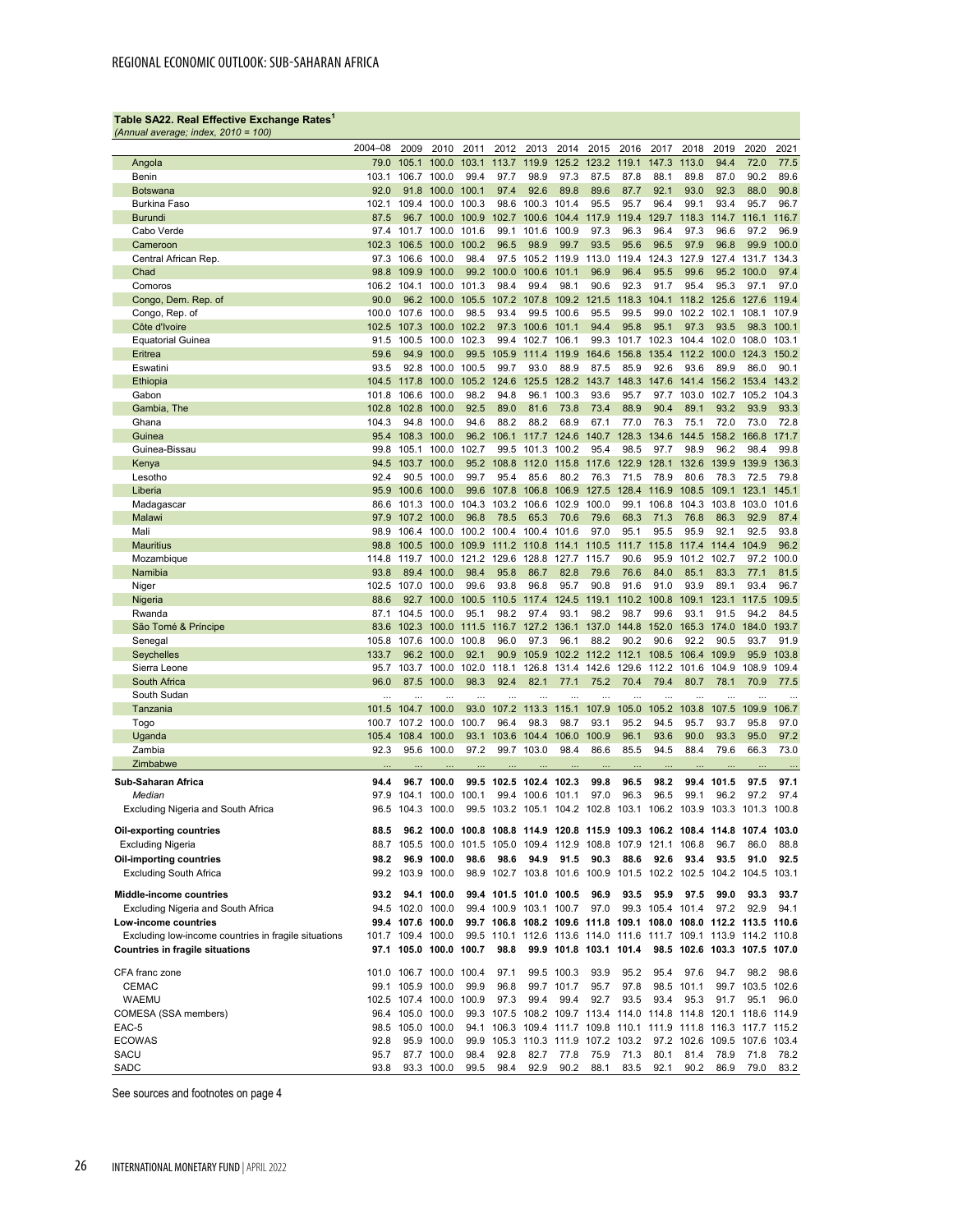## <span id="page-28-0"></span>**Table SA23. Nominal Effective Exchange Rates<sup>1</sup>**

| (Annual average; index, 2010 = 100)                                                            |                |                         |                |               |              |               |                      |              |               |               |                         |               |               |               |
|------------------------------------------------------------------------------------------------|----------------|-------------------------|----------------|---------------|--------------|---------------|----------------------|--------------|---------------|---------------|-------------------------|---------------|---------------|---------------|
|                                                                                                | 2004-08        | 2009                    | 2010           | 2011          | 2012         | 2013          | 2014                 | 2015         | 2016          | 2017          | 2018                    | 2019          | 2020          | 2021          |
| Angola                                                                                         | 117.2          | 117.6                   | 100.0          | 94.2          | 96.9         | 96.2          | 95.3                 | 87.6         | 66.0          | 64.1          | 42.2                    | 30.5          | 19.3          | 16.9          |
| Benin                                                                                          | 104.1          | 105.7                   | 100.0          | 101.3         | 96.2         | 99.3          | 100.9                | 92.3         | 95.5          | 97.9          | 101.3                   | 100.0         | 102.8         | 103.3         |
| <b>Botswana</b>                                                                                | 117.1          | 95.6                    | 100.0          | 95.9          | 89.3         | 82.4          | 78.3                 | 77.0         | 74.6          | 77.5          | 77.7                    | 76.6          | 73.0          | 72.5          |
| <b>Burkina Faso</b>                                                                            | 98.9           | 105.1                   | 100.0          | 102.1         | 100.3        | 104.7         | 109.1                | 104.8        | 107.2         | 109.2         | 113.0                   | 112.4         | 115.7         | 116.8         |
| <b>Burundi</b>                                                                                 | 109.8          | 99.2                    | 100.0          | 97.7          | 88.4         | 83.4          | 85.7                 | 94.9         | 93.9          | 92.1          | 90.2                    | 90.9          | 89.2          | 87.0          |
| Cabo Verde                                                                                     | 100.9          | 101.6                   | 100.0          | 100.7         | 98.4         | 101.0         | 101.3                | 98.0         | 99.3          | 100.4         | 101.9                   | 101.2         | 102.6         | 103.7         |
| Cameroon                                                                                       | 102.0          | 104.9                   | 100.0          | 101.2         | 97.7         | 100.7         | 101.7                | 94.4         | 97.6          | 100.3         | 103.2                   | 102.0         | 104.7         | 105.2         |
| Central African Rep.                                                                           | 101.0          | 105.2                   | 100.0          | 101.2         | 98.1         | 102.0         | 104.2                | 99.0         | 102.9         | 106.4         | 111.5                   | 111.6         | 116.7         | 121.0         |
| Chad                                                                                           | 99.6           | 104.5                   | 100.0          | 101.0         | 97.5         | 100.3         | 101.4                | 94.9         | 98.0          | 100.4         | 103.4                   | 102.2         | 104.9         | 105.9         |
| Comoros                                                                                        | 98.8           | 104.6                   | 100.0          | 104.1         | 101.2        | 105.5         | 107.6                | 101.2        | 105.1         | 107.5         | 113.4                   | 112.3         | 116.6         | 119.5         |
| Congo, Dem. Rep. of                                                                            | 192.4          | 116.4                   | 100.0          | 96.2          | 101.0        | 104.2         | 107.7                | 122.5        | 120.2         | 81.3          | 72.6                    | 75.9          | 71.7          | 64.3          |
| Congo, Rep. of                                                                                 | 98.3           | 103.7                   | 100.0          | 102.9         | 99.2         | 103.6         | 105.4                | 100.5        | 105.9         | 108.5         | 115.2                   | 116.9         | 125.2         | 127.6         |
| Côte d'Ivoire                                                                                  | 100.7          | 105.6                   | 100.0          | 101.5         | 98.7         | 102.3         | 105.1                | 99.5         | 103.6         | 105.9         | 111.6                   | 111.6         | 117.5         | 119.6         |
| <b>Equatorial Guinea</b>                                                                       | 99.8           | 103.2                   | 100.0          | 101.4         | 98.1         | 100.4         | 101.3                | 94.3         | 96.9          | 99.0          | 102.3                   | 101.1         | 103.9         | 105.3         |
| Eritrea                                                                                        | 99.7           | 101.6                   | 100.0          | 97.6          | 100.9        | 102.9         | 105.4                | 116.0        | 121.0         | 124.2         | 124.3                   | 129.4         | 131.6         | 128.6         |
| Eswatini                                                                                       | 103.8          | 93.4                    | 100.0          | 99.6          | 95.3         | 88.1          | 83.5                 | 81.2         | 77.7          | 82.5          | 82.7                    | 80.2          | 76.3          | 80.3          |
| Ethiopia                                                                                       | 164.4          | 122.5                   | 100.0          | 82.6          | 81.7         | 78.6          | 76.7                 | 80.0         | 78.7          | 72.6          | 62.7                    | 61.5          | 52.1          | 40.4          |
| Gabon                                                                                          | 101.3          | 105.2                   | 100.0          | 100.9         | 97.9         | 101.4         | 103.4                | 98.2         | 100.7         | 102.6         | 105.9                   | 105.3         | 108.7         | 109.6         |
| Gambia, The                                                                                    | 107.0          | 104.4                   | 100.0          | 92.7          | 88.7         | 79.2          | 69.0                 | 65.4         | 75.3          | 72.8          | 69.2                    | 69.2          | 67.8          | 65.8          |
| Ghana                                                                                          | 156.5          | 101.8                   | 100.0          | 90.9          | 78.7         | 72.5          | 50.3                 | 42.4         | 42.4          | 38.3          | 35.9                    | 32.8          | 30.9          | 28.8          |
| Guinea                                                                                         | 166.1          | 121.1                   | 100.0          | 82.6<br>101.4 | 81.2         | 82.8<br>102.1 | 83.9                 | 87.6         | 75.6<br>101.4 | 74.5          | 74.6                    | 76.4          | 74.3          | 69.8<br>109.5 |
| Guinea-Bissau                                                                                  | 100.1          | 103.7<br>104.1          | 100.0          | 87.8          | 98.9         | 96.0          | 104.0<br>95.7        | 99.1<br>93.4 | 93.9          | 103.1<br>93.3 | 106.5<br>94.9           | 105.5<br>97.4 | 108.3<br>94.5 | 89.0          |
| Kenya<br>Lesotho                                                                               | 109.5<br>105.2 | 91.3                    | 100.0<br>100.0 | 98.5          | 95.5<br>91.8 | 80.7          | 73.3                 | 68.5         | 61.2          | 66.2          | 66.2                    | 62.5          | 56.0          | 60.1          |
| Liberia                                                                                        | 124.6          | 104.8                   | 100.0          | 95.6          | 99.8         | 94.3          | 87.7                 | 98.4         | 92.6          | 76.9          | 59.3                    | 48.3          | 47.3          | 53.6          |
|                                                                                                | 113.4          | 107.9                   | 100.0          | 99.4          | 95.8         | 96.0          | 89.4                 | 82.1         | 78.1          | 79.0          | 73.0                    | 70.3          | 68.2          | 65.3          |
| Madagascar<br>Malawi                                                                           | 117.4          | 111.4                   | 100.0          | 93.9          | 66.7         | 44.0          | 39.7                 | 38.1         | 27.6          | 26.4          | 26.3                    | 27.0          | 27.9          | 25.1          |
| Mali                                                                                           | 100.0          | 105.0                   | 100.0          | 101.2         | 99.1         | 102.3         | 104.6                | 100.2        | 102.1         | 103.1         | 105.7                   | 105.3         | 107.6         | 108.0         |
| <b>Mauritius</b>                                                                               | 105.4          | 97.2                    | 100.0          | 103.5         | 104.0        | 102.8         | 104.9                | 101.8        | 103.8         | 106.0         | 106.3                   | 105.9         | 96.7          | 88.1          |
| Mozambique                                                                                     | 141.9          | 129.8                   | 100.0          | 113.5         | 122.9        | 121.4         | 121.3                | 108.9        | 74.0          | 69.3          | 72.4                    | 73.4          | 68.9          | 70.2          |
| Namibia                                                                                        | 105.3          | 90.7                    | 100.0          | 97.7          | 92.5         | 82.0          | 76.4                 | 72.7         | 67.6          | 71.9          | 71.9                    | 69.6          | 64.3          | 67.8          |
| Niger                                                                                          | 102.0          | 104.9                   | 100.0          | 100.5         | 96.9         | 99.9          | 101.6                | 97.2         | 99.4          | 100.7         | 103.5                   | 102.7         | 105.4         | 106.2         |
| Nigeria                                                                                        | 120.3          | 102.6                   | 100.0          | 94.5          | 95.4         | 96.0          | 96.4                 | 86.2         | 70.9          | 56.4          | 55.8                    | 57.8          | 50.2          | 43.1          |
| Rwanda                                                                                         | 99.4           | 100.6                   | 100.0          | 100.5         | 100.7        | 98.1          | 94.6                 | 101.8        | 97.7          | 96.1          | 93.8                    | 91.8          | 89.1          | 83.5          |
| São Tomé & Príncipe                                                                            | 158.5          | 113.4                   | 100.0          | 101.2         | 98.6         | 101.2         | 102.7                | 100.0        | 102.3         | 104.3         | 107.9                   | 107.9         | 111.0         | 115.5         |
| Senegal                                                                                        | 100.8          | 105.2                   | 100.0          | 102.1         | 99.7         | 103.4         | 105.7                | 99.3         | 102.6         | 104.5         | 108.8                   | 107.4         | 110.5         | 111.6         |
| Seychelles                                                                                     | 202.0          | 91.6                    | 100.0          | 93.6          | 88.7         | 101.4         | 97.8                 | 105.4        | 107.9         | 103.6         | 100.2                   | 103.1         | 84.8          | 86.2          |
| Sierra Leone                                                                                   | 141.2          | 119.2                   | 100.0          | 89.6          | 94.3         | 94.9          | 93.0                 | 94.3         | 78.5          | 66.9          | 62.0                    | 57.2          | 53.4          | 49.7          |
| South Africa                                                                                   | 109.8          | 88.6                    | 100.0          | 97.3          | 89.1         | 76.7          | 69.3                 | 65.7         | 58.9          | 64.7          | 64.7                    | 61.4          | 55.0          | 59.3          |
| South Sudan                                                                                    |                |                         |                | $\ddotsc$     |              | $\ddotsc$     |                      |              |               | $\ddotsc$     |                         |               | $\ddotsc$     |               |
| Tanzania                                                                                       | 118.4          | 107.7                   | 100.0          | 87.7          | 90.0         | 90.9          | 89.5                 | 81.7         | 77.3          | 75.9          | 74.5                    | 76.4          | 77.9          | 75.8          |
| Togo                                                                                           | 99.1           | 104.8                   | 100.0          | 101.6         | 98.3         | 101.5         | 104.2                | 98.2         | 101.9         | 105.1         | 108.7                   | 108.1         | 111.7         | 113.3         |
| Uganda                                                                                         | 119.7          | 108.1                   | 100.0          | 86.6          | 90.3         | 90.8          | 92.7                 | 81.9         | 80.5          | 77.7          | 75.4                    | 78.1          | 79.6          | 81.6          |
| Zambia                                                                                         | 116.7          | 99.7                    | 100.0          | 95.7          | 95.3         | 95.0          | 86.8                 | 71.7         | 61.3          | 66.9          | 61.3                    | 51.9          | 38.6          | 34.3          |
| Zimbabwe                                                                                       |                |                         |                | $\ddotsc$     | $\ddotsc$    | $\ddotsc$     | $\ddot{\phantom{1}}$ | $\ddotsc$    | $\ddotsc$     | $\ddotsc$     | $\ddotsc$               | $\ddotsc$     | $\ddots$      | $\cdots$      |
| Sub-Saharan Africa                                                                             | 117.1          |                         | 101.4 100.0    | 95.0          | 92.7         | 89.3          | 85.8                 | 79.9         | 72.1          | 68.1          | 65.5                    | 64.0          | 58.0          | 54.6          |
| Median                                                                                         | 105.4          | 104.8                   | 100.0          | 99.4          | 96.9         | 99.3          | 97.8                 | 94.9         | 95.5          | 93.3          | 93.8                    | 91.8          | 89.1          | 86.2          |
| <b>Excluding Nigeria and South Africa</b>                                                      | 118.6          | 107.8 100.0             |                | 94.2          | 92.9         | 91.9          | 88.4                 | 83.7         | 79.4          | 76.8          | 72.0                    | 69.1          | 64.1          | 60.0          |
|                                                                                                |                |                         |                |               |              |               |                      |              |               |               |                         |               |               |               |
| Oil-exporting countries                                                                        |                | 116.4 104.9 100.0       |                | 95.4          | 96.0         | 96.7          | 97.0                 | 87.7         | 73.4          | 62.4          | 58.3                    | 57.0          | 48.5          | 42.7          |
| <b>Excluding Nigeria</b>                                                                       |                | 108.5 110.7 100.0       |                | 97.8          | 97.5         | 98.6          | 98.7                 | 91.5         | 80.0          | 79.6          | 65.1                    | 54.9          | 44.3          | 41.6          |
| <b>Oil-importing countries</b>                                                                 | 117.3          |                         | 99.1 100.0     | 94.8          | 90.6         | 84.6          | 79.0                 | 75.1         | 70.9          | 71.2          | 69.6                    | 68.1          | 63.8          | 62.3          |
| <b>Excluding South Africa</b>                                                                  | 122.1          |                         | 106.9 100.0    | 93.1          | 91.4         | 89.8          | 85.4                 | 81.3         | 78.8          | 75.7          | 73.3                    | 72.5          | 69.4          | 65.0          |
| Middle-income countries                                                                        | 114.9          |                         | 99.0 100.0     | 95.8          | 93.0         | 89.0          | 84.9                 | 78.0         | 69.3          | 65.7          | 63.5                    | 61.6          | 54.8          | 52.0          |
| Excluding Nigeria and South Africa                                                             |                | 113.3 105.4 100.0       |                | 95.7          | 93.9         | 93.1          | 87.7                 | 81.0         | 76.8          | 76.4          | 71.0                    | 65.7          | 59.4          | 56.7          |
| Low-income countries                                                                           |                | 126.7 111.4 100.0       |                | 92.1          | 91.5         | 90.2          | 89.6                 | 87.7         | 83.4          | 77.8          | 73.6                    | 73.9          | 70.6          | 64.7          |
|                                                                                                |                | 126.2 112.1 100.0       |                | 90.3          | 91.3         | 90.9          | 89.9                 | 86.2         | 81.9          | 78.5          | 73.8                    | 73.7          | 69.5          | 62.8          |
| Excluding low-income countries in fragile situations<br><b>Countries in fragile situations</b> |                | 116.8 108.3 100.0       |                | 98.0          | 94.4         | 93.6          | 94.6                 | 94.4         | 92.7          | 85.3          | 84.7                    | 85.3          | 86.1          | 83.8          |
|                                                                                                |                |                         |                |               |              |               |                      |              |               |               |                         |               |               |               |
| CFA franc zone                                                                                 |                | 100.7 104.9 100.0 101.5 |                |               | 98.3         | 101.7 103.8   |                      |              | 97.7 100.9    |               | 103.1 107.1 106.4 110.1 |               |               | 111.3         |
| <b>CEMAC</b>                                                                                   |                | 100.7 104.4 100.0       |                | 101.4         | 98.0         | 101.1         | 102.4                | 95.9         | 99.1          |               | 101.6 105.0 104.2 107.5 |               |               | 108.5         |
| <b>WAEMU</b>                                                                                   |                | 100.8 105.3 100.0       |                | 101.5         | 98.6         | 102.2 104.8   |                      | 99.1         | 102.3         |               | 104.3 108.6 108.0       |               | 111.9         | 113.2         |
| COMESA (SSA members)                                                                           |                | 126.5 108.5 100.0       |                | 90.4          | 91.2         | 89.1          | 87.6                 | 86.1         | 83.3          | 78.3          | 73.6                    | 73.3          | 67.4          | 60.0          |
| EAC-5                                                                                          |                | 113.9 105.9 100.0       |                | 88.2          | 92.6         | 93.0          | 92.8                 | 87.6         | 85.9          | 84.5          | 84.1                    | 86.2          | 85.8          | 82.9          |
| <b>ECOWAS</b>                                                                                  |                | 119.5 103.4 100.0       |                | 95.1          | 93.8         | 94.0          | 91.0                 | 82.2         | 72.5          | 61.9          | 61.5                    | 62.2          | 57.0          | 51.5          |
| <b>SACU</b>                                                                                    | 109.8          |                         | 89.0 100.0     | 97.3          | 89.3         | 77.2          | 70.0                 | 66.5         | 59.9          | 65.5          | 65.5                    | 62.4          | 56.1          | 60.2          |
| SADC                                                                                           | 115.0          |                         | 96.9 100.0     | 96.4          | 91.7         | 83.4          | 78.1                 | 73.7         | 64.7          | 66.3          | 61.7                    | 57.4          | 50.0          | 50.1          |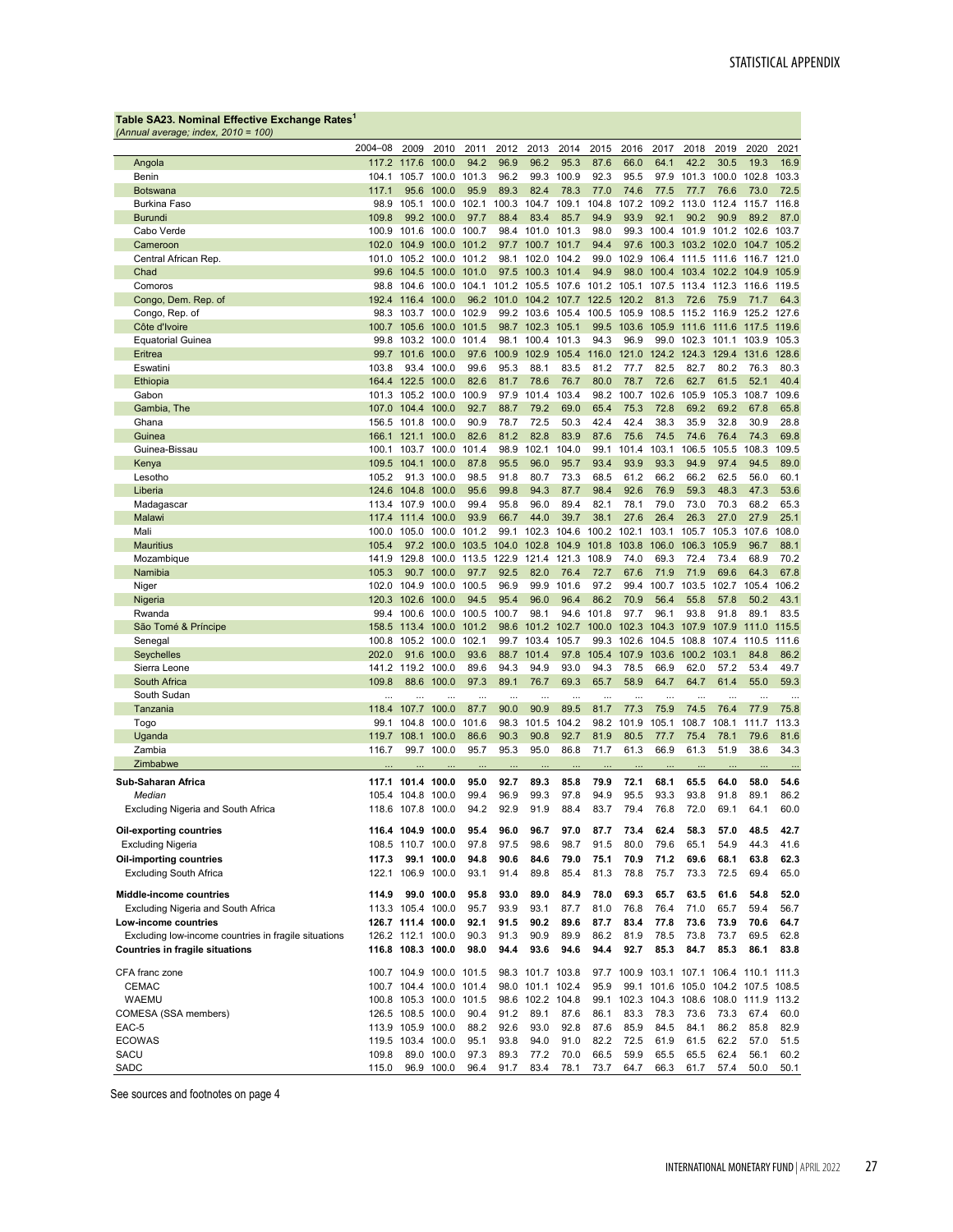## <span id="page-29-0"></span>**Table SA24. External Debt, Official Debt, Debtor Based**

| 'Percent of GDP                                                                                |              |              |              |              |              |              |              |              |              |              |              |              |              |              |              |              |
|------------------------------------------------------------------------------------------------|--------------|--------------|--------------|--------------|--------------|--------------|--------------|--------------|--------------|--------------|--------------|--------------|--------------|--------------|--------------|--------------|
|                                                                                                | 2004-08      | 2009         | 2010         | 2011         | 2012         | 2013         | 2014         | 2015         | 2016         | 2017         | 2018         | 2019         | 2020         | 2021         | 2022         | 2023         |
| Angola                                                                                         | 23.5         | 21.6         | 20.3         | 18.1         | 16.9         | 21.6         | 23.8         | 31.1         | 44.4         | 38.2         | 48.6         | 59.5         | 89.1         | 72.7         | 44.8         | 43.6         |
| Benin                                                                                          | 14.7         | 11.0         | 12.4         | 11.5         | 11.5         | 12.6         | 13.5         | 15.2         | 15.5         | 16.8         | 18.6         | 25.1         | 30.3         | 36.2         | 36.6         | 35.6         |
| <b>Botswana</b>                                                                                | 3.9          | 13.8         | 15.4         | 12.6         | 20.3         | 17.8         | 17.1         | 17.6         | 15.2         | 13.6         | 12.3         | 11.8         | 11.8         | 9.8          | 11.3         | 11.0         |
| <b>Burkina Faso</b>                                                                            | 26.2         | 22.7         | 23.7         | 18.9         | 20.5         | 19.9         | 19.0         | 22.7         | 22.5         | 22.2         | 20.9         | 23.2         | 25.4         | 23.6         | 23.2         | 22.1         |
| <b>Burundi</b>                                                                                 | 120.2        | 21.2         | 22.4         | 24.0         | 22.6         | 22.0         | 20.5         | 17.5         | 17.7         | 16.4         | 16.9         | 18.0         | 17.5         | 20.0         | 19.6         | 18.4         |
| Cabo Verde                                                                                     | 44.3         | 44.6         | 51.0         | 52.7         | 70.8         | 81.3         | 81.5         | 96.2         | 91.3         | 100.6        | 106.1        | 107.3        | 142.8        | 124.6        | 135.6        | 129.5        |
| Cameroon                                                                                       | 17.9         | 7.8          | 8.2          | 8.4          | 9.8          | 11.9         | 13.1         | 20.6         | 20.5         | 25.5         | 26.7         | 29.2         | 32.5         | 32.3         | 33.7         | 32.7         |
| Central African Rep.                                                                           | 58.4         | 8.7          | 8.4          | 7.2          | 20.0         | 31.2         | 31.5         | 30.5         | 33.4         | 37.2         | 35.9         | 35.8         | 36.3         | 32.8         | 32.9         | 30.8         |
| Chad                                                                                           | 23.4         | 27.4         | 24.5         | 20.6         | 20.5         | 21.8         | 27.0         | 25.0         | 25.6         | 26.8         | 24.9         | 24.2         | 27.3         | 26.2         | 23.2         | 21.6         |
| Comoros                                                                                        | 43.3         | 32.3         | 29.4         | 25.3         | 24.3         | 11.0         | 9.9          | 12.9         | 14.4         | 16.9         | 15.3         | 19.6         | 24.1         | 23.3         | 29.8         | 33.9         |
| Congo, Dem. Rep. of                                                                            | 88.1         | 74.1         | 23.2         | 19.7         | 17.2         | 15.0         | 13.0         | 13.3         | 13.0         | 14.6         | 12.6         | 12.8         | 12.9         | 11.3         | 9.4          | 7.7          |
| Congo, Rep. of                                                                                 | 55.6         | 10.7         | 16.0         | 16.1         | 19.5         | 18.4         | 17.4         | 28.1         | 37.8         | 32.1         | 28.8         | 31.0         | 34.2         | 29.3         | 25.0         | 26.2         |
| Côte d'Ivoire                                                                                  | 48.9         | 38.2         | 34.0         | 34.8         | 21.0         | 19.7         | 17.7         | 20.9         | 20.4         | 24.0         | 27.3         | 30.0         | 34.1         | 33.1         | 33.8         | 32.7         |
| <b>Equatorial Guinea</b><br>Eritrea                                                            | 2.0<br>80.0  | 4.5<br>70.4  | 8.0<br>72.8  | 6.7<br>60.0  | 7.3<br>58.3  | 6.2<br>69.7  | 5.5<br>49.2  | 8.8<br>65.9  | 9.1<br>59.6  | 9.2<br>70.9  | 12.2<br>64.4 | 13.9<br>61.7 | 16.4<br>58.1 | 12.0<br>53.7 | 9.7<br>47.6  | 12.0<br>44.0 |
| Eswatini                                                                                       | 12.5         | 9.9          | 8.1          | 7.3          | 6.9          | 7.4          | 7.4          | 8.9          | 9.2          | 9.0          | 10.0         | 12.7         | 15.3         | 15.9         | 18.0         | 18.3         |
| <b>Ethiopia</b>                                                                                | 35.4         | 13.9         | 20.0         | 22.9         | 19.1         | 21.3         | 22.8         | 26.2         | 28.1         | 29.1         | 30.6         | 28.2         | 28.8         | 29.0         | 27.0         | 24.3         |
| Gabon                                                                                          | 32.8         | 20.3         | 16.8         | 15.4         | 16.6         | 24.2         | 25.3         | 33.3         | 35.6         | 40.6         | 38.5         | 38.9         | 49.0         | 38.1         | 33.7         | 34.8         |
| Gambia, The                                                                                    | 51.3         | 25.4         | 24.5         | 27.4         | 26.6         | 32.3         | 36.5         | 36.8         | 40.3         | 45.8         | 45.5         | 46.4         | 48.9         | 46.5         | 45.1         | 43.5         |
| Ghana                                                                                          | 17.3         | 14.5         | 14.4         | 14.2         | 16.1         | 18.7         | 25.6         | 31.9         | 29.3         | 28.4         | 33.9         | 29.6         | 36.0         | 36.0         | 36.9         | 34.6         |
| Guinea                                                                                         | 61.9         | 47.7         | 46.0         | 53.3         | 17.9         | 18.8         | 20.8         | 21.4         | 22.5         | 20.5         | 19.9         | 19.7         | 25.1         | 26.0         | 26.6         | 27.8         |
| Guinea-Bissau                                                                                  | 148.8        | 120.0        | 35.0         | 23.3         | 25.7         | 24.2         | 29.7         | 31.1         | 33.0         | 29.3         | 33.3         | 37.8         | 44.9         | 40.1         | 41.7         | 38.9         |
| Kenya                                                                                          | 15.6         | 17.9         | 17.4         | 18.7         | 18.1         | 18.1         | 21.3         | 23.1         | 25.4         | 28.5         | 29.7         | 30.5         | 32.8         | 33.3         | 35.0         | 36.4         |
| Lesotho                                                                                        | 42.4         | 34.6         | 31.1         | 29.5         | 31.7         | 35.3         | 33.3         | 38.1         | 38.3         | 38.3         | 38.2         | 38.8         | 48.2         | 42.5         | 43.9         | 45.2         |
| Liberia                                                                                        | 350.7        | 95.3         | 7.0          | 7.0          | 8.4          | 10.8         | 14.9         | 16.1         | 20.4         | 23.9         | 29.2         | 35.2         | 40.9         | 37.6         | 37.8         | 37.5         |
| Madagascar                                                                                     | 40.3         | 28.0         | 25.0         | 20.6         | 21.6         | 21.0         | 21.2         | 24.9         | 24.0         | 24.8         | 25.8         | 26.9         | 36.4         | 40.1         | 43.3         | 45.0         |
| Malawi                                                                                         | 30.0         | 9.9          | 8.8          | 8.1          | 14.3         | 18.7         | 18.1         | 17.9         | 22.2         | 22.9         | 24.9         | 28.0         | 31.8         | 31.7         | 37.0         | 39.3         |
| Mali                                                                                           | 27.8         | 20.9         | 21.4         | 19.0         | 22.2         | 22.2         | 19.1         | 22.2         | 23.9         | 26.2         | 23.9         | 26.5         | 31.8         | 29.3         | 28.8         | 26.8         |
| <b>Mauritius</b>                                                                               | 10.9         | 11.3         | 11.6         | 12.4         | 13.0         | 15.9         | 15.5         | 16.1         | 14.6         | 12.9         | 11.2         | 10.9         | 21.1         | 22.4         | 30.1         | 28.5         |
| Mozambique                                                                                     | 41.8         | 34.7         | 36.1         | 30.7         | 30.8         | 44.4         | 54.2         | 66.7         | 91.6         | 90.3         | 84.6         | 80.8         | 91.6         | 82.1         | 76.1         | 76.2         |
| Namibia                                                                                        | 4.7          | 4.9          | 4.3          | 6.4          | 7.8          | 8.3          | 8.2          | 13.2         | 17.5         | 16.0         | 15.5         | 20.3         | 23.9         | 17.7         | 17.5         | 16.0         |
| Niger                                                                                          | 24.7         | 14.5         | 12.3         | 11.4         | 12.0         | 14.0         | 13.9         | 19.5         | 21.2         | 25.2         | 23.2         | 25.4         | 33.0         | 33.0         | 34.4         | 33.0         |
| Nigeria                                                                                        | 11.5         | 3.5          | 1.2          | 1.2          | 1.4          | 1.7          | 1.7          | 2.2          | 2.8          | 8.6          | 6.8          | 6.7          | 8.0          | 9.1          | 8.8          | 8.7          |
| Rwanda                                                                                         | 32.4         | 13.2         | 13.1         | 16.2         | 15.2         | 20.5         | 22.2         | 24.9         | 32.7         | 36.8         | 40.2         | 43.2         | 53.9         | 55.8         | 59.3         | 60.9         |
| São Tomé & Príncipe                                                                            | 215.0        | 72.4         | 79.5         | 78.0         | 81.0         | 71.2         | 69.5         | 85.8         | 80.3         | 78.0         | 66.3         | 65.4         | 64.9         | 61.3         | 63.1         | 60.0         |
| Senegal                                                                                        | 22.9         | 22.4         | 21.8         | 22.5         | 25.1         | 26.4         | 29.1         | 31.0         | 30.1         | 39.4         | 45.1         | 47.4         | 48.9         | 45.8         | 45.9         | 42.3         |
| Seychelles                                                                                     | 61.5         | 87.6         | 49.3         | 48.1         | 48.3         | 39.2         | 36.1         | 33.8         | 30.4         | 28.3         | 27.6         | 26.3         | 40.7         | 39.3         | 36.4         | 40.0         |
| Sierra Leone                                                                                   | 71.9         | 28.2         | 30.4         | 30.3         | 25.8         | 21.3         | 22.5         | 29.1         | 35.0         | 40.6         | 38.9         | 41.4         | 48.3         | 47.9         | 48.3         | 48.0         |
| South Africa                                                                                   | 6.5          | 6.8          | 8.6          | 9.1          | 12.9         | 13.2         | 14.1         | 11.8         | 17.3         | 19.5         | 16.6         | 20.2         | 23.6         | 18.7         | 19.6         | 20.1         |
| South Sudan                                                                                    |              |              | $\ddotsc$    | $\ddotsc$    |              | ż.           |              |              |              |              | ż.           |              |              |              |              | $\ddotsc$    |
| Tanzania                                                                                       | 26.4         | 17.1         | 19.2         | 21.1         | 21.9         | 23.5         | 24.5         | 27.9         | 28.2         | 28.6         | 28.9         | 28.1         | 28.9         | 28.5         | 26.7         | 25.0         |
| Togo                                                                                           | 49.8         | 38.4         | 12.3         | 8.8          | 10.2         | 11.0         | 12.4         | 15.7         | 14.3         | 15.9         | 14.9<br>23.2 | 17.6<br>25.3 | 28.7         | 25.8<br>32.9 | 28.0<br>33.8 | 27.4<br>34.0 |
| Uganda<br>Zambia <sup>®</sup>                                                                  | 20.9         | 9.4          | 11.0         | 10.9         | 11.4         | 12.7         | 12.8         | 17.8         | 18.7         | 21.6         | 38.2         |              | 31.5         |              |              |              |
| $Z$ imbabwe $3$                                                                                | 41.6<br>49.2 | 9.0<br>56.1  | 7.3<br>45.4  | 8.0<br>40.5  | 13.2<br>35.3 | 12.4<br>32.9 | 17.7<br>32.1 | 31.5<br>32.7 | 34.4<br>33.0 | 33.8<br>31.8 | 19.1         | 48.7<br>31.2 | 66.6<br>30.8 | 57.6<br>21.8 | $\ddotsc$    | $\ddotsc$    |
|                                                                                                |              |              |              |              |              |              |              |              |              |              |              |              |              |              | 19.5         | 20.4         |
| Sub-Saharan Africa                                                                             | 17.7         | 12.8         | 11.1         | 11.0         | 11.9         | 12.8         | 13.6         | 15.6         | 19.1         | 22.0         | 21.4         | 22.9         | 26.6         | 25.1         | 24.0         | 23.4         |
| Median                                                                                         | 34.1         | 21.0         | 19.6         | 18.8         | 19.3         | 19.8         | 20.7         | 24.0         | 24.7         | 26.5         | 27.0         | 28.2         | 32.6         | 32.9         | 33.8         | 33.4         |
| Excluding Nigeria and South Africa                                                             | 30.0         | 21.9         | 19.1         | 18.3         | 17.9         | 19.6         | 21.3         | 25.8         | 28.3         | 29.0         | 30.3         | 32.0         | 36.7         | 34.7         | 32.6         | 31.7         |
| <b>Oil-exporting countries</b>                                                                 | 15.5         | 7.8          | 6.0          | 6.0          | 6.0          | 7.2          | 7.5          | 9.5          | 12.9         | 17.4         | 16.7         | 17.1         | 20.0         | 20.2         | 17.7         | 17.1         |
| <b>Excluding Nigeria</b>                                                                       | 23.6         | 16.7         | 16.7         | 15.3         | 15.4         | 18.8         | 20.5         | 27.6         | 35.6         | 33.6         | 38.1         | 43.5         | 55.5         | 47.9         | 36.7         | 36.4         |
| Oil-importing countries                                                                        | 19.2         | 16.0         | 14.3         | 14.4         | 16.2         | 17.2         | 18.7         | 20.1         | 23.0         | 24.6         | 24.0         | 26.2         | 30.1         | 27.5         | 27.6         | 27.1         |
| <b>Excluding South Africa</b>                                                                  | 32.4         | 23.8         | 20.0         | 19.6         | 18.9         | 20.0         | 21.6         | 25.2         | 26.1         | 27.6         | 28.2         | 29.3         | 33.0         | 31.9         | 31.5         | 30.5         |
|                                                                                                |              |              |              |              |              |              |              |              |              |              |              |              |              |              |              |              |
| Middle-income countries                                                                        | 13.0         | 9.6          | 9.0          | 9.1          | 10.2         | 10.9         | 11.6         | 13.1         | 16.9         | 20.2         | 19.8         | 21.4         | 25.1         | 23.6         | 22.5         | 22.1         |
| Excluding Nigeria and South Africa                                                             | 22.8         | 18.2         | 17.2         | 16.6         | 16.5         | 18.4         | 20.4         | 25.9         | 29.2         | 29.5         | 32.7         | 35.2         | 41.8         | 39.1         | 35.9         | 35.3         |
| Low-income countries                                                                           | 43.0         | 27.8         | 22.2         | 21.1         | 20.2         | 21.8         | 22.6         | 25.6         | 27.2         | 28.3         | 27.0         | 28.0         | 30.8         | 29.6         | 28.5         | 27.4         |
| Excluding low-income countries in fragile situations<br><b>Countries in fragile situations</b> | 30.9<br>57.1 | 17.7<br>39.8 | 19.6<br>27.3 | 19.7<br>25.4 | 19.3<br>21.5 | 21.9<br>20.8 | 23.5<br>20.0 | 28.1<br>22.0 | 29.8<br>23.0 | 31.1<br>24.4 | 31.7<br>22.6 | 31.1<br>25.3 | 34.1<br>28.3 | 34.1<br>25.9 | 33.2<br>25.0 | 31.7<br>24.3 |
|                                                                                                |              |              |              |              |              |              |              |              |              |              |              |              |              |              |              |              |
| CFA franc zone                                                                                 | 30.3         | 20.7         | 19.0         | 17.6         | 16.6         | 17.5         | 17.7         | 22.3         | 23.0         | 26.1         | 27.2         | 29.7         | 34.1         | 32.2         | 31.8         | 31.0         |
| <b>CEMAC</b>                                                                                   | 24.7         | 11.9         | 12.9         | 12.0         | 13.6         | 15.4         | 16.4         | 22.7         | 24.6         | 27.1         | 27.1         | 28.9         | 33.2         | 29.8         | 27.9         | 28.3         |
| WAEMU                                                                                          | 35.3         | 28.0         | 24.3         | 23.1         | 19.5         | 19.4         | 18.9         | 21.9         | 21.9         | 25.6         | 27.3         | 30.2         | 34.6         | 33.7         | 34.2         | 32.6         |
| COMESA (SSA members)                                                                           | 32.9         | 23.5         | 18.3         | 18.2         | 18.0         | 18.5         | 19.7         | 23.0         | 24.6         | 26.2         | 25.8         | 27.6         | 30.8         | 29.9         | 29.2         | 28.6         |
| EAC-5                                                                                          | 21.4         | 15.5         | 16.3         | 17.5         | 17.6         | 18.8         | 20.6         | 23.6         | 25.3         | 27.5         | 28.6         | 29.4         | 32.2         | 32.7         | 33.2         | 33.3         |
| <b>ECOWAS</b>                                                                                  | 19.8         | 10.9         | 7.5          | 7.2          | 6.3          | 6.8          | 6.9          | 8.5          | 10.1         | 15.3         | 15.1         | 15.1         | 18.2         | 19.2         | 18.4         | 17.6         |
| SACU                                                                                           | 6.6          | 7.2          | 8.8          | 9.2          | 13.0         | 13.2         | 14.1         | 12.2         | 17.3         | 19.2         | 16.4         | 19.9         | 23.1         | 18.4         | 19.3         | 19.7         |
| SADC                                                                                           | 14.7         | 14.1         | 12.7         | 12.7         | 15.4         | 16.9         | 18.4         | 19.6         | 24.9         | 25.0         | 23.8         | 27.4         | 32.5         | 27.3         | 25.7         | 25.5         |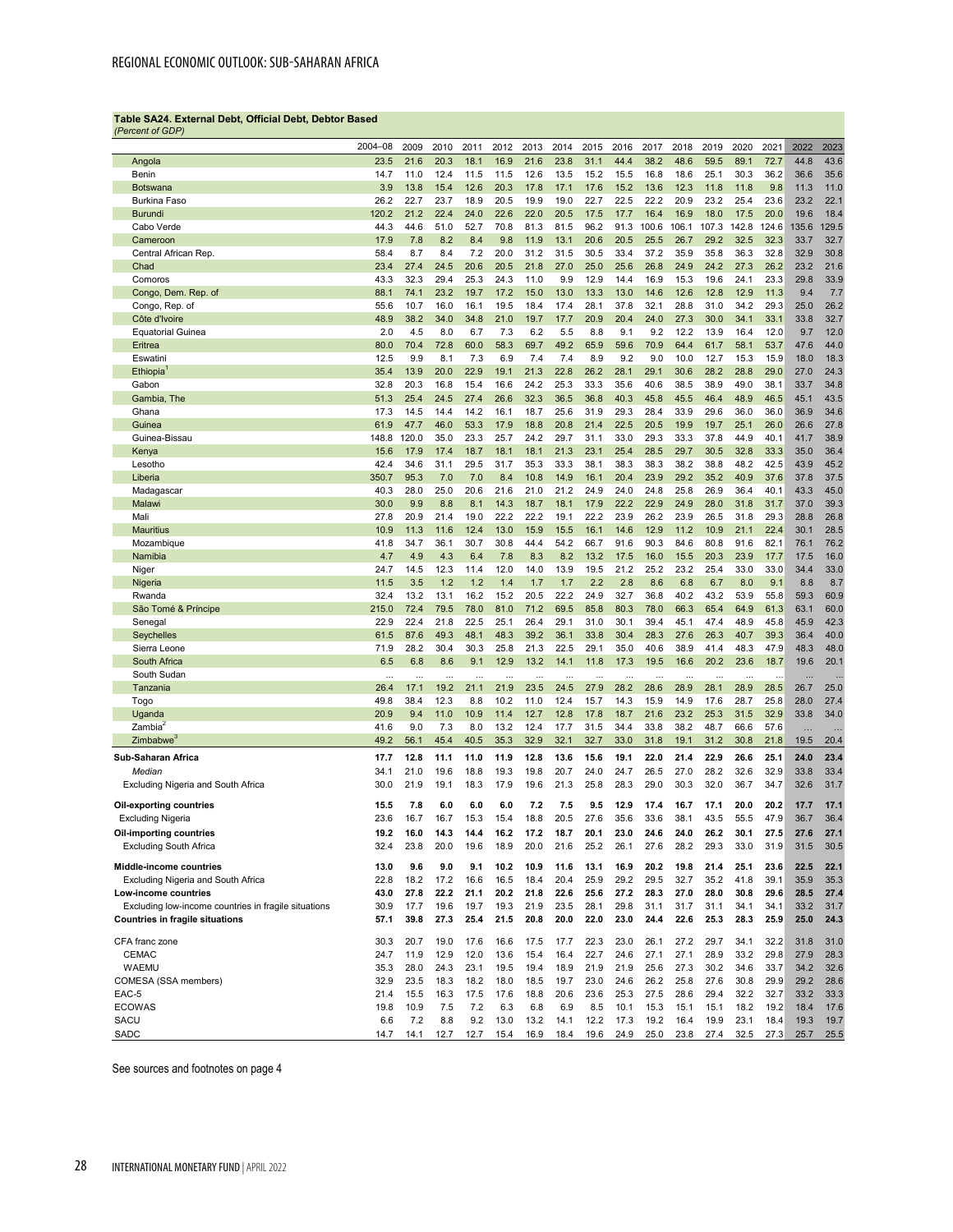## <span id="page-30-0"></span>**Table SA25. Terms of Trade on Goods**

| (Index, 2010 = 100 <sub>)</sub>                      |           |       |                  |       |                                                                              |       |             |                                                |       |                               |             |       |                         |            |                                                                                          |       |
|------------------------------------------------------|-----------|-------|------------------|-------|------------------------------------------------------------------------------|-------|-------------|------------------------------------------------|-------|-------------------------------|-------------|-------|-------------------------|------------|------------------------------------------------------------------------------------------|-------|
|                                                      | 2004-08   | 2009  | 2010             | 2011  | 2012                                                                         | 2013  | 2014        | 2015                                           | 2016  | 2017                          | 2018        | 2019  | 2020                    | 2021       | 2022                                                                                     | 2023  |
| Angola                                               | 91.7      | 84.3  | 100.0            | 125.1 | 132.0                                                                        | 128.9 | 116.8       | 70.5                                           | 60.6  | 74.3                          | 93.3        | 86.8  | 55.0                    | 83.5       | 115.5                                                                                    | 103.8 |
| Benin                                                | 110.9     | 109.9 | 100.0            | 101.8 | 93.5                                                                         | 101.2 | 111.0       | 122.4                                          | 121.9 | 117.0                         | 126.1       | 132.5 | 134.9                   | 124.0      | 118.5                                                                                    | 117.9 |
| <b>Botswana</b>                                      | 74.7      | 89.9  | 100.0            | 124.0 | 109.6                                                                        | 117.7 | 127.1       | 122.0                                          | 142.9 | 118.9                         | 114.3       | 107.3 | 117.9                   | 132.4      | 129.6                                                                                    | 134.9 |
| Burkina Faso                                         | 85.0      | 99.5  | 100.0            | 96.7  | 105.5                                                                        | 92.0  | 87.4        | 87.6                                           | 88.3  | 87.9                          | 88.6        | 87.9  | 111.2                   | 110.6      | 107.2                                                                                    | 106.2 |
| <b>Burundi</b>                                       | 57.4      | 64.3  | 100.0            | 88.4  | 81.0                                                                         | 63.2  | 72.4        | 52.6                                           | 56.9  | 56.1                          | 61.5        | 94.4  | 82.7                    | 75.7       | 74.2                                                                                     | 75.5  |
| Cabo Verde                                           | 99.6      | 86.0  | 100.0            | 107.4 | 106.7                                                                        | 95.5  | 89.6        | 67.9                                           | 69.6  | 88.5                          | 98.3        | 96.4  | 64.5                    | 76.0       | 80.4                                                                                     | 68.3  |
| Cameroon                                             | 113.3     | 89.5  | 100.0            | 100.5 | 108.7                                                                        | 103.2 | 96.7        | 86.1                                           | 86.3  | 86.4                          | 86.2        | 106.2 | 96.0                    | 101.7      | 109.3                                                                                    | 99.0  |
| Central African Rep.                                 | 92.7      | 98.5  | 100.0            | 100.8 | 100.4                                                                        | 121.6 | 139.3       | 207.7                                          | 207.8 | 169.3                         | 148.2       | 169.0 | 132.5                   | 132.8      | 112.3                                                                                    | 126.2 |
| Chad                                                 | 79.6      | 78.2  | 100.0            | 120.9 | 123.1                                                                        | 134.7 | 128.2       | 63.5                                           | 63.5  | 82.7                          | 100.3       | 94.1  | 69.9                    | 101.8      | 132.3                                                                                    | 116.3 |
| Comoros                                              | 110.4     | 91.7  | 100.0            | 135.4 | 147.5                                                                        | 121.5 | 99.9        | 101.9                                          | 159.1 | 204.3                         | 199.8       | 184.7 | 172.0                   | 148.6      | 122.5                                                                                    | 127.8 |
| Congo, Dem. Rep. of                                  | 82.2      | 77.6  | 100.0            | 96.0  | 98.3                                                                         | 93.4  | 91.6        | 86.7                                           | 81.6  | 99.8                          | 101.0       | 92.7  | 96.0                    | 116.4      | 114.0                                                                                    | 115.3 |
| Congo, Rep. of                                       | 99.9      | 65.5  | 100.0            | 126.2 | 112.0                                                                        | 99.8  | 107.1       | 79.1                                           | 42.1  | 65.3                          | 76.3        | 71.9  | 58.5                    | 54.1       | 53.1                                                                                     | 52.9  |
| Côte d'Ivoire                                        | 94.3      | 98.2  | 100.0            | 102.6 | 97.2                                                                         | 131.6 | 135.8       | 154.3                                          | 170.1 | 165.6                         | 152.3       | 139.2 | 156.8                   | 142.6      | 135.7                                                                                    | 134.2 |
| <b>Equatorial Guinea</b>                             | 72.0      | 85.3  | 100.0            | 111.1 | 130.0                                                                        | 95.2  | 77.2        | 44.0                                           | 38.1  | 61.2                          | 80.6        | 83.3  | 71.1                    | 97.4       | 140.6                                                                                    | 120.3 |
| Eritrea                                              | 130.5     | 96.5  | 100.0            | 106.5 | 116.7                                                                        | 102.8 | 96.9        | 113.2                                          | 125.3 | 116.6                         | 110.5       | 125.0 | 130.4                   | 129.2      | 132.0                                                                                    | 137.8 |
| Eswatini                                             | 77.6      | 89.2  | 100.0            | 110.3 | 105.7                                                                        | 127.3 | 115.8       | 128.6                                          | 133.5 | 132.1                         | 132.0       | 130.5 | 134.0                   | 100.9      | 100.4                                                                                    | 100.5 |
| Ethiopia                                             | 60.1      | 82.3  | 100.0            | 109.8 | 110.2                                                                        | 104.7 | 102.6       | 107.6                                          | 105.0 | 109.7                         | 102.6       | 89.3  | 103.0                   | 106.9      | 104.0                                                                                    | 99.2  |
| Gabon                                                | 90.2      | 81.3  | 100.0            | 131.2 | 121.8                                                                        | 120.6 | 109.4       | 60.1                                           | 53.9  | 69.3                          | 80.5        | 79.7  | 55.1                    | 75.0       | 112.7                                                                                    | 97.1  |
| Gambia, The                                          | 158.1     | 117.3 | 100.0            | 93.7  | 118.1                                                                        | 137.1 | 120.0       | 96.4                                           | 110.4 | 86.2                          | 77.0        | 83.9  | 93.3                    | 79.6       | 61.2                                                                                     | 59.5  |
| Ghana                                                | 60.3      | 82.8  | 100.0            | 118.6 | 117.2                                                                        | 108.2 | 100.6       | 86.2                                           | 87.9  | 83.1                          | 88.5        | 87.6  | 94.4                    | 109.3      | 128.8                                                                                    | 130.4 |
| Guinea                                               | 95.3      | 65.1  | 100.0            | 91.7  | 109.4                                                                        | 111.2 | 112.0       | 104.2                                          | 148.9 | 213.2                         | 185.6       | 198.5 | 438.7                   | 360.0      | 362.9                                                                                    | 345.6 |
| Guinea-Bissau                                        | 116.8     | 80.8  | 100.0            | 112.4 | 91.1                                                                         | 91.3  | 91.2        | 151.2                                          | 166.0 | 154.8                         | 128.2       | 88.0  | 84.8                    | 78.7       | 67.1                                                                                     | 71.4  |
| Kenya                                                | 98.0      | 113.5 | 100.0            | 95.4  | 89.6                                                                         | 91.9  | 83.2        | 96.6                                           | 89.5  | 85.7                          | 77.2        | 77.2  | 86.6                    | 82.1       | 77.8                                                                                     | 79.9  |
| Lesotho                                              | 117.1     | 93.8  | 100.0            | 102.6 | 100.7                                                                        | 104.8 | 114.9       | 121.8                                          | 108.2 | 108.3                         | 107.9       | 110.0 | 114.4                   | 111.8      | 108.8                                                                                    | 111.2 |
|                                                      | 69.1      |       | 100.0            | 99.2  | 68.1                                                                         | 69.2  | 59.8        | 56.4                                           | 67.4  | 68.8                          | 53.2        | 53.2  | 53.2                    | 53.2       | 53.2                                                                                     | 53.2  |
| Liberia                                              | 98.0      | 63.5  |                  |       |                                                                              |       |             |                                                |       | 394.0                         |             |       |                         | 277.6      |                                                                                          | 370.6 |
| Madagascar                                           |           | 76.9  | 100.0            | 101.9 | 115.3                                                                        | 152.6 | 184.6       | 190.0                                          | 345.1 |                               | 416.1       | 351.6 | 321.4                   |            | 325.7                                                                                    |       |
| Malawi                                               | 89.4      | 91.8  | 100.0            | 100.0 | 84.1                                                                         | 81.0  | 84.5        | 87.3                                           | 93.2  | 80.0                          | 71.1        | 67.4  | 70.1                    | 58.4       | 57.0                                                                                     | 55.0  |
| Mali                                                 | 76.0      | 92.4  | 100.0            | 126.9 | 140.7                                                                        | 118.8 | 126.7       | 145.0                                          | 167.3 | 124.8                         | 124.4       | 125.9 | 205.8                   | 184.7      | 165.0                                                                                    | 168.8 |
| <b>Mauritius</b>                                     | 91.1      | 100.3 | 100.0            | 97.0  | 91.6                                                                         | 95.6  | 94.3        | 106.2                                          | 117.5 | 110.1                         | 105.6       | 107.3 | 127.0                   | 134.7      | 133.7                                                                                    | 141.5 |
| Mozambique                                           | 112.9     | 96.8  | 100.0            | 95.5  | 91.3                                                                         | 88.8  | 93.1        | 97.8                                           | 100.8 | 101.9                         | 100.8       | 98.9  | 98.8                    | 99.9       | 100.1                                                                                    | 102.4 |
| Namibia                                              | 89.5      | 101.3 | 100.0            | 97.2  | 107.3                                                                        | 113.3 | 120.2       | 134.8                                          | 131.9 | 131.9                         | 131.9       | 131.9 | 131.9                   | 131.9      | 131.9                                                                                    | 131.9 |
| Niger                                                | 111.1     | 102.8 | 100.0            | 100.1 | 137.6                                                                        | 128.1 | 101.3       | 99.9                                           | 100.1 | 100.9                         | 100.0       | 102.9 | 99.6                    | 101.3      | 106.0                                                                                    | 112.2 |
| Nigeria                                              | 96.6      | 90.7  | 100.0            | 113.8 | 114.3                                                                        | 115.0 | 111.6       | 81.5                                           | 75.7  | 84.3                          | 96.0        | 90.1  | 71.5                    | 88.8       | 107.3                                                                                    | 99.4  |
| Rwanda                                               | 67.8      | 96.4  | 100.0            | 103.7 | 116.3                                                                        | 126.0 | 122.3       | 139.3                                          | 121.7 | 148.8                         | 146.6       | 157.0 | 191.4                   | 157.1      | 172.8                                                                                    | 167.6 |
| São Tomé & Príncipe                                  | 111.0     | 96.9  | 100.0            | 90.5  | 84.0                                                                         | 75.0  | 77.5        | 92.8                                           | 89.6  | 77.4                          | 84.3        | 88.5  | 78.7                    | 93.2       | 85.4                                                                                     | 92.9  |
| Senegal                                              | 83.7      | 98.3  | 100.0            | 93.8  | 92.7                                                                         | 86.0  | 87.9        | 96.0                                           | 97.8  | 96.6                          | 99.0        | 94.2  | 99.2                    | 104.9      | 103.4                                                                                    | 106.3 |
| Seychelles                                           | 92.8      | 91.2  | 100.0            | 96.9  | 87.8                                                                         | 106.5 | 106.8       | 93.9                                           | 109.9 | 112.8                         | 116.1       | 108.9 | 99.1                    | 103.5      | 111.9                                                                                    | 105.4 |
| Sierra Leone                                         | 121.6     | 104.3 | 100.0            | 114.9 | 118.8                                                                        | 114.8 | 96.6        | 75.3                                           | 82.1  | 94.1                          | 81.7        | 74.9  | 90.2                    | 76.5       | 65.7                                                                                     | 68.2  |
| South Africa                                         | 84.6      | 94.9  | 100.0            | 107.5 | 102.6                                                                        | 101.1 | 99.4        | 101.9                                          | 105.6 | 110.3                         | 107.6       | 113.5 | 130.3                   | 136.9      | 129.2                                                                                    | 120.5 |
| South Sudan                                          | $\ddotsc$ |       |                  |       |                                                                              |       |             |                                                |       |                               |             |       |                         |            |                                                                                          |       |
| Tanzania                                             | 67.2      | 92.6  | 100.0            | 102.8 | 103.1                                                                        | 99.9  | 100.0       | 104.7                                          | 108.3 | 105.5                         | 86.9        | 86.8  | 104.9                   | 102.3      | 95.1                                                                                     | 95.5  |
| Togo                                                 | 98.7      | 96.3  | 100.0            | 103.9 | 100.7                                                                        | 96.8  | 104.0       | 108.8                                          | 107.3 | 133.7                         | 132.8       | 137.1 | 148.0                   | 149.5      | 151.8                                                                                    | 150.5 |
| Uganda                                               | 94.7      | 101.7 | 100.0            | 103.6 | 101.1                                                                        | 99.0  | 110.1       | 123.3                                          | 126.8 | 127.4                         | 124.9 121.9 |       | 117.4                   | 115.1      | 116.2                                                                                    | 117.0 |
| Zambia                                               | 78.3      | 72.7  | 100.0            | 107.3 | 92.7                                                                         | 86.0  | 84.0        | 82.1                                           | 80.7  | 95.2                          | 90.0        | 81.6  | 91.7                    | 109.1      | 109.8                                                                                    | 111.0 |
| Zimbabwe <sup>2</sup>                                | 76.7      | 100.2 | 100.0            | 97.1  | 100.9                                                                        |       | 101.4 100.2 | 122.0                                          | 127.5 | 185.7                         |             |       | 180.8 196.9 276.4 269.3 |            | 271.4                                                                                    | 290.0 |
| Sub-Saharan Africa                                   | 89.3      | 91.9  | 100.0            | 109.9 | 109.3                                                                        | 108.8 | 106.2       | 94.3                                           | 96.1  | 102.9                         | 105.6       | 103.0 | 107.7 115.7             |            | 120.4                                                                                    | 115.5 |
| Median                                               | 92.2      | 92.1  | 100.0            | 102.7 | 105.6                                                                        | 103.0 | 101.0       | 98.8                                           | 105.3 | 103.7                         | 100.9       | 97.7  | 99.4                    | 105.9      | 112.1                                                                                    | 111.1 |
| Excluding Nigeria and South Africa                   | 88.5      | 90.8  | 100.0            |       | 109.2 110.1                                                                  | 108.7 | 105.5       | 99.1                                           | 102.7 | 107.8                         | 109.0       | 105.0 | 116.6                   | 118.7      | 123.1                                                                                    | 121.3 |
|                                                      |           |       |                  |       |                                                                              |       |             |                                                |       |                               |             |       |                         |            |                                                                                          |       |
| Oil-exporting countries                              | 95.8      |       |                  |       | 88.3 100.0 116.0 118.2 116.5 111.1                                           |       |             | 78.4                                           | 71.6  | 81.0                          | 93.8        | 90.0  | 70.8                    | 88.4       | 108.9                                                                                    | 99.8  |
| <b>Excluding Nigeria</b>                             | 94.3      | 83.5  | 100.0            | 120.5 | 125.9                                                                        | 119.8 | 110.0       | 70.7                                           | 62.6  | 75.2                          | 89.1        | 89.6  | 69.0                    | 87.3       | 112.5                                                                                    | 100.7 |
| Oil-importing countries                              | 85.2      |       |                  |       |                                                                              |       |             |                                                |       |                               |             |       |                         |            | 94.2 100.0 105.8 102.9 102.8 102.0 106.3 111.6 115.3 112.0 110.3 127.2 129.2 127.0 124.8 |       |
| <b>Excluding South Africa</b>                        | 85.9      | 93.5  | 100.0            |       | 104.2 103.2 104.0 103.7 109.0                                                |       |             |                                                |       | 114.9 118.2 114.4 108.6 125.8 |             |       |                         | 125.4      | 125.9                                                                                    | 126.7 |
| Middle-income countries                              | 90.1      |       |                  |       | 92.4 100.0 111.1 109.9 109.7 106.3                                           |       |             | 91.0                                           | 90.4  |                               | 96.4 100.4  | 99.2  |                         |            | 97.5 108.6 114.8                                                                         | 108.4 |
| Excluding Nigeria and South Africa                   | 90.5      |       |                  |       | 91.4 100.0 112.4 112.2 111.0 105.6                                           |       |             | 92.9                                           | 92.7  | 94.8                          | 98.4        | 96.4  |                         | 97.9 103.0 | 111.1                                                                                    | 108.0 |
| Low-income countries                                 | 84.7      |       |                  |       |                                                                              |       |             |                                                |       |                               |             |       |                         |            | 89.9 100.0 103.6 106.7 104.8 105.5 107.8 116.6 126.6 123.0 115.5 137.5 136.9 137.7 137.3 |       |
| Excluding low-income countries in fragile situations | 84.0      |       |                  |       |                                                                              |       |             |                                                |       |                               |             |       |                         |            | 92.7 100.0 103.2 107.1 105.8 106.9 112.1 121.1 126.8 120.1 111.0 119.3 116.3 116.1 116.4 |       |
|                                                      |           |       |                  |       |                                                                              |       |             |                                                |       |                               |             |       |                         |            |                                                                                          |       |
| <b>Countries in fragile situations</b>               | 90.1      |       |                  |       |                                                                              |       |             |                                                |       |                               |             |       |                         |            | 87.6 100.0 106.5 105.2 110.0 111.4 112.2 120.8 132.9 130.3 124.1 160.2 156.2 154.8 154.6 |       |
| CFA franc zone                                       | 94.5      |       |                  |       |                                                                              |       |             |                                                |       |                               |             |       |                         |            | 91.8 100.0 108.9 111.6 110.5 108.6 105.0 109.4 110.0 110.3 110.7 118.4 117.1 120.0 116.4 |       |
| <b>CEMAC</b>                                         | 95.6      |       |                  |       | 83.2 100.0 114.8 117.7 108.0 101.4                                           |       |             | 73.6                                           | 68.4  | 78.7                          | 86.1        | 94.1  | 79.8                    | 91.2       | 109.3                                                                                    | 97.9  |
| WAEMU                                                | 93.1      |       | 99.0 100.0       |       | 103.3 105.8 112.8 114.7 127.7 136.5 130.3 126.0 121.0 140.1 132.3            |       |             |                                                |       |                               |             |       |                         |            | 126.7                                                                                    | 127.2 |
| COMESA (SSA members)                                 | 87.0      |       | 93.6 100.0 101.3 |       | 99.2                                                                         | 99.4  |             | 98.7 106.0 110.5 119.8 117.3 108.1 119.1 121.5 |       |                               |             |       |                         |            | 122.1                                                                                    | 123.5 |
| EAC-5                                                | 88.0      |       | 103.1 100.0      | 99.8  | 97.4                                                                         | 97.2  |             | 95.7 105.2 102.9 101.6                         |       |                               | 91.5        |       | 92.1 102.3              | 97.4       | 94.6                                                                                     | 95.8  |
| <b>ECOWAS</b>                                        | 93.2      |       |                  |       | 91.4 100.0 112.0 112.9 113.8 111.0                                           |       |             | 89.9                                           | 90.3  |                               | 96.8 103.3  | 98.4  |                         |            | 98.1 107.9 119.7 114.2                                                                   |       |
| SACU                                                 | 84.5      |       |                  |       | 94.8 100.0 107.8 103.0 102.3 101.3 104.0 108.3 111.5 108.9 113.9 129.8 136.1 |       |             |                                                |       |                               |             |       |                         |            | 128.9                                                                                    | 121.2 |
| SADC                                                 | 85.7      |       |                  |       | 92.0 100.0 108.9 106.9 106.3 104.0                                           |       |             |                                                |       |                               |             |       |                         |            | 98.2 103.2 110.5 112.5 112.2 124.2 131.9 130.0 125.1                                     |       |
|                                                      |           |       |                  |       |                                                                              |       |             |                                                |       |                               |             |       |                         |            |                                                                                          |       |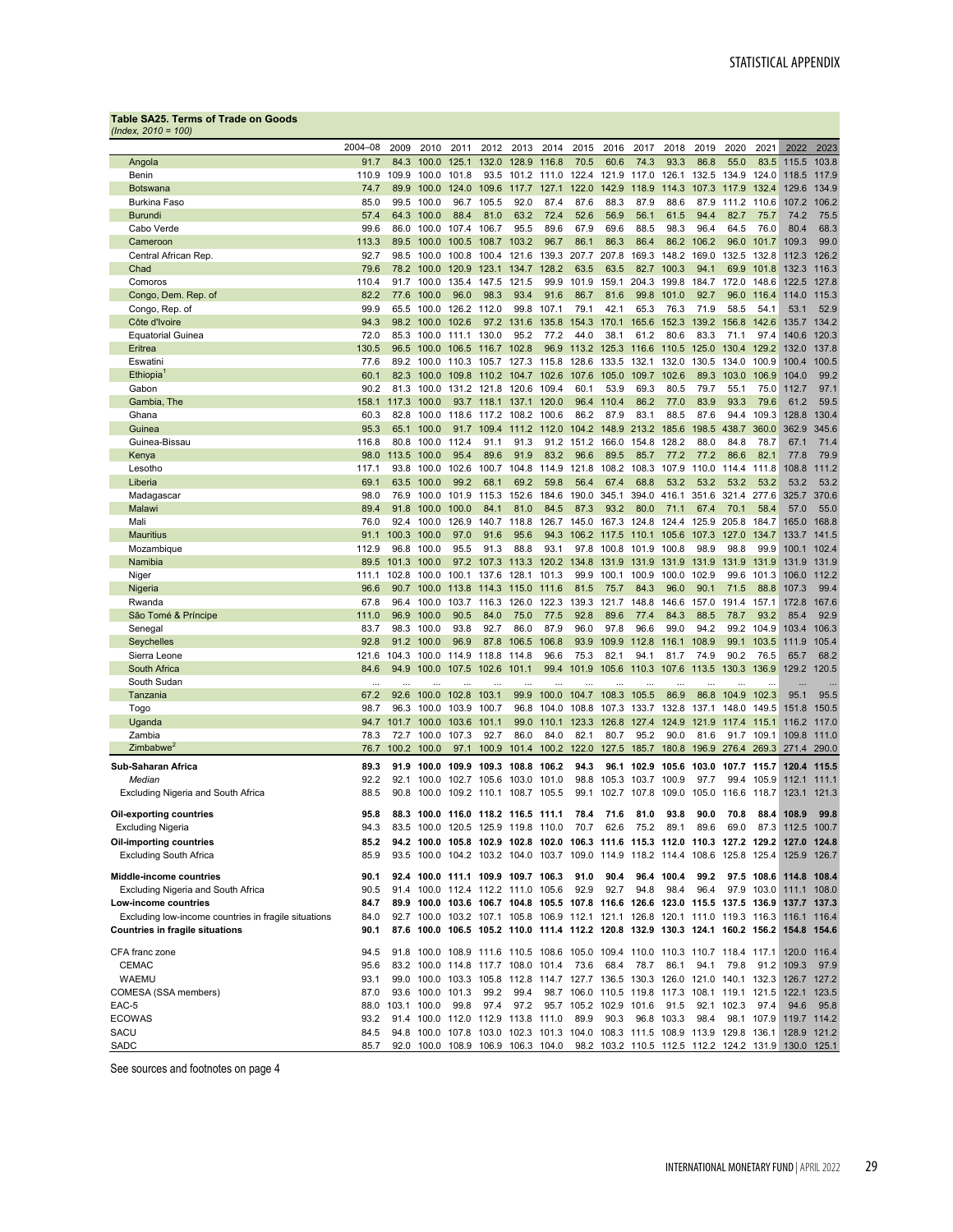<span id="page-31-0"></span>**Table SA26. Reserves** *(Months of imports of goods and services)*

|                                                          | 2004-08                     | 2009             | 2010             | 2011       | 2012             | 2013             | 2014       | 2015            | 2016            | 2017       | 2018                  | 2019             | 2020            | 2021            | 2022       | 2023                       |
|----------------------------------------------------------|-----------------------------|------------------|------------------|------------|------------------|------------------|------------|-----------------|-----------------|------------|-----------------------|------------------|-----------------|-----------------|------------|----------------------------|
| Angola                                                   | 3.1                         | 4.4              | 5.0              | 7.1        | 7.8              | 7.2              | 8.8        | 11.4            | 10.3            | 8.4        | 8.7                   | 13.6             | 10.2            | 6.2             | 6.6        | 6.6                        |
| Benin <sup>®</sup>                                       | .                           |                  |                  |            |                  |                  |            |                 |                 | .          |                       |                  | $\ddotsc$       | $\ddotsc$       | $\ddotsc$  | $\ldots$                   |
| <b>Botswana</b>                                          | 20.6                        | 15.7             | 11.5             | 10.8       | 10.0             | 10.4             | 12.3       | 13.1            | 13.8            | 12.2       | 10.4                  | 10.0             | 6.5             | 6.2             | 6.3        | 7.1                        |
| Burkina Faso                                             | $\ddotsc$                   | $\ddotsc$        | $\ddotsc$        | $\cdots$   | $\cdots$         | $\cdots$         | $\ddotsc$  | $\cdots$        | $\cdots$        | $\ddotsc$  | $\ddotsc$             | $\cdots$         | $\cdots$        | $\ddots$        | $\ddotsc$  | $\ddotsc$                  |
| <b>Burundi</b>                                           | 2.9                         | 4.4              | 4.1              | 3.3        | 3.4              | 4.2              | 4.5        | 2.2             | 1.3             | 1.3        | 0.8                   | 1.3              | 1.0             | 2.1             | 1.6        | 1.2                        |
| Cabo Verde                                               | 3.2                         | 4.1              | 3.4              | 3.7        | 3.9              | 4.5              | 7.4        | 6.0             | 6.1             | 5.3        | 5.8                   | 8.9              | 6.9             | 7.4             | 6.4        | 5.7                        |
| Cameron <sup>2</sup>                                     |                             | $\ddotsc$        | $\ddotsc$        |            |                  |                  |            | $\ddotsc$       |                 |            | $\cdots$              |                  | $\ddotsc$       |                 |            | $\ddotsc$                  |
| Central African Rep. <sup>2</sup><br>Chad <sup>2</sup>   | $\ddotsc$                   |                  | $\cdots$         |            |                  |                  |            | $\cdots$        | $\cdots$        |            | $\ddotsc$             | $\cdots$         | $\ddots$        |                 |            | $\ddot{\phantom{1}}$       |
| Comoros                                                  | $\ddot{\phantom{0}}$<br>6.3 | $\ddotsc$<br>6.4 | $\ddotsc$<br>5.5 | <br>6.4    | $\ddotsc$<br>6.8 | $\ddotsc$<br>6.0 | <br>8.4    | $\cdots$<br>9.2 | $\cdots$<br>6.6 | <br>6.7    | $\ddotsc$<br>7.0      | $\ddotsc$<br>7.0 | $\cdots$<br>8.0 | $\cdots$<br>8.2 | ш,<br>7.1  | $\bar{\phantom{a}}$<br>6.8 |
| Congo, Dem. Rep. of                                      | 0.3                         | 1.1              | 1.1              | 1.3        | 1.4              | 1.4              | 1.7        | 1.0             | 0.6             | 0.4        | 0.5                   | 0.8              | 0.6             | 0.8             | 1.1        | 1.4                        |
| Congo, Rep. of 2                                         | $\ddotsc$                   |                  | $\ddotsc$        | $\cdots$   |                  |                  |            | $\ddots$        | $\cdots$        | $\ddotsc$  |                       |                  | $\ddots$        |                 |            |                            |
| Côte d'Ivoire                                            | $\ddotsc$                   | <br>             | $\cdots$         |            | <br>             | <br>             | <br>       | $\cdots$        |                 |            | $\cdots$<br>$\ddotsc$ | $\cdots$<br>     | $\cdots$        | $\cdots$<br>    | <br>       | $\ldots$<br>$\ddotsc$      |
| Equatorial Guinea <sup>2</sup>                           | $\ddotsc$                   | $\cdots$         | $\ddotsc$        |            |                  |                  |            | $\cdots$        |                 |            | $\cdots$              |                  | $\cdots$        |                 |            | $\ddot{\phantom{0}}$       |
| Eritrea                                                  | 2.1                         | 4.0              | 4.3              | 4.4        | 4.9              | 4.0              | 5.3        | 2.9             | 2.8             | 2.3        | 2.6                   | 2.5              | 2.2             | 2.2             | 2.8        | 3.4                        |
| Eswatini                                                 | 2.5                         | 4.0              | 4.0              | 3.1        | 4.1              | 4.6              | 4.9        | 4.0             | 3.5             | 3.3        | 2.8                   | 3.2              | 3.1             | 3.0             | 3.0        | 3.0                        |
| Ethiopia                                                 | 2.5                         | 1.9              | 2.4              | 2.6        | 2.0              | 1.8              | 1.5        | 1.9             | 2.1             | 2.0        | 1.7                   | 2.2              | 2.0             | 1.6             | 0.8        | 0.8                        |
| Gabon                                                    | $\ddotsc$                   | $\cdots$         | $\cdots$         | $\cdots$   | $\cdots$         | $\cdots$         | $\ddotsc$  | $\ddots$        | $\cdots$        | $\ddotsc$  | $\ddotsc$             | $\cdots$         | $\ddots$        | $\ddots$        | $\cdots$   | $\ldots$                   |
| Gambia, The                                              | 3.8                         | 5.5              | 5.4              | 5.6        | 6.3              | 4.8              | 3.0        | 2.0             | 1.3             | 2.8        | 2.7                   | 4.0              | 5.1             | 5.8             | 4.7        | 4.3                        |
| Ghana                                                    | 2.7                         | 2.7              | 2.9              | 2.9        | 2.9              | 2.9              | 2.5        | 2.6             | 2.6             | 2.8        | 2.4                   | 3.2              | 3.2             | 3.1             | 2.7        | 2.3                        |
| Guinea                                                   | 0.5                         | 2.4              | 1.2              | 3.2        | 2.9              | 2.9              | 3.3        | 1.1             | 1.4             | 1.4        | 2.3                   | 1.5              | 2.0             | 2.2             | 1.8        | 2.1                        |
| Guinea-Bissau <sup>1</sup>                               | $\ddotsc$                   | $\ddotsc$        | $\ddotsc$        | $\cdots$   | $\ddotsc$        | $\ddots$         | $\ddotsc$  | $\ddots$        | $\cdots$        | $\ddotsc$  | $\ddotsc$             | $\ddots$         | $\ddotsc$       | $\ddotsc$       | $\ddotsc$  | $\ddot{\phantom{1}}$       |
| Kenya                                                    | 2.9                         | 3.4              | 2.9              | 2.8        | 3.7              | 3.9              | 5.4        | 5.6             | 4.6             | 4.4        | 4.9                   | 6.1              | 4.5             | 4.4             | 3.9        | 4.2                        |
| Lesotho<br>Liberia                                       | 4.7<br>0.4                  | 5.3<br>2.8       | 4.3<br>2.2       | 3.9<br>1.8 | 5.5<br>2.1       | 5.4<br>1.6       | 6.1        | 5.4<br>2.3      | 4.0<br>2.9      | 4.2<br>2.4 | 4.0<br>2.2            | 3.9<br>2.2       | 4.3<br>2.1      | 4.3<br>4.0      | 3.9<br>4.0 | 3.4<br>4.1                 |
| Madagascar                                               | 2.5                         | 3.5              | 2.6              | 3.5        | 3.0              | 2.3              | 1.5<br>2.7 | 2.8             | 3.0             | 3.8        | 4.3                   | 5.3              | 4.9             | 5.2             | 5.0        | 4.8                        |
| Malawi                                                   | 1.3                         | 0.9              | 1.6              | 1.0        | 1.1              | 1.8              | 2.8        | 3.3             | 2.6             | 3.4        | 3.0                   | 3.1              | 2.0             | 0.5             | 0.3        | 0.7                        |
| Mali <sup>1</sup>                                        | $\ddotsc$                   | $\cdots$         | $\ddotsc$        | $\ddots$   | $\ddotsc$        | $\cdots$         |            | $\ddotsc$       | $\cdots$        | $\ddotsc$  | $\ddotsc$             | $\ddotsc$        | $\ddotsc$       | $\ddotsc$       |            |                            |
| <b>Mauritius</b>                                         | 3.8                         | 4.5              | 4.3              | 4.4        | 5.0              | 5.6              | 7.2        | 7.9             | 8.3             | 9.5        | 10.3                  | 16.9             | 15.0            | 14.7            | 11.4       | 10.0                       |
| Mozambique                                               | 4.2                         | 5.0              | 3.4              | 2.3        | 2.6              | 3.1              | 3.5        | 3.8             | 2.9             | 3.8        | 3.8                   | 5.3              | 4.6             | 2.5             | 2.3        | 2.2                        |
| Namibia                                                  | 2.0                         | 3.8              | 3.0              | 3.0        | 3.0              | 2.4              | 2.0        | 2.9             | 3.5             | 4.6        | 4.5                   | 5.4              | 4.2             | 5.1             | 4.1        | 4.3                        |
| Niger                                                    | $\ddotsc$                   | $\cdots$         | $\cdots$         | $\cdots$   | $\cdots$         | $\cdots$         | $\ddotsc$  | $\cdots$        | $\cdots$        | $\ddotsc$  | $\cdots$              | $\cdots$         | $\ddotsc$       | $\ddotsc$       | $\cdots$   | $\ldots$                   |
| Nigeria                                                  | 10.7                        | 7.2              | 4.3              | 4.8        | 6.9              | 5.9              | 5.7        | 7.2             | 6.4             | 6.6        | 5.1                   | 6.3              | 6.6             | 5.9             | 6.5        | 7.0                        |
| Rwanda                                                   | 3.5                         | 6.5              | 3.1              | 3.6        | 2.3              | 4.8              | 3.9        | 3.6             | 3.9             | 4.2        | 4.0                   | 4.6              | 5.4             | 4.6             | 4.0        | 3.7                        |
| São Tomé & Príncipe                                      | 4.6                         | 6.6              | 3.9              | 4.6        | 3.5              | 3.4              | 4.1        | 4.8             | 3.9             | 3.5        | 2.7                   | 3.3              | 5.0             | 4.4             | 5.2        | 5.1                        |
| Senegal <sup>1</sup>                                     | $\ddotsc$                   | $\cdots$         | $\ddotsc$        | $\ddots$   | $\ddotsc$        | $\cdots$         | $\ddotsc$  | $\cdots$        | $\cdots$        | $\ddotsc$  | $\ddotsc$             | $\cdots$         | $\ddotsc$       | $\ddotsc$       |            | $\ldots$                   |
| Seychelles                                               | 0.8                         | 2.2              | 2.6              | 2.6        | 2.7              | 3.2              | 3.9        | 4.3             | 3.7             | 3.5        | 3.7                   | 5.7              | 4.6             | 4.6             | 3.8        | 3.6                        |
| Sierra Leone                                             | 3.8                         | 3.4              | 1.6              | 1.8        | 2.2              | 2.0              | 3.0        | 4.2             | 3.8             | 4.0        | 3.3                   | 4.5              | 4.6             | 5.4             | 4.3        | 4.0                        |
| South Africa<br>South Sudan                              | 3.5                         | 4.6              | 4.3              | 4.7<br>6.3 | 5.0<br>3.5       | 5.1<br>2.6       | 5.9<br>1.5 | 6.1<br>0.1      | 5.7<br>0.2      | 5.6<br>0.1 | 6.0<br>0.2            | 8.4<br>0.4       | 6.4<br>0.1      | 5.1<br>0.5      | 4.7<br>1.0 | 4.3<br>0.8                 |
| Tanzania                                                 | $\ddotsc$<br>4.8            | $\ddotsc$<br>4.7 | $\ddotsc$<br>4.1 | 3.5        | 3.6              | 4.0              | 4.3        | 4.6             | 5.5             | 6.3        | 5.8                   | 5.8              | 5.6             | 4.9             | 4.6        | 4.3                        |
| Togo'                                                    | $\ddotsc$                   | $\ddotsc$        | $\ddotsc$        | $\cdots$   | $\ddotsc$        | $\ddotsc$        |            | $\ddotsc$       | $\ddotsc$       | $\ddotsc$  | $\ddotsc$             | $\cdots$         | $\ddotsc$       |                 | $\cdots$   | $\ddot{\phantom{1}}$       |
| Uganda                                                   | 5.6                         | 4.9              | 3.9              | 3.7        | 4.8              | 4.8              | 5.3        | 5.2             | 5.0             | 5.0        | 3.9                   | 3.7              | 4.4             | 4.0             | 3.8        | 3.6                        |
| Zambia                                                   | 1.7                         | 3.8              | 3.0              | 2.8        | 2.7              | 2.6              | 3.5        | 3.5             | 2.6             | 2.2        | 2.1                   | 2.6              | 1.2             | 2.6             | 2.8        | 3.5                        |
| Zimbabwe <sup>®</sup>                                    | 0.2                         | 0.8              | 0.6              | 0.5        | 0.6              | 0.4              | 0.5        | 0.6             | 0.6             | 0.5        | 0.2                   | 0.3              | 0.1             | 1.2             | 0.8        | 0.8                        |
| Sub-Saharan Africa                                       | 4.9                         | 5.1              | 4.1              | 4.5        | 5.2              | 4.9              | 5.2        | 5.8             | 5.0             | 5.0        | 4.6                   | 6.0              | 5.1             | 4.5             | 4.5        | 4.6                        |
| Median                                                   | 3.0                         | 4.1              | 3.4              | 3.5        | 3.5              | 3.9              | 3.9        | 3.8             | 3.5             | 3.8        | 3.7                   | 4.0              | 4.5             | 4.4             | 3.9        | 3.7                        |
| Excluding Nigeria and South Africa                       | 3.6                         | 4.2              | 3.8              | 4.2        | 4.3              | 4.1              | 4.6        | 4.7             | 4.1             | 4.1        | 3.9                   | 4.9              | 3.9             | 3.6             | 3.5        | 3.6                        |
|                                                          |                             |                  |                  |            |                  |                  |            |                 |                 |            |                       |                  |                 |                 |            |                            |
| <b>Oil-exporting countries</b>                           | 7.2<br>3.6                  | 6.4<br>4.9       | 4.4<br>4.8       | 5.3<br>6.2 | 6.8<br>6.6       | 6.0<br>6.0       | 6.1<br>7.0 | 7.4<br>7.9      | 6.4<br>6.6      | 6.3<br>5.9 | 5.3<br>5.7            | 6.9<br>8.3       | 6.4<br>5.9      | 5.4<br>4.3      | 6.0<br>5.2 | 6.5<br>5.6                 |
| <b>Excluding Nigeria</b>                                 |                             |                  |                  |            |                  |                  |            |                 |                 |            |                       |                  |                 |                 |            |                            |
| Oil-importing countries<br><b>Excluding South Africa</b> | 3.5<br>3.6                  | 4.3<br>3.9       | 3.9<br>3.5       | 4.0<br>3.3 | 4.0<br>3.2       | 4.0<br>3.3       | 4.5<br>3.6 | 4.5<br>3.5      | 4.1<br>3.3      | 4.3<br>3.5 | 4.3<br>3.4            | 5.6<br>4.0       | 4.4<br>3.5      | 4.0<br>3.4      | 3.6<br>3.1 | 3.5<br>3.1                 |
|                                                          |                             |                  |                  |            |                  |                  |            |                 |                 |            |                       |                  |                 |                 |            |                            |
| Middle-income countries                                  | 5.3                         | 5.4              | 4.3              | 4.9        | 5.7              | 5.4              | 5.8        | 6.6             | 5.7             | 5.6        | 5.2                   | 7.0              | 5.8             | 5.1             | 5.2        | 5.4                        |
| Excluding Nigeria and South Africa                       | 4.0                         | 4.7              | 4.4              | 5.0        | 5.2              | 5.0              | 5.8        | 6.3             | 5.2             | 4.9        | 4.8                   | 6.4              | 4.8             | 4.4             | 4.5        | 4.7                        |
| Low-income countries                                     | 3.0                         | 3.4              | 2.8              | 2.9        | 2.7              | 2.7              | 2.8        | 2.6             | 2.6             | 3.0        | 2.6                   | 3.0              | 2.9             | 2.7             | 2.3        | 2.3                        |
| Excluding low-income countries in fragile situations     | 4.1                         | 4.1              | 3.3              | 3.2        | 3.2              | 3.2              | 3.3        | 3.4             | 3.5             | 4.0        | 3.6                   | 3.9              | 3.7             | 3.4             | 2.9        | 2.7                        |
| <b>Countries in fragile situations</b>                   | 2.1                         | 3.0              | 3.1              | 3.7        | 3.2              | 2.9              | 2.8        | 1.9             | 1.5             | 1.5        | 1.6                   | 2.1              | 2.0             | 2.2             | 2.4        | 2.5                        |
| CFA franc zone                                           | 4.8                         | 5.7              | 5.7              | 5.6        | 5.4              | 5.0              | 5.2        | 4.7             | 3.3             | 3.3        | 3.8                   | 4.8              | 4.7             | 4.7             | 4.7        | 4.8                        |
| <b>CEMAC</b>                                             | 4.3                         | 5.4              | 4.7              | 5.4        | 5.6              | 5.4              | 5.8        | 4.3             | 2.2             | 2.2        | 2.6                   | 3.6              | 3.2             | 2.7             | 3.6        | 4.4                        |
| WAEMU                                                    | 5.4                         | 5.9              | 6.6              | 5.8        | 5.1              | 4.7              | 4.7        | 5.0             | 4.0             | 4.1        | 4.6                   | 5.6              | 5.5             | 5.8             | 5.3        | 5.0                        |
| COMESA (SSA members)                                     | 2.6                         | 3.1              | 2.7              | 2.7        | 2.9              | 3.0              | 3.6        | 3.5             | 3.1             | 3.1        | 3.0                   | 3.9              | 3.1             | 3.0             | 2.6        | 2.7                        |
| EAC-5                                                    | 3.9                         | 4.3              | 3.5              | 3.3        | 3.9              | 4.2              | 5.0        | 5.0             | 4.8             | 5.0        | 4.9                   | 5.5              | 4.8             | 4.5             | 4.1        | 4.1                        |
| <b>ECOWAS</b>                                            | 7.3                         | 6.1              | 4.1              | 4.4        | 5.8              | 5.1              | 5.0        | 6.0             | 5.0             | 5.2        | 4.2                   | 5.3              | 5.3             | 4.9             | 5.3        | 5.6                        |
| SACU                                                     | 4.0                         | 4.9              | 4.4              | 4.9        | 5.1              | 5.2              | 6.0        | 6.3             | 5.9             | 5.8        | 6.0                   | 8.3              | 6.3             | 5.1             | 4.7        | 4.4                        |
| <b>SADC</b>                                              | 3.6                         | 4.5              | 4.2              | 4.7        | 5.0              | 5.0              | 5.8        | 6.4             | 5.9             | 5.6        | 5.6                   | 7.7              | 5.8             | 4.7             | 4.4        | 4.3                        |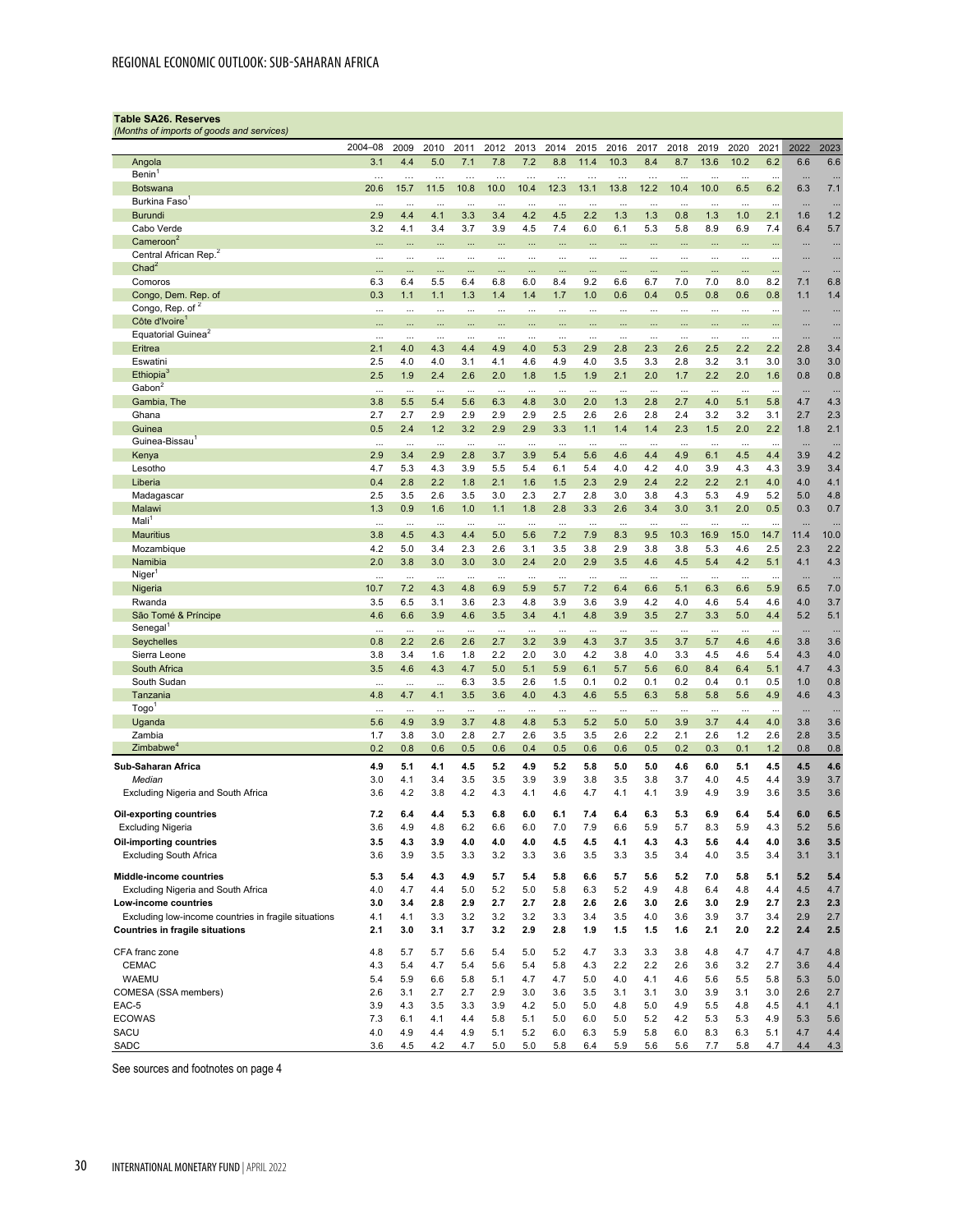## <span id="page-32-0"></span>**Table SA27. Banking Penetration** *(Total banking sector assets in percent of GDP)*

| (Total Daffking Sector assets in percent of GDF      |              |                  |                   |              |                      |              |                   |                   |                   |              |              |              |                      |                          |
|------------------------------------------------------|--------------|------------------|-------------------|--------------|----------------------|--------------|-------------------|-------------------|-------------------|--------------|--------------|--------------|----------------------|--------------------------|
|                                                      | 2004-08      | 2009             | 2010              | 2011         | 2012                 | 2013         | 2014              | 2015              | 2016              | 2017         | 2018         | 2019         | 2020                 | 2021                     |
| Angola                                               | 24.1         | 62.7             | 56.5              | 53.3         | 50.8                 | 52.8         | 52.6              | 64.2              | 64.6              | 53.9         | 53.5         | 59.6         | 64.5                 | 43.6                     |
| Benin                                                | 24.1         | 33.5             | 36.4              | 39.2         | 39.7                 | 42.9         | 46.6              | 52.2              | 53.9              | 50.4         | 46.7         | 47.5         | 49.2                 | 56.4                     |
| Botswana                                             | 52.5         | 65.1             | 61.5              | 53.8         | 59.7                 | 57.0         | 54.8              | 64.6              | 56.7              | 58.5         | 60.5         | 63.7         | 68.8                 | $\ddotsc$                |
| <b>Burkina Faso</b>                                  | 25.3         | 30.4             | 33.8              | 35.3         | 36.6                 | 41.6         | 47.9              | 55.1              | 59.9              | 64.7         | 60.0         | 61.6         | 68.3                 |                          |
| Burundi                                              | 28.8         | 31.5             | 36.4              | 36.4         | 35.4                 | 35.7         | 37.9              | 34.1              | 37.6              | 40.3         | 49.2         | 61.6         | 70.2                 |                          |
| Cabo Verde                                           | 90.0         | 98.5             | 103.0             | 111.2        | 120.6                | 134.5        | 137.0             | 141.1             | 146.6             | 148.7        | 144.4        | 143.3        | 176.1                | 171.9                    |
| Cameroon                                             | 19.3         | 21.9             | 24.7              | 25.8         | 24.8                 | 26.2         | 26.6              | 27.4              | 28.2              | 28.4         | 29.8         | 31.0         | ä.                   |                          |
| Central African Rep.                                 | 12.1         | 15.2             | 16.0              | 17.2         | 16.6                 | 23.1         | 22.9              | 23.0              | 23.2              | 22.4         | 23.4         | 23.6         | $\ddotsc$            | $\ddotsc$                |
| Chad                                                 | 7.3          | 9.4              | 10.0              | 10.3         | 11.0                 | 11.7         | 14.6              | 17.0              | 21.0              | 21.3         | 20.4         | 21.3         | $\ddotsc$            |                          |
| Comoros                                              | 14.7         | 20.4             | 22.5              | 24.8         | 26.1                 | 25.0         | 25.6              | 28.9              | 32.5              | 30.1         | 30.7         | 30.9         | 33.1                 | $\sim$                   |
| Congo, Dem. Rep. of                                  | 6.6          | 12.0             | 10.9              | 11.6         | 13.2                 | 14.0         | 14.3              | 15.1              | 17.5              | 15.4         | 15.7         | 18.4         | 24.5                 | 27.3                     |
| Congo, Rep. of                                       | 11.0         | 16.4             | 17.2              | 21.9         | 21.6                 | 23.1         | 26.9              | 32.3              | 36.4              | 31.2         | 26.2         | 27.3         | $\ddotsc$            | $\ddotsc$                |
| Côte d'Ivoire                                        | 18.3         | 21.3             | 23.2              | 27.2         | 26.4                 | 27.0         | 28.8              | 31.7              | 34.6              | 38.0         | 38.7         | 40.9         | 47.3                 | 49.6                     |
| <b>Equatorial Guinea</b>                             | 9.0          | 14.2             | 14.3              | 11.9         | 15.2                 | 16.9         | 15.7              | 21.3              | 22.9              | 20.5         | 21.8         | 21.5         | $\ddotsc$            | $\ddotsc$                |
| Eritrea                                              | 191.8        | 180.5            | 166.1             | 143.0        | 143.3                | 197.4        | 159.7             | $\ddotsc$         | $\ddotsc$         | $\ddots$     | $\ddotsc$    | $\ddotsc$    | $\ddotsc$            | $\ddots$                 |
| Eswatini                                             | 27.9         | 34.7             | 34.7              | 35.3         | 32.3                 | 33.8         | 33.1              | 34.7              | 38.1              | 38.8         | 38.7         | 38.5         | 44.5                 | 43.2                     |
| Ethiopia                                             |              | $\ddotsc$        | $\ddotsc$         | $\ddotsc$    | $\ddot{\phantom{0}}$ | $\cdots$     | $\ddotsc$         | $\ldots$          | $\ddotsc$         | $\ddotsc$    | $\ddotsc$    |              | $\ddot{\phantom{0}}$ | $\ddots$                 |
| Gabon                                                | 23.6<br>29.8 | 26.5<br>38.3     | 23.4              | 25.5         | 28.8                 | 32.3<br>48.1 | 29.9<br>55.0      | 33.2              | 34.6              | 24.9         | 29.9         | 28.7         | $\ddotsc$            | $\ddots$<br>69.9         |
| Gambia, The<br>Ghana                                 | 21.4         | 29.7             | 41.2<br>29.3      | 44.9<br>28.0 | 45.4<br>27.5         | 29.7         | 33.1              | $\ddotsc$<br>35.5 | $\ddotsc$<br>38.3 | 53.9         | 54.6<br>35.1 | 56.0<br>37.2 | 62.4<br>40.0         |                          |
| Guinea                                               | 12.5         | 13.0             | 19.9              | 24.1         | 19.4                 | 19.8         | 21.7              | 24.5              | 23.1              | 37.0<br>20.9 | 21.4         | 22.6         | 23.4                 | $\ldots$<br>21.0         |
| Guinea-Bissau                                        | 10.1         | 18.4             | 22.5              | 26.7         | 26.6                 | 28.5         | 31.3              | 29.2              | 30.7              | 28.7         | 35.6         | 39.5         | 43.8                 | 46.4                     |
| Kenya                                                | 36.3         | 47.3             | 49.4              | 51.6         | 51.9                 | 54.2         | 62.4              | 64.1              | 62.3              | 60.2         | 59.8         | 59.6         | 64.3                 | 63.5                     |
| Lesotho                                              | 40.2         | 48.6             | 48.9              | 44.7         | 42.9                 | 49.6         | 46.2              | 47.0              | 43.5              | 54.0         | 56.2         | 53.8         | 62.0                 | 61.6                     |
| Liberia                                              |              |                  |                   |              |                      |              |                   |                   |                   |              |              |              | 61.4                 |                          |
| Madagascar                                           | 22.8         | $\cdots$<br>24.8 | $\ddotsc$<br>25.5 | 25.8         | <br>26.1             | 24.7         | $\ddotsc$<br>24.7 | 25.1              | $\ldots$<br>25.6  | 27.1         | 27.3         | 27.9         | 32.7                 | $\ddotsc$<br>34.3        |
| Malawi                                               | 10.9         | 16.7             | 19.4              | 21.1         | 22.6                 | 22.5         | 21.5              | 22.8              | 22.3              | Ω.           |              |              | μ.                   |                          |
| Mali                                                 | 30.7         | 35.2             | 37.7              | 36.0         | 36.9                 | 42.0         | 47.6              | 52.0              | 54.4              | 51.8         | 51.8         | 50.3         | 56.7                 | 61.0                     |
| <b>Mauritius</b>                                     | 272.9        | 306.6            | 359.4             | 369.5        | 370.2                | 359.2        | 347.5             | 344.3             | 324.6             | 344.0        | 296.5        | 323.1        | 413.7                | 452.1                    |
| Mozambique                                           | 29.8         | 42.5             | 48.2              | 49.0         | 56.9                 | 60.1         | 68.6              | 74.2              | 71.6              | 69.8         | 73.8         | 75.4         | 87.9                 | 84.6                     |
| Namibia                                              | 66.3         | 95.3             | 93.4              | 94.9         | 87.8                 | 89.1         | 84.4              | 89.3              | 90.4              | 92.7         | 97.6         | 104.8        | 112.5                | 110.1                    |
| Niger                                                | 11.0         | 16.0             | 17.9              | 18.2         | 19.4                 | 21.1         | 23.4              | 23.7              | 24.1              | 25.5         | 24.7         | 24.7         | 25.4                 | 28.8                     |
| Nigeria                                              | 27.5         | 39.0             | 31.2              | 30.4         | 29.2                 | 30.1         | 30.5              | 29.7              | 31.2              | 30.5         | 29.8         | 29.9         | 35.4                 | 35.7                     |
| Rwanda                                               | 22.0         | 21.5             | 24.1              | 27.4         | 27.8                 | 30.9         | 33.5              | 37.0              | 36.9              | 37.5         | 40.4         | 40.5         | 48.3                 | $\ddotsc$                |
| São Tomé & Príncipe                                  | 64.8         | 80.3             | 77.2              | 74.7         | 85.6                 | 81.4         | 78.3              | 80.4              | 74.2              | 65.1         | 63.5         | 61.0         | 58.4                 |                          |
| Senegal                                              | 29.3         | 35.3             | 40.4              | 42.6         | 42.7                 | 46.5         | 50.2              | 54.8              | 59.0              | 58.1         | 60.0         | 59.5         | 64.4                 | 66.4                     |
| Seychelles                                           | 118.8        | 100.0            | 109.3             | 113.0        | 102.2                | 117.5        | 112.7             | 90.4              | 89.9              | 93.3         | 96.1         | 104.9        | 157.1                | 136.6                    |
| Sierra Leone                                         | 16.2         | 25.9             | 24.9              | 24.5         | 23.0                 | 21.3         | 23.1              | 26.5              | 27.8              | 29.2         | 28.8         | 28.3         | 35.1                 | $\ddot{\phantom{a}}$     |
| South Africa                                         | 104.5        | 108.5            | 104.6             | 104.8        | 105.0                | 102.0        | 104.1             | 112.1             | 105.0             | 104.0        | 106.1        | 108.2        | 122.9                | 112.1                    |
| South Sudan                                          | $\ddotsc$    | $\ddotsc$        | $\ddotsc$         | 6.7          | 14.7                 | 13.4         | 18.9              | 58.0              | 65.6              | 42.3         | 34.1         | 33.2         | 29.9                 | 45.9                     |
| Tanzania                                             | 23.9         | 27.3             | 29.6              | 28.4         | 28.6                 | 28.0         | 28.4              | 30.2              | 27.2              | 27.3         | 25.5         | 25.9         | 25.4                 | $\overline{\phantom{a}}$ |
| Togo                                                 | 28.1         | 34.7             | 38.3              | 45.5         | 50.9                 | 59.2         | 57.9              | 63.2              | 71.0              | 69.8         | 70.6         | 70.7         | 78.2                 | 81.5                     |
| Uganda                                               | 18.5         | 17.8             | 21.8              | 20.3         | 21.8                 | 22.9         | 24.0              | 25.2              | 25.9              | 26.7         | 25.5         | 27.1         | 31.3                 | 31.2                     |
| Zambia                                               | 24.9         | 25.9             | 25.5              | 25.8         | 27.6                 | 29.2         | 31.8              | 38.1              | 33.1              | 32.2         | 33.2         | 34.3         | 45.2                 | 40.8                     |
| Zimbabwe                                             |              | 20.5             | 27.6              | 32.2         | 34.3                 | 32.6         | 34.6              | 36.7              | 41.1              | 50.5         | 37.0         | 29.8         | 26.4                 | 24.6                     |
| Sub-Saharan Africa                                   | 40.3         | 46.8             | 49.0              | 48.7         | 49.5                 | 52.5         | 52.8              | 53.4              | 53.8              | 54.1         | 53.0         | 54.8         | 69.2                 | 76.9                     |
| Median                                               | 24.2         | 30.0             | 30.4              | 30.4         | 29.2                 | 32.3         | 33.1              | 35.5              | 37.6              | 38.8         | 38.7         | 39.5         | 53.0                 | 53.0                     |
| Excluding Nigeria and South Africa                   | 39.0         | 45.4             | 48.1              | 47.8         | 48.7                 | 51.9         | 52.1              | 52.5              | 53.1              | 53.5         | 52.3         | 54.1         | 68.6                 | 77.2                     |
|                                                      |              |                  |                   |              |                      |              |                   |                   |                   |              |              |              |                      |                          |
| Oil-exporting countries                              | 17.4         | 27.2             | 25.3              | 23.2         | 24.5                 | 25.8         | 27.0              | 35.4              | 38.1              | 31.6         | 30.7         | 31.6         | 43.3                 | 41.8                     |
| <b>Excluding Nigeria</b>                             | 15.7         | 25.2             | 24.4              | 22.2         | 23.9                 | 25.2         | 26.5              | 36.2              | 39.1              | 31.8         | 30.8         | 31.8         | 47.2                 | 44.8                     |
| <b>Oil-importing countries</b>                       | 45.0         | 49.7             | 52.8              | 53.6         | 54.3                 | 57.6         | 57.7              | 56.8              | 56.7              | 58.8         | 58.1         | 60.5         | 71.5                 | 81.5                     |
| <b>Excluding South Africa</b>                        | 43.2         | 48.0             | 51.3              | 52.2         | 52.8                 | 56.4         | 56.4              | 55.1              | 55.3              | 57.4         | 56.7         | 59.1         | 69.9                 | 80.1                     |
| Middle-income countries                              | 54.1         | 63.9             | 66.4              | 67.3         | 67.6                 | 69.6         | 69.3              | 71.8              | 70.7              | 70.7         | 68.9         | 71.6         | 98.6                 | 106.7                    |
| Excluding Nigeria and South Africa                   | 52.8         | 62.8             | 66.2              | 67.3         | 67.7                 | 70.0         | 69.6              | 71.9              | 71.0              | 71.1         | 69.0         | 71.8         | 101.3                | 112.7                    |
| Low-income countries                                 | 27.2         | 30.5             | 32.6              | 32.1         | 33.2                 | 37.0         | 37.8              | 35.4              | 37.2              | 38.1         | 38.4         | 40.0         | 45.7                 | 47.2                     |
| Excluding low-income countries in fragile situations | 22.1         | 27.0             | 30.2              | 31.1         | 33.0                 | 35.4         | 38.9              | 42.5              | 42.8              | 43.1         | 42.4         | 43.3         | 48.0                 | 50.3                     |
| <b>Countries in fragile situations</b>               | 30.0         | 33.1             | 34.5              | 33.8         | 35.0                 | 38.7         | 38.5              | 34.7              | 37.0              | 37.3         | 37.5         | 39.2         | 45.6                 | 46.2                     |
|                                                      |              |                  |                   |              |                      |              |                   |                   |                   |              |              |              |                      |                          |